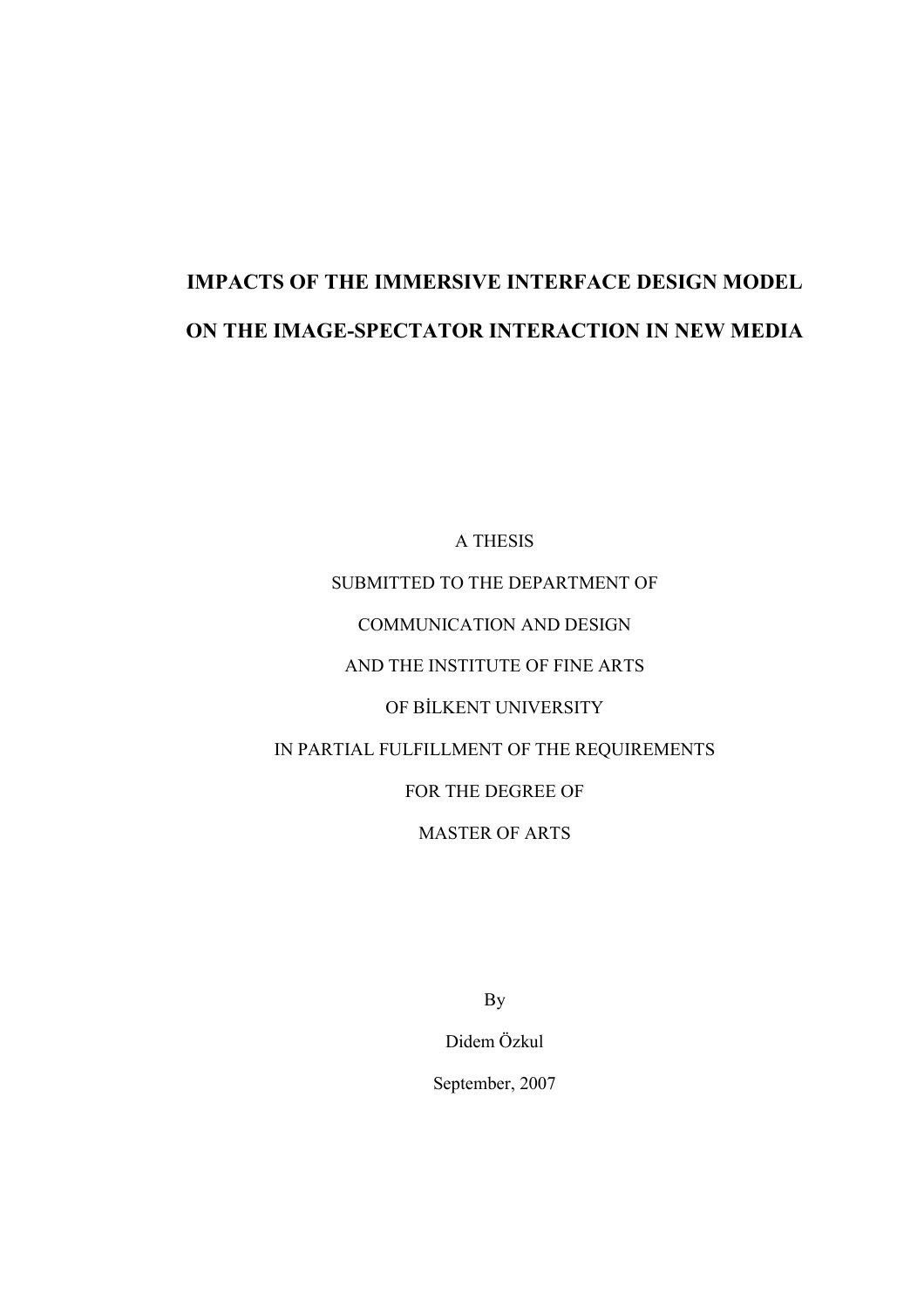I certify that I have read this thesis and that in my opinion it is fully adequate, in scope and in quality, as a thesis for the degree of Master of Arts

> $\frac{1}{2}$  ,  $\frac{1}{2}$  ,  $\frac{1}{2}$  ,  $\frac{1}{2}$  ,  $\frac{1}{2}$  ,  $\frac{1}{2}$  ,  $\frac{1}{2}$  ,  $\frac{1}{2}$  ,  $\frac{1}{2}$  ,  $\frac{1}{2}$  ,  $\frac{1}{2}$  ,  $\frac{1}{2}$  ,  $\frac{1}{2}$  ,  $\frac{1}{2}$  ,  $\frac{1}{2}$  ,  $\frac{1}{2}$  ,  $\frac{1}{2}$  ,  $\frac{1}{2}$  ,  $\frac{1$ Assist. Prof. Andreas Treske (Principal Advisor)

I certify that I have read this thesis and that in my opinion it is fully adequate, in scope and in quality, as a thesis for the degree of Master of Arts.

> \_\_\_\_\_\_\_\_\_\_\_\_\_\_\_\_\_\_\_\_\_\_\_\_\_\_\_\_\_\_\_\_\_\_\_\_ Dr. Emre Aren Kurtgözü (Co-Advisor)

I certify that I have read this thesis and that in my opinion it is fully adequate, in scope and in quality, as a thesis for the degree of Master of Arts.

> \_\_\_\_\_\_\_\_\_\_\_\_\_\_\_\_\_\_\_\_\_\_\_\_ Assist. Prof. Dr. Hazım Murat Karamüftüoğlu

I certify that I have read this thesis and that in my opinion it is fully adequate, in scope and in quality, as a thesis for the degree of Master of Arts.

> $\overline{\phantom{a}}$  , where  $\overline{\phantom{a}}$  , where  $\overline{\phantom{a}}$  , where  $\overline{\phantom{a}}$ Assist. Prof. Dr. Dilek Kaya Mutlu

Approved by the Institute of Fine Arts

\_\_\_\_\_\_\_\_\_\_\_\_\_\_\_\_\_\_\_\_\_\_\_\_\_ Prof. Dr. Bülent Özgüç, Director of the Institute of Fine Arts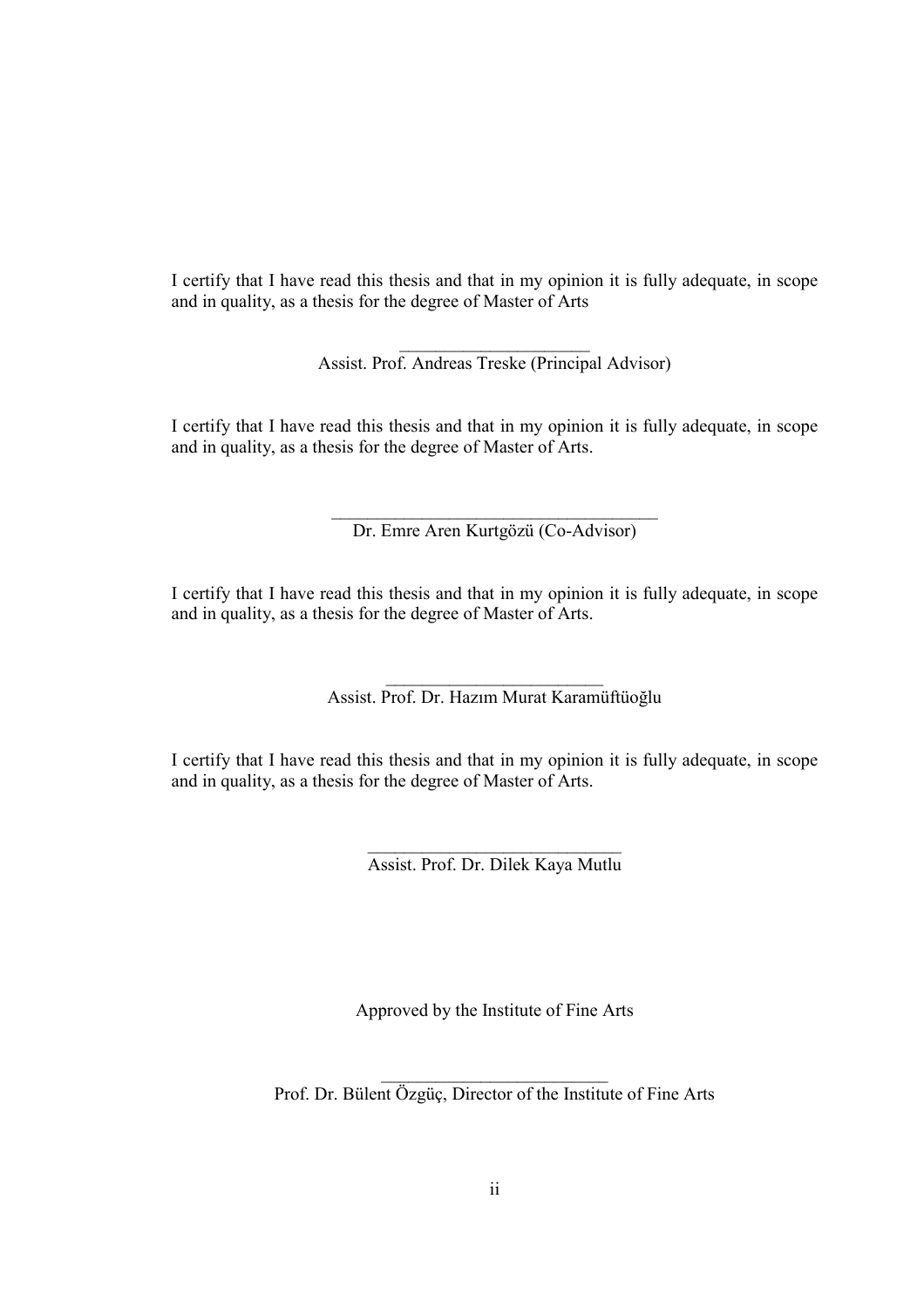I hereby declare that all information in this document has been obtained and presented in accordance with academic rules and ethical conduct. I also declare that, as required by these rules and conduct, I have fully cited and referenced all material and results that are not original to this work.

> DİDEM ÖZKUL Signature: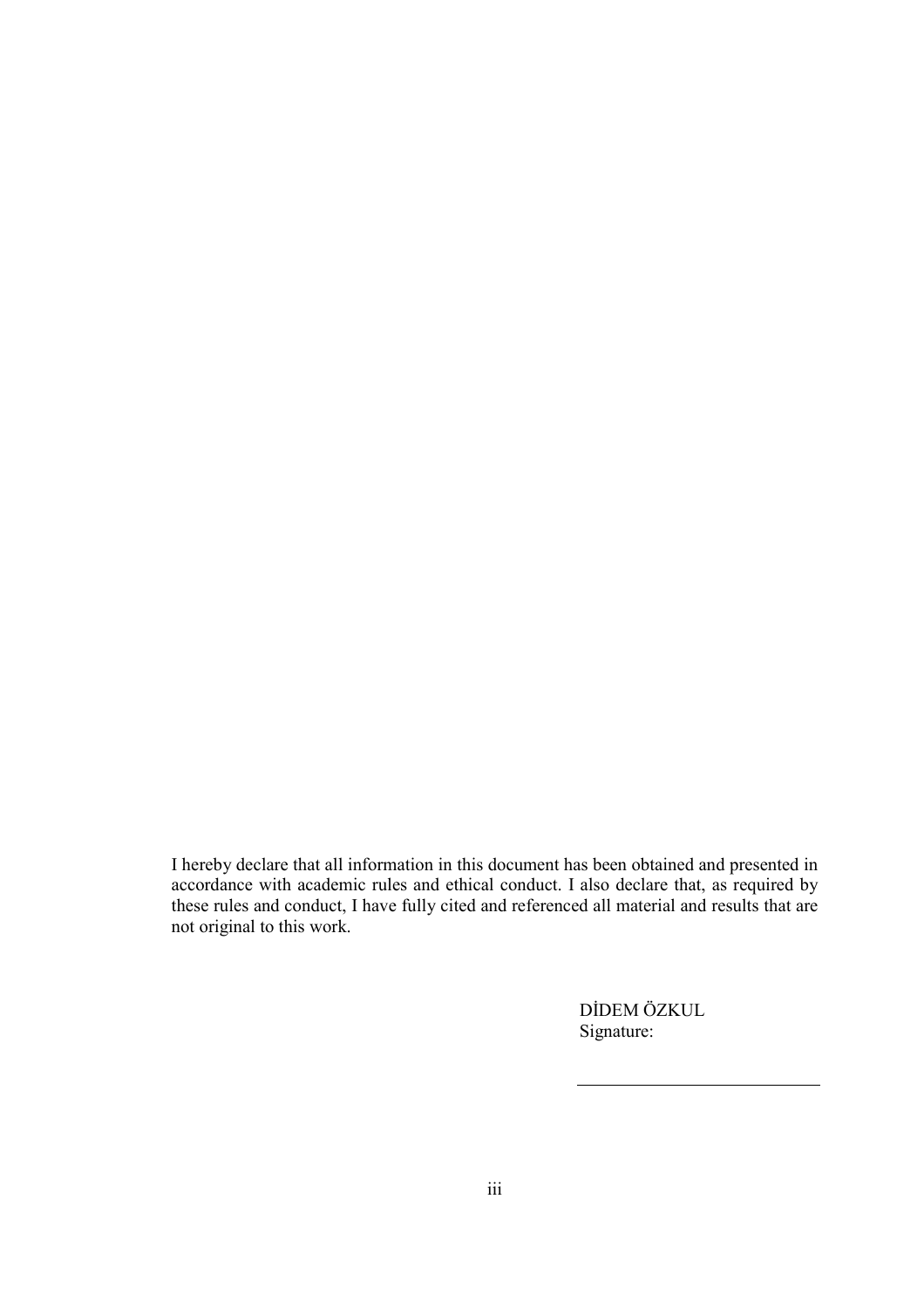# **ABSTRACT**

# IMPACTS OF THE IMMERSIVE INTERFACE DESIGN MODEL ON THE IMAGE-SPECTATOR INTERACTION IN NEW MEDIA

Didem Özkul

M.A. in Media and Visual Studies Supervisor: Assist. Prof. Andreas Treske Co-Supervisor: Dr. Emre Aren Kurtgözü

September, 2007

This study mainly analyzes the major derive for the spectators to interact with the images in new media in terms of its psychological and physical functions. Firstly, these reasons underlying these functions are examined as derives for the experience of presence. Although the major connotation of the word presence is physical presence, the psychological aspect of presence is also regarded as a part of immersion and interaction in new media. Secondly, The Apparatus Model, which is a transparent interface design model, is analyzed in terms of a tool that improves the interactivity between the spectator and the image in new media. Finally, a more detailed discussion is made on the constraints for interaction, and how this ideological model can overcome these constraints.

Keywords: New Media, Image, Interactivity, Immersion, Experience, Presence, Apparatus, Immediacy, Hypermediacy, Transparent Interface Design, Perspective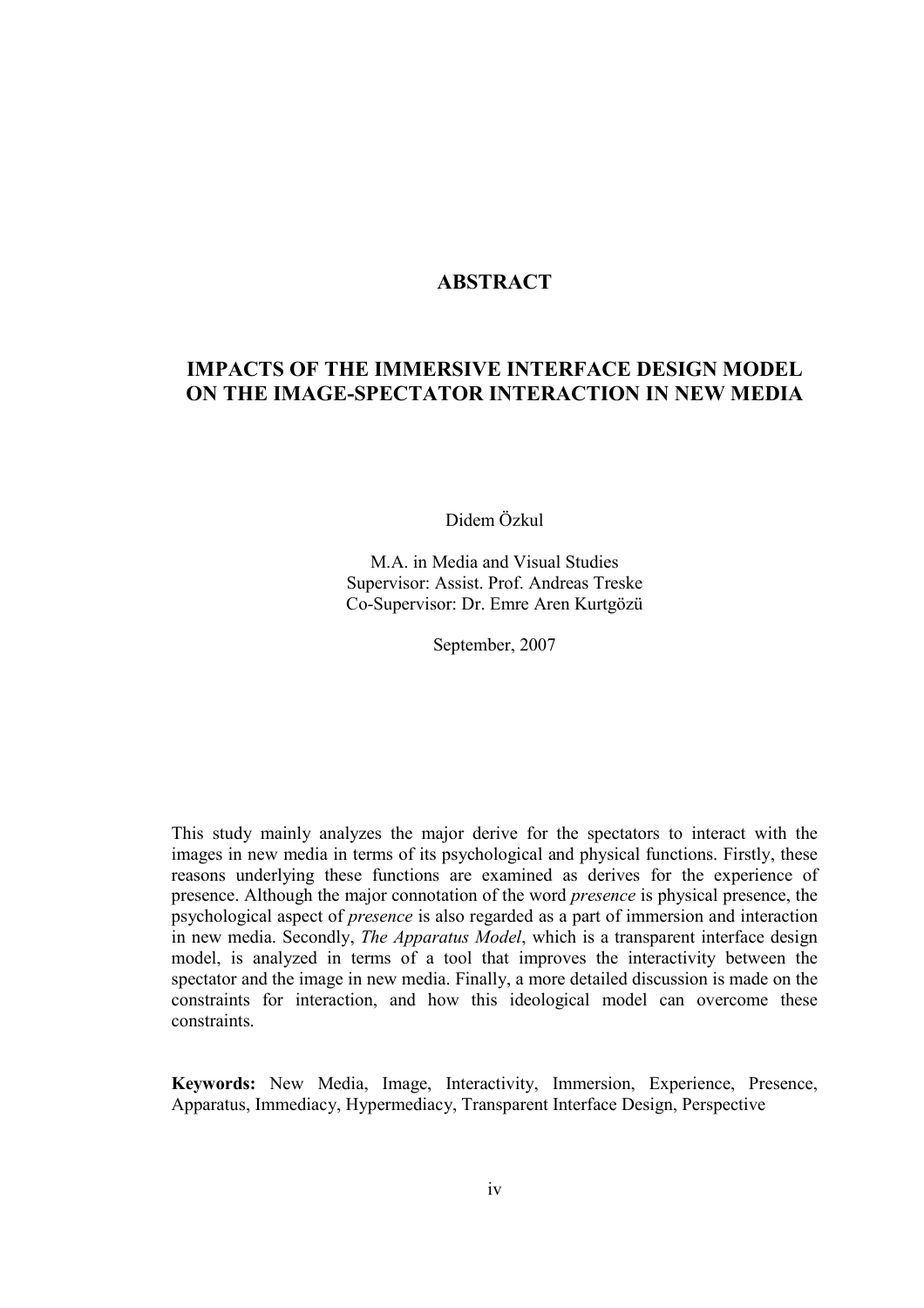# **ÖZET**

# YENİ MEDYADA "IMMERSIVE" ARAYÜZ TASARIM MODELİNİN İMGE-IZLEYICI ETKİLESİMİ UZERİNE OLAN **ETKİLERİ**

Didem Özkul

Medya ve Görsel Çalışmalar Yüksek Lisans Tez Yöneticileri: Assist. Prof. Andreas Treske Dr. Emre Aren Kurtgözü

Eylül, 2007

Bu çalışma temel olarak, yeni medyada izleyicilerin imgelerle etkileşim içine girmelerini sağlayan başlıca faktörleri psikolojik ve fiziksel bağlamda inceler. Bu faktörler, var olma deneyimini etkileyen faktörler adı altında analiz edilmiştir. Genel olarak var olma kavramı fiziksel bir kuramın parçasıdır, fakat yeni medyada bu kavram sadece fiziksel değil, aynı zamanda zihinsel ve psikolojik bir etkileşimin parçası olarak ele alınmıştır. Apparatus Modeli diye adlandırlan geçirgen şeffaf arayüz tasarım modelinin, yeni medyada izleyiciler ve imgeler arasındaki etkileşimi geliştirdiği ve güçlendirdiği savunulmakla beraber, bu modelin imge etkileşimi üzerine olumsuz etkisi olan etmenleri ortadan kaldırdığı öne sürülmektedir.

Anahtar Sözcükler: Yeni Medya, İmge, Etkileşim, "Immersion", Deneyim, Var olma, "Apparatus", Şeffaf Arayüz Tasarımı, Perspektif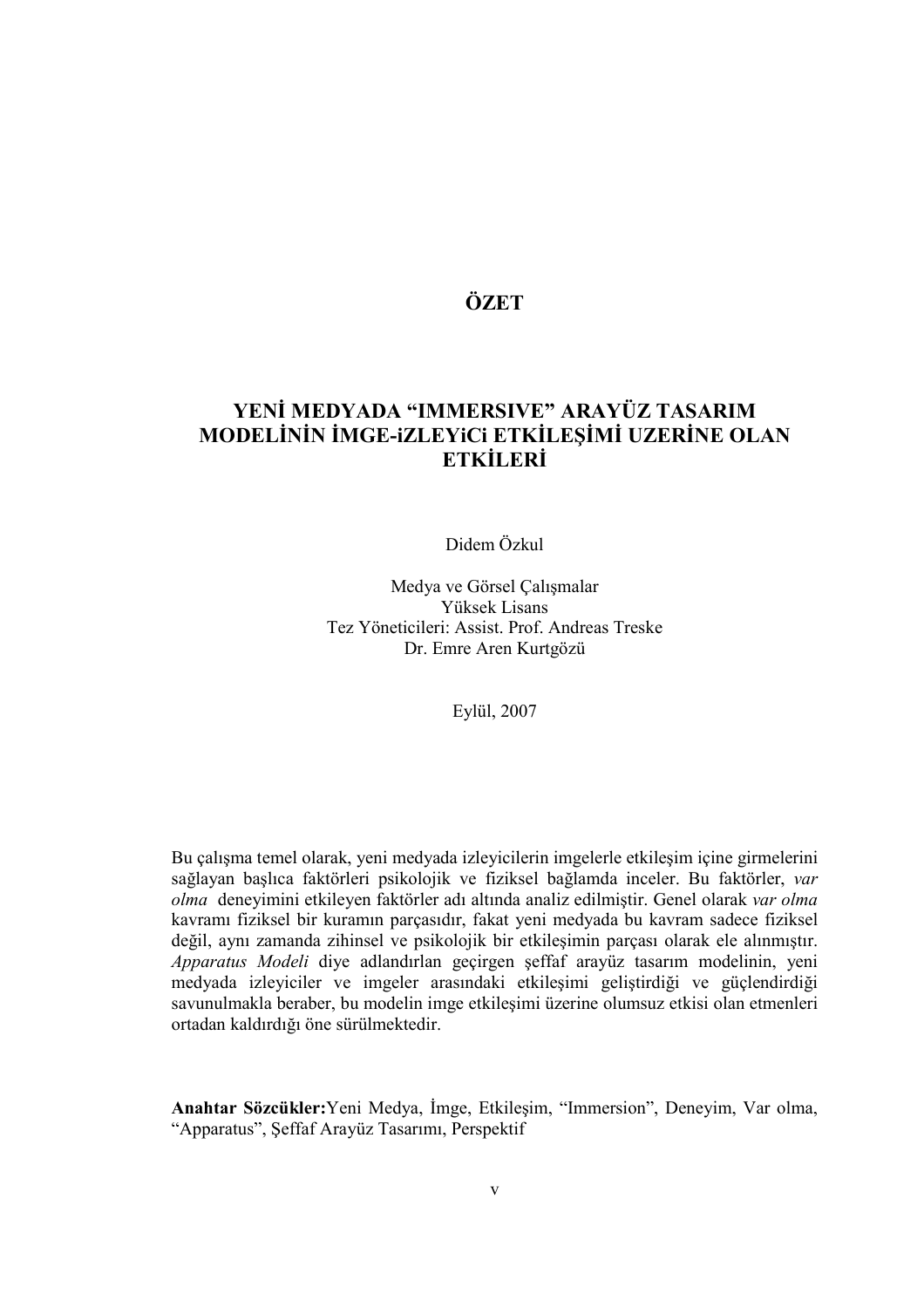## ACKNOWLEDGEMENTS

I have never thought that this would be the hardest part of this study; the acknowledgements.

During all the impossibility of solving the dilemmas, all the ups and downs of this experience, and all the hardness of overcoming the desperation that I have faced during these two years, there were people whom I appreciate for their existence and without whom, this thesis would not be as it is now.

Foremost, I would like to thank my advisors Assist. Prof. Andreas Treske and Dr. Emre Aren Kurtgözü for their belief in me in finishing the study, for their brilliant ideas and for their courage. They have never let me alone and they have provided me their knowledge and insights on the subject. It has been a pleasure to work with them during this study.

I owe special thanks to my family. Without them, I would surely not be able to complete this study and I would like to thank them for the moments they have shared with me and for the chance that they have given me to achieve this degree.

My friends, Ebru Sağlam and Ayda Sevin… They are the most amazing and incredible people on the world who have shared their positive energy with me from the beginning till the end of this study. During these two years of time, they were there all the time to deal with the challenges, to decipher my codes, and to support, suspend and extend my ideas. I would like to thank them for all these reasons and also for many other reasons that I can not mention here.

Lastly, I would like to thank to someone who will surely understand that I mention about him if he reads this thesis one day. Thank you for all the hardest moments that you have made me live through, because without them I would not be able to be aware of the strength in me to finish this thesis.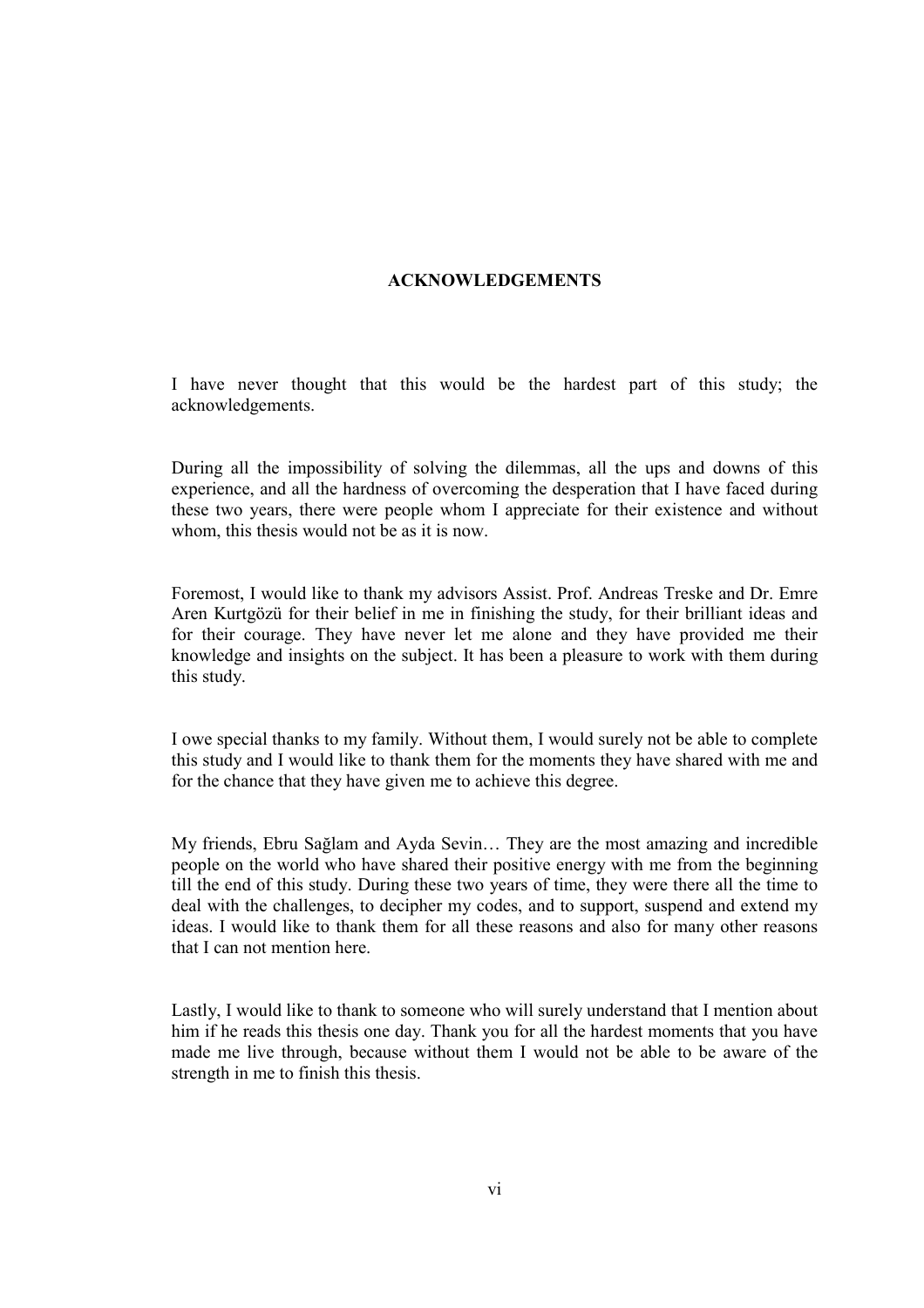# TABLE OF CONTENTS

| 1.1 Problem Definition: Creating the Feeling of "Presence" via New |                                                                         |  |  |
|--------------------------------------------------------------------|-------------------------------------------------------------------------|--|--|
|                                                                    |                                                                         |  |  |
|                                                                    |                                                                         |  |  |
|                                                                    |                                                                         |  |  |
| 2.                                                                 |                                                                         |  |  |
|                                                                    |                                                                         |  |  |
|                                                                    | 2.1.1                                                                   |  |  |
|                                                                    | 2.1.2                                                                   |  |  |
| 3.                                                                 | <b>IMMERSIVE APPARATUS AND INTERACTIVE NEW MEDIA 45</b>                 |  |  |
|                                                                    |                                                                         |  |  |
|                                                                    | 3.1.1                                                                   |  |  |
|                                                                    | 3.1.2                                                                   |  |  |
|                                                                    | 3.1.3                                                                   |  |  |
|                                                                    |                                                                         |  |  |
|                                                                    | 3.2.1                                                                   |  |  |
|                                                                    | Experience through Interactivity or Interactivity through<br>3.2.2      |  |  |
|                                                                    |                                                                         |  |  |
| $\mathbf{4}$                                                       |                                                                         |  |  |
|                                                                    |                                                                         |  |  |
|                                                                    |                                                                         |  |  |
|                                                                    | 4.3 External Distractions and Technological Complexity in Interaction80 |  |  |
|                                                                    |                                                                         |  |  |
| 5.                                                                 |                                                                         |  |  |
|                                                                    |                                                                         |  |  |
|                                                                    |                                                                         |  |  |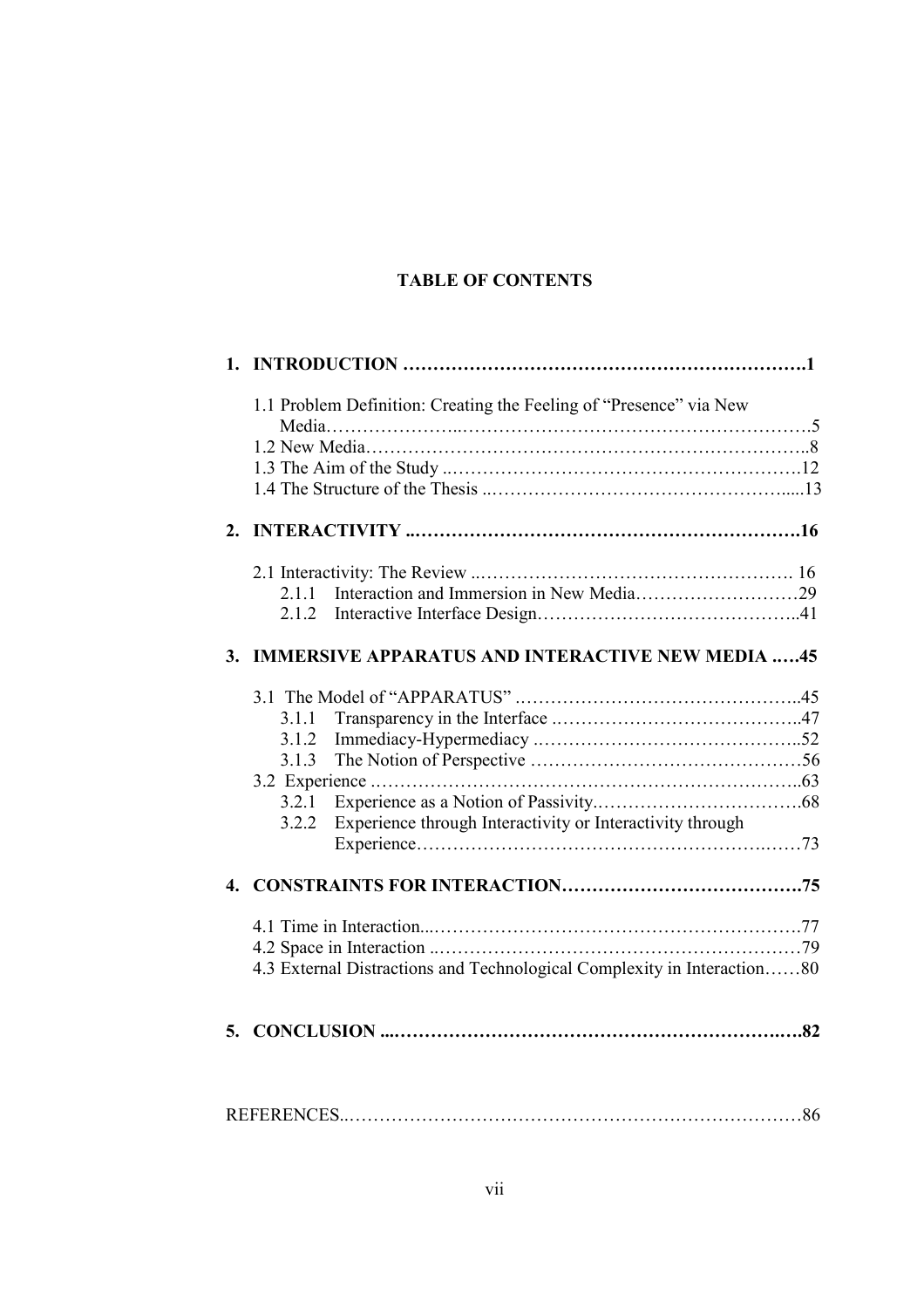## LIST OF FIGURES

Fig.1: Nathan Shedroff's Spectrum Model for Interactivity

- Fig.2: Nintendo WII game console and the remote player
- Fig.3: Nintendo WII Joysticks and the Movement sensor
- Fig.4: Nintendo WII player's moves and the reflection of those moves in the game onto the screen
- Fig. 5: A CAVE installation
- Fig. 6: Integrated Presence and the Role of the "Apparatus Model"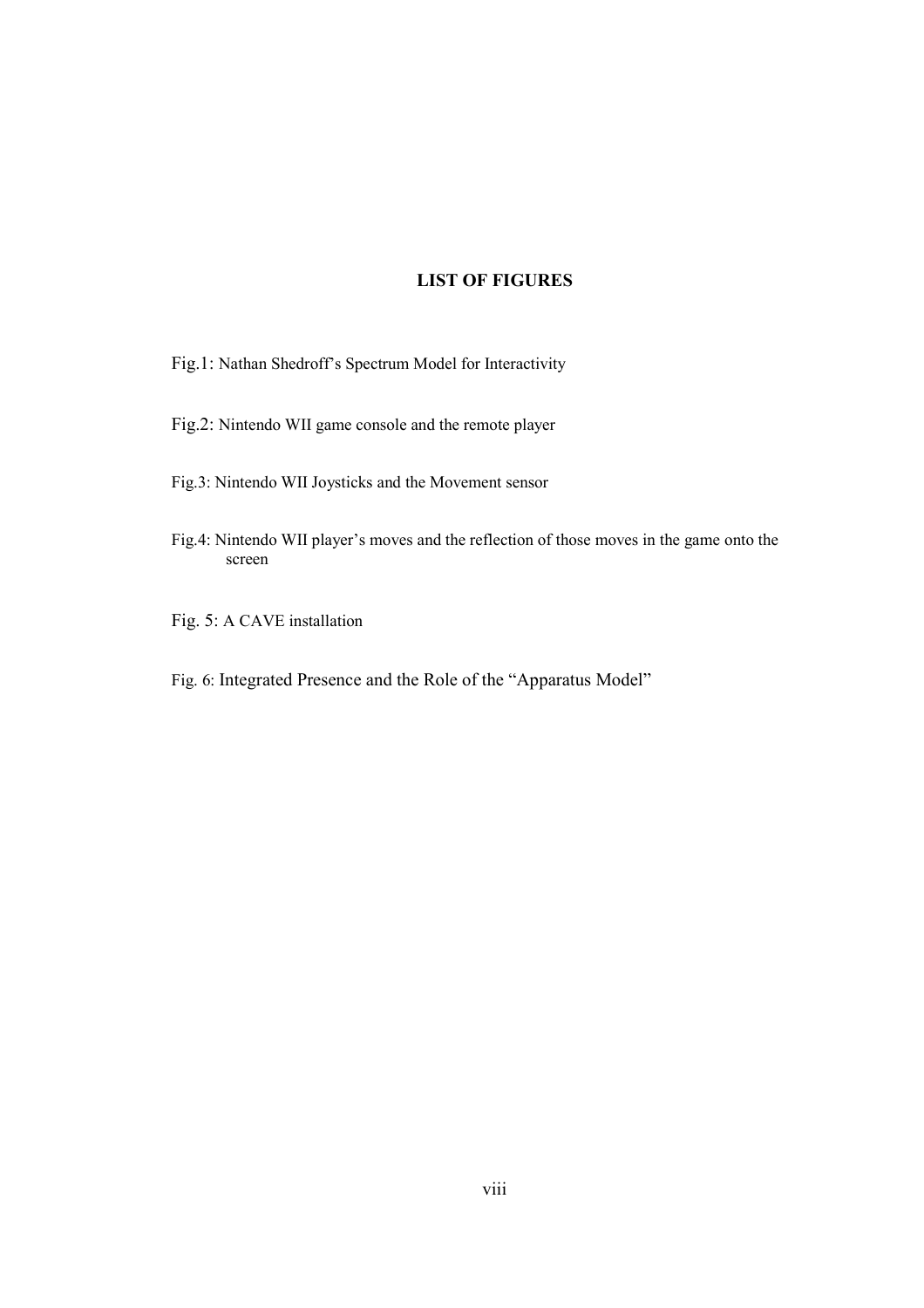# CHAPTER 1

# INTRODUCTION

 From the beginning till the end of our lives, we occupy a certain space in the physical and in the social world. Although this presence firstly comes into mind as the physical presence, the very essence of our being is the mental presence. We socialize, we communicate, and we try to understand different people and their different life experiences. We realize our presence mentally when we express ourselves to the others. So, one can say that; as social human beings we are born to be "present", and this presence originates from our interactions both physically and mentally with the others.

There are borders that might affect this process such as the differences in time, in distance, in space, in place, and in medium of this communicative social world. Although we are bounded by these physical borders, shaping our presence, we try to get over these constraints and be free and communicate freely within this system. This is an open system that provides feedback and this property is one of the basic essentials of interactivity in new media. Visual new media brought with it an easier way of achieving mental presence via interaction. Lev Manovich talks about the effects of new media on the images and how they are perceived in his book The Language of the New Media.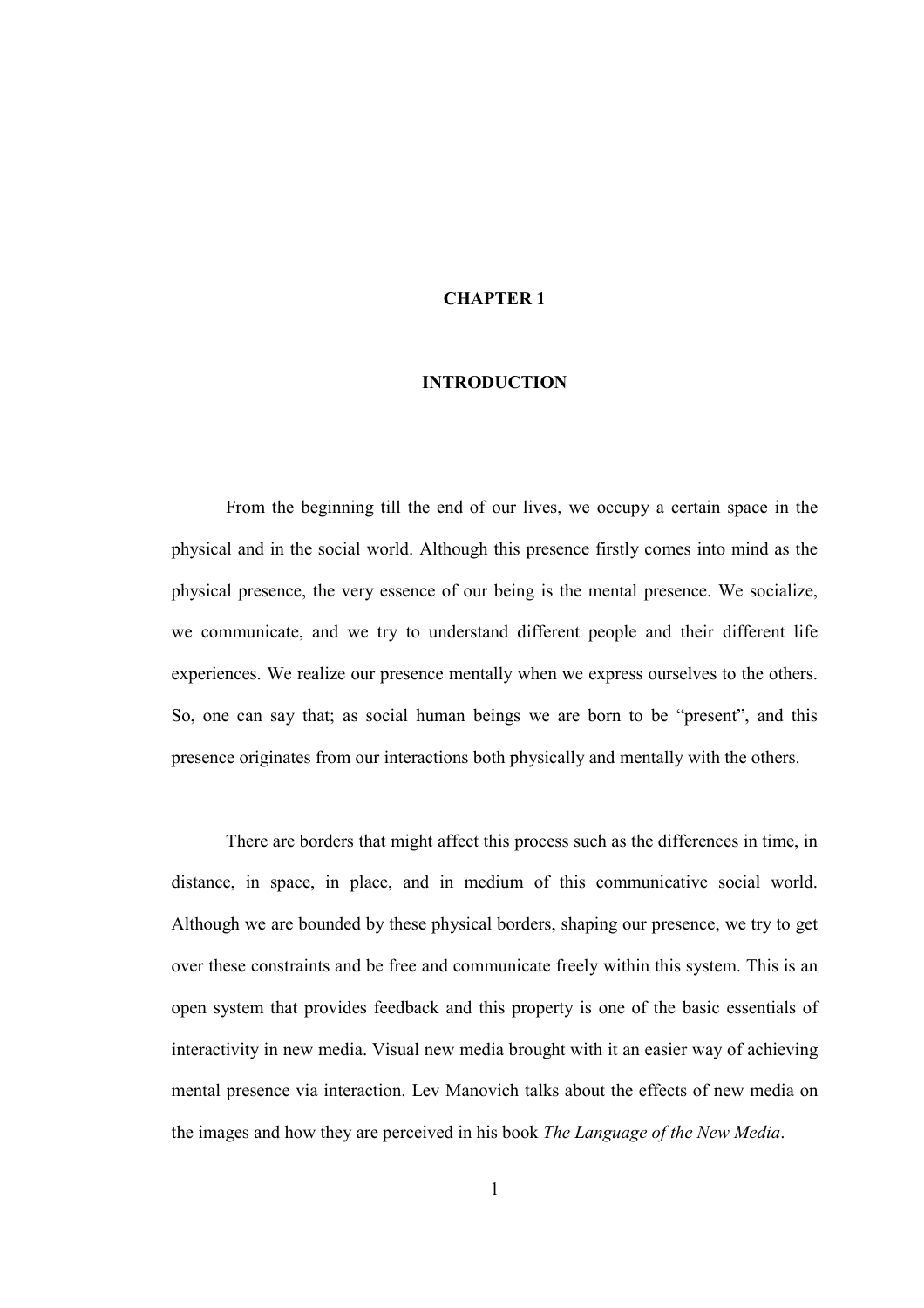New media change our concept of what an image is—because they turn a viewer into an active user. As a result, an illusionistic image is no longer something a subject simply looks at, comparing it with memories of represented reality to judge its reality effect. The new media image is something the user actively goes into, zooming in or clicking on individual parts with the assumption that they contain hyperlinks (Hansen: 2004, 10).

New media ease the process of overcoming these time and space differences in the imagescapes because they define image in relation to the spectators becoming active users through the active usage of the interface. This is one of the reasons why this study takes image into account as the unit of analysis. In other words, since this study deals with immersion and interactivity concepts in media, concerning image as the most basic unit common to all old and new media provides a common ground for discussion on the subject.

The eye leads us automatically to consider the subject which uses it in order to look at an image, and which we call, slightly extending the common sense usage of the term, the spectator (Aumont, 1997: 53).

The individuals' interactions with media, new media, computers and television are fundamentally natural and also fundamentally social. These interactions represent interactions in the real life; so as an automatic response we equate media with the real life (Reeves and Nass, 1996). With the help of the provided new media technologies, new media act as a better object to equate real life experiences and the mediated experiences. The word "better" is defined and used in terms of "more developed" and "improved" media which is capable of reaching people's minds. "In the past, technology had to worry about fitting people's bodies; today it must fit people's minds. This means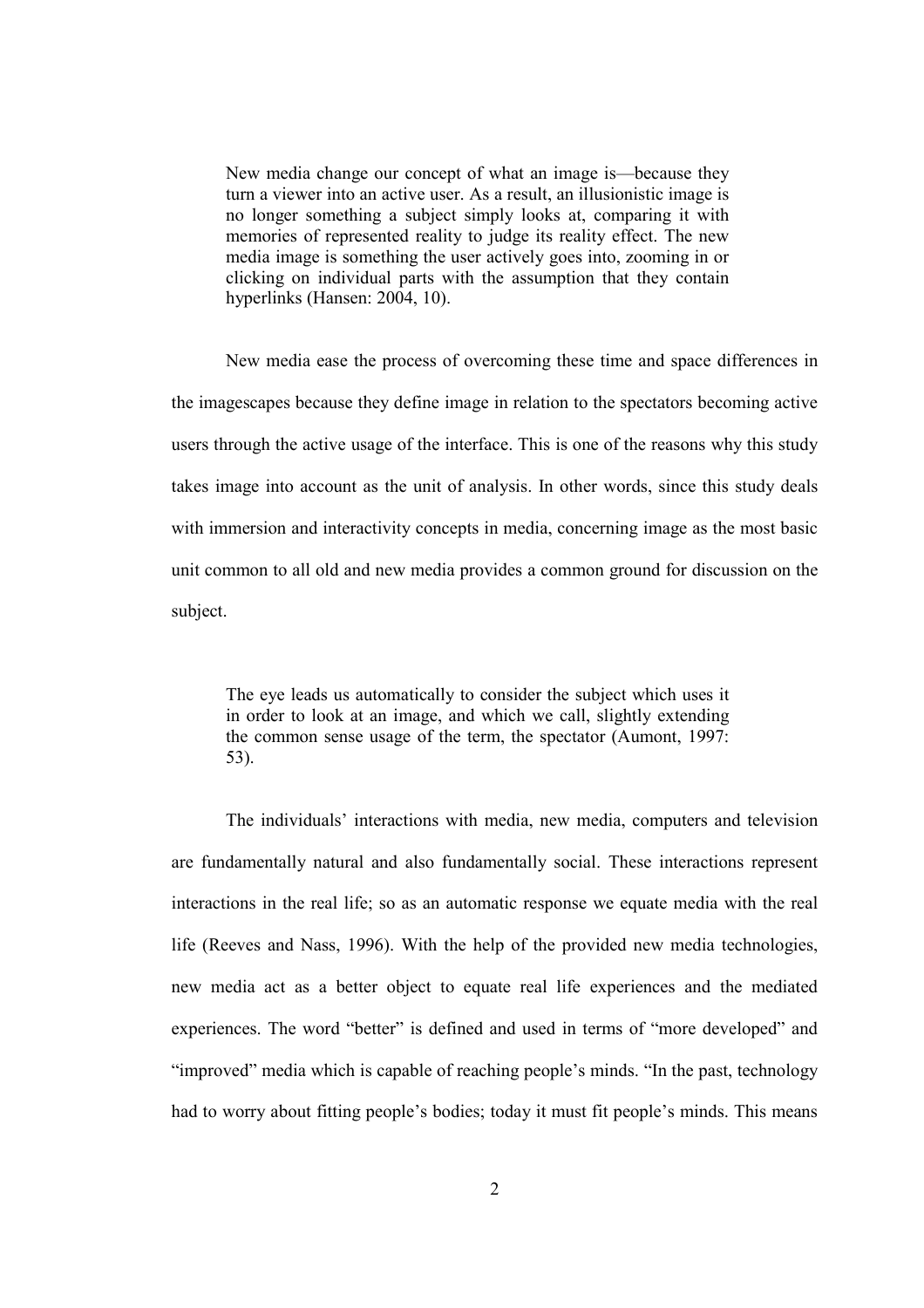that, the old approaches will no longer work" (Norman, 1993: 9). As this statement puts forward, the mental interactivity is becoming more important than the former ones and new approaches towards this mental interactivity should be reproduced.

In terms of presence, we take the term as a signifier in the new media literature in relation to imagescapes; because images are visualizations of thinking, feeling, seeing, and knowing.

Because vision developed before verbal language, images are a natural part of our primal sense of being and represent the deepest recesses of ourselves. As the breath of dictionary definitions suggest as well, images are tied to the full range of human experience and expression, ranging from practical affordance to symbolic myth (Barry, 1997: 69).

The feeling of presence is closely related to the real experiences and actualizing the virtual in terms of these experiences. Henri Bergon's theory of perception, as Mark Hansen identifies in his book New Philosophy for New Media, proposes to identify this transformation in presence. According to him, the image diminishes and the remainder detaches itself as the image, then the conversion form virtual to the actual takes place. That is because an image can be present without being perceived and without being represented (Hansen: 2004). Although Bergson emphasizes this diminishing act of the image in relation to the presence of the body and its act, in this study instead of body, human mind is taken as the reason behind this reduction.

Presence can also be regarded as embodiment as stated by Mark Hansen. " [I] am using the term embodiment in the sense it has been lent by the recent work in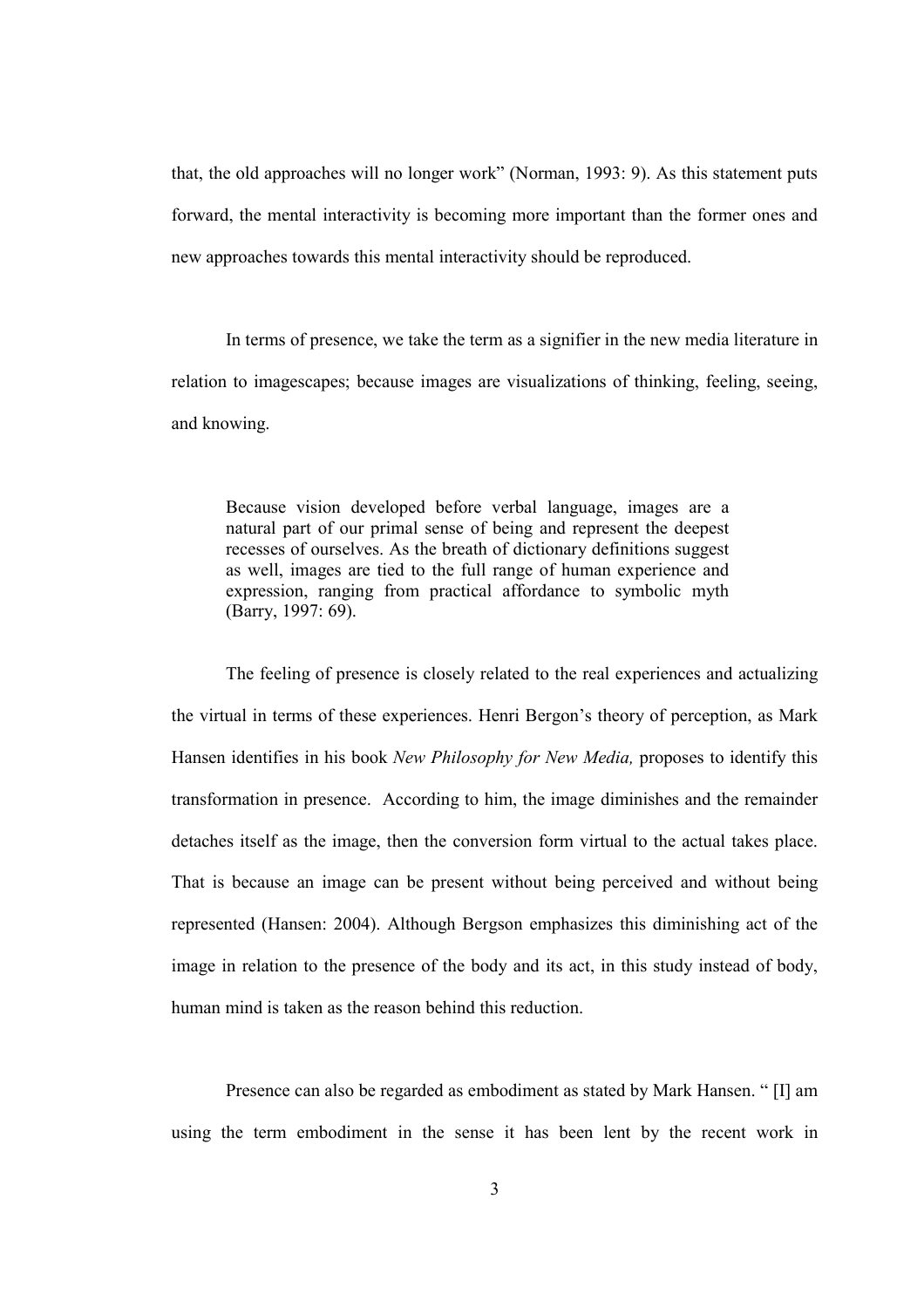neuroscience: as inseparable from the cognitive activity of the brain" (Hansen: 2004, 3). Both of these terms underlie the relation of the physical presence with the mental cognitive act of the mind. In this regard, used as a term to identify the mental activity of the brain, embodiment can be considered as presence of the mind.

When the human mind is embodied into something, i.e. immersed into an image, the mind explores what is inside and what is on the other side of the image. This exploration causes the human to experience the process. There is always a close relationship between presence and experience in the image world. "As a psychological state, presence gives us the illusion of nonmediation; even if we all know the experience is mediated" (Niklas, Timo and Jari, 2005). The relation between these two terms, presence and experience, comes from this statement: presence is an illusion of nonmediation and the experience of that presence is mediated and we know that the experience is not real. Even if we try to equate this unreal experience with the real life experience and try to perceive it as real with the help of nonmediation and immediacy, we are aware of the mediation and its reality. Here we introduce the notion of virtuality, because we automatically actualize something during this mental process. "What makes the images virtual is their being distant from the spectator" (Burnett, 2005: 72). When we know that the experience is not real, we put a psychological distance between us and the image. We struggle in the images' virtual world in order to feel real via the mental presence. "We feel as if this distance should be, could be and must be overcome in order to possess images as if they are real" (Burnett, 2005: 72). This distance can be overcome with the help of experiencing it as real and new media, acting as an object to operate in this process, overcome this distance. Experiencing the image as real causes embodiment.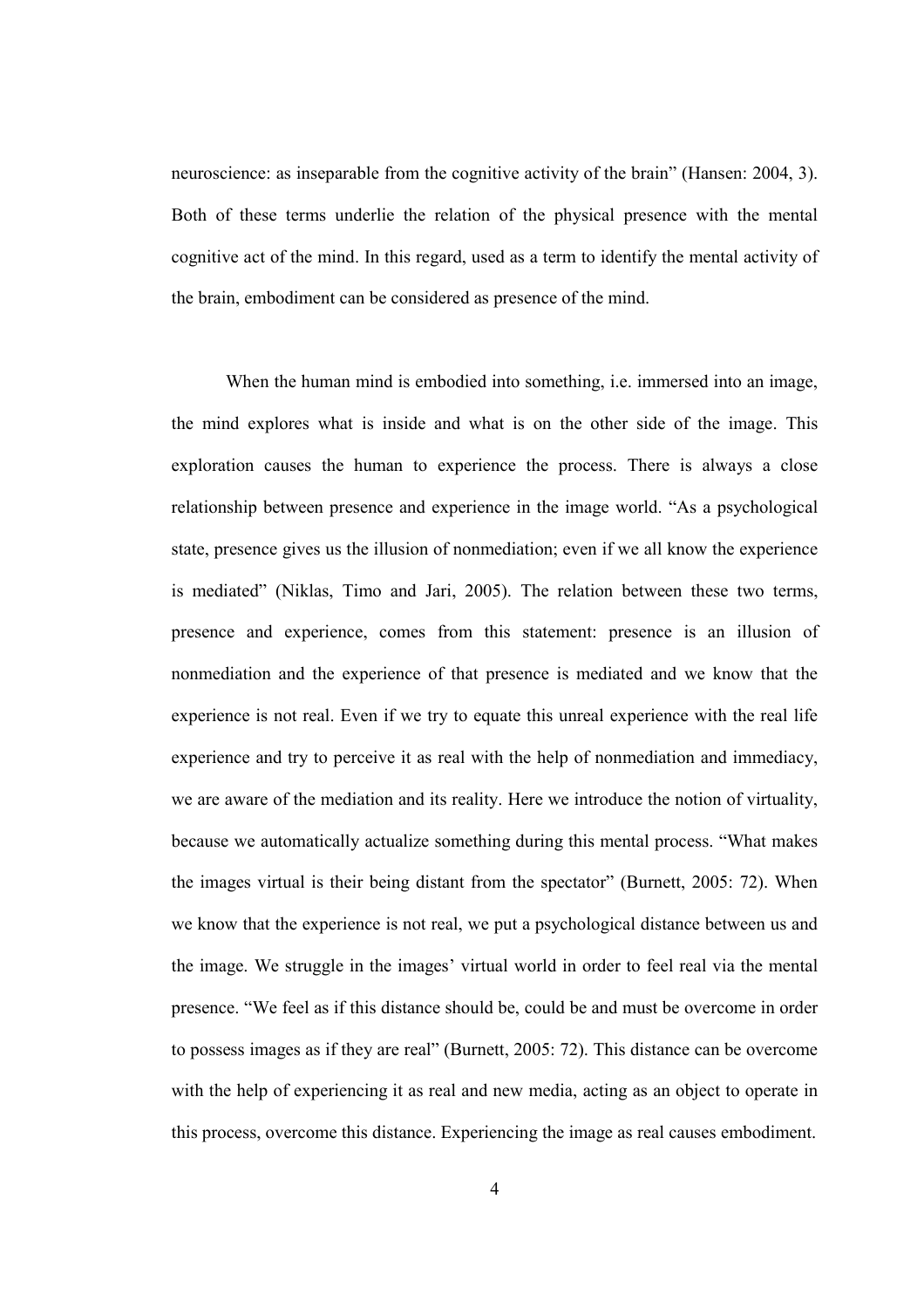Images, representing a far older history than any other media object, exactly match with the human mind and provide this sense of presence. Starting from the figures on the walls of the caves, going through the figures encrypted on the walls of the pyramids in the ancient Egypt, and finally ending in the traditional painting and giving birth to the hypermediated images in digital and new media all give us the same sense about presence: we want to be there. "What {traditional} painting wanted, in wanting a connection with reality, was a sense of presence – not exactly a conviction of the world's presence to us, but of our presence to it" (Bolter and Grusin, 2000: 234). All these engravements are there for the purpose of communicating with the outer world. What is inside of the mind is always tried to be represented in this regard. This amazement with the notion of presence and embodiment works as a medium through which people tell the others about themselves. This is the reason why the scope of this study is only visual new media leaving other media out. In this regard, image is totally isolated from other media objects and analyzed as the unit of analysis.

#### 1.1 Problem Definition: Creating the Feeling of "Presence" via New Media

Bolter and Grusin, in Remediation, summarize the drive for experiencing presence and the use of special effects in films and VR systems for this purpose:

This is life. It's a piece of somebody's life. Pure and uncut, straight from the cerebral cortex. You're there. You're doing it, seeing it, hearing it…..feeling it (Bolter and Grusin, 2000: 3).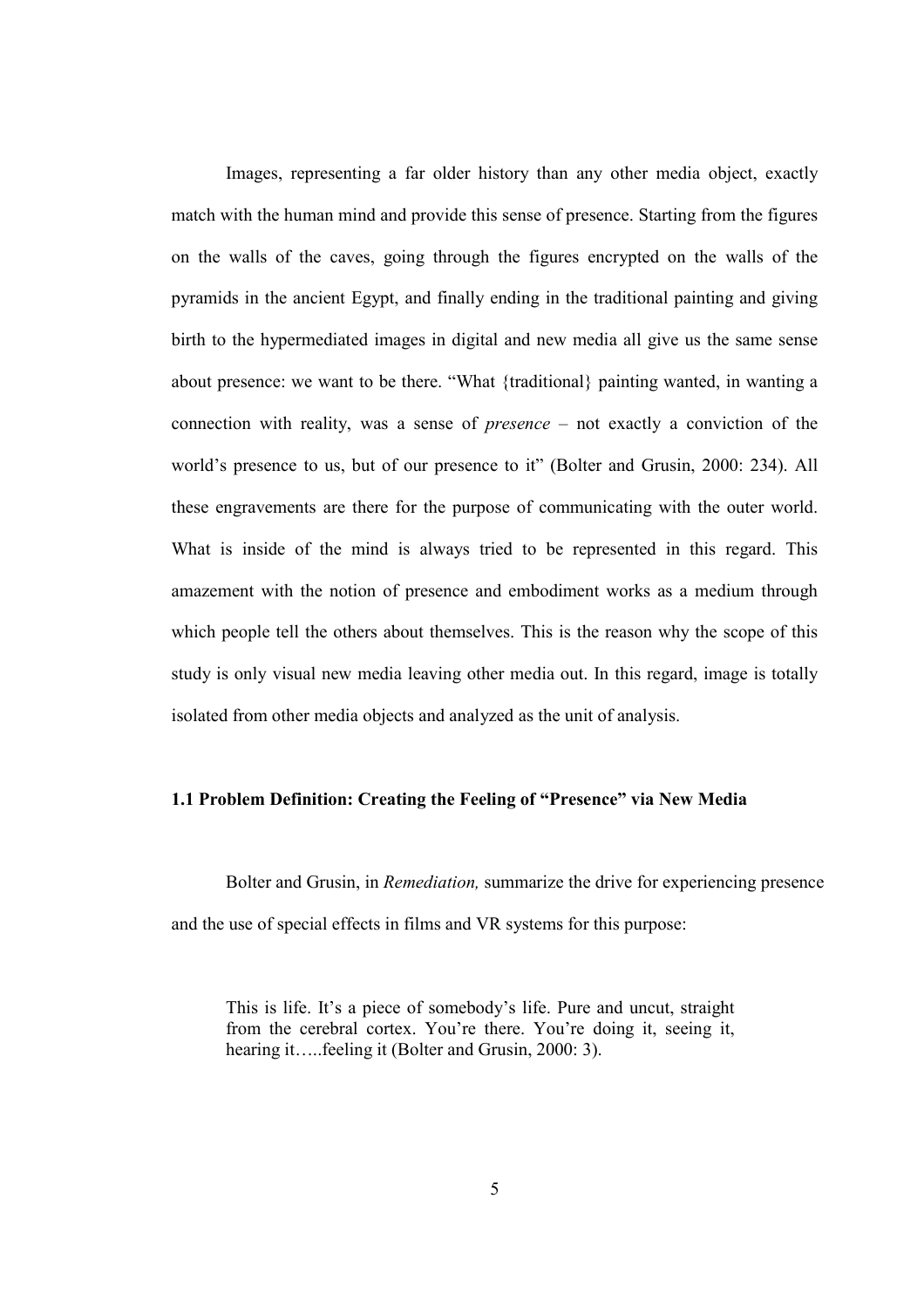They use the notion: "straight from the cerebral cortex" in order to emphasize immersion into the action. By experiencing the presence of "somebody's life", one feels as if s/he is experiencing those states in reality although they are virtual realities. This defines immersion and its relation to presence.

As stated in the Bolter and Grusin quotation, we want to learn the lives and the experiences of the "others". We want to be in "their" presence, in "their" present time and in "their" present place. All the film effects used in the industry, all the composed music, all the three-dimensional displays used in the media (i.e. video games, computer programs, movies) and all the interfaces that are designed to strengthen this process allow us to open the door of immersion. Even though immersion is not a unique concept for new media, it is mostly identified with and interpreted under new media studies. The reason behind this identification originates from the technological ease that new media bring. It is believed that the objects and equipment used for interaction in new media is a better way for creating the sense of presence. Unlikely, in this thesis, it is not defended in that manner. It is discussed that, apart from the technological advantages and ease of usage, new media provide better grounds for immersion since they support the transparency and immediacy. They act in the process of overcoming the psychic distance via immersion. Lister defines "immersion" as follows:

By extension the term is used to describe the experience of the user of certain new media technologies in which the subject loses any sense of themselves as separate from the medium or its simulated world (Lister, Dovey, Seth, Grant and Kelly, 2003: Glossary)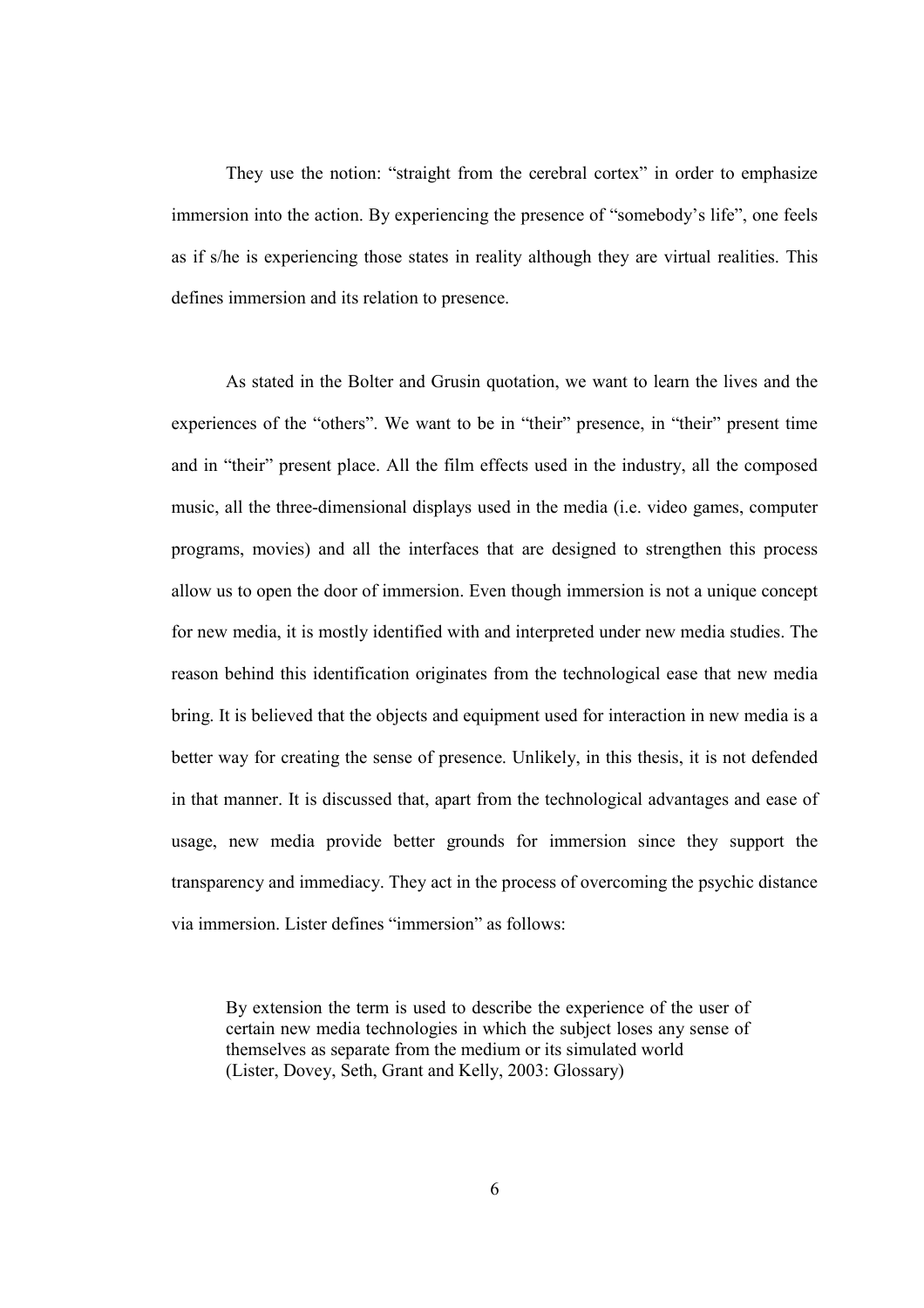With this definition of immersion as an extension in the new media literature, it can be said that immersion is actually a term which is very specific to the domain of new media. Immersion is specifically defined in relation to the experience of the user of certain new media technologies. It gains reputation with the increased usage of new media, since in new media people feel more "immersed" into the media object both mentally and physically. Roughly, immersion can be defined as being lost in something and as the feeling that the thing into which we are immersed is an extension of our body and brain. In this study, the effects and objects used to create the experience of presence in the immersion process are named as the term "interface", or in short we can say that the immersive spaces encountered are named as "interface". Because of its broad usage as a term in computer technology, the term "interface" is mainly used to define the computer interface and the human-computer interaction, however it is not only used as in the computer terminology in this thesis. In that terminology, interface is used to define the infrastructure through which people get in touch with the computer. For instance, the desktop metaphor, as an interface in the computer programs eases the interactivity by creating a familiar sense on presence. In order to prevent possible misunderstandings and misrepresentations of this word specific to this study, it had to be clarified in this way.

What is it in the new media that people want to interact with? There are many speculations about an exact answer to this question, thus this study tries to find an answer by dividing the question into two main categories. Is it the immersive design of the interface that encourages to take an action or is it the experience of "presence" (i.e. the experience of the narrative structure in the image, the experience of the immersion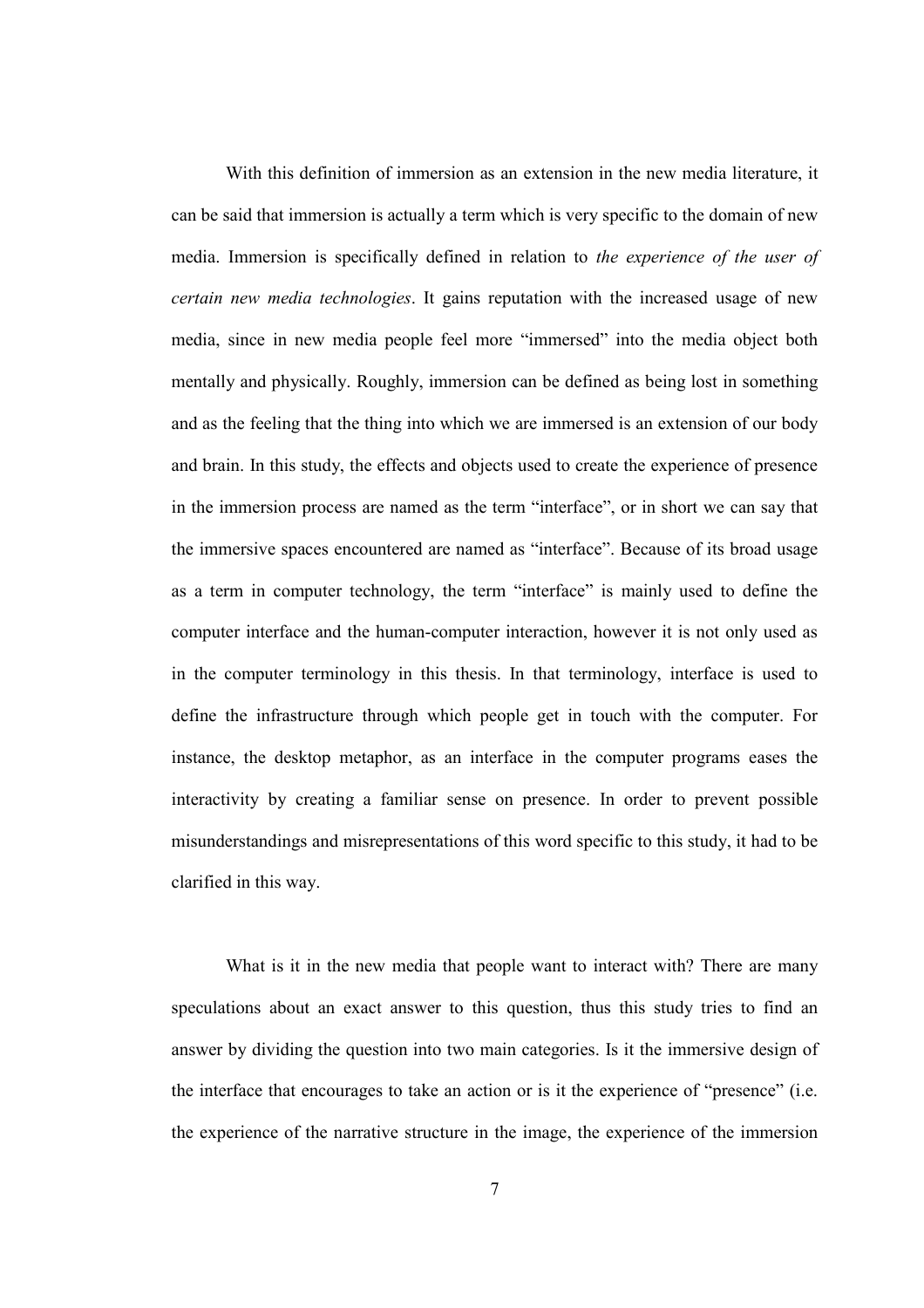into the image, the experience of the sensations in the process) promised by the medium that derives the audience to interact and become the user? By formulating and asking these two questions, this study does not formulate a binary opposition between these two categories; instead it tries to combine various different ideas and models about the interactivity concept in new media studies.

The research question starts with the issue of presence in imagescapes. Imagescapes, as defined by Ron Burnett, combine the metaphorical use of image, sound and text to "provide a way of mapping the relationships among a variety of different processes" (Burnett, 2005: 40). In order to feel the presence one has to visualize the ideas, knowledge, thoughts, places, etc. How new media achieve this and how they help us to engage in interaction is the major reason and derive behind this study.

#### 1.2. New Media

As we are faced with time and place differences, and as we are introduced to the obstacles of overcoming these differences easily, we try to formulate a solution to be present against these boundaries. For instance, almost all images do contain a time. They try to communicate that time to the spectator if the apparatus to present them is capable of doing so (Aumont, 1997). Here, Jacques Aumont talks about the implicit time of the image in his book, The Image. "The spectator superimposes his or her own temporality on to it, adding something to the image" (Aumont, 1997: 121). The time of the image and the spectator time are analyzed under the forth chapter in the study. In other words, they are analyzed as obstacles against interactivity. Time and space are two related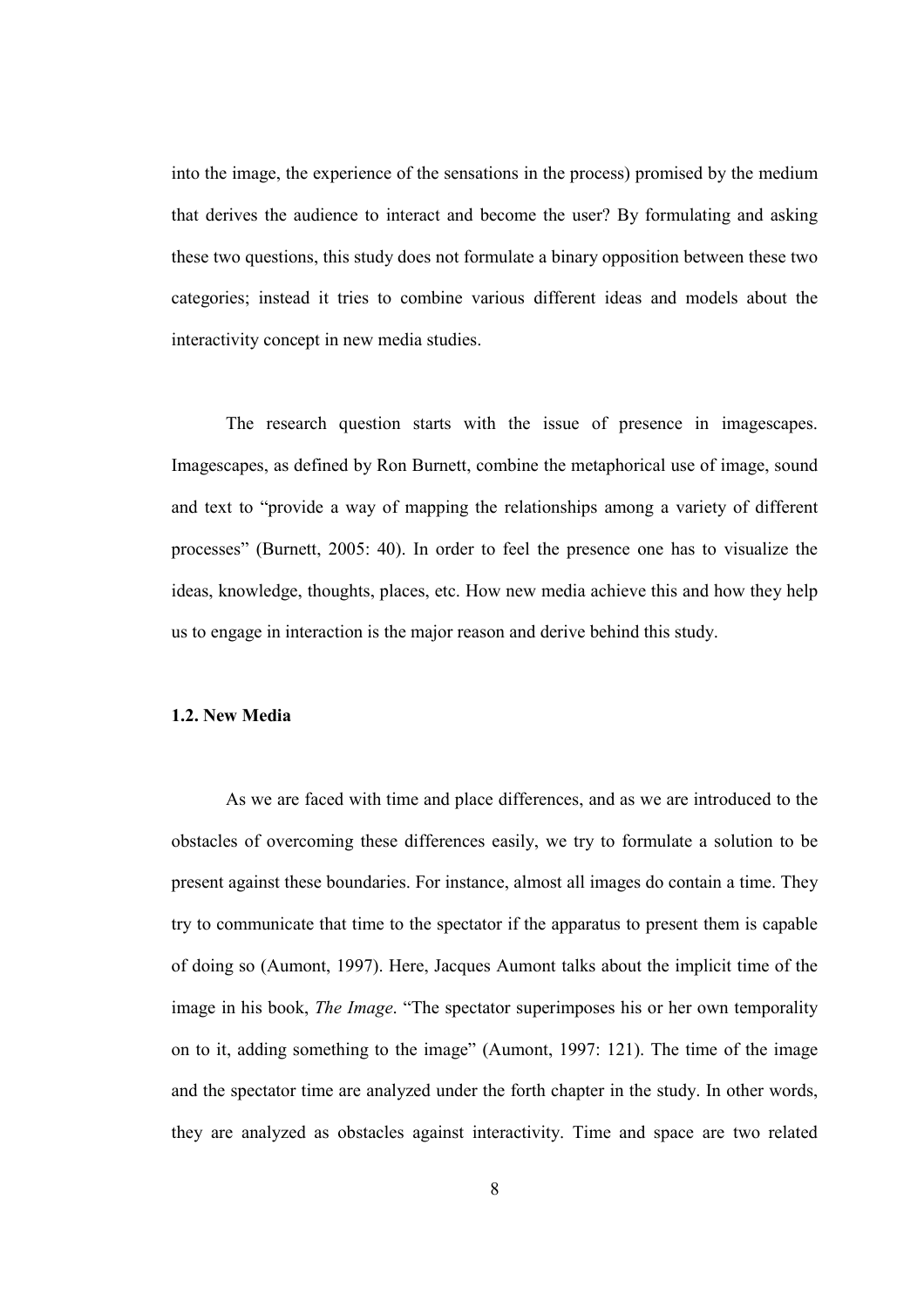concepts in this thesis because temporality caused by the differences in these two time frames can cause the spectator to be distant from the image. One of the fundamental elements in perception is time and the other is space. "As we move out to space, we also move backward or forward in time. Physical movement across space can generate similar temporal illusions" (Tuan, 1977: 125). As individuals feel disturbed by these differences in time and space, they try to overcome and eliminate the reasons for this disturbance. What they are actually trying to omit is the act of mediation there; because when they feel that the experience of presence that they have felt in those images are mediated, they feel these differences again. What is proposed to be a better and easier way of doing this is new media. By nature, we do try to equate what is real and what is virtual. New media, not only with their developed technologies, but also with their capabilities to represent the real better, help us and act as an object to get immersed into those images depicted. For instance the new media art mainly focuses on the feedback part of the interaction process. When images change according to the movement of the spectator, the spectator real-izes what is virtual. By touching only a button, or by just moving the hand from left to right, s/he changes the whole flow of the narrative in the imagscape along with the images. The installations work with this philosophy in mind as well as the computer games.

The presence notion does not typically match with the physical presence; but it signifies the mental presence with a limited physical presence. The image and the spectator, as in a communication system in new media, do not have to share a common physical space, conversely, a common mental space is enough to engage in such an interaction; because there is a desire for immediate access to meaning and this in turn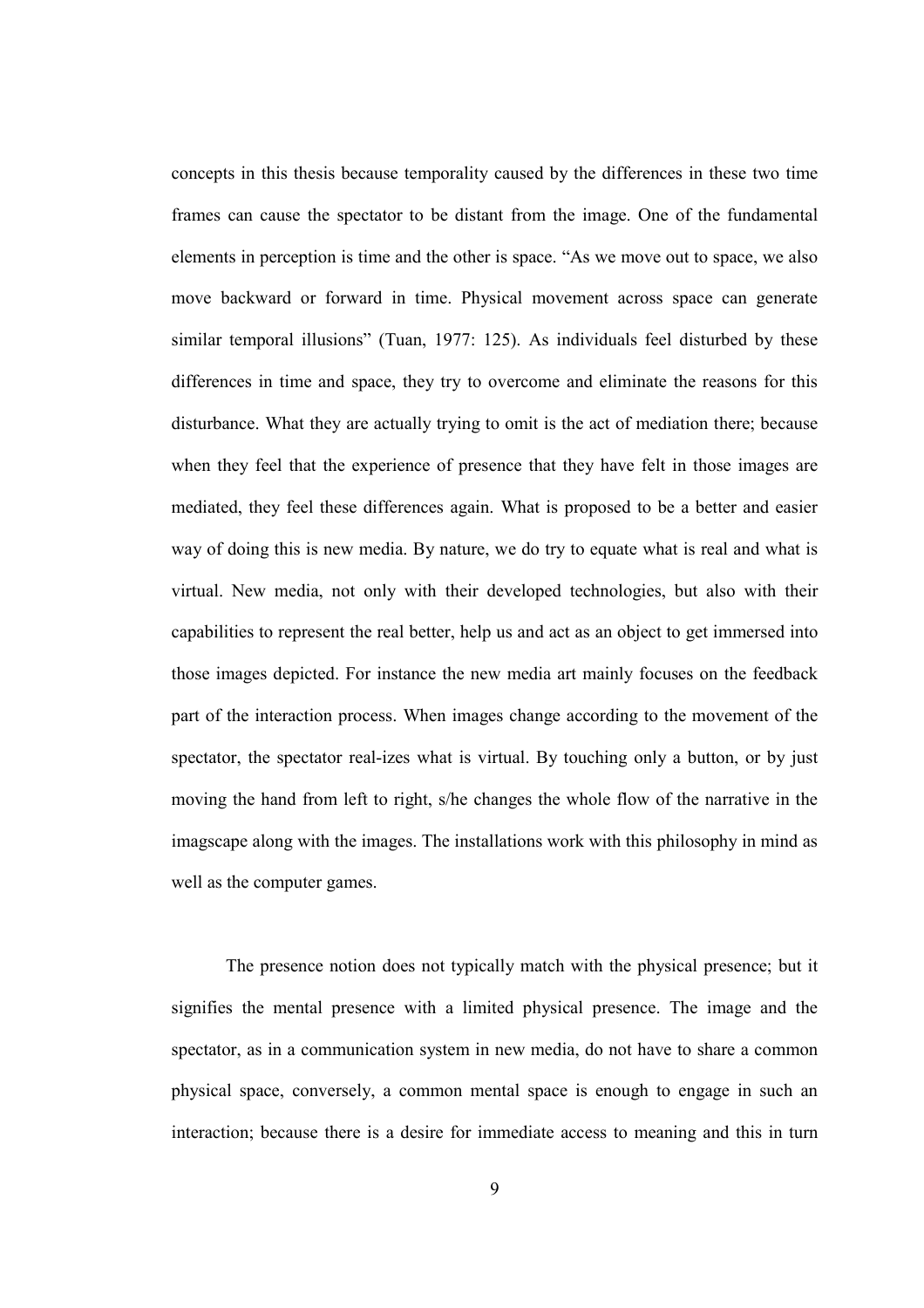privileges presence over absence. However, what brings those images and those spectators closer without the physical obstacles and time conflicts are new media.

By saying that there has to be a common mental ground to experience the presence, we are basing our discussions on the "desire to prioritize presence over absence" concept. As it is stated in the introduction, this desire underlies our efforts to get in touch with media and interact with it. One does not have to be at a certain place to be at another space within the same time frame. This study explores how people try to overcome the obstacles and how they make use of and manipulate new media in order to possess a "presence" in this system. When we talk about using new media as an object, we have to deal with experience and interactivity in the light of finding an answer to the former two questions. Even if, the answer seems to lie in the issue of presence at first glance, one cannot conclude on such an idea without taking into consideration the objects to overcome the former conflicts.

As the notion of presence is discussed as a mental process, we have to take into account the process of mediation. In terms of operation, there is no difference in this process neither in the "new", nor in the "old" media. However, with the increased chances of easing this process and forming a better mental visualization with new media we do mainly discuss new media and how they affect this mediation process mentally to create the feeling of "presence". The only difference between old and new media is not the high-tech objects that are available to achieve presence as discussed as the process. There is also a fundamental difference between the two in terms of quality while affording to create the feeling of presence. The technical capabilities of new media such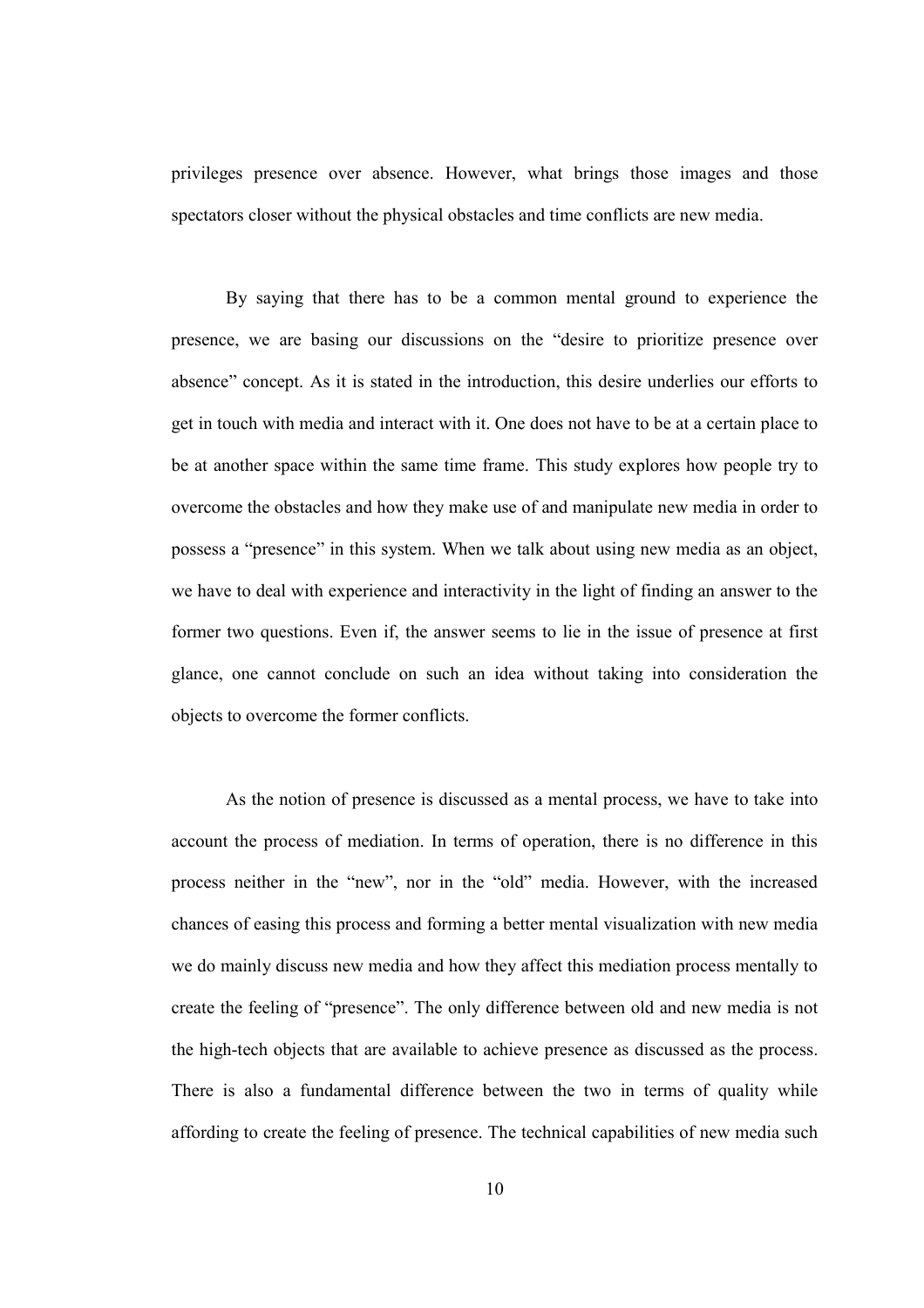as Virtual Reality systems and digital platforms, compared to other old media, surely form a better common ground for interaction in terms of quality. The effects, the feedbacks, the outcomes, and the manipulation in new media as a whole increase the quality of interaction and thus lead to a better operation for immersion.

There is not only one reason that encourages the spectator to immerse into new media. The act of mediation itself is an interactive process. In order to understand this argument, firstly one needs to define the problem of interactivity and interaction concerning new media.

What is new media then? For the new media scholar Lev Manovich, new media is not only newer forms of the older media but also numerically represented, modular, automated, variable, and trans-coded forms of media (Manovich, 1995). This statement identifies new media with digital media; however new media does not have to be only digital media and immersion is not a unique concept for new media. "We should also keep in mind that immersion is not solely a function of letting go. It is a sign of the struggle between human expectations and viewing" (Burnett, 2007: 73). It is only possible to talk about immersion to take place under the circumstances of participation; i.e. the spectator or the user has to agree to participate and has to be able to participate. Interactivity is followed after immersion, concerning mental interaction. A spectator might engage in a physical interaction and then start feeling immersed into the medium and this process is followed by mental interaction. In other words, there is difference in the sequence among these two types of interaction in new media.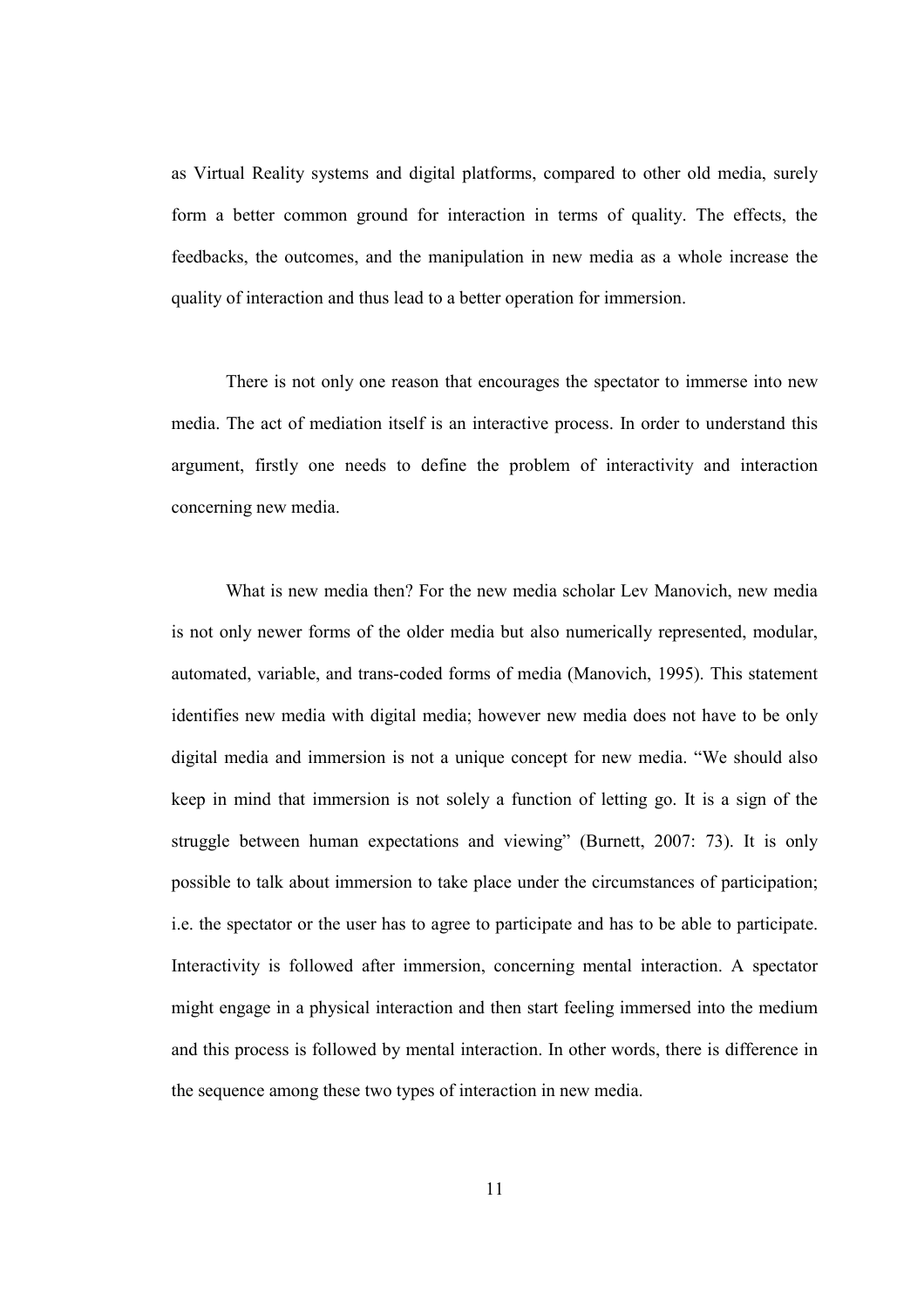There is random access in new media according to Manovich's new media definition, so we can say that one can decide on the place and time of the interaction. Random access gives the new media user the ability to reach out the medium whenever wanted. As a comparison with the older forms of media, in new media the user can interact with the media object; however in the old media the order of representation is fixed. In new media one has the freedom to go forward and backward in time and to immerse into the medium whenever wanted. "We assume that all human sensory and mental capabilities and the ability to abstract, conceive and implement things are, and have been, involved in the development of human ability to use media" (http://post.thing.net/node/1289). By means of using human sensory and mental capabilities, we start to engage more with new media, and try to identify ourselves with the represented images during immersion in and interaction with new media.

Again, "what is it in the 'new media' that people want to interact with?" The question remains the same although the definitions change. There is all the time a drive or an influence on us to get in touch with it. And we do question that derive for presence here and discuss how new media enhance this derive.

### 1.3 The Aim of the Study

The visual interface design allows interaction with the help of its transparent nature. This transparency in interaction stipulates immersion and transforms the act of mediation into immediacy. The term interface is generally defined as a materially constructed space that holds two faces, one towards the spectator and one towards the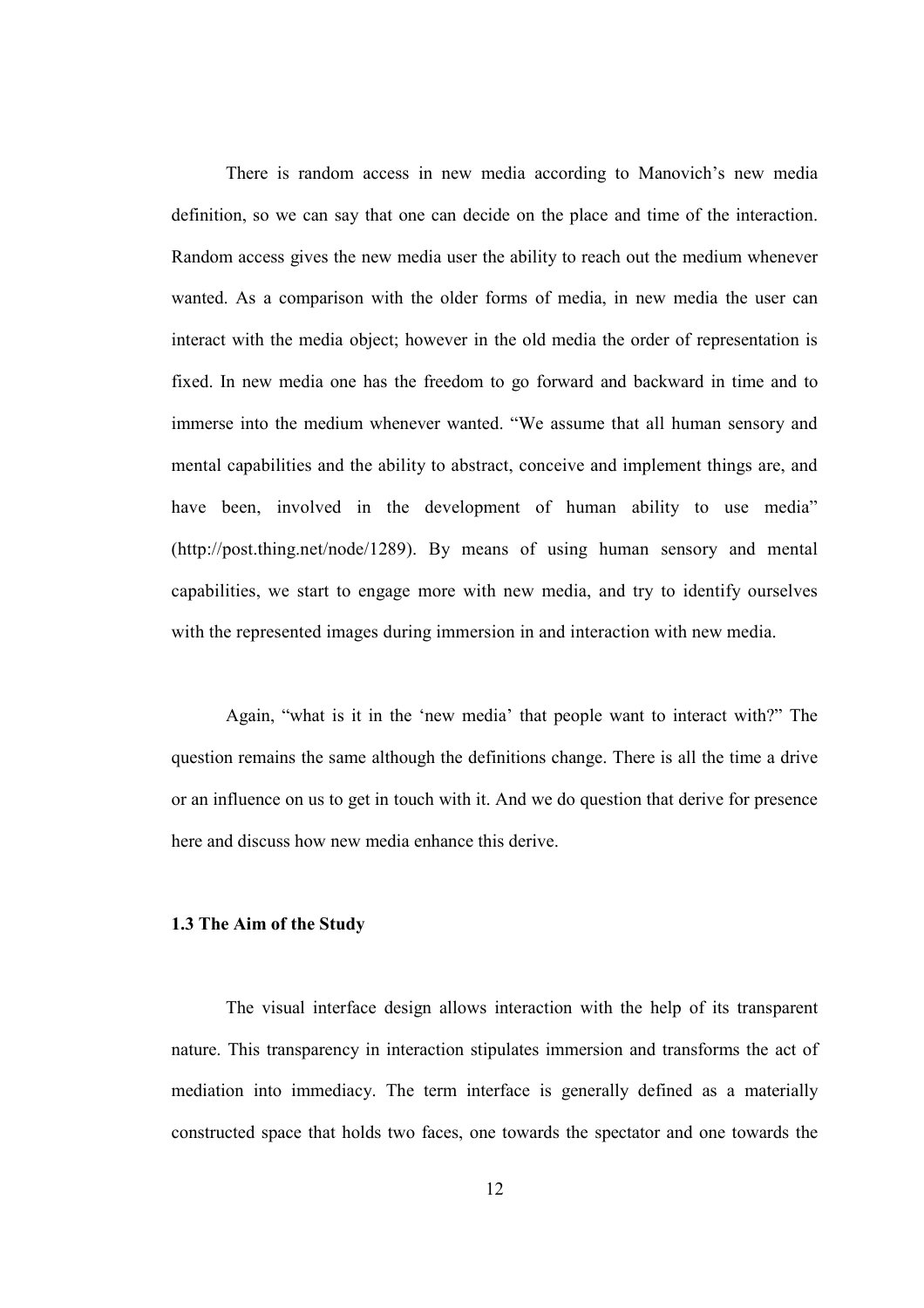media object. It is a surface common to two areas, or an area common to two or more systems, processes (Oxford English dictionary). When a physically constructed area is defined, i.e. the interface, it has to go unnoticed by the spectator for immersion to take place. The interactive experiences that these interfaces provide and support change over time, meaning that they are different for different people. This difference originates from different personal characteristics.

This thesis aims to interpret interface not only as stated in computer science terminology, but also as an ideological system that goes unnoticed and is unconsciously perceived; meaning that as a system that creates immediacy and hides the act of mediation in the new media terminology. This interpretation opens up and builds the main discussion of the thesis, the apparatus and the role of this apparatus in immersion and interaction. Interaction concept is analyzed in terms of both new and classical "old" media; because this thesis argues that "interactivity" needs to be analyzed, explored and studied in relation to the interface design and immersion.

The basis for this thesis is constructed according to the discussions stated above. This study figures out the changes and improvements in the triad of image – new media – spectator interaction using the ideological apparatus model as a guide.

#### 1.4 The Structure of the Thesis

The study starts by defining the concepts of new media and interactivity in new media. The notion of immersion in new media is highly important as an action that leads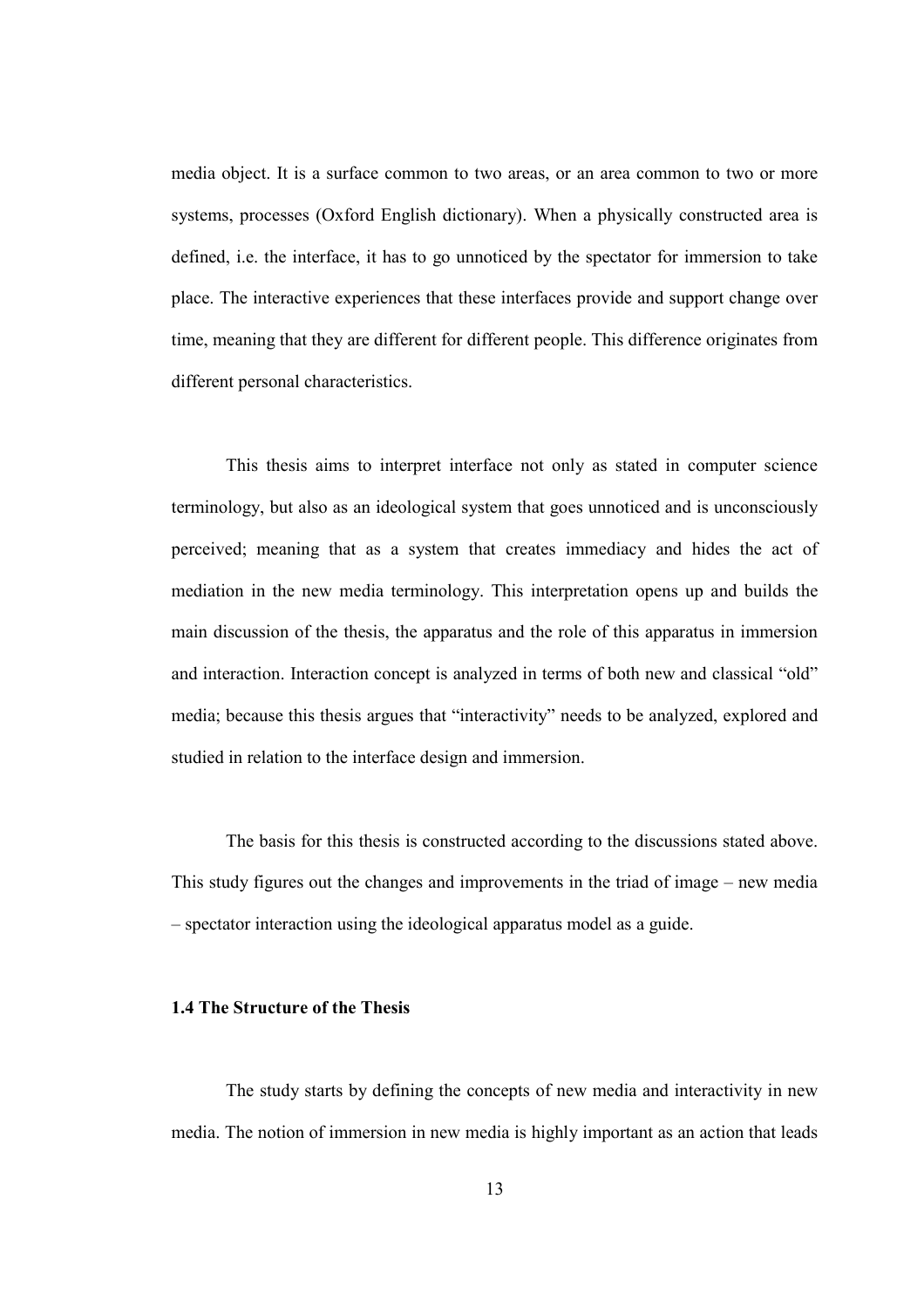the user through mental interaction. So, immersion and immersive spaces are discussed in the context of new media and interactivity. Apart from Lev Manovich's new media definitions, the new media in relation to the former two concepts are redefined and analyzed. As a counter argument to Manovich's exclusion of parts of new media apart from the screen interface, the thesis locates new media as a more general and broader terminology and includes and defines the new media in relation to the interface as an ideological immersive model. Here, the study introduces an ideological model called "the Apparatus" to define this new interface and interactivity relationship and how new media positively acts as an object to improve and strengthen this process.

 The latter chapters of the thesis, Chapter 2 and Chapter 3, redefine and make a review of the term "interactivity". The basic differentiations between physical and mental interaction are discussed along with the principles of interactivity. Interactive interface design is also discussed under the second chapter as a former term to talk about the Apparatus Model in the latter chapters.

The following chapters introduce and discuss the model of the apparatus. It is roughly defined in terms of transparency, immediacy and hypermediacy in new media. The relation of the apparatus to interactivity and immersion is supported by the arguments of experience. Experience is discussed as both a passive and an active term under the light of the transformation of the spectator into an active participant and user.

The term "experience" is generally associated with physical interaction; however in this study, in the third chapter, experience is both defined under the terms "active"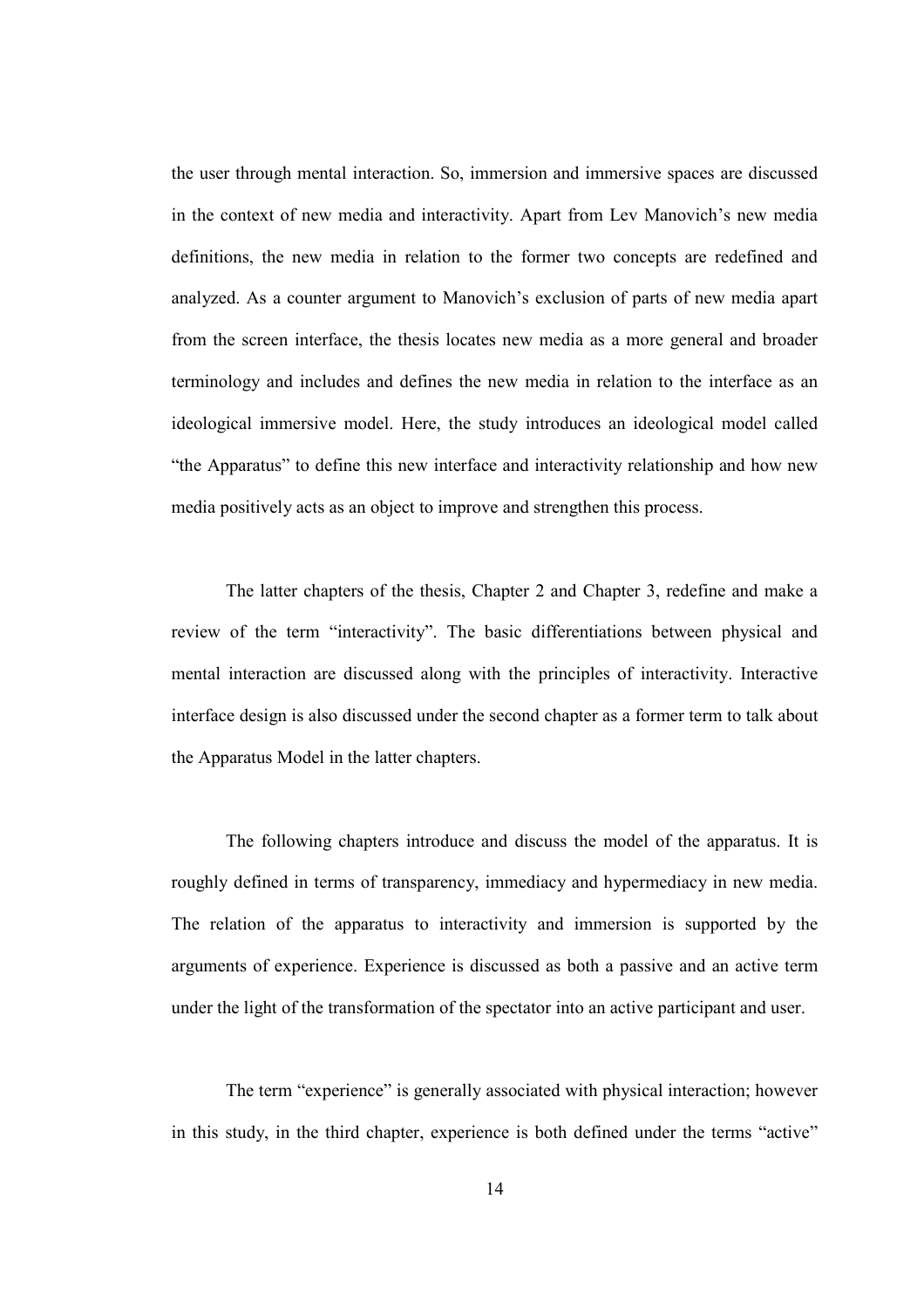and "passive" experience and interactivity is redefined under "physical" and "mental" interaction according to the relation of activity and passivity.

 In the forth chapter, the constraints for interaction are discussed. They are grouped under three titles; time, space and external distractions along with the technological complexity. The differences between the image time and spectator time and these differences' relation to interactivity time are analyzed. Also the differences among spaces are defined and discussed in terms of obstacles. The external factors that might also affect the interaction during immersion are analyzed in relation to the technologies used by new media.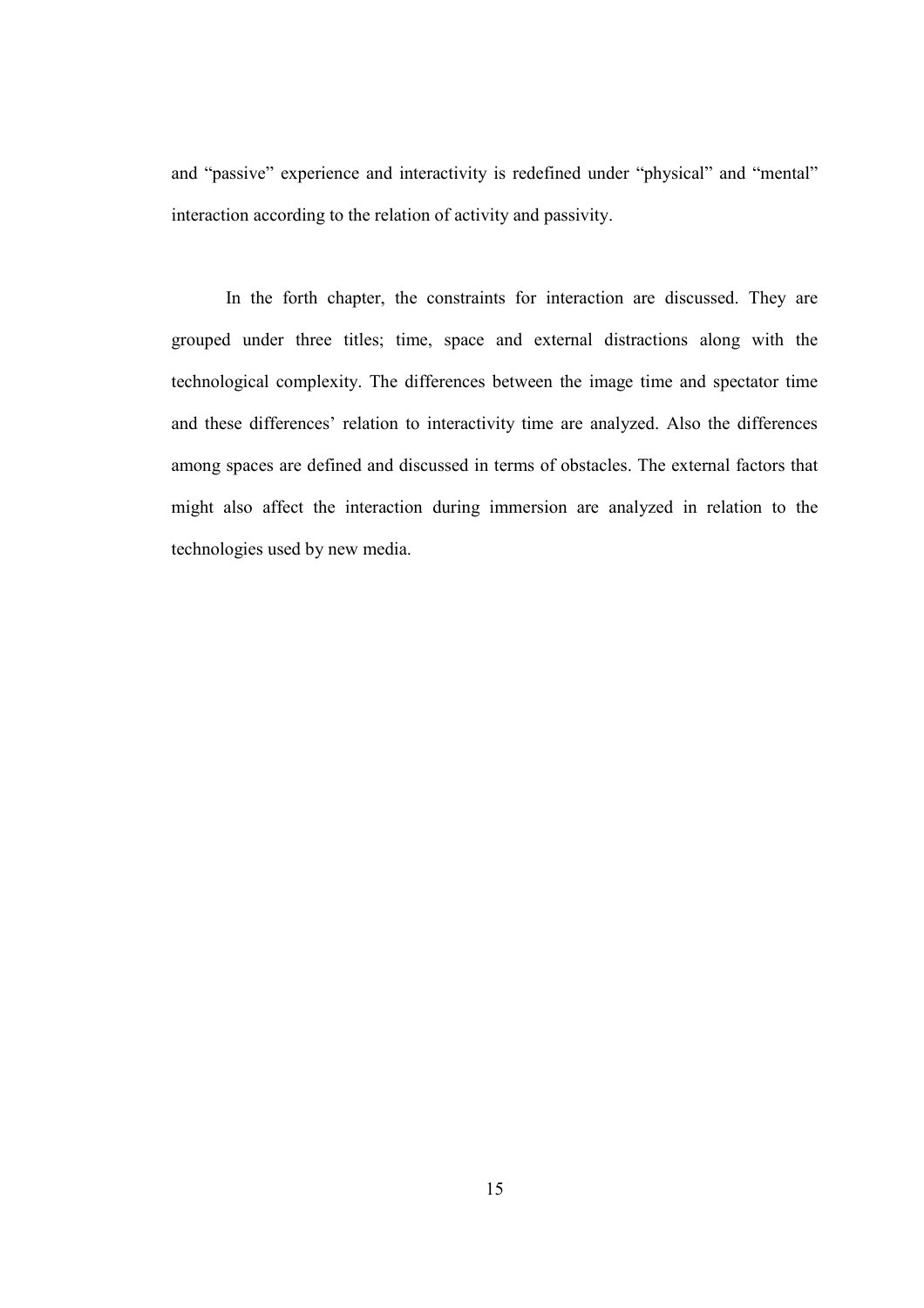# CHAPTER 2

## INTERACTIVITY

#### 2.1 Interactivity: The Review

Interactivity can be described as many things. Catchwords abound: Engaging, Immersive, Participatory, Responsive, and Reactive. Interactivity is a continuing increase in participation. It's bidirectional communication conduit. It's a response to a response (Meadows, 2003: 37).

 Since interactivity is defined as bidirectional, interaction is a kind of action that occurs as two or more objects have an effect upon one another. There has to be two or more parties in the process. The idea of a two-way effect is essential in the concept of interaction, as opposed to a one-way causal effect. This causal effect is discussed as immersion leads to mental interaction.

Concerning interaction as a two way communication conduit, there are principles for this communication. We can count basic three principles of interactivity as stated according to Mark Stephen Meadows in his book Pause and Effect: The Art of Interactive Narrative such as;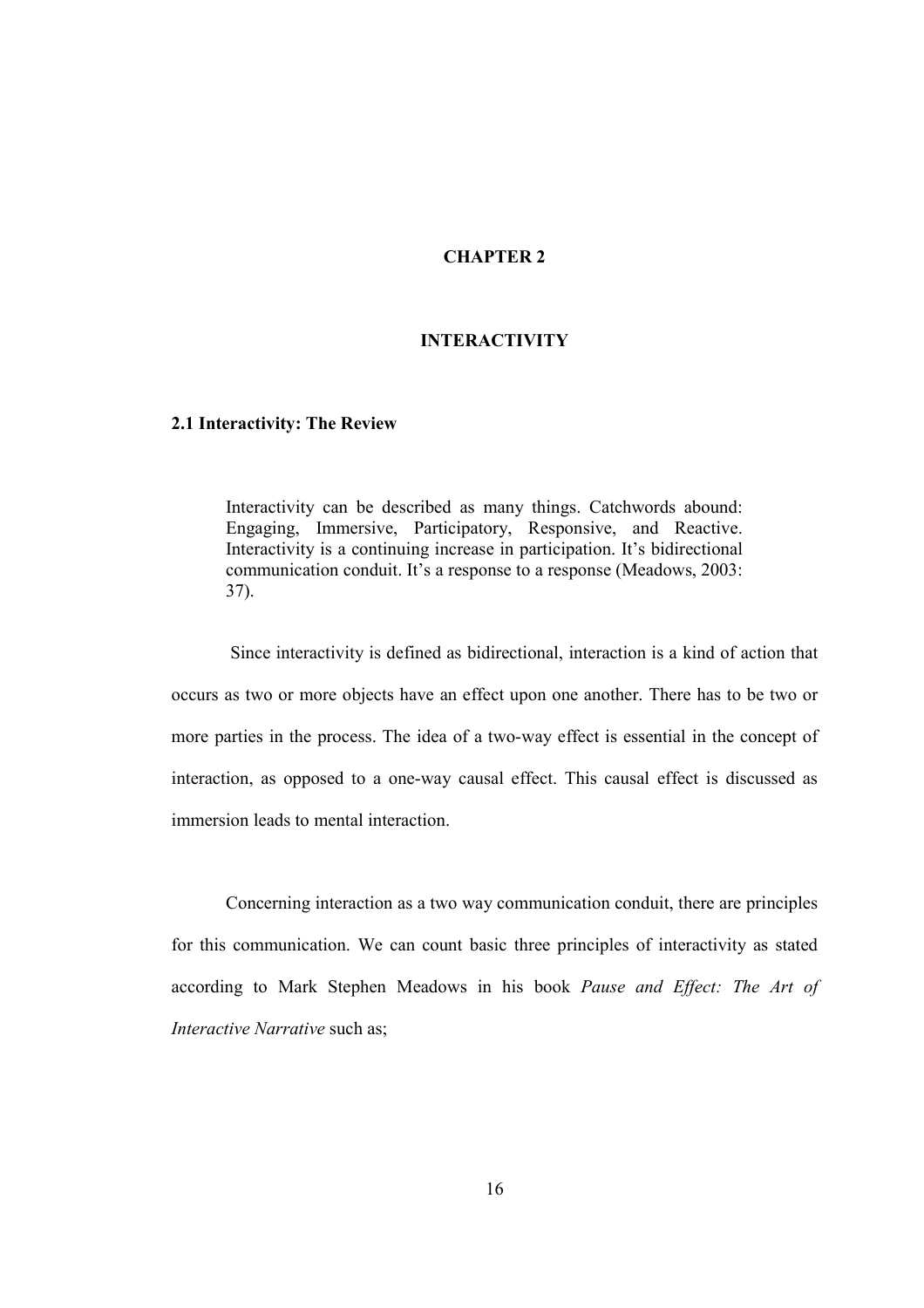- 1. Input/Output
- 2. Inside/Outside
- 3. Open/Closed (Meadows: 2003, 38)

The first principle stated by Meadows is the "Input/Output". He argues that, in interactivity, what is used as input should bring an outcome; output. In turn, the final output should create an input. So, we can say that interactivity is an iterative process; or a loop and a cycle that consists of input and output. This principle covers the definition of interactivity as it is basically defined as a two-way-communication.

The second principle argues that the input should bring out more insights and new inputs. "As this happens, the line between stimulus and response thins. And as the line between stimulus and response thins the depth of immersion increases. This is why you can't do something else if you're immersed. This is why, if it's really interactive, it's consuming" (Meadows, 2003: 39). There should be a dialogue between the internal and the external. The boundary between the two should start to disappear as the dialogue unfolds. This can also be defined as "inside the skull" and "outside the skull" according to Meadows. What is out there is outside the skull and it is dominated by the visual perspective. What is inside is the cognitive and perceptual perspective of the spectator. There is a close relationship between the two because what is perceived to be outside is at the same time inside the mental process, thus at the process of experience and as a result; mental interaction.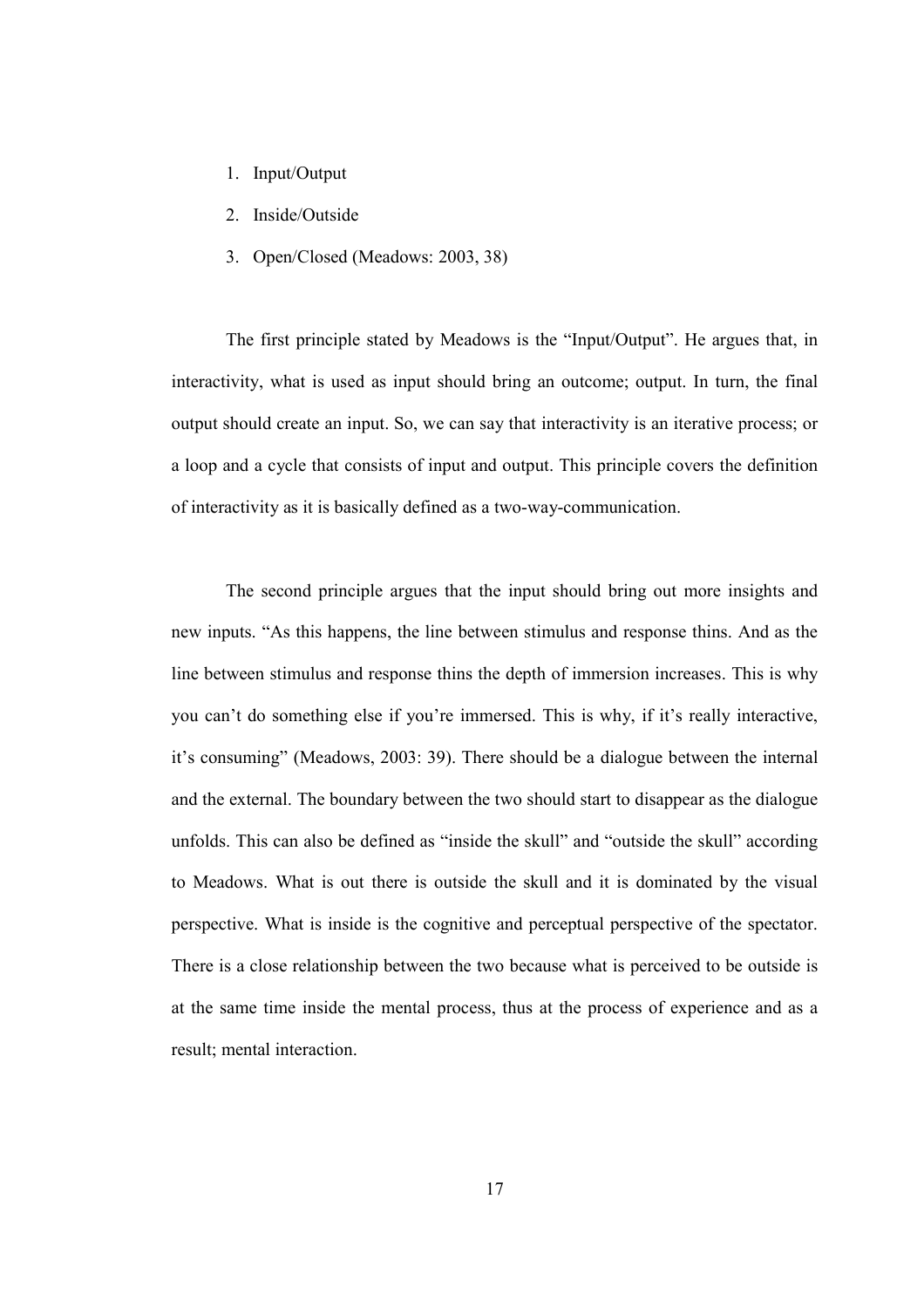There is feeling, meaning and experience "inside" the skull, and look, design and symbol "outside" the skull (Meadows, 2003). So, while experience is discussed in the latter chapters, in addition to physical experiences, mental and cognitive experiences are also covered as part of this inside the skull context. Even if feeling, meaning and experience are classified as "inside" and look, design and symbol as "outside", these classifications may change. For instance, experience under "inside the skull" is related to the mental experience and cognitive perspective, however the bodily experience (or the physical experience) is related to the dimensional perspective and it should be classified under "outside the skull". Similarly, look, design and symbol are "outside"; because after they are perceived and interpreted by the spectator, they start occupying a space in our mental presence and cognitive perspective.

Although this thesis agrees with Meadows' arguments about the principles of interactivity in general, this specific principle of "inside/outside" is depicted a little differently in this study. Even if we can agree that the experience can be inside the skull, i.e. the mental experience, there is not a specific boundary among what is inside and what is outside. So, experience is also classified under the "outside" component. In this study, the major argument is about interactivity and the drive behind it; i.e. the experience of feeling present. It can be argued that inside the skull, there is the mental experience of presence. What is outside the skull cannot be bounded to the physical constraints according to this argument, because the immediacy gives the freedom to the human mind to think and imagine about everything possible when the space and time obstacles are overcome.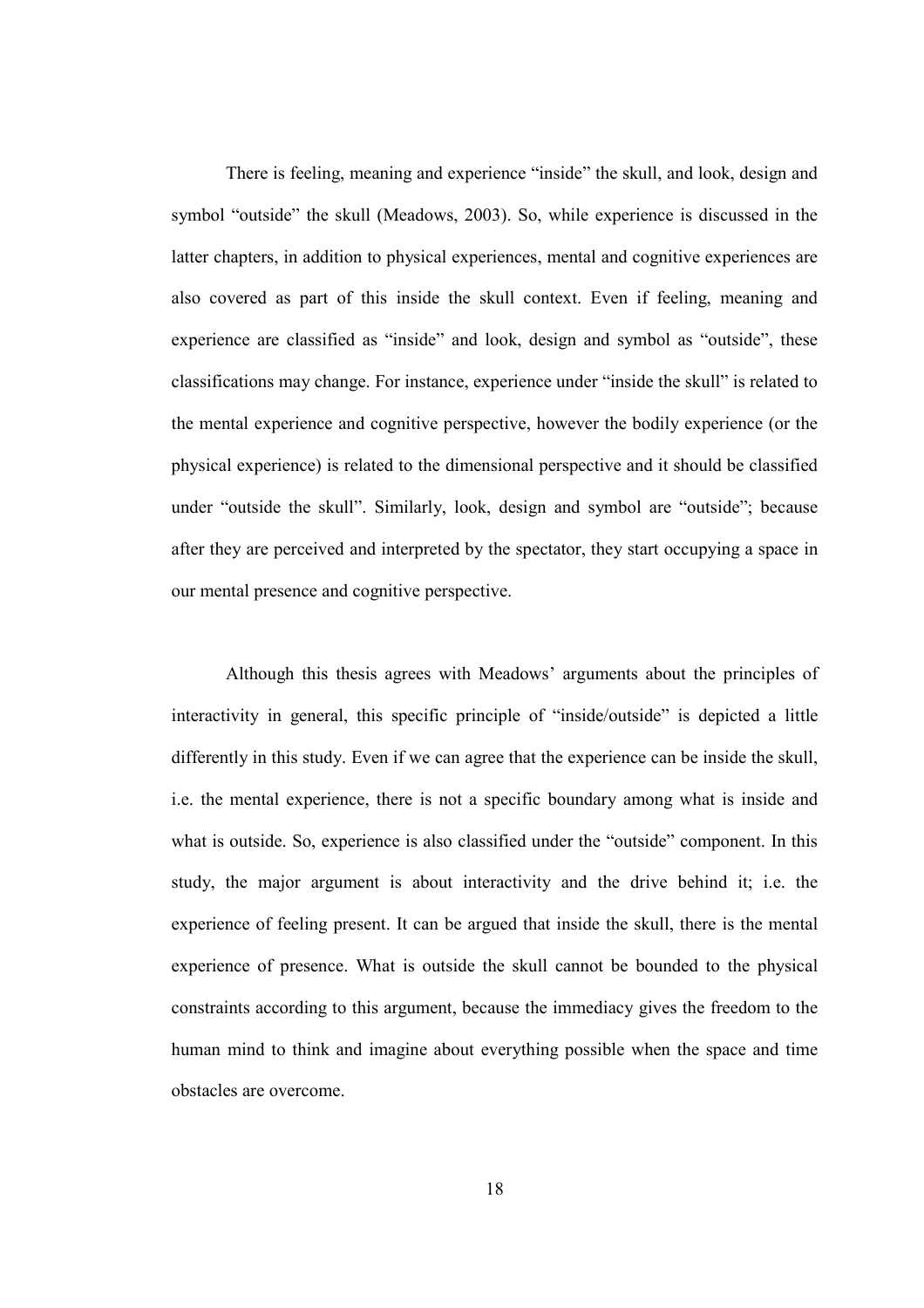The third principle of interactivity states that the system in which the spectator or the user interacts should get better in time as the interactivity proceeds. The interactants should add value to the system in which they act. The "ideological" system of the "apparatus", which will be discussed in the latter chapters, therefore is a design that renews itself in time with the feedback on the interaction. The apparatus is considered as an open system in which there is cyclical feedback from within and from the outside. Since the human being is also an open system that can give something else back after the interaction process, the medium in which the two operate should also be open in order for the immersion to take place successfully. Renewing this open system and adjusting it according to changes increase the intensity and level of interaction. Mark Hansen considers human beings as interactive media in Bodies in Code: Interfaces with Digital Media. In other words, human beings are open interactive systems that also act as media and in order for the interaction to take place; immersive open systems should be formed in order to carry those properties of interaction.

Some classical theories also underlie the principles of interactivity. For instance, in the "Constructivist Analytical Approach", the spectator is believed to be the creator of the image because of these basic principles of interactivity (Aumont, 1997). What constructs the image, in turn constructs the spectator and this turns out to be interaction. In new media this theory supports interactivity and the principles of input/output and inside/outside. "The role of the spectator is an extremely active one: the visual construction of recognition, the activation of the schemata of recall, and the combination of both in order to construct a coherent vision of the overall image" (Aumont, 1997: 63). This view is also called the Constructivist Analytical Approach and not only new media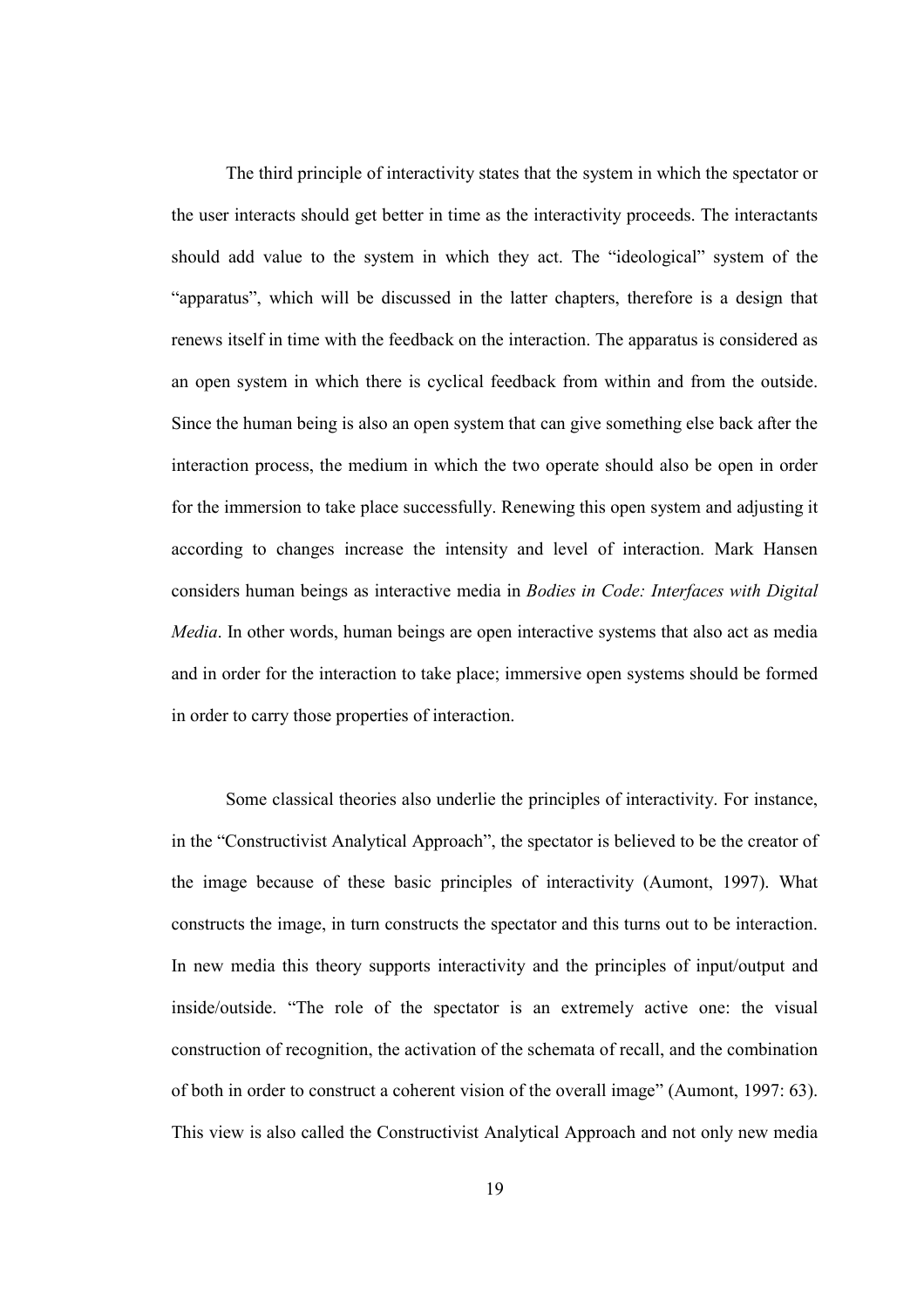scholars but also others from different areas formed similar approaches to image and spectator interaction. The cognitive aspect of image formation in human mind is mainly and originally a constructivist process. While the human mind is constructing upon the stimuli received from the external environment, there appears to be mental interaction with the image.

Jacques Aumont, in his book The Image, talks about interactivity and the steps of interactivity in visual arts as part of the act of the image on the spectator (Aumont, 1997). Although he is not a new media scholar, his ideas seem to be similar to the new media interactivity issues. In other words, we can derive the conclusion that there is not a specific distinction between any kind of interaction; and interactivity is not only unique for new media images or new media objects. It is an old term that is relocating itself in different time frames. Only the context of the term has changed in time. What new media brought with them are easier and better ways of experiencing these interactions. As they are better sensed, they are easier and better measured by the scholars and this eases the process of improvements and developments of new media technology. For instance, the drive for the virtual reality head sets originate from those experiences and from the results of such interactions.

 In this study, although the main focus is on new media (visual new media), some other types of media such as old media, visual arts and other types of interaction such as physical interaction , integrated interaction that compete within the full spectrum of human experience are included and are briefly analyzed.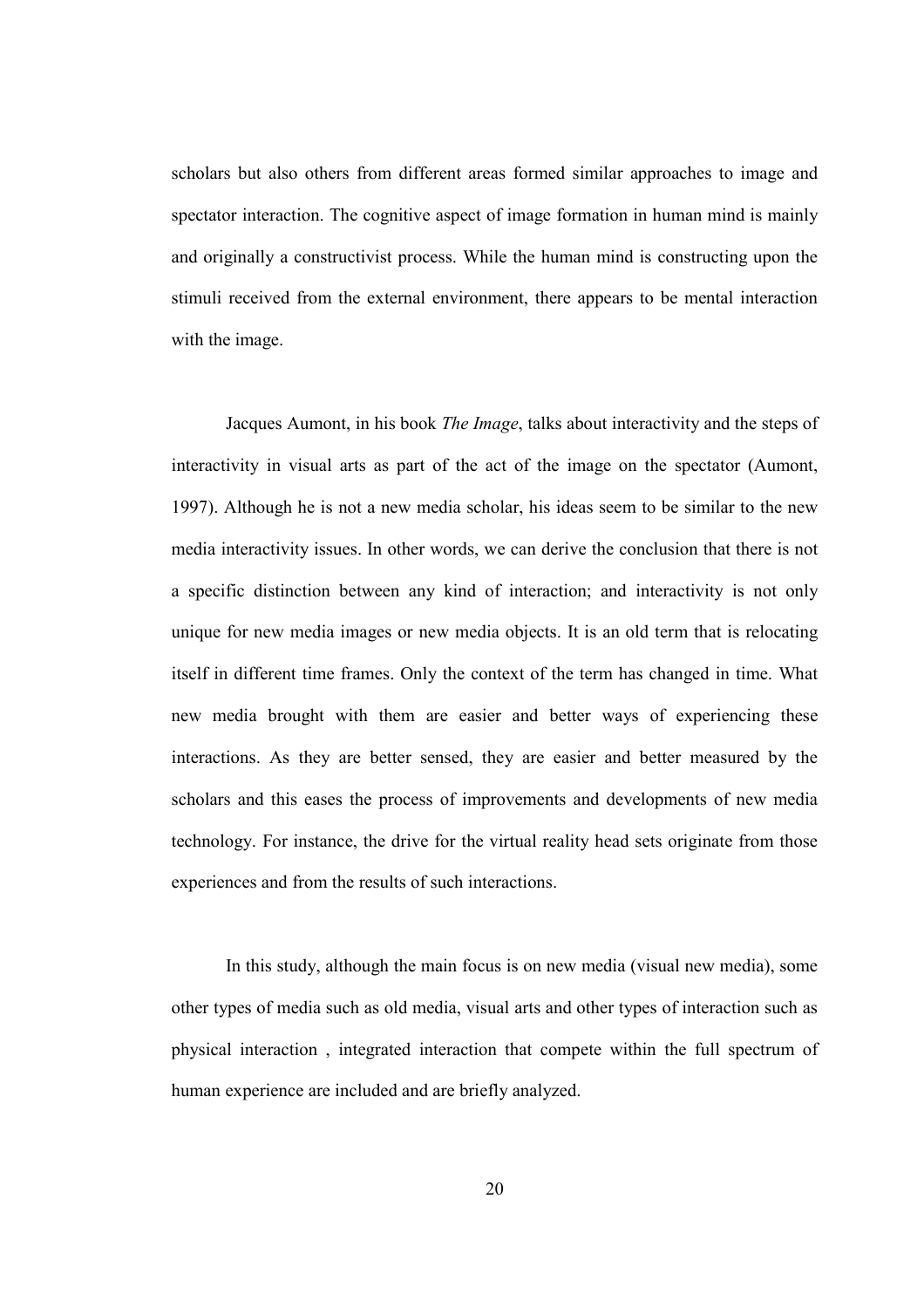Interactivity can be defined as a spectrum in Nathan Shedroff's words; a spectrum from passive to interactive and this spectrum has 6 main components and the interactive design creates experience by these 6 components: Feedback, Control, Creativity / Co – Creativity, Productivity, Communications, and Adaptivity. In the following chart, we can see how these components change as the level of activity increases and leads to interaction.

| <b>PASSIVE</b> | $\Rightarrow$ INTERACTIVE |
|----------------|---------------------------|
|                | <b>FEEDBACK</b>           |
|                | <b>CONTROL</b>            |
|                | <b>CREATIVITY</b>         |
|                | <b>PRODUCTIVITY</b>       |
|                | <b>COMMUNICATIONS</b>     |
|                | <b>ADAPTABILITY</b>       |

#### Figure 1

Nathan Shedroff's Spectrum Model for Interactivity (Source: http://www.nathan.com/thoughts/interfaces.html)

The chart is taken as a guide in order to analyze the relationship of passivity/activity to interaction and the components of interaction. As the levels of feedback, control, creativity, productivity, communications and adaptability increase, the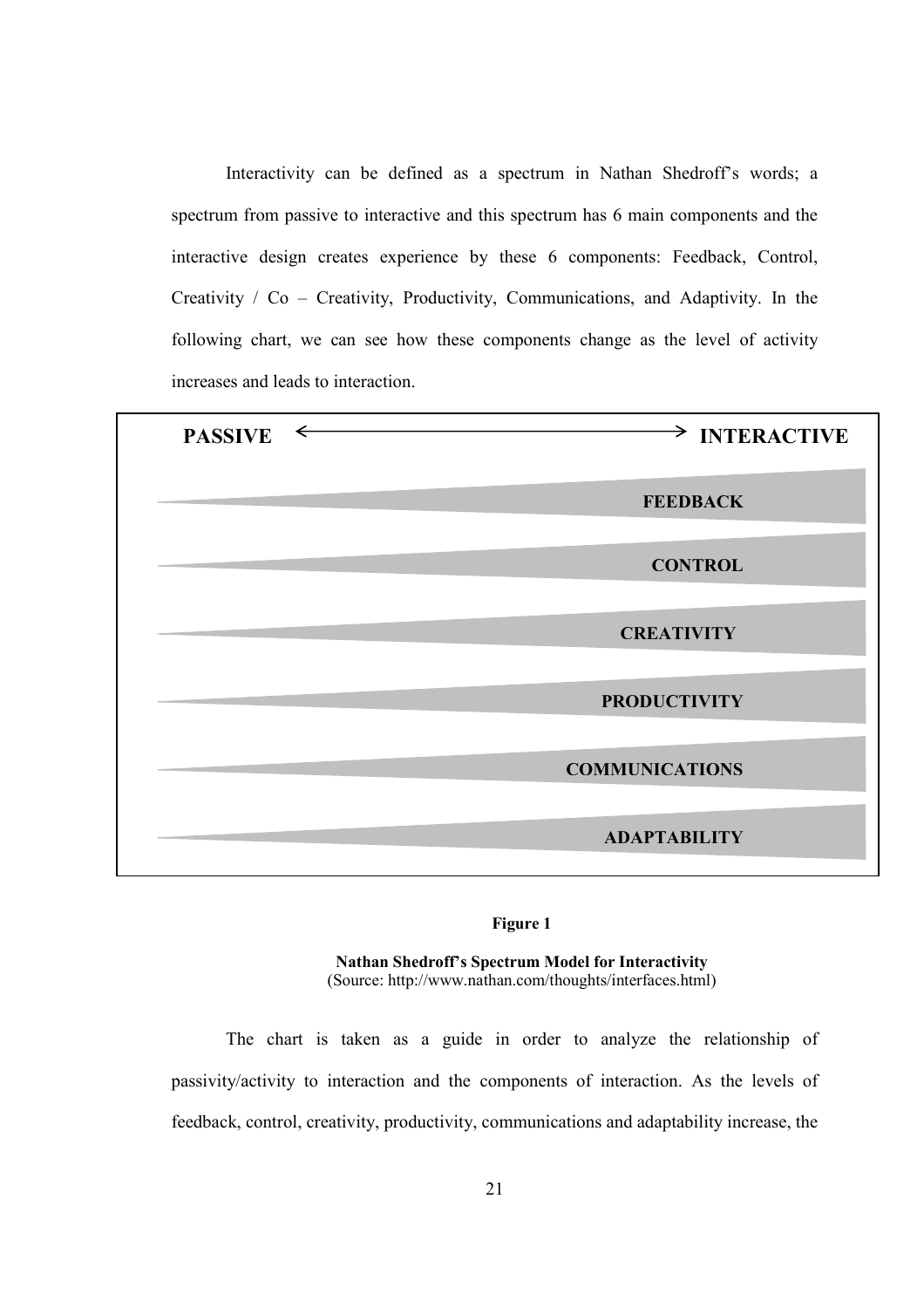spectrum moves towards interactivity. So, here we do make a distinction between passivity and activity. (Shedroff, 1996)

As the spectator, in our model, gives out and receives more feedback from the system, controls and is at the same time controlled more by the design, creates more insights, produces more during the exchange, communicates more with the contents within the provided context and adapts more to the system and shapes the system according to this adaptation, he/she can become an active spectator; the participator. This is called the interactant; meaning that acting upon, and is acted upon at the same time.

When we talk about interactivity, it can be said that it is one of the best ways to communicate because it provides "conversation" metaphorically between the medium and the user. Its being a two—or even more—ways of communication brings quality and ease in terms of conversation. This conversation originates from the components stated above. "It embodies the notion of a decentered self. It facilitates bricolage and simulation" (Arata, 2007). The decentered self is the interactant as immersed into the system, he/she changes the system and the system changes him/her accordingly at the same time. This characteristic of interactivity is named as a step in the interactivity process as "the reciprocal change" in Pause and Effect: The Art of Interactive Narrative written by Mark Stephen Meadows.

Interactivity is, like plot, based on fascination and captivation. It is how people get pulled into a process that continues to draw them deeper and deeper. Interactivity can be broken down into four steps which, if the interactivity design is done well, generates an increased interest in further interactivity (Meadows, 2003: 44).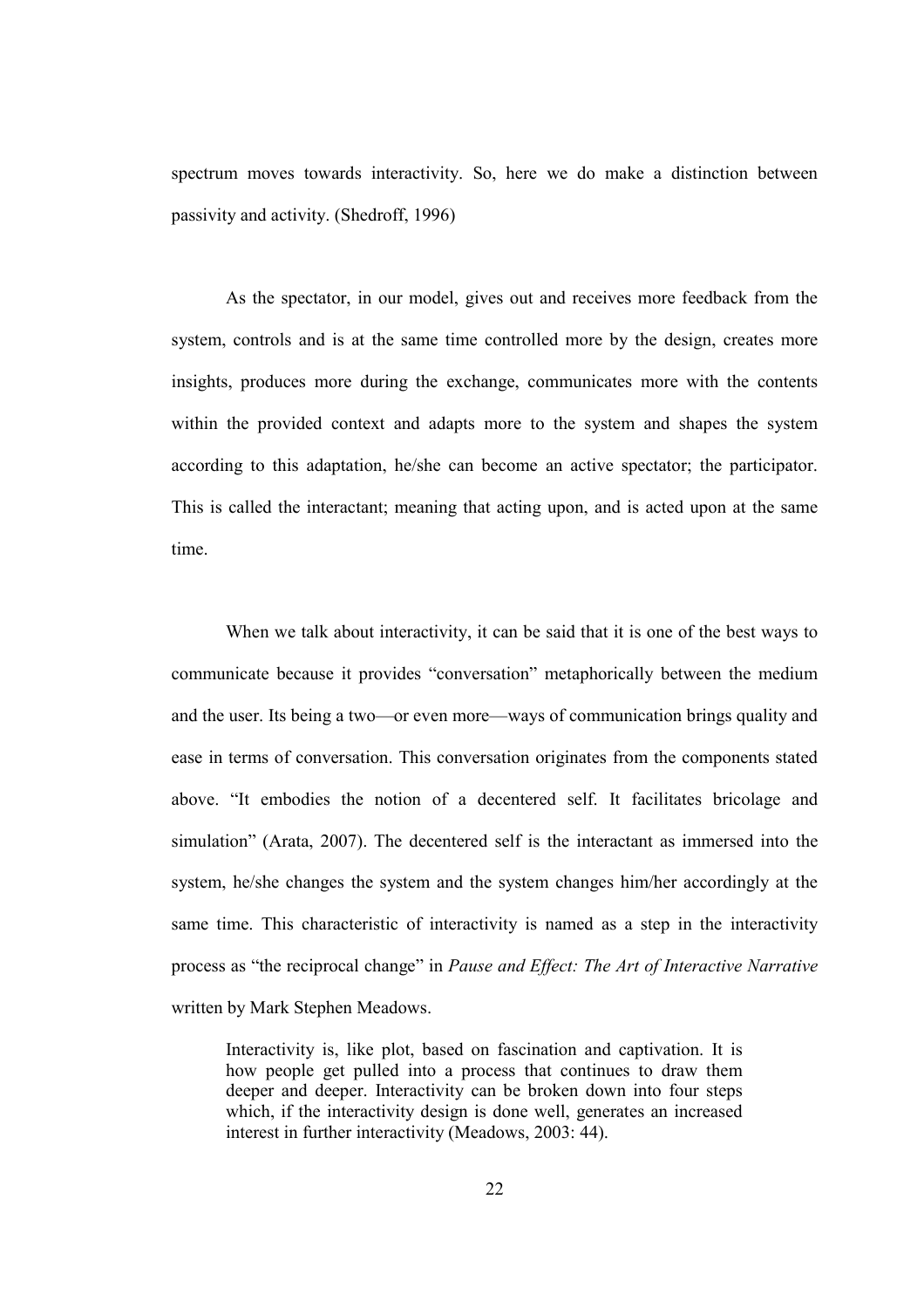There are three steps in the interaction process and they don't have to be sequential from one to three although they seem to be so. This means that in some instances they may follow an order and in some they may seem to happen all at the same time. Let's first discuss these steps and then analyze how this can take place.

In the first step named "observation", the user makes an overall assessment of the system whether it is a video game, an interactive narrative or an interactive installation. The user builds up familiarity with the system that is used and this develops the motivation for the user to act. In the second step, the user explores the system along with the capabilities that the system allows. This process is totally unconscious. The user unintentionally discovers the capabilities because the design leads the user among several paths and prevents him/her to enter and chose several others. This can also be called the "intentional guidance of the interactive interface design". As the user learns the capabilities, he/she tries to modify the system. But this modification is done purposefully, or in other terms, consciously. It has two sides; both the designer and the user intentionally tries to modify the system. The user tries to change the system as he/she discovers the rule of the system and the designer tries to modify the system as the user experiences the processes and changes it according to the feedback gained from the users' experiences. These first two steps can also take place at the same time; while the user is making an overall assessment of the system, s/he can discover about the boundaries of the system unconsciously. The former term "sequential" is used in this regard.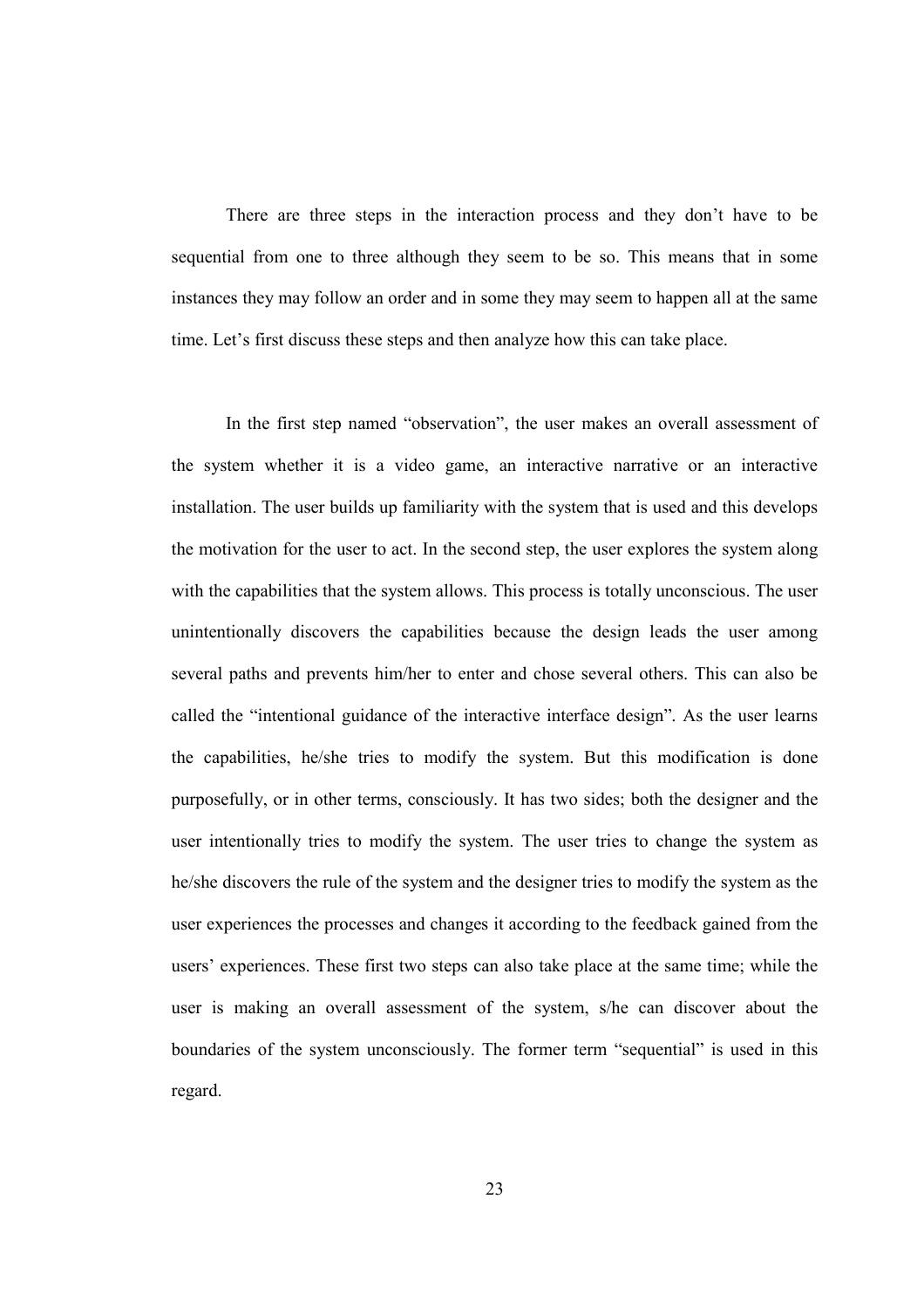The success of the interface design lies in this step mostly as well as in the other steps of interactivity. In the last step; the "reciprocal change", the system tries to change the user. If the system is interactive and if it can successfully engage the user into the system, then the user's actions start to change. As the user, now becomes the interactant and as he/she starts to change the system; he/she is continuously changed by the system too. The interactive nature of the media system creates this loop and they start to feed each other. This last step can also take place at the same time or within the same time frame of the former step. While the user is learning about the boundaries and the limitations of the system, they are tried to be changed accordingly, or even tried to be overcome. In this context, the media, or the mediation system is taken as an open system that allows the user to participate in the formulation. That is also why new media acts as better objects in contrast to other media in terms of immersion and feeling of presence along with interaction. It is possible in an open system to take and give back feedback and this enriches the process of immersion; thus the process of interaction.

 For instance, while playing a video game the user starts to get familiar with the system first: Which buttons do take which action and how to continue correctly in the flow of the game. Then s/he starts to learn the capabilities of the "integrated self" that the system allows: How can the character in the game move and what are the limitations. In the modification, the user purposefully takes action to see the end results and this leads to reciprocal change.

Technology can not be followed because it improves itself very fast; and it is hard to catch the latest changes. While someone is introduced to a new system of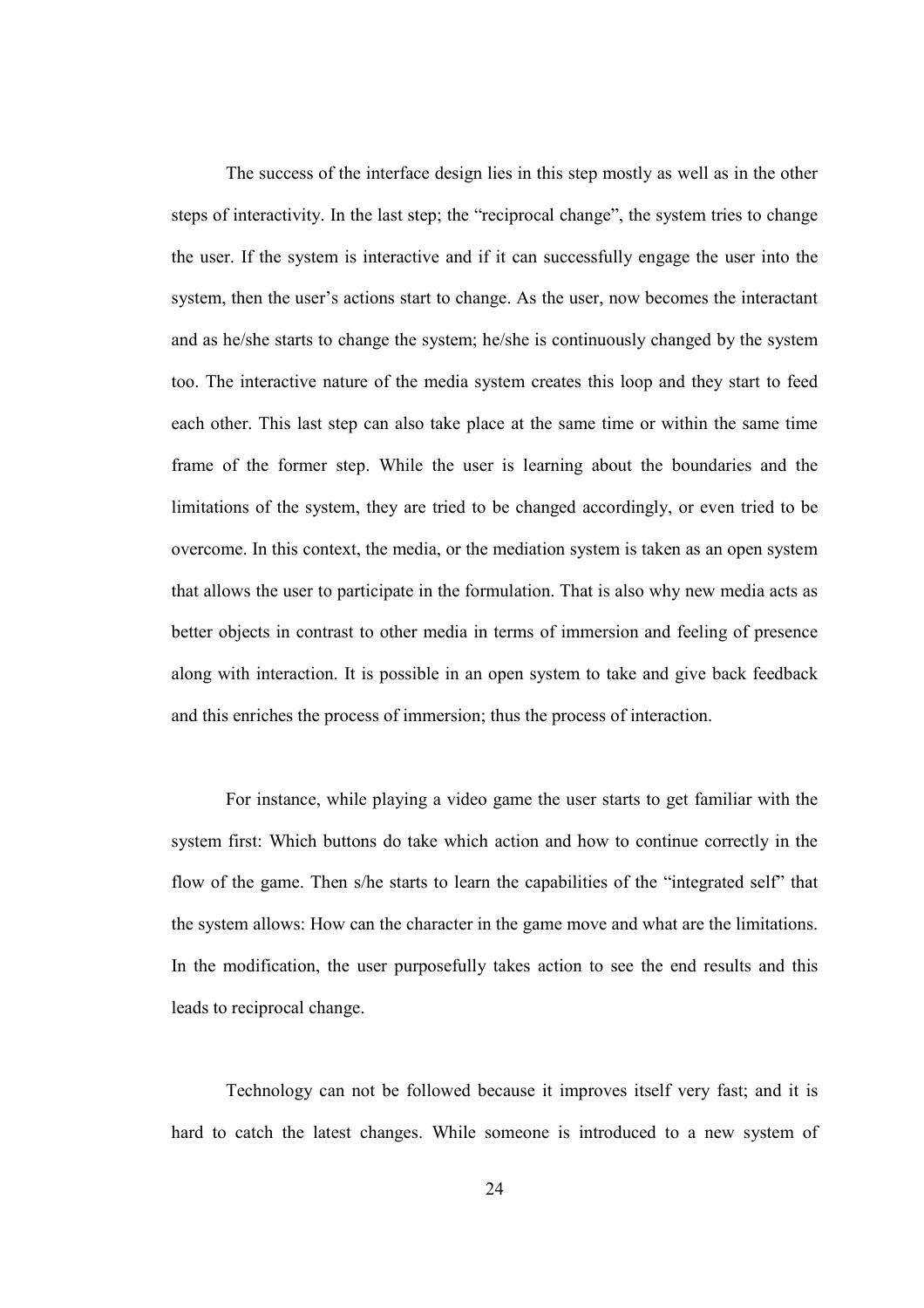interactivity, other developed ones are on their way to the market with different characteristics. Consider that at the time of this study the latest interactive version of video games is Nintendo WII. When the product was first launched it made a huge rumor and it is now believed to be one of the best interactive products of its time.

Last year, in a keynote at the Tokyo Game Show, the president of Nintendo stunned the gaming world by revealing a bold new controller design for the next Nintendo console. Promotional images showed a white console of Apple-like design next to four devices that appeared to have more in common with TV remote controls than any kind of game pad or joystick. (Bronstring, 2006)



#### Figure 2

Nintendo WII game console and the remote player (Source: http://www.nintendowii.com)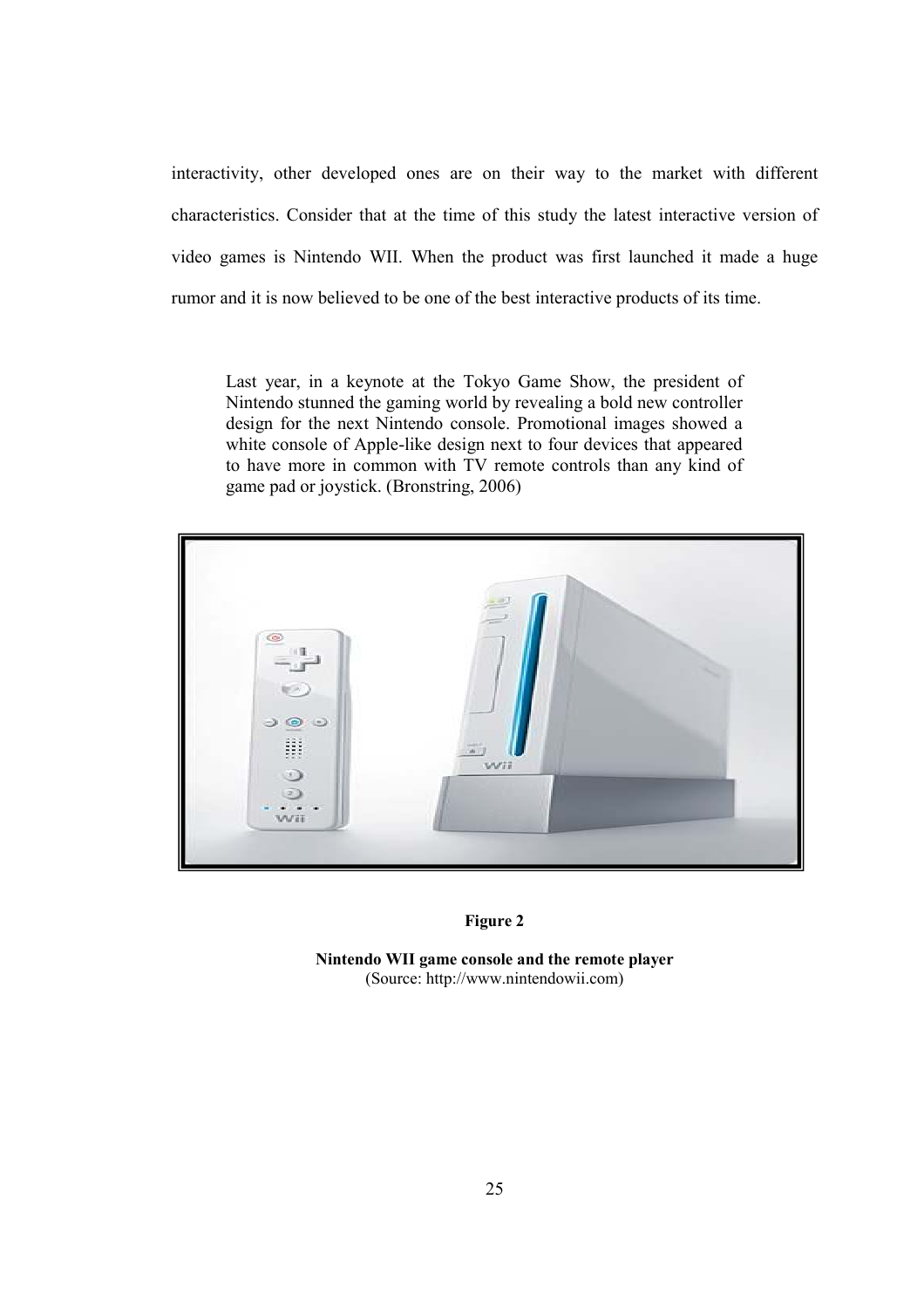

## Figure 3

Nintendo WII Joysticks and the Movement sensor (Source: http://www.nintendowii.com)

The question brought with this new product is "How does the Nintendo WII differ from the other game consoles?" The WII's movement sensor controllers, one placed in the hand of the user and one placed on the console detects the user's movements. Then it translates these actions into the game actions. By this way, the user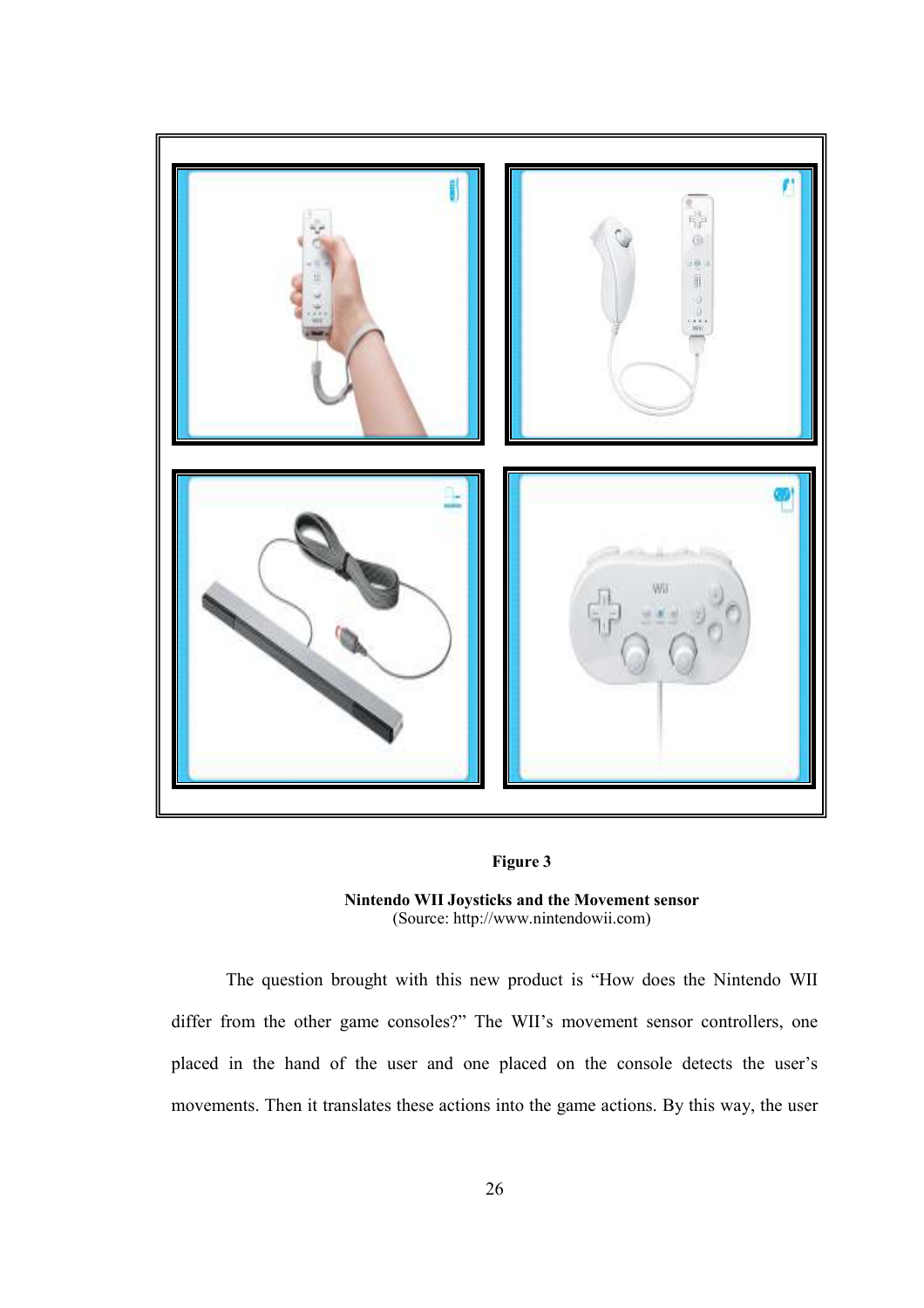who plays tennis on the WII can use the remote control as a tennis rocket and can even feel the vibration when s/he hits the ball. Well, this is not a brand-new technology that is unique to Nintendo WII, but the feeling of presence is sensed more in this game console when it is compared to those that use former similar technologies.

The spatial tracking of the Wii controller lets you interact with the game world in completely new ways, making exploration more exciting than it's ever been. At the same time, ease of use is maintained for those not accustomed to conventional console controls. (Bronstring, 2006)



Figure 4

Nintendo WII player's moves and the reflection of those moves in the game onto the screen (Source: http://www.nintendowii.com)

Nintendo WII deploys technology as a means to trigger the virtual. It separates the medium from materiality and merges the user with the game; or in other words, immerses the user during interaction. The reciprocal change and the modification steps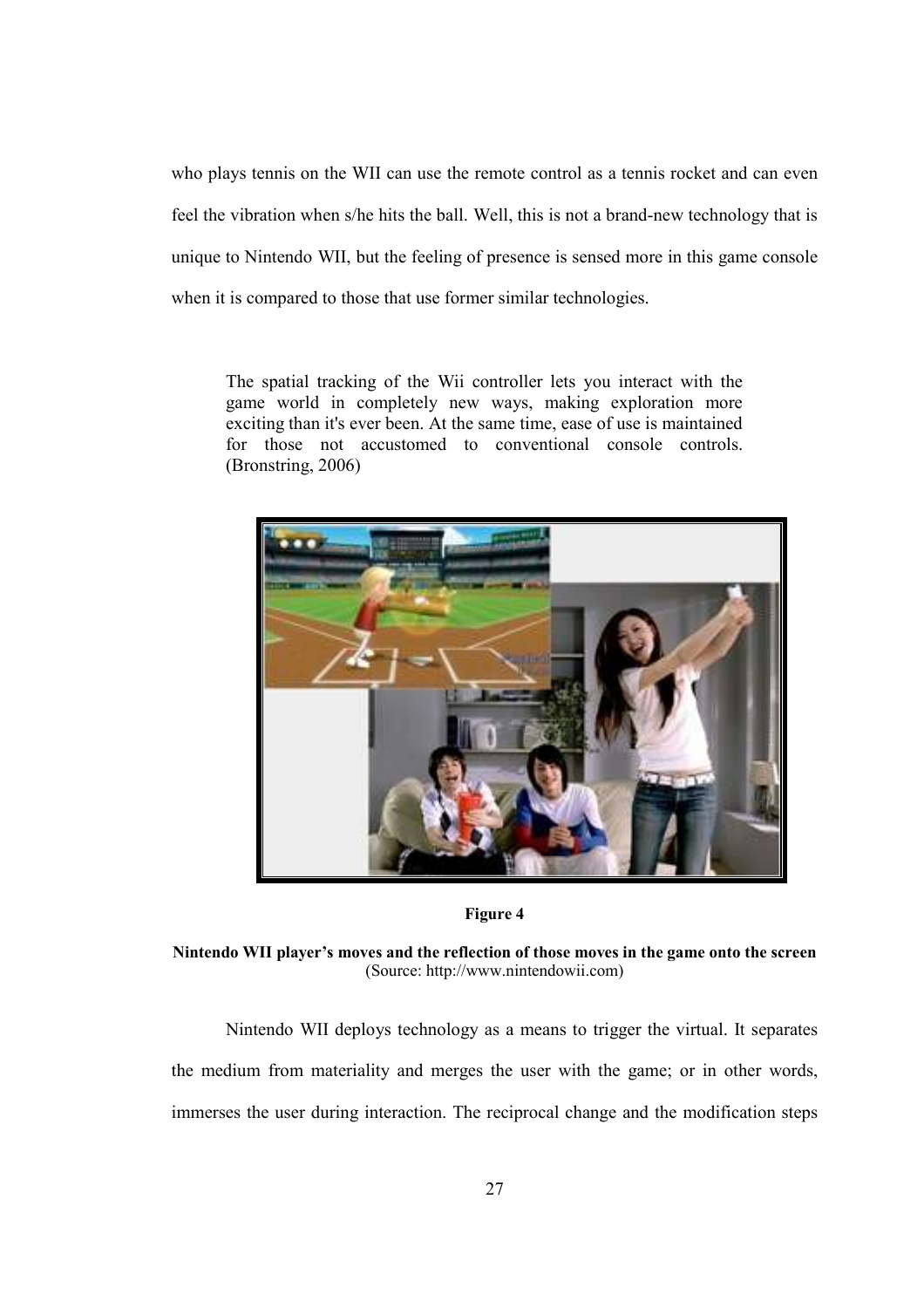can be clearly observed while playing a game on Nintendo WII; or even while watching someone playing the game. Although the user has the capability to move without any limitation as there are no wires or network cables; there is the constraint of the screen and the space between the screen and the player. Even if there are no limits to your moves, you cannot move endlessly; at the end you have to stop and control yourself before hitting the screen. As a result, the game and the system including the interface design, puts a limit to the physical interaction. You have to move within the limitations of the frame and you can only move within the limitations of the place that you are playing the game. These physical limitations remind the interactant that the experience is virtual however it is very much the same with a real one.

Nintendo WII transforms the passive spectator into an active interactant. It is not only the remote control sensors and the design of the game console; but also its integrating the physical presence with the mental presence. At first glance, Nintendo WII looks like any other game console that can enhance the physical interaction as a difference. However, its only difference is not that simple. The perceived physical presence let by the product is so strong that mentally the player overcome the psychic distance. The physical distance stays the same just as in any other game console; but the integrated presence (the merge of the physical and the mental presence) allows the interactant to immerse more into the game and thus, the physical distance is metaphorically shortened.

What about the mental and the sensual interaction? Can these interactive systems also put a limit to different levels of mental and sensual interaction? According to the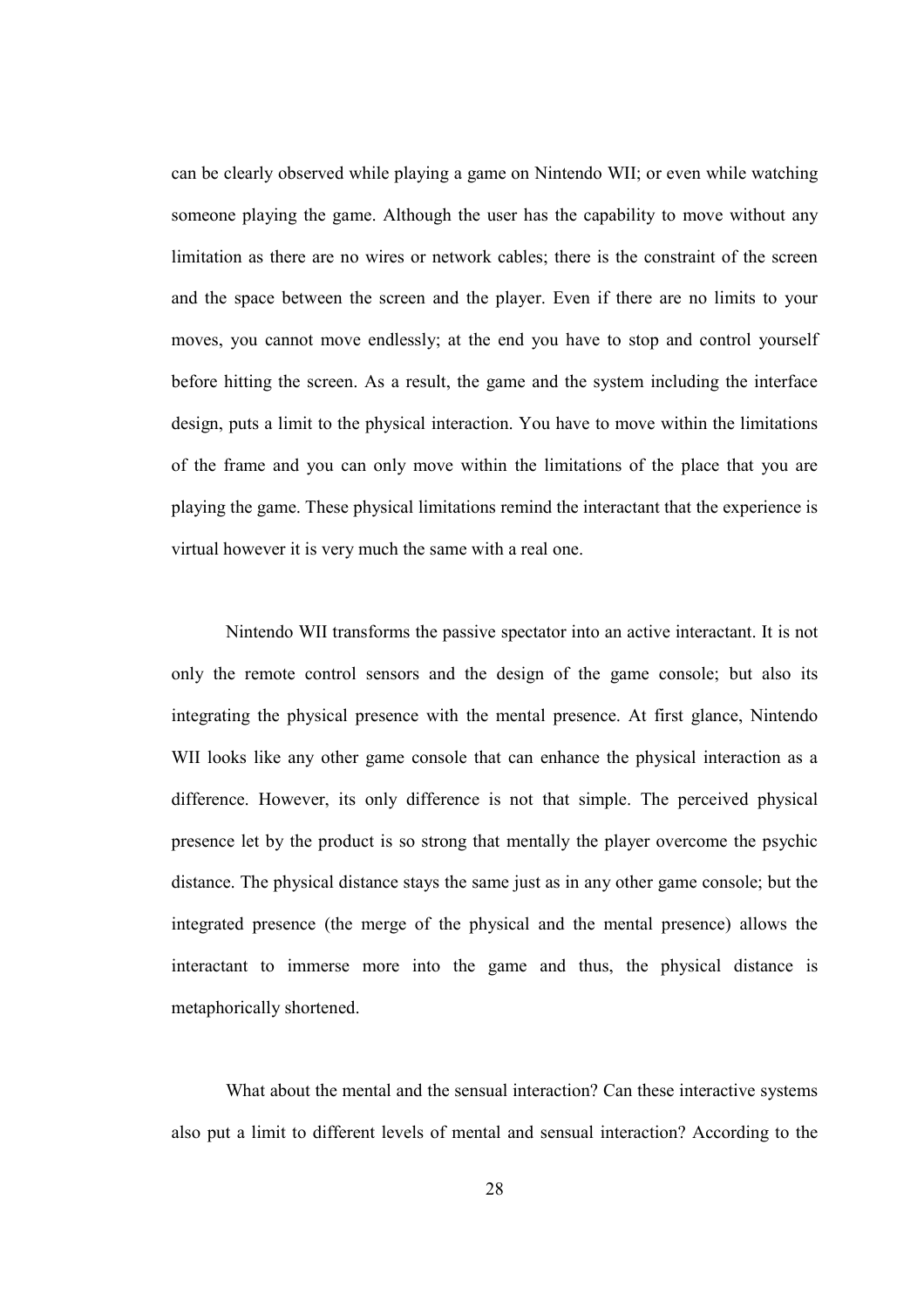discussion stated above, one cannot say that they can put a limit to the mental interaction; because the characters in the game move according to your body movements and this creates a better sense of presence "inside" of the game. The moves and the acts support your perspective and perceive your body as a virtual body in the game. Interaction in the game is not one-way; meaning that not only the human being perceives interaction, but also the systems recognizes the interactant as a part of it. In this sense, it is a multiway conversation considering the response of the game, the narrative and the context. As the perspective of the user changes, the interaction changes direction. So, whether these sorts of products can put a limitation to the mental interaction lies in the answer of "perspective".

# 2.1.1 Interaction and Immersion in New Media

Immersion: While normally referring to being under the surface of, or in a body of liquid, in the present context it refers to the experience of being inside the world of a constructed image. The image is not before the viewer on a surface from whose distance they can measure their own position in the physical space. Lister, et.al. 2003: Glossary

Immersion, as described in this context, is related to subjectivity and to the sense of loosing oneself in a certain defined medium. In the context of cinematic spectatorship, Christian Metz in his book Psychoanalysis and Cinema: The Imaginary Signifier discusses that the spectator's own body is not reflected on the screen and there is actually no need for such a reflection because s/he already knows that s/he is present as a subject. Since the spectator is not present on the screen with an image of her/his body, s/he starts to identify her/himself with the things presented on the screen as part of the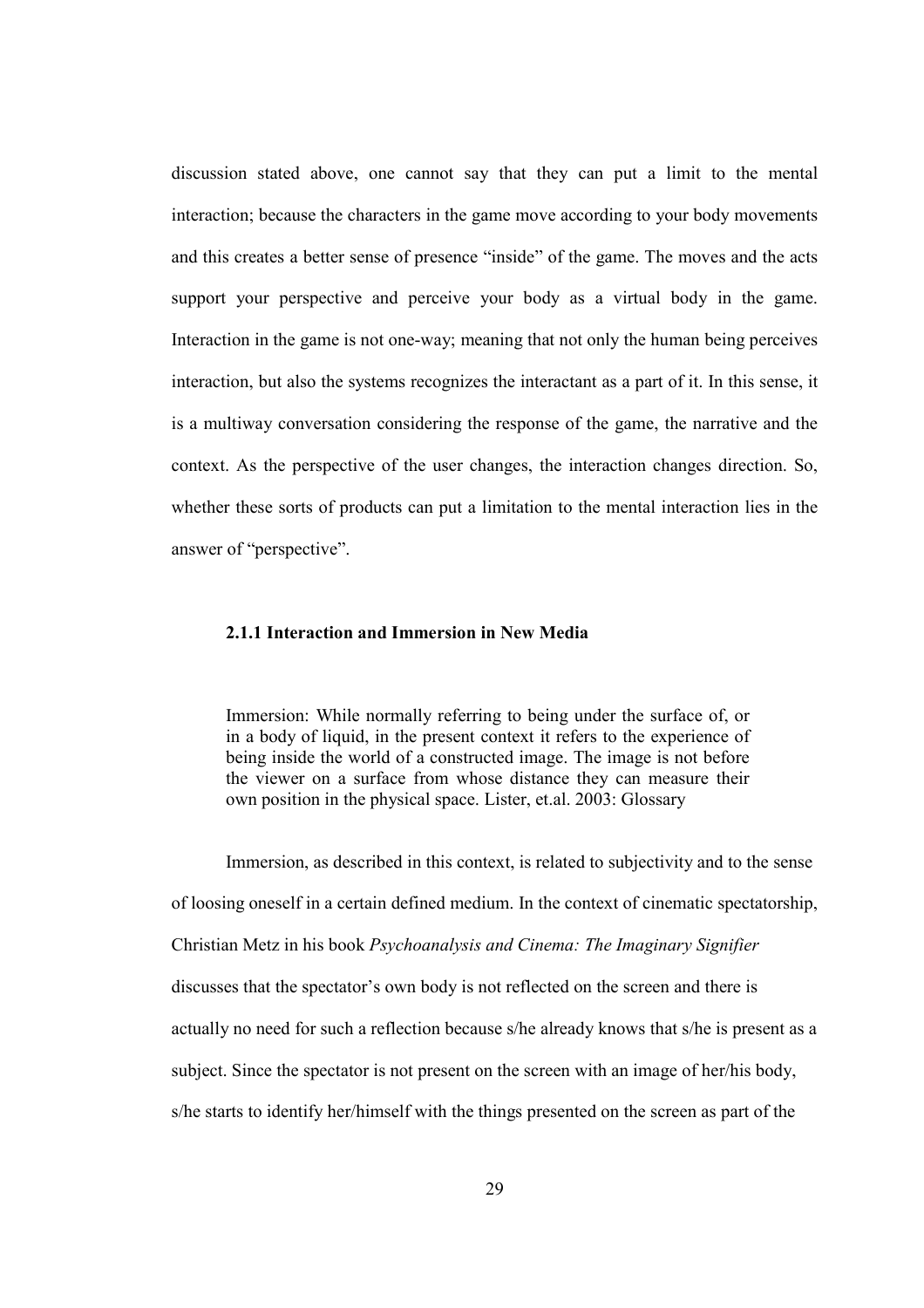narcissistic identification. (as cited in Aumont, 1997) This identification takes place because the drive for being present on the screen among the characters is mentally very strong. What it has been called as the temporary suspension of the ego functions in the cinematic spectatorship also apply to immersion in new media. "Christian Metz developed the most systematic and direct approach yet to the question of the subjective effects of the cinematic apparatus: why do we want to go to the cinema in the first place, regardless of which film is playing?" (Aumont, 1997: 141). Aumont's reading of Metz and application of his ideas to new media are just the same as our research question. While Metz is asking about the reason behind the drive to go to the cinema no matter the content, we are asking about the reason behind the drive to interact with the new media. In both cases, the answer takes us to 'presence'. Just because of the self-identification, one can easily loose the sense of objectivity. For instance in a video game, although the spectator is not presented bodily, s/he finds a character in the game with which to identify and the spectator then chooses to play with that character all through the game.

"Old media like the social community of our state, national press and television, focus on the collective experience of one reality" (Reality Lab, 2007). On the contrary, new media provides different subjective realities for everyone; because it allows people more to engage in interaction and experience and expand the notion of reality by their own subjective perception, and own subjective imagination.

The experience of these processes leads the spectator to get in touch with the image and this is defined as being in the world of the constructed image. Ron Burnett argues that there are always these sorts of experiences with the images, however with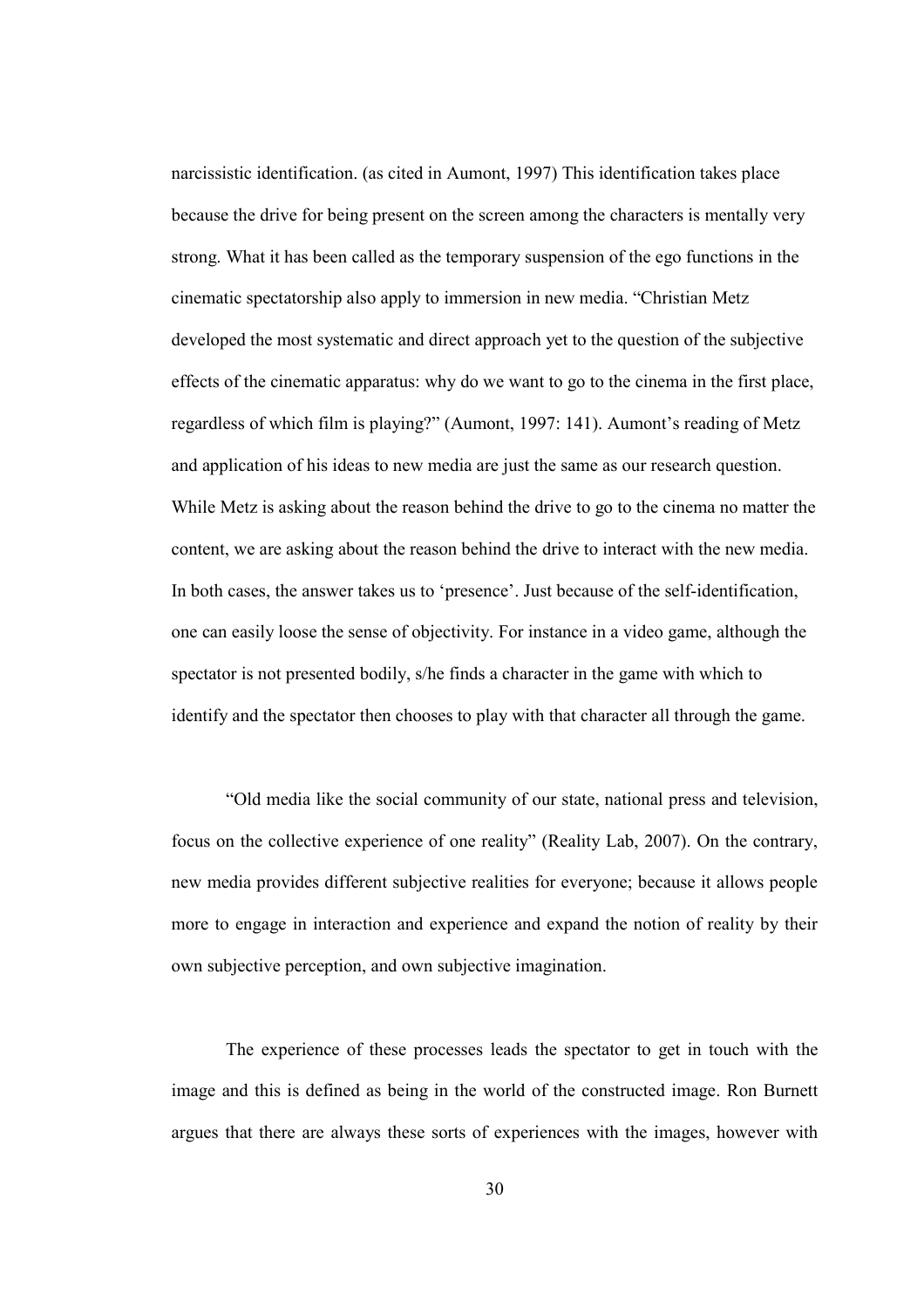immersion, those images should not be considered as the same. Images start to change and be things that are not only abstractions from the real life but also they become realities of the life as interaction takes place. This is what Burnett names as a *level* in the imagescapes. "Immersion does not privilege images more than before; rather, it simply takes images at another level" (Burnett, 2005: 77). The spaces that the images occupy are totally virtual spaces in terms of their immersive content and therefore they are considered to be abstract spaces, not real. However their spaces are abstract, with the help of immersion images are taken at another level and it is the level of reality, meaning that they are perceived as real objects in space and in time. Thus, this is something related to our argument that they help us feel present in those image spaces and image times. In other words, tearing apart their abstractions with the help of immersion, images start to represent what is real and how we can all perceive this reality by means of presence.

In this context, Ron Burnett defines immersion as just another level of empathy, another way of discovering more entry points into the meaning of visually driven, sensuous experiences. (Burnett, 2005) He also regards human imagination as a crucial arbiter in the immersion process. So, the human imagination which is described as the drive and the desire to be present in this context is one of the major components of the images. Apart from the common view that images construct spectators and spectators construct images, they both affect and encourage immersion. For an image to construct its spectator, the image must address the spectator so that s/he can find some elements to identify with. This, in turn, increases the probability of immersion.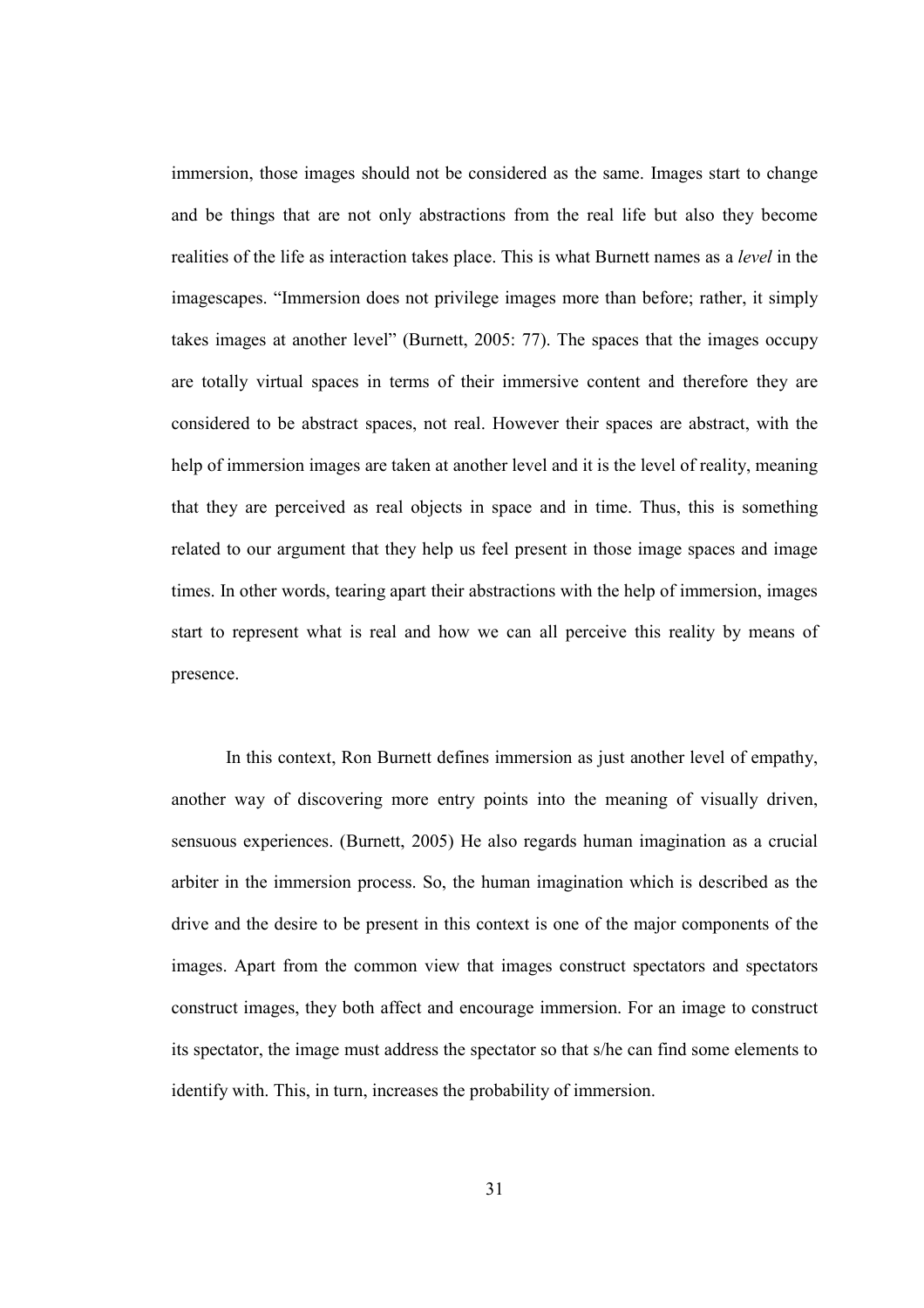There is a continuous discussion going on in this study about immersion and interactivity relationship. Does immersion leads to interaction; or does interaction by nature leads to immersion? Based on the previous discussion in the chapter on Christian Metz and on the cinematic spectatorship and the narcissistic identification in the new media context one can say that immersion leads to interaction. Whenever the spectator starts to identify her/himself with the image and as the image starts constructing the spectator, immersion starts immediately. Then the spectator starts acting as if s/he is playing a part in the image and this starts interaction. That is one of the reasons why we are made to choose the characters in a video game prior to starting playing the game . This plays a crucial role in our identification with the content and the context in the game. First, we find someone or something that we are identified with and then that character immediately starts acting as if it is real as we do perceive. As the level of identification increases, the level of immersion and the pleasure to be present increases. Thus, the interaction is strengthened via this process of identification.

An immersive medium, such as the CAVE installations can derive interactivity and an interactive interface design can derive immersion. CAVEs are interactive art works. In a CAVE installation, there are rooms (or room-like close areas) and different image projectors. On each wall of the room, different images are projected and with the help of the computer systems, these images sometimes respond to the actions of the spectators. For instance, when one enters room, the image might change immediately. The spectators don't use any helmets, gloves or any other technical equipment to interact with the images.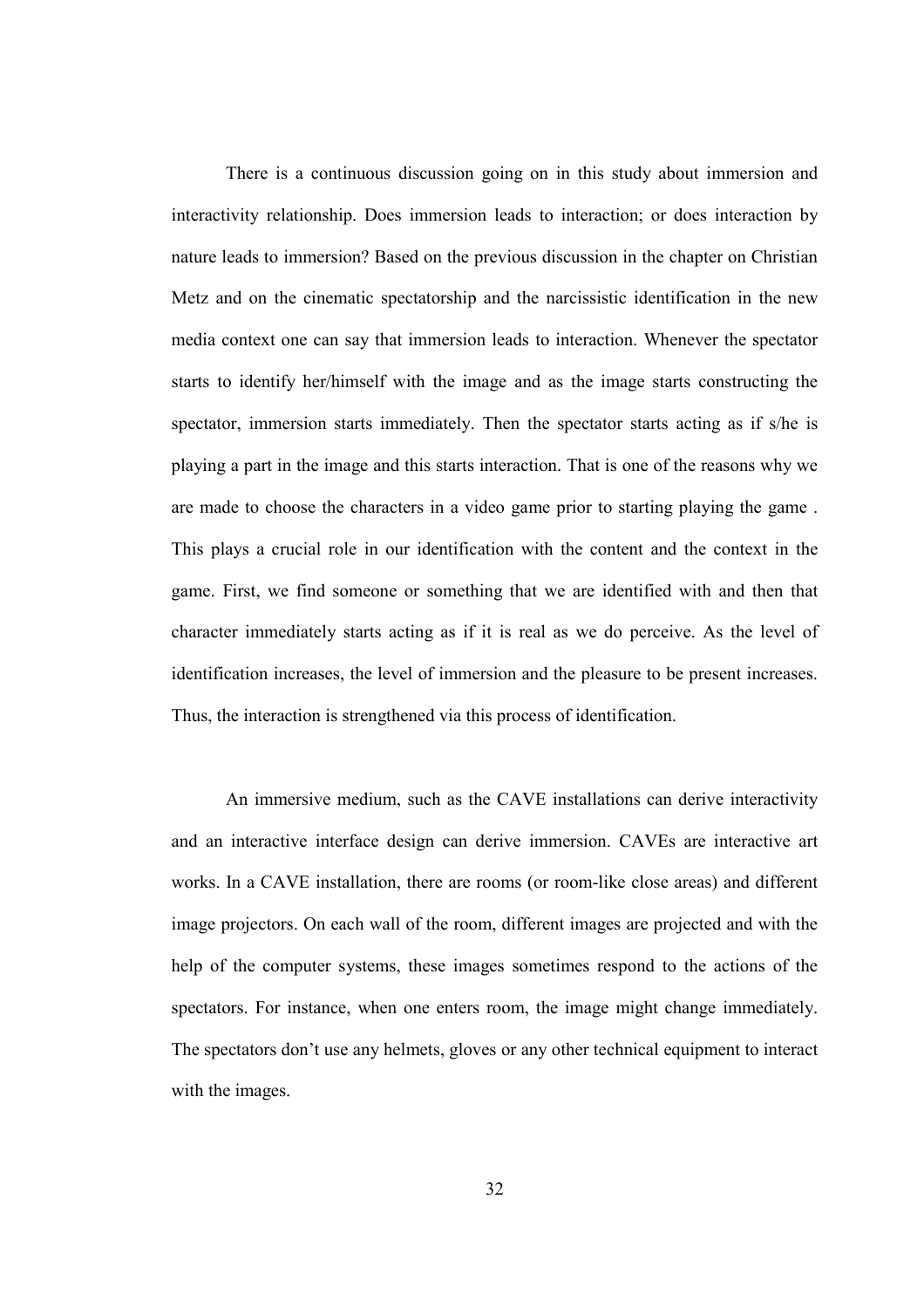"CAVEs provide immersants with a sensory experience that is not the same as, but is akin to, what used to happen in theaters with Cinerama screens in the 1960s." (Burnett, 2005: 107) In the traditional Cinerama, the films were shot by multiple cameras and shown using multiple projectors on wide screens. "Shots using the point of view of riders on various vehicles provided spectators with a physically unsettling and quite realistic experience of traveling through space. It was common for viewers to get vertigo and feel nauseous." (Burnett, 2005: 110) The physical effects on the spectators show the realness of the visual experience and this is caused by the immersion created by using those points of views and cameras. In CAVEs, the spectators or the immersants are free to move. The new media technology used in CAVEs take the traditional Cinerama concept one step further. The computers exercise control over the environment and the spectators are free to respond to the changes in the environment. The immersive success of the CAVEs originate from the mechanisms that isolate people from anything else but the images on the wide screens. "Images change in response to what immersants do, and this sensation of interaction makes it appear as if the images were malleable and responsive." (Burnett, 2005: 110)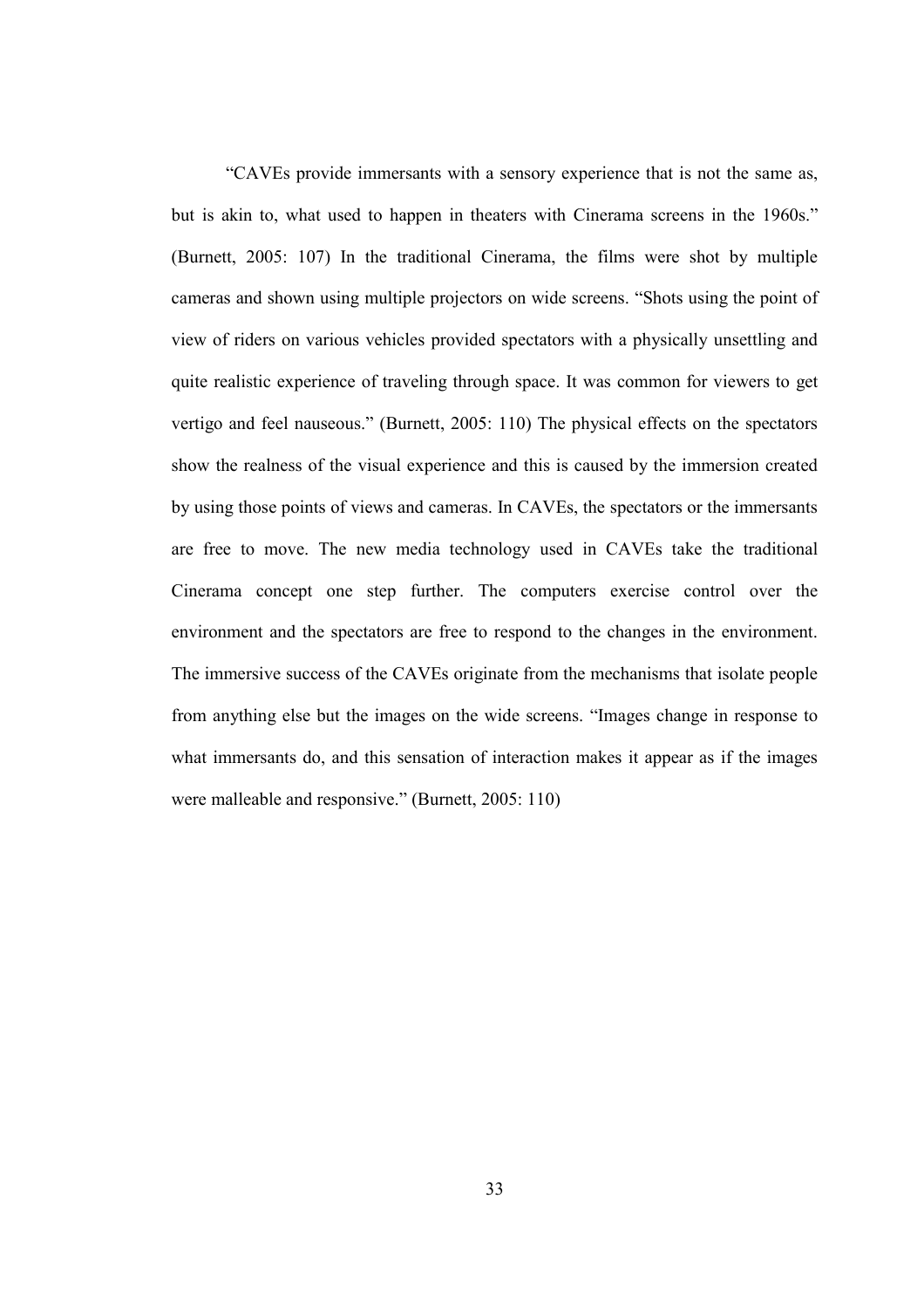

Figure 5

A CAVE installation (Source: http://www.newsense-intermedium.com)

When we talk about immersive environments and immersive media, CAVEs are good examples of such. The CAVEs are fully-immersive environments. Being surrounded by huge screen images and the responses of those images according to the spectators' movements enrich immersion. If the dictionary definition of the term "immersion" is used, it can be said that 'water', for instance, is an immersive medium since it penetrates and surrounds the user (Oxford Dictionary). Also music is an immersive medium because it penetrates the listener. Walkmans, Discmans, and MP3 players are examples of an embodied process. In other words, music is placed in the ear and the "effects" of stereophonic sounds are experienced in partial isolation of the surrounding environment. This process embodies the listener in her/his mental presence such as the image embodies the spectator. The power of this technology is its ability to immerse listeners in a total experience (Burnett, 2005). This is a good example of what we want to suggest by saying that new media are only objects with their creative user-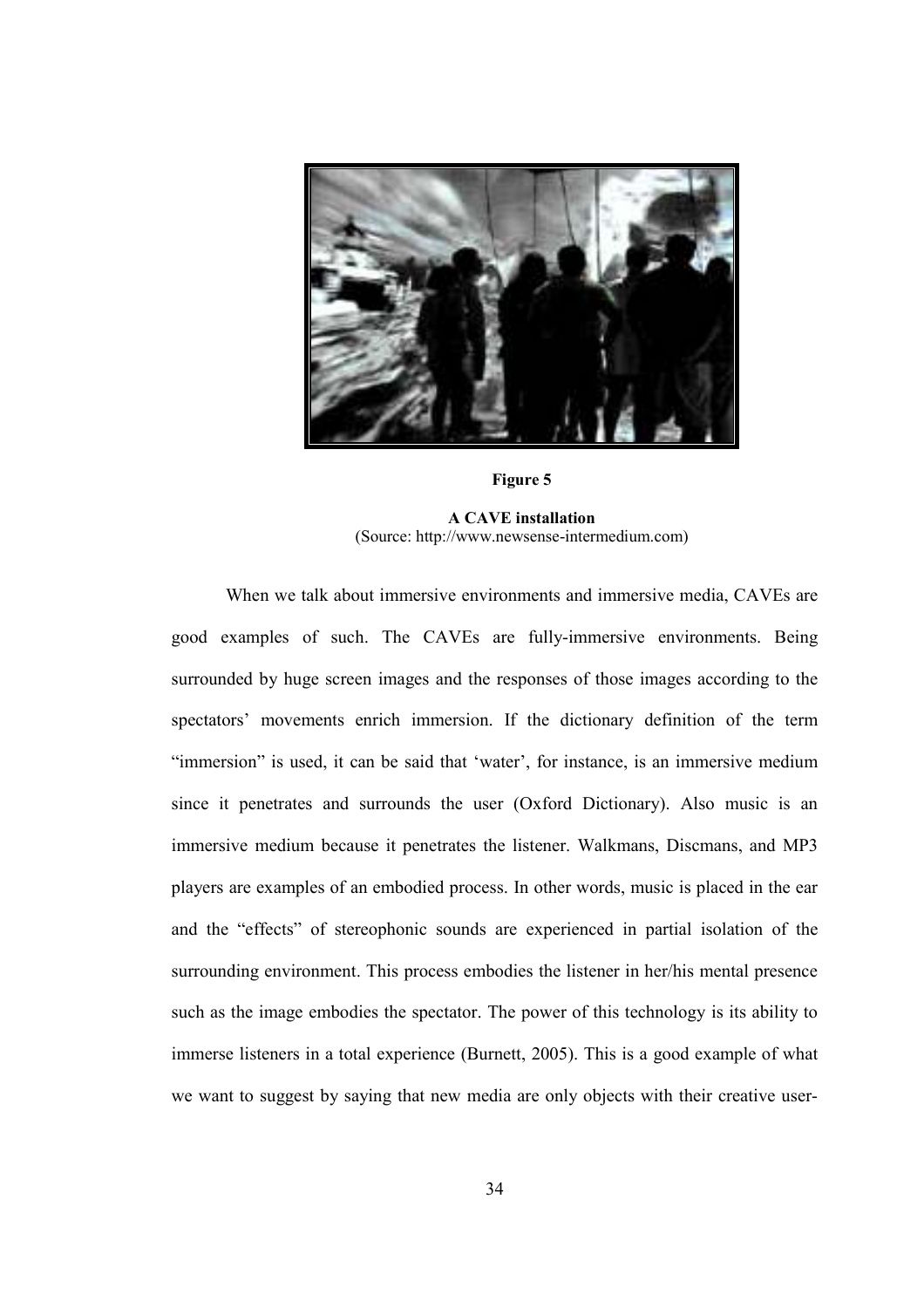interface technologies that help the spectator to immerse and to experience the feeling of presence. The success of these technologies lies in surrounding the spectator and in turning the user into something with which the spectator wants to identify. As the user manipulates and responses the images, s/he feels the presence and the experience because of the identification.

Where does the interaction begin in these two medium; water and music? When one dives into water, he/she must be immersed in the water physically. The interaction, then, starts at the time of diving into the water. What if we use the term not physically, but metaphorically? In this respect, the term would suggest that the person who is immersed into something loses the locus of control psychologically. He/she forgets about his/her actual state and floats in the desired state, which is the desire for "presence".

Interactivity is only possible when images are the raw material used by participants to change if not transform the purpose of their viewing experiences. Interactive practices in the digital age are generally described as a function of what can be done to images. Interaction is also talked about as if it were a new process. Rather, interaction is fundamental to the creation of audiences. (Burnett, 2005: 91).

In the same context, interactivity is defined as the ability of the user to directly manipulate and affect her experience of new media (Artmuseum.net).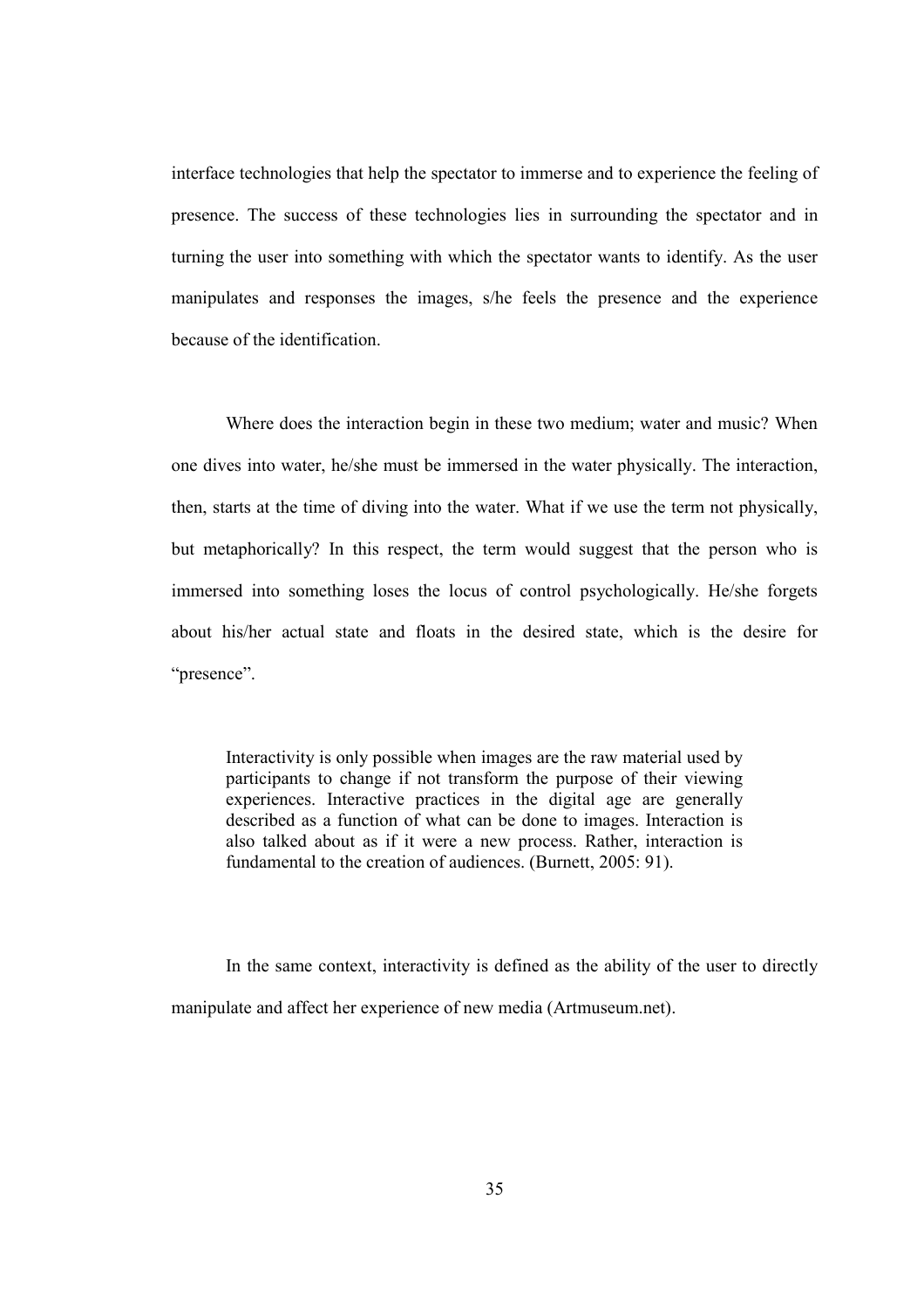In new media terminology, immersion is defined as the experience of entering into the simulation or suggestion of a three-dimensional environment (Artmuseum.net). So, it is very much related with the experience of entering into a space. Although, in Multimedia: From Wagner to Virtual Reality, this space concept is heavily defined in terms of three-dimensional space. In this study the space concept is not only defined as three-dimensional space. The space that a certain image occupies is also considered as such.

Examples can be given from different image objects mediated differently, concerning that immersion is not unique to new media. Immersion does occur when the viewer is physically surrounded by the image space, meaning that the image space penetrates the spectator. Examples of such can be given by a series of fresco paintings covering all walls of an interior space or more prominently in the panorama.

Especially where the panorama in nineteenth century is depicting real events, such as a battle scene, the visitor feels immersed into the totality of an image that produces an illusionist visual world that is perceived as absolute image. What happens when illusionist representation turns immersive is that the conscious perception of the media level and the actual materiality fades in favor of the strong bodily experience to be almost physically connected to and inside the artificial visual space (Grau, 2002).

The computer-based interactive works, also in similar ways, challenge this media border and increase the spectators' impression in the way to directly communicate with what he/she has created with the provided software. In photography for instance, the photograph becomes the image in a frame and a spectator carefully examining the image can get immersed into the image psychologically and start interacting with it by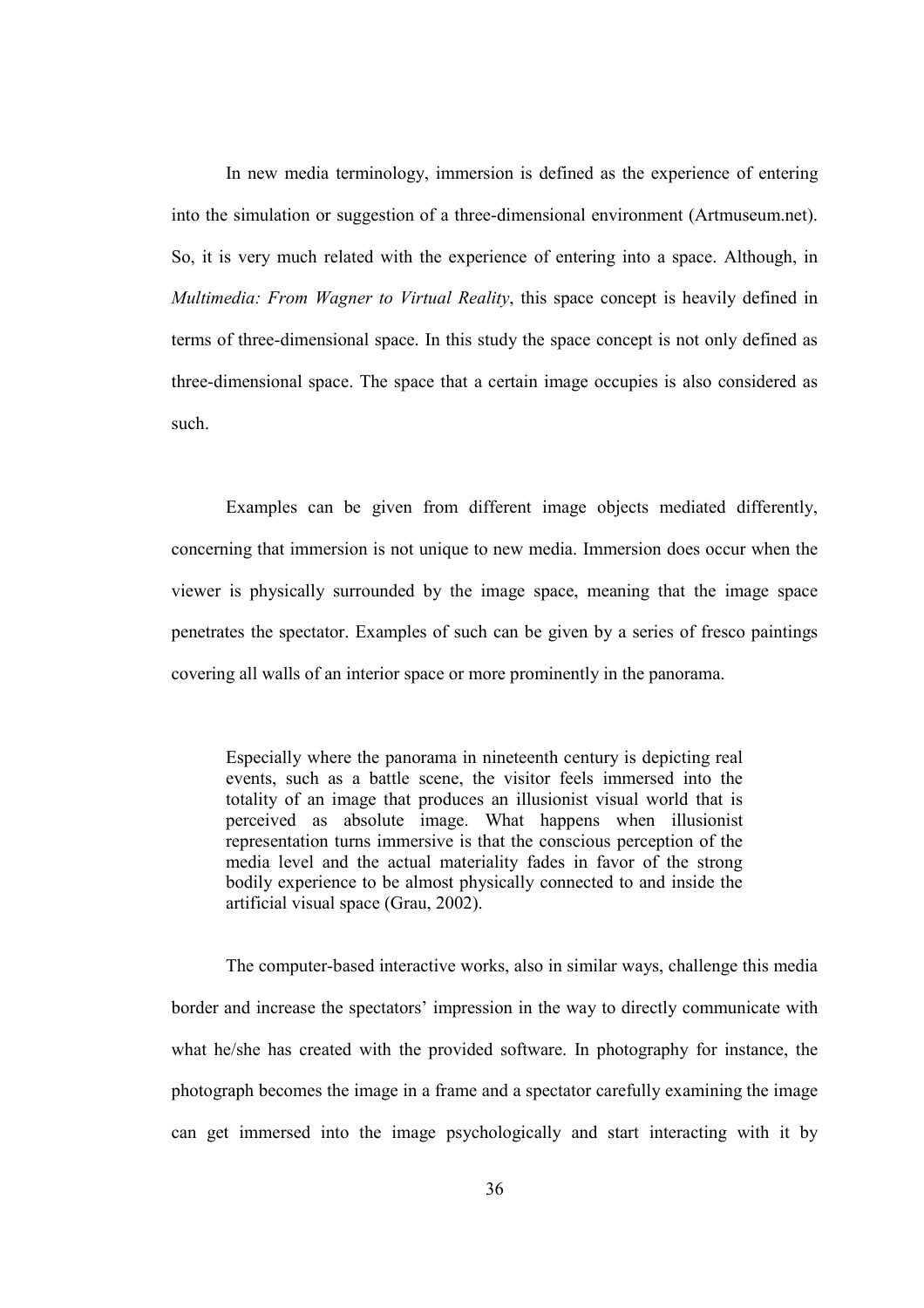remembering some memories and recalling the past or making forecasts about the future. This act of "reverie" can be regarded as an example of how immersion can lead the spectator to interact. As discussed, interaction is not only physical in this context and the reverie can be counted as a mental interaction.

The tools and artifacts that are designed to offer maximum interaction possibilities offer us a path to interaction; but it is also the human motivation to interact with things and attach meanings to them. Not alone the human motivation leads to interaction, because one can attempt to interact with any artifact or tool, but the success of that interaction depends on the design of the immersive nature of the artifact. While we are using them, we forget about them (about their physical presence) and how to use them. So, they contain immersion in the spectators' mental presences. For this study, it is argued that visual media are external artifacts unlike the sound media which literally penetrate the human body.

We cannot use media whilst always being aware of using them. Awareness and intensive use of a medium are incompatible: Imagine yourself sitting in front of your computer and taking notes:

> I am moving the mouse-cursor to the "File"menu and choose "New..." to open an empty document. A document is an object used for editing and saving data. In this case it is a "Word-Document" invented by "Microsoft" a multinational monopolist. "MS-Word" has shaped our concept of word-processing. Maybe word-processing could look completely different but how would we know. But damn it, what was I going to do?...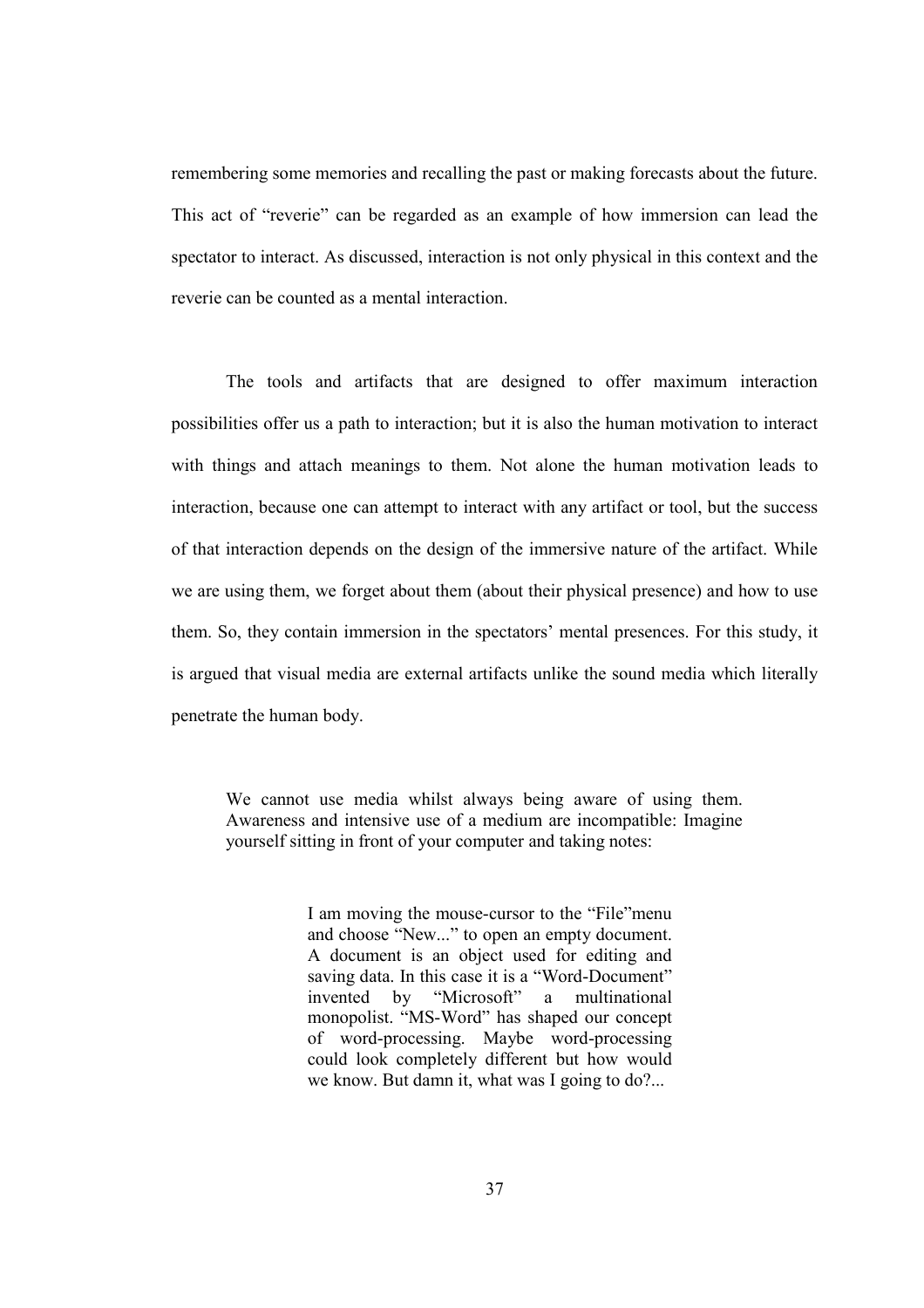Forget it! Tools and Media start working when we forget about using them. Game designers call it immersion: Immersion means interaction without being aware of the medium or tool. The more effective the immersion the more authentic and more real the experience. Realitylab website

According to Lev Manovich, new media are interactive in nature. Generally, in his studies, it is argued that immersion creates interaction in new media. Even if interactivity is one of the basic principles of new media; it should not be associated only with new media and it would be a mistake to define interactivity only in relation to new media (Manovich, 1995). "All classical and even more so modern art is 'interactive' in a number of ways. Ellipses in literary narration, missing details of objects in visual art, and other representational 'shortcuts' require the user to fill in missing information" (Manovich, 1995: 56). So the concept of interactivity is not new, or is not unique to new media and goes back to a very long time since the visual art and representation was formed. It would be a total mistake to take the term and fully adjust it to new media because all media are interactive in some sense; however the degree and the nature of interaction changes from one object to another. When we use the word "interaction", we should interpret it not only in terms of physical interaction, but also in terms of psychological interaction.

As new technologies for communication and mediation are developing with a very rapid movement, one has to make this clear distinction between the experiences obtained from these interactions.

A virtual world that incorporates new techniques of new media has a fluid ontology that is affected by the actions of the user. As the user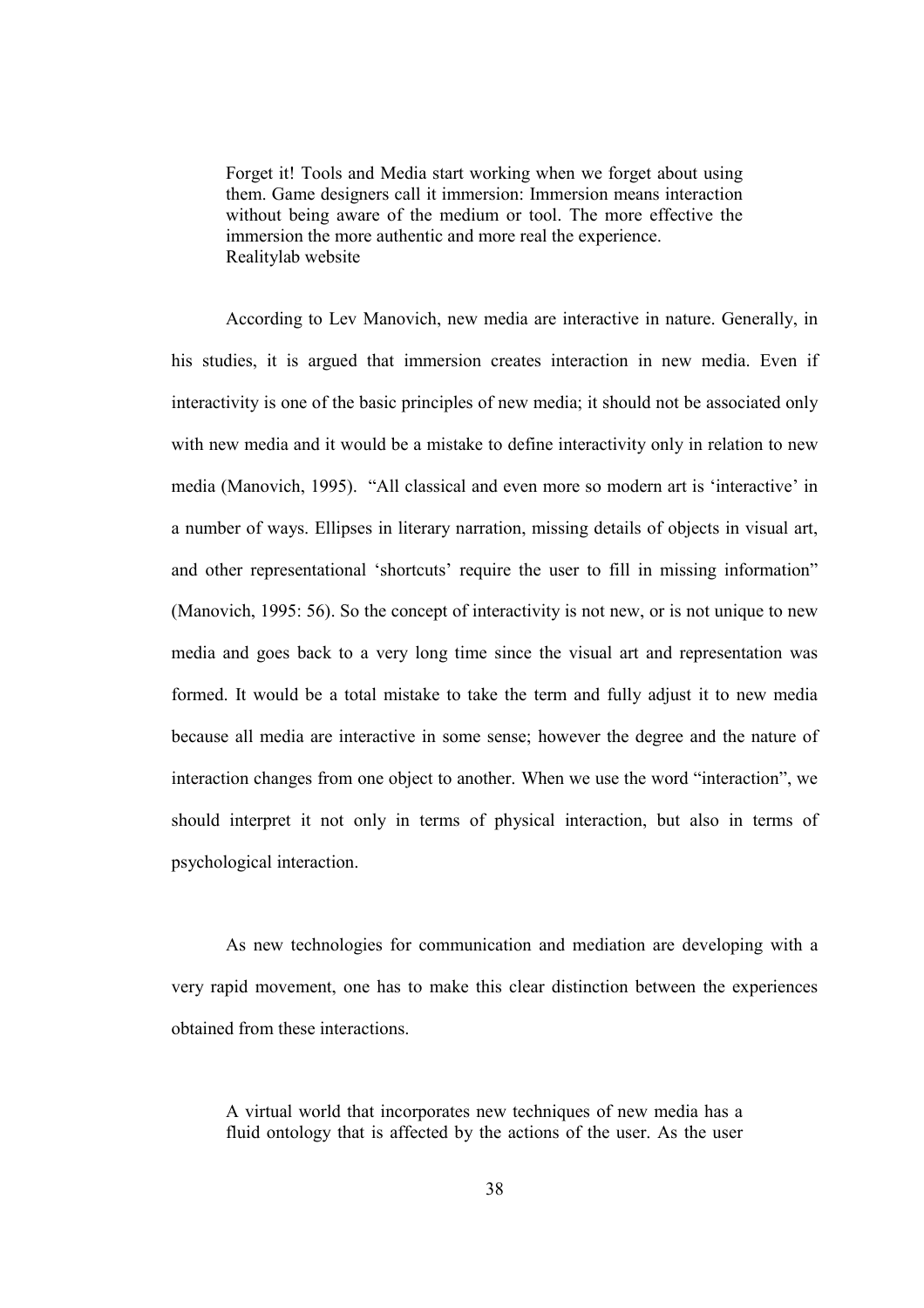navigates through space, the objects switch back and forth between pale blueprints and fully fleshed out illusions. The immobility of a subject guarantees a complete illusion; the slightest movement destroys it (Manovich, 1995: 206).

Here, Manovich defines new media in relation with the new media user. The immersive nature of the new media technologies can be derived from his naming new media as a fluid ontology which is all the time in relation with the user. The space that is defined as fluid denotes this immersive nature of new media.

Another point about new media is made by J. D. Bolter and R. Grusin in their book; Remediation. They argue that new media are multiplied media forms, meaning that all media forms use each other. This leads to hypermediacy, discussed in the following chapters. This notion of new media can be interpreted as hypermedia; because the use of multiple media makes any media object hypermediated. This is defined by Manovich as another popular structure of new media that can also be seen as a particular case of the general principle of variability (Manovich, 1995). Here, one can think of hypermedia as a conjuncture of both the nature and the outcome of mediation. Thus, hypermedia combines the user and the individual media elements (images, texts, etc.) erasing the traces of their individual identities. This combination erases the traces of individuality and opens the door of immersion. The spectator and the image becomes a whole one identity and the spectator is surrounded by the space of the image during immersion. What is also discussed in Remediation is the relation of hypermediated technologies and the immersive nature of these media. "Our culture wants both to multiply its media and to erase all traces of mediation; ideally, it wants to erase its media in the very act of multiplying them" (Bolter and Grusin, 2000: 5). Here, Bolter and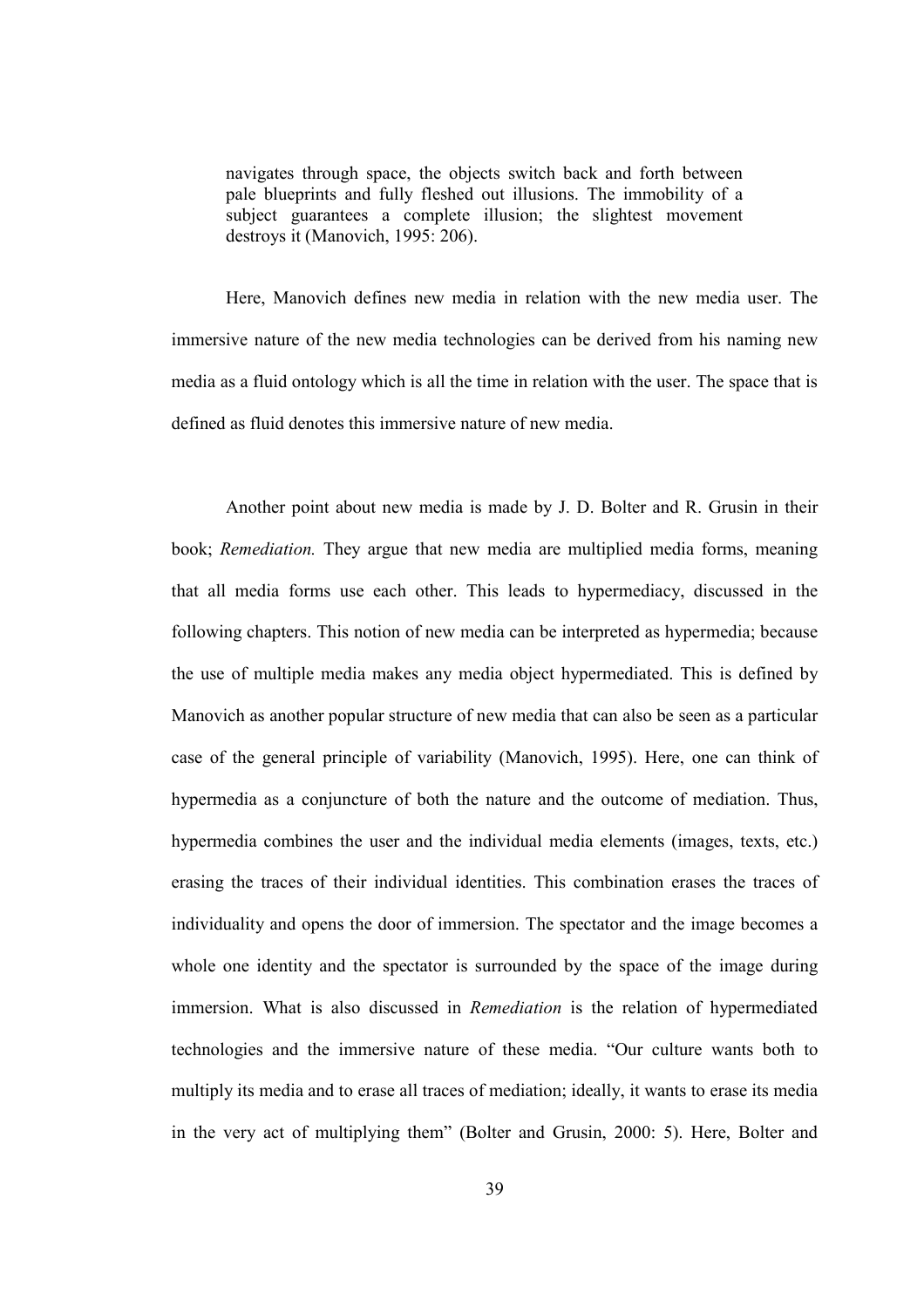Grusin argue about this critical paradoxical relation of human with mediation. It is paradoxical because human beings want both to erase the traces of mediation and to multiply it at the same time. In other words, it is some sort of a dilemma between mediation and nonmediation, or between immediacy and hypermediacy.

There are ideological connotations of the "new". The "new" in new media refers to "the most recent" and in an ideological sense, this notion of newness means here; "more developed and improved to fit people's minds" according to this study. It is better in terms of immersion and interaction because it provides an environment that can fully satisfy what is in the spectator's mind. It improves the process of interaction and immersion and thus, it eases the mental formation of presence. New media are qualitatively different from the preceding ones in terms of the above mentioned capabilities.

The term new media recognizes the changes in technological, ideological and experiential developments. Although as a term it is very general and abstract, it includes and excludes at the same time the limitations of human creativity in communication. With the help of this term as a means of "latest ways of communication", classical notion of communication changes since the use and the reception of image and communication media are reconstructed. This change, in turn, changes the way people experience the world and experience themselves. There are shifts in both the social and the personal experiences of place, time and space.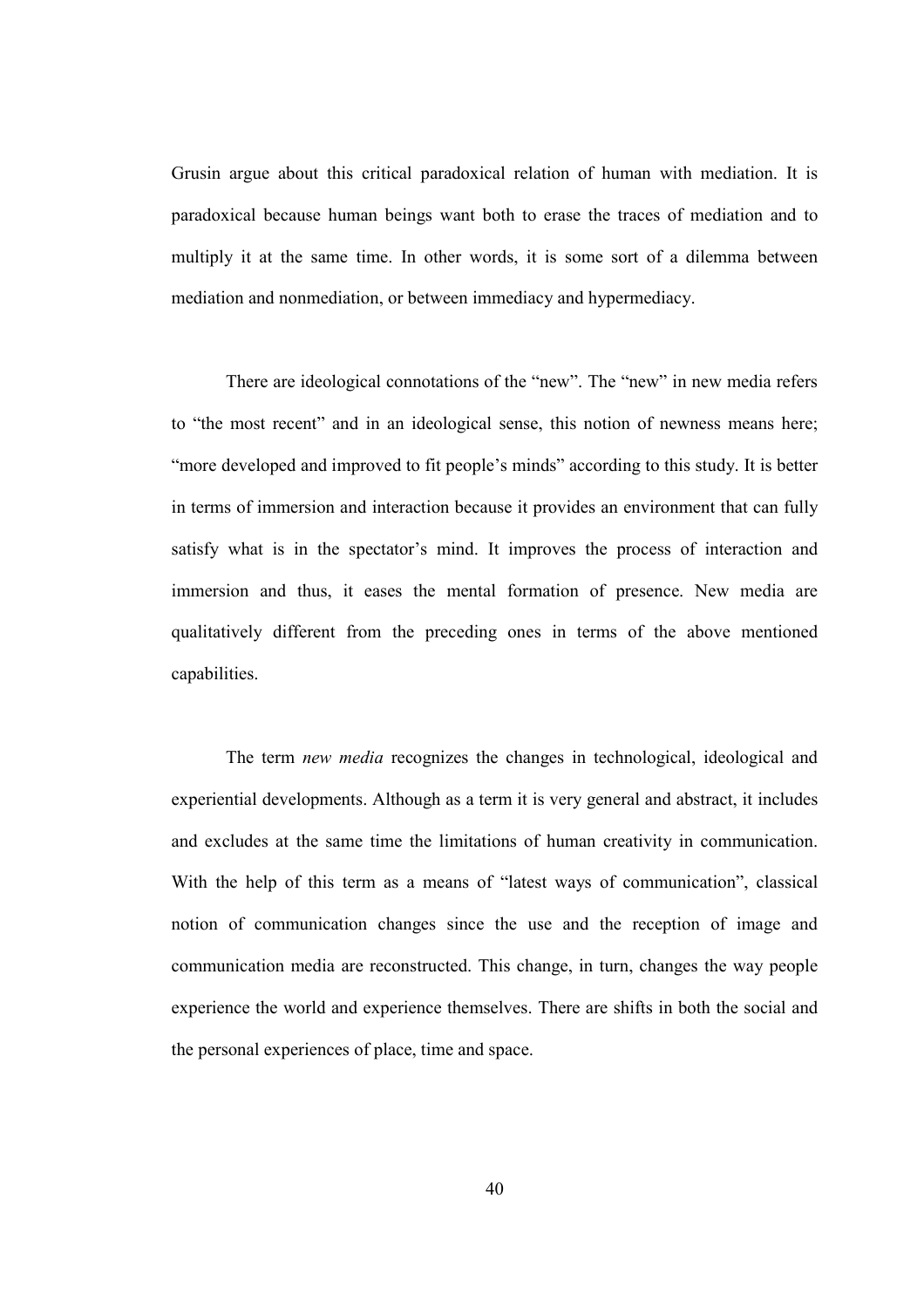#### 2.1.2 Interactive Interface Design

When the media elements retain their individual identities, the act of mediation is definitely felt by the user. By using the variability and modularity principles of new media, hypermediation helps creating the interaction. Interaction gives the user of the new media the opportunity to manipulate and intervene in the new media. Not only hypermediacy leads to interactivity; but also immediacy supports and enriches interactivity. Thus, according to the new media scholars who argue that hypermediacy leads to remediation, new media try to be (im)mediate although they are hypermediated. "Hypermediacy is a style of visual representation whose goal is to remind the viewer of the medium. It is one of the two strategies of remediation; the other is (transparent) immediacy" (Bolter and Grusin, 2000: Glossary). When the transparent media does not satisfy the spectator, s/he wants to feel hypermediacy in order to value the experiences as more realistic. Unlike Bolter and Grusin, we do not make a clear distinction between hypermediacy and immediacy; we even claim that they are like two nodes in a loop and they feed each other. That's why it is argued that new media are hypermediated although they are tried to be formulated as immediate in terms of the experience of presence and the feeling of presence. Even if they are hypermediated, they give the sense of presence immediately with the help of their interactive nature.

Surely the question of how they achieve these two mechanisms at the same time comes into mind. Although these two terms are not binary, they seem to be opposite at first glance; but a media object can be both immediate and hypermediate at the same time. This, in part, depends on the user getting in touch with the media; because it is the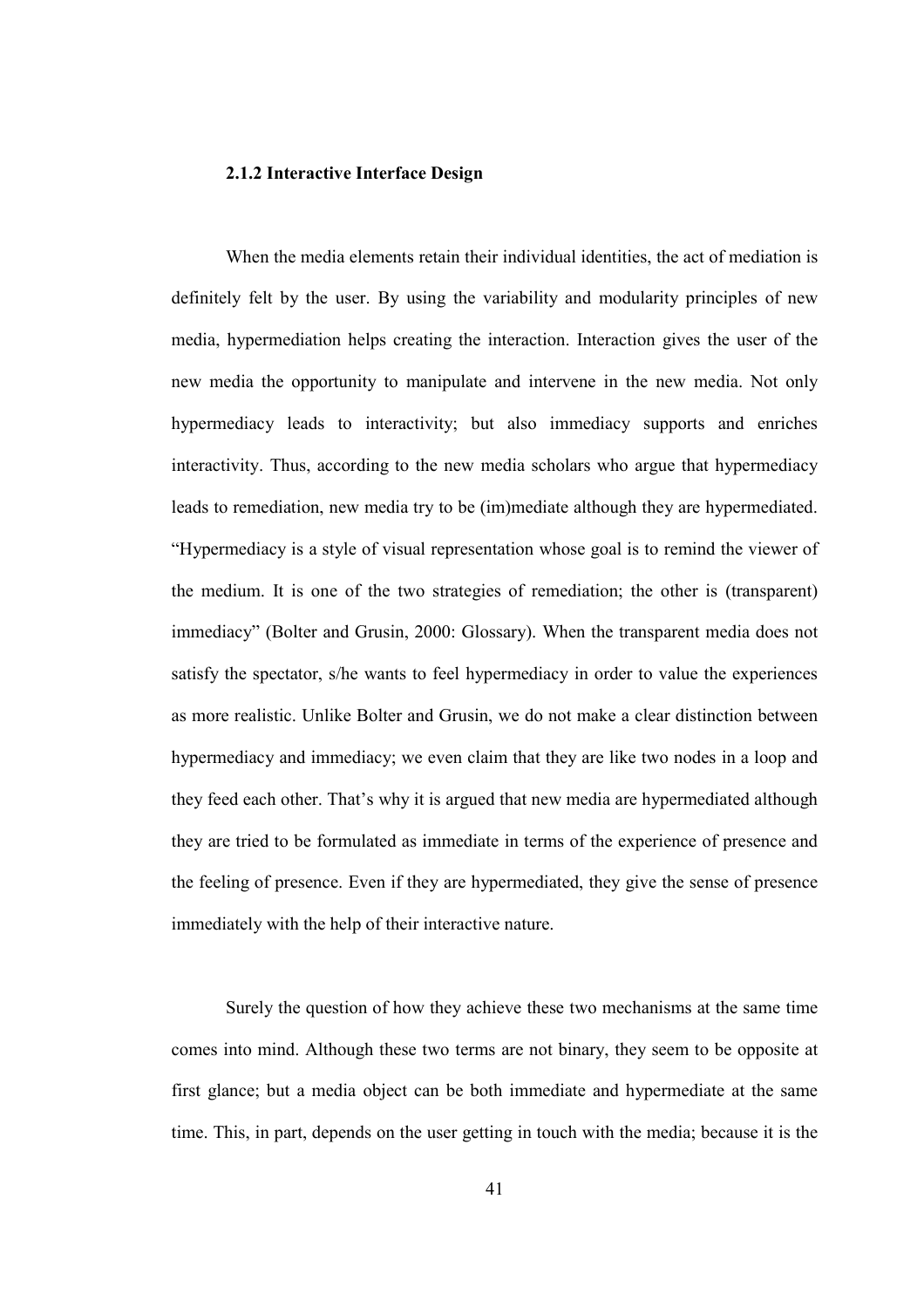question of how the user manages these two mechanisms at the same time. The answer is clear; through manipulating the new media object, which can also be named as "interactivity".

When I use the word 'interactive', I do not mean what has become the standard industry definition of dynamic media or the ability to make choices when using computer programs. To me, interactivity is much richer and includes the abilities to create, share, and communicate rather than merely watch (Shedroff, 1996).

As Nathan Shedroff redefines interactivity in terms of broader concepts of sharing, creating and communicating; we can take into account manipulation of the media object as another term in this definition in relation to new media interactivity. While we are interacting, we share ideas and thoughts with the image; we create and derive new meanings and interpretations of "the represented"; we communicate with it and therefore we manipulate and play with it.

Interactive: Technically the ability for the user to intervene in computing processes and see the effects of intervention in real time (Lister, et.al., 2003: Glossary).

When we come to the question of interactivity in new media, on the one hand Mark Pesce; one of the early pioneers in VR systems argues that: "interactivity will not be achieved through effects but as a result of experiences attached to stories" (Burnett, 2005: 101). As he suggests, interactivity is very much dependent on the human experience and its perception. As another; but not an opposing argument, media scholars such as Ron Burnett argue that: "technology enables humans to model their environments in new ways and create the foundations for different ways of thinking"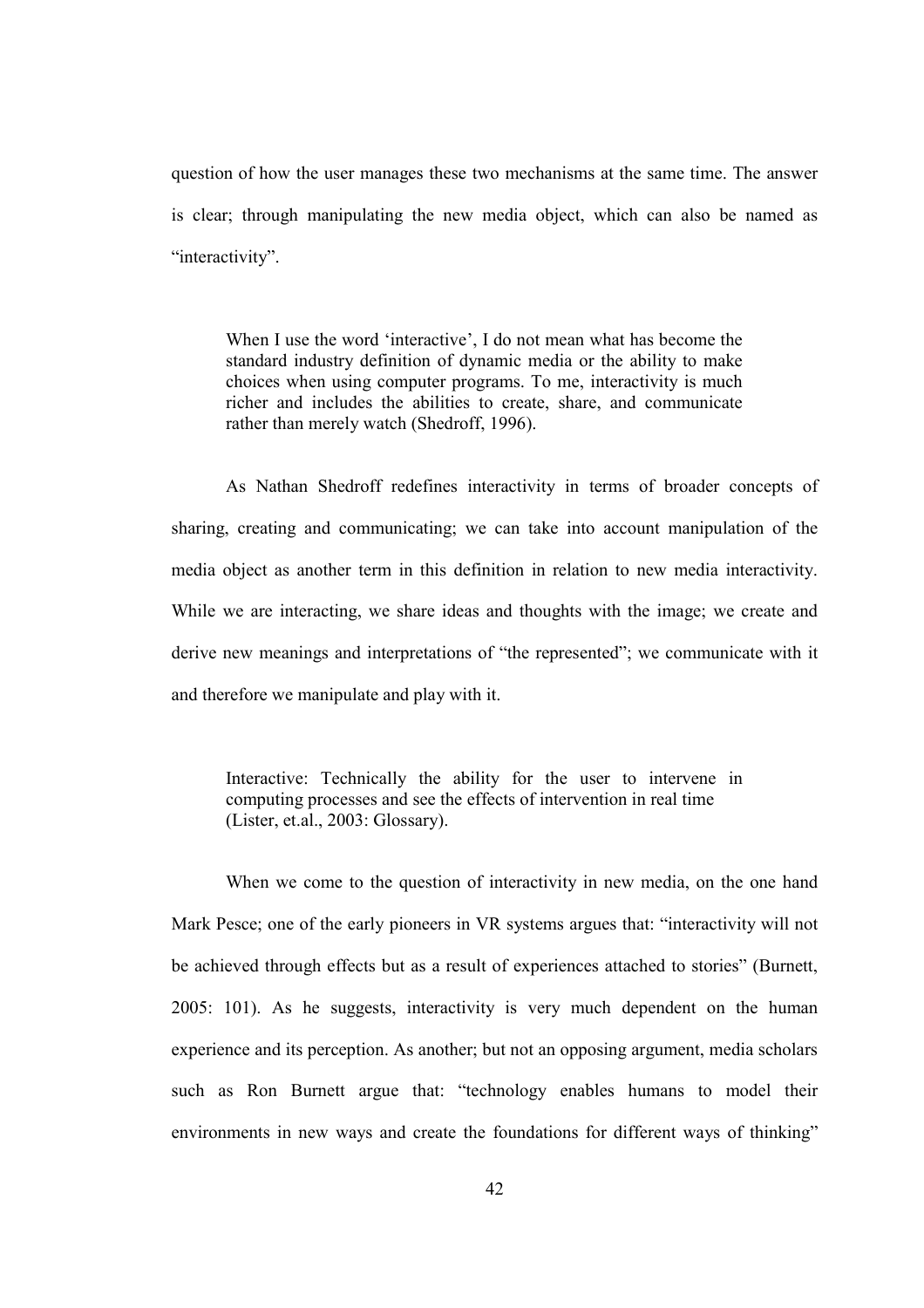(Burnett, 2005: 102). The technological devices help the user to get in touch and interact with the media. For instance, the computer, the headsets, the installations... They all help the user to interact. However, the technology itself cannot promise this. In Mark Pesce's argument, it can be derived that the technology used to create immersive effects can not promise interaction alone. The experience of the media object enriches and enables this immersive environment. Ron Burnett does not create an opposing idea to Pesce's argument; instead he justifies it by mentioning the users' initiative to model this immersive environment. So, according to these two different views along with the discussions above in the former paragraphs, it can be said that what derives people to get in touch with these immersive environments is not composed of one variable; it is a combination of multiple variables.

Interactivity has also an ideological dimension. In short; "to declare a system interactive is to endorse it with a magic power." (Lister, et.al., 2003: 20) In this respect, interactivity is a "value-added" characteristic of the new media as part of the ideological context. In the comparison of old media and new media, new media overcomes the passivity and offers a more active consumption of the "new". What is meant by the "active consumption"? In the book New Media: A Critical Introduction, the authors summarize the active consumption in terms of interactivity as follows: "The term stands for a more powerful sense of user engagement with media texts, a more independent relation to sources of knowledge, individualized media use, and greater user choice" (Lister, et.al., 2003: 20).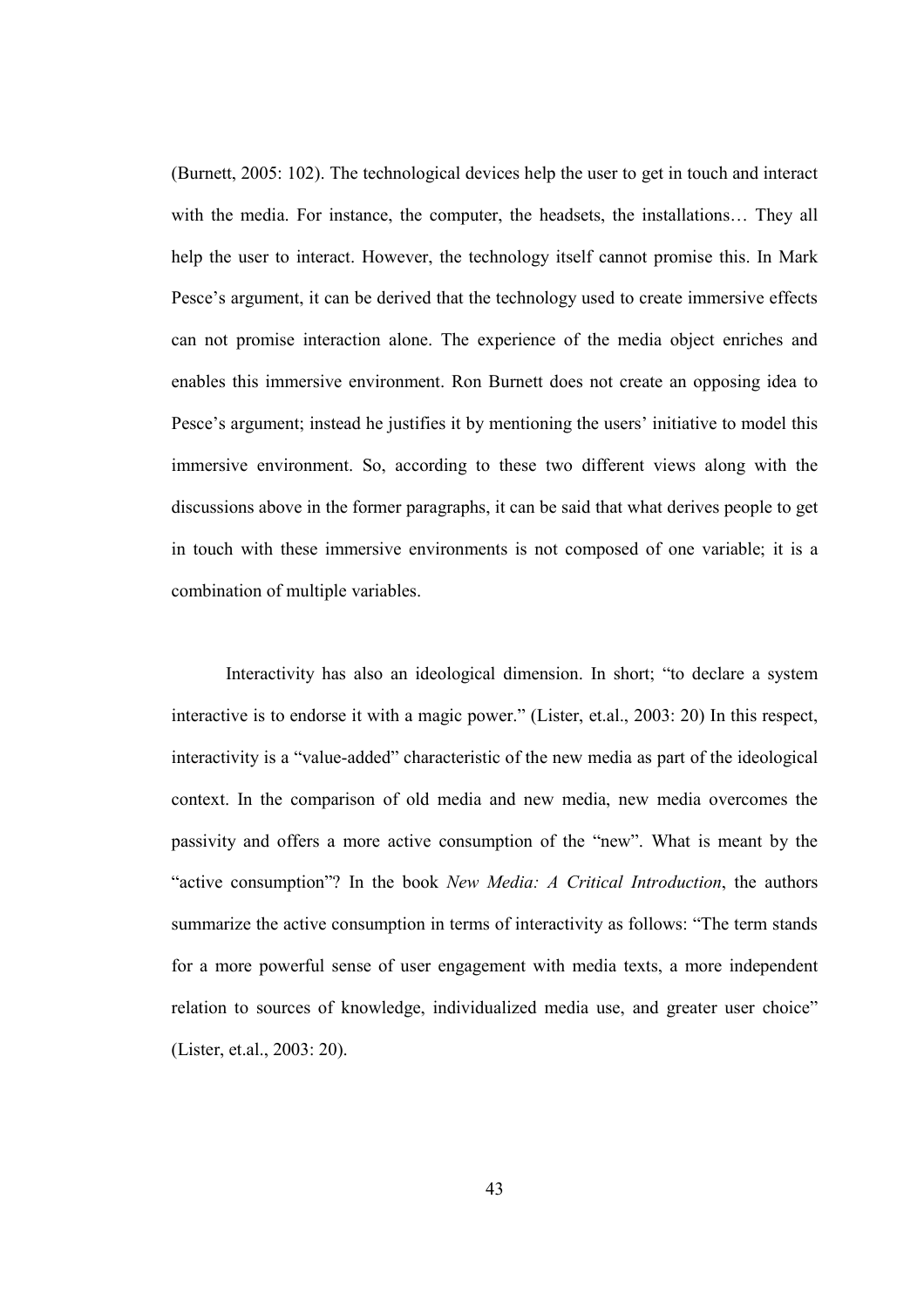When we move from seeking to gain access to data and information to navigating representations of space or simulated 3D worlds we move into 'immersive' interaction. (Lister, et.al., 2003: 21).

How can the user experience the interaction? There has to be a successful interface design which will grab the user into the context and support his immersion. What can be understood from a successful interface design that fully derives the spectator into the image and stimulates him to interact with it? Manovich's saying; "... if in 'meatspace' we have to work to remember, in cyberspace we have to work to forget" (Manovich, 1995: 63), can give us a hint about the answer. A successful interface design makes people forget about the real boundaries of the physical environment and experience the reality of the fall-down of these boundaries. "Content and interface merge into one identity, and no longer can be taken apart" (Manovich, 1995: 67). Here, again he states that the immersive nature of new media merges the content with the interface and thus the design becomes a successful one. The term "immediacy" can be introduced here along with the interfaceless interface design. "What designers often say about an 'interfaceless' interface, in which there will be no recognizable electronic tools – no buttons, windows, scroll bars, or even icons as such. Instead the user will move through the space interacting with the objects "naturally", as she does in the physical world" (Bolter and Grusin, 2000: 23).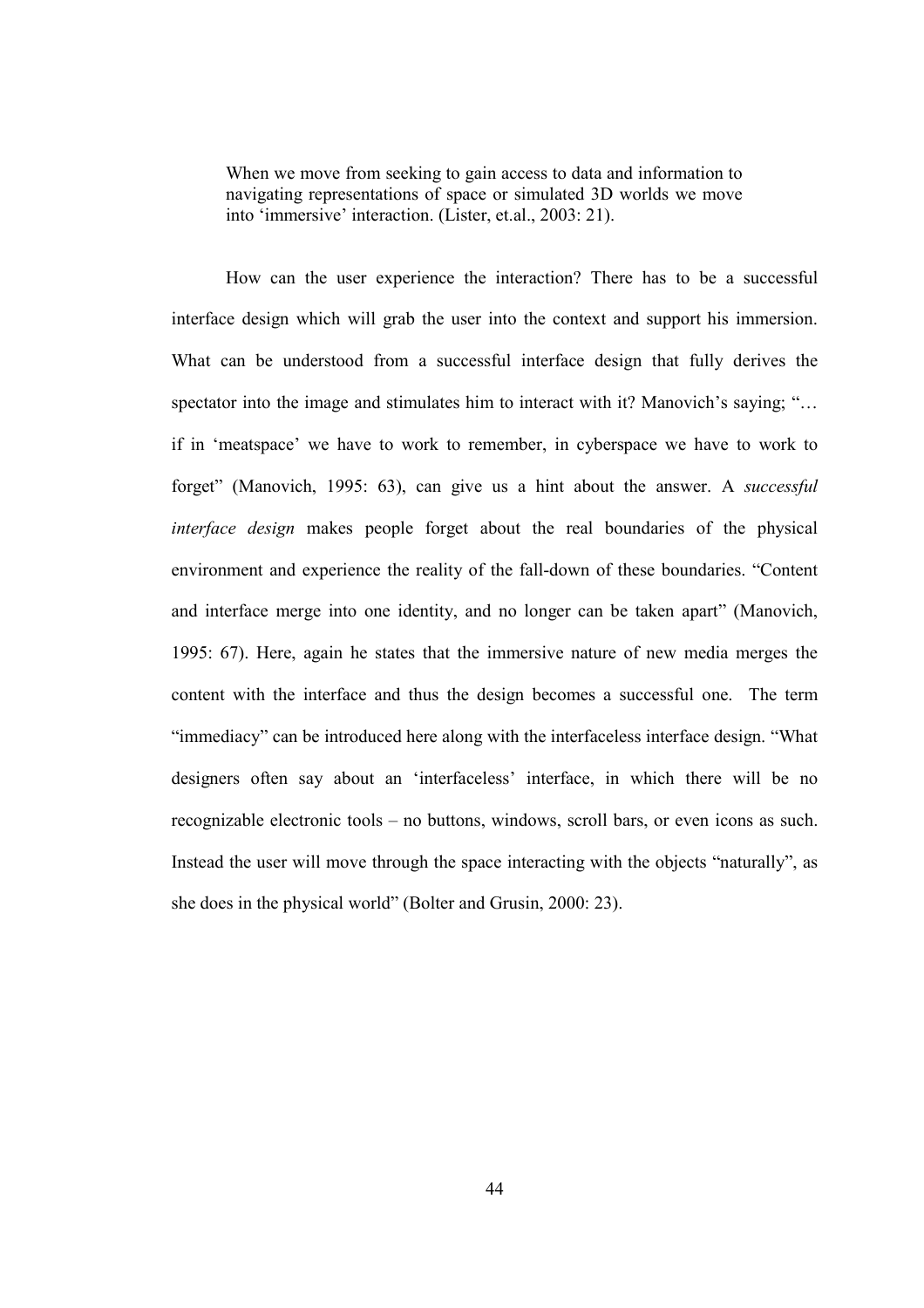#### CHAPTER 3

#### IMMERSIVE APPARATUS AND INTERACTIVE NEW MEDIA

#### 3.1 The Model of "APPARATUS"

The term "apparatus" was firstly introduced in 1975 by Jean-Louis Baudry. Baudry's argument on the "apparatus" is in the context of cinematic spectatorship. He discusses the impression of reality and its roots in cinema as it is believed that the apparatus regulates the relationship between the spectator and the work. The spectator only sees the reality on the screen that is projected by the apparatus. He argues that the cinematographic apparatus creates an artificially regressive state; it takes the spectator to a more primitive form or state (i.e. it creates nostalgia). With this in mind, he argues that the apparatus gives the effect of the real far more powerful than mere perception alone can create. The perception of the real turns out to be a virtual hallucination in Baudry's works. (Aumont, 1997) "He calls this regressive state 'an enveloping relation to reality' (an absence of body boundaries, which seems to melt into the diegetic world, into the image)" (Aumont, 1997: 140).

In this study, the term "apparatus" is discussed in a different context than cinematography, concerning new media. It is interpreted as a model or an ideology behind a successful interface design that enables a passive spectator to become an active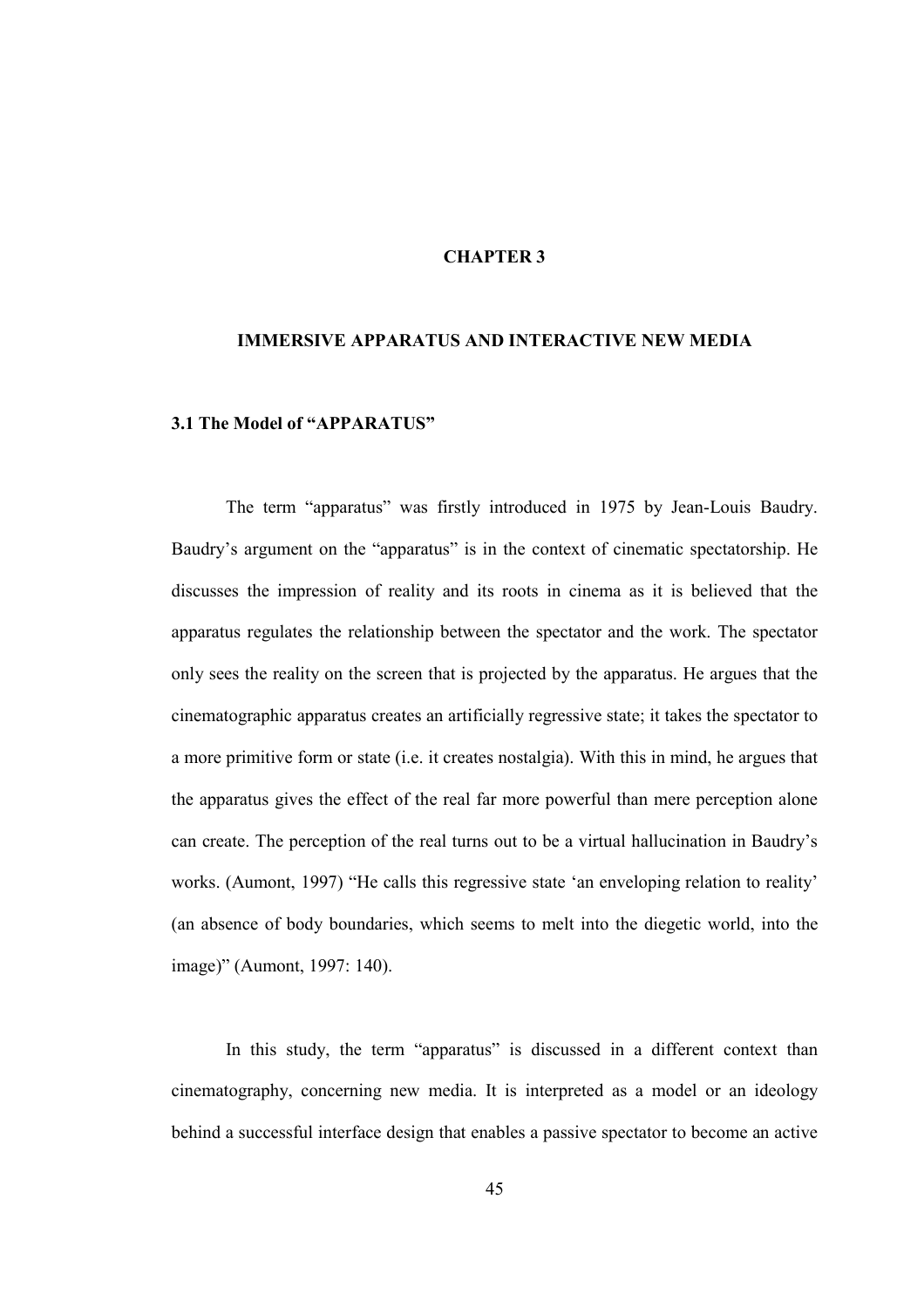participant and interact with the content, media, or with anything provided by this model. In this regard, it resembles Baudry's arguments on the cinematic apparatus since in both contexts, apparatus regulates the spectator's relation to the work and the psychic space between the image and the spectator. Here, apparatus is used as an ideological model (methodology) to analyze the interactions of spectators with images.

The word "apparatus" is generally used to define a set of instruments or other mechanical appliances put together for a purpose. It has also the usage to define bodily organs by which the natural processes are carried on. To discuss the "apparatus" as an ideological model is to expand and enrich the ontological dictionary definition of it, and to come up with a new term. As another definition of the term; "The situational factors which determine the spectator's relation to the image will be called the apparatus" (Aumont, 1997: 2). It is not discussed as a materialistic entity. All the social, organizational structures, methods and technology that is used to produce images are taken apart from the word's original meaning. The word apparatus, as a model, applies to the analysis of all images; i.e. pictorial, artistic and filmic.

Although apparatus is discussed and mentioned as a new term (in terms of its usage) as covered in this thesis, it does not lose its primary meanings. The model apparatus is a set of interaction processes consisting of physical structures; i.e. the interface and it becomes a "bodily organ" metaphorically to carry the interaction process on. So, it covers the image – interface – spectator triad and it acts as a mechanism that defines and coordinates the relations between the three. The model apparatus succeeds in doing it by means of regulating the psychic space between the spectator and the image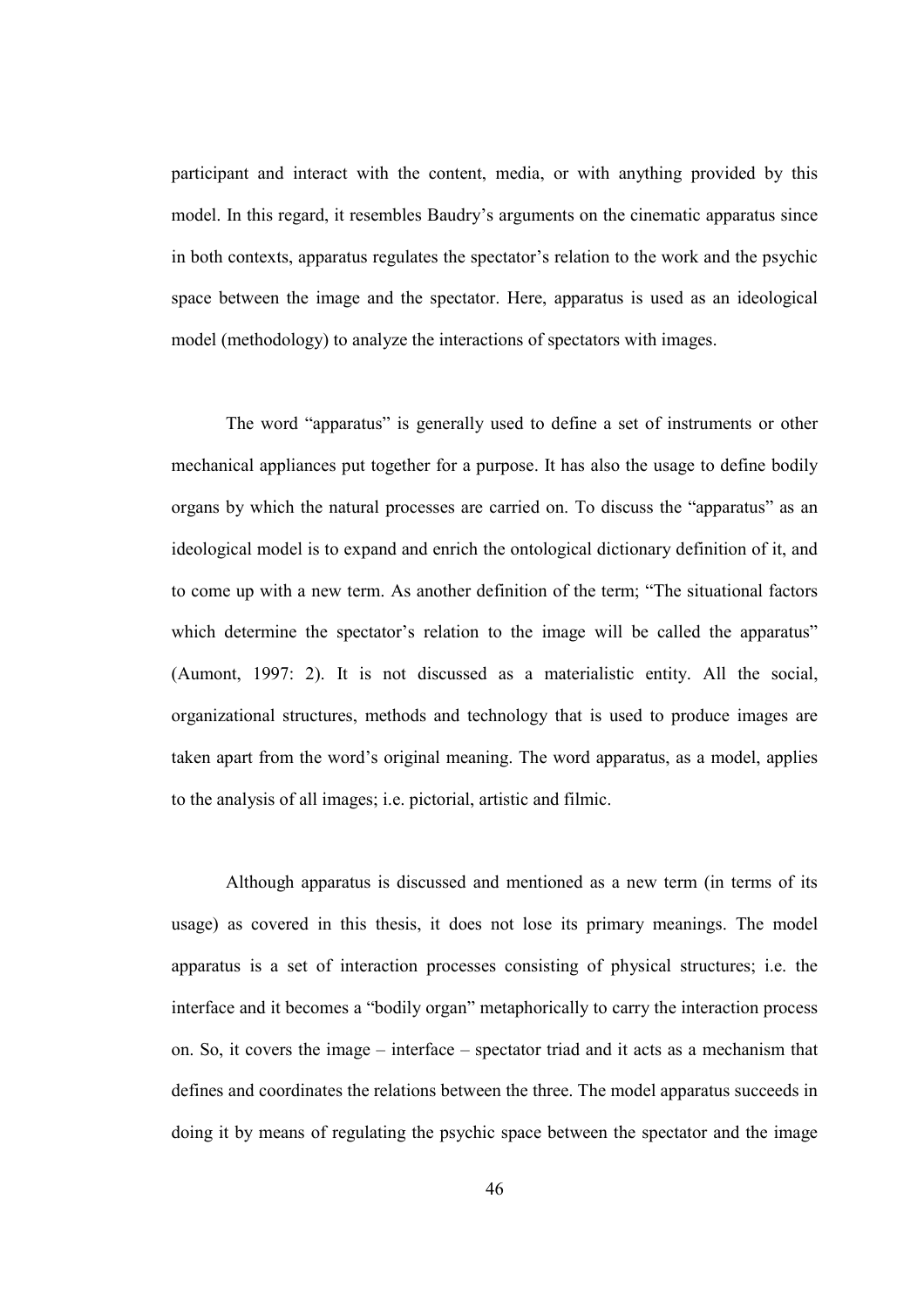(Aumont, 1997). In more classical terms, the ability of the apparatus to regulate the psychic distance was called the impression of reality. Here, although we are not dealing with the classical painting, as a parallel construction among images, spectatorship and interactivity, one can adopt the ideology of realism in painting to new media art and new media image in general. And this can be achieved via designing interfaces that can give more realistic impressions in terms of interactivity.

The ideological part of this model originates from the belief that "television, radio, and the internet are always on" (Burnett, 2007: 5). Although you may switch these media objects off, they continue showing effects in our daily lives. Even though this statement regards the apparatus only as a set of mechanical objects; it supports the view that the process of interaction and its effects does not disappear when they are physically – bounded. So, there is the ideology that no matter how apparatus is defined, it is always considered as a living mechanism that possesses the act of mediation, immersion, and interaction in itself. The model creates a contextual space common both to the spectator and to the image and it does not entirely depend on the technology but on the relationships created via usage (Burnett, 2007).

# 3.1.1 Transparency in the Interface

Designing a typical interactive interface is not purely composed of systems of interactivity. Interface design is a combination of several disciplines.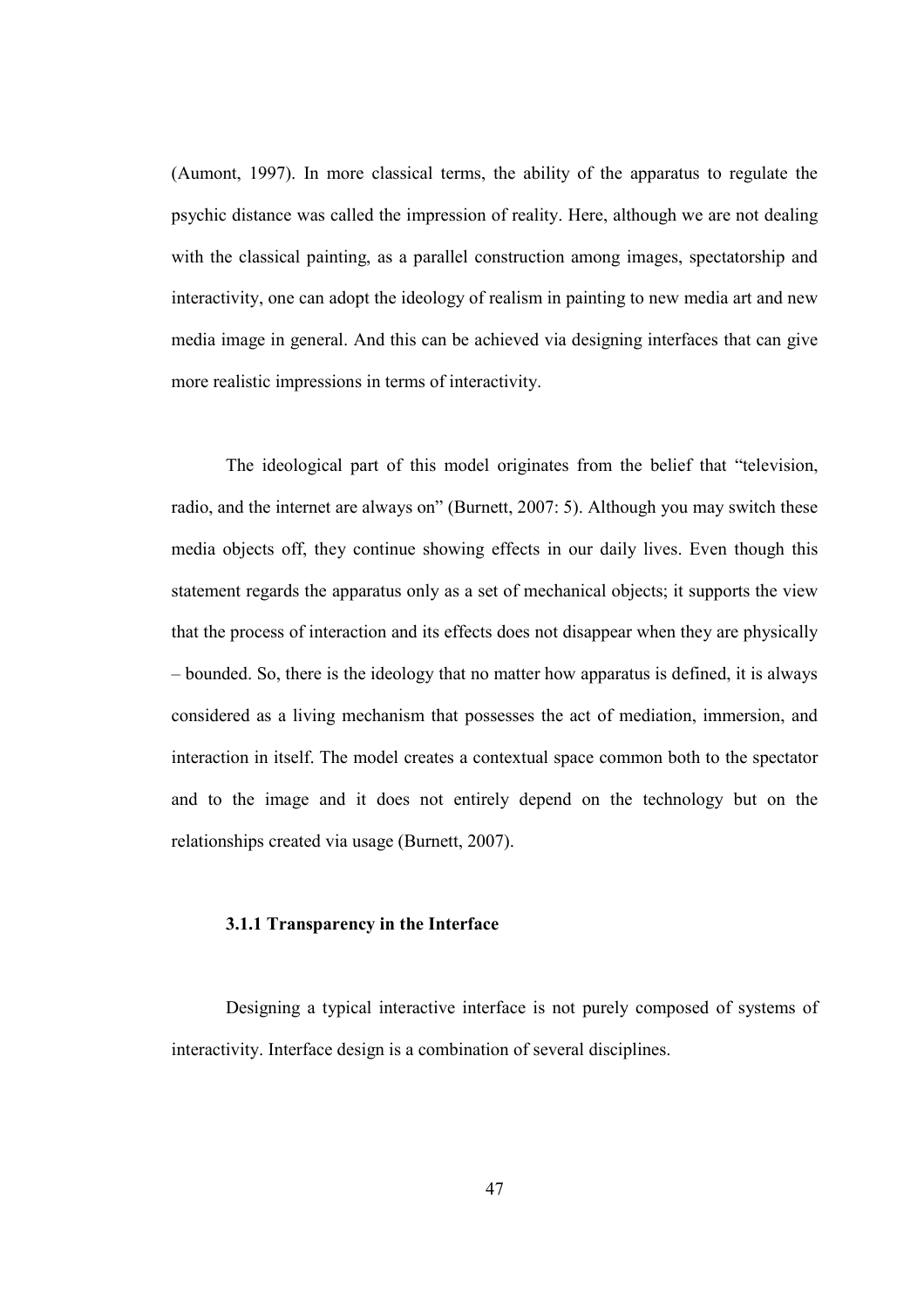To me, interface design is the combination of three disciplines: information design, interaction design, and sensorial design. It is not possible to separate this relationship nor ignore their concerns. The goal of all these processes is clear communication in appropriate forms. This is done by creating compelling experiences and understanding the component of experience.

#### Nathan Shedroff

Transparency concept in the interface design can be analyzed under the disciplines of interaction and sensorial design. Interaction design allows the designer to compare and thus understand the different kinds of experiences. Transparency in the interaction design real-izes the user experience in the interface design and a more realistic outcome is achieved as an experience. In terms of sensorial design discipline, transparency can be regarded as an extension of the interactant. The design that combines all sorts of senses in its body successively can be one step closer to a transparent interface design; because apart from physical interaction, they also consider mental and sensual interaction in new media.

A physical object that is transparent allows the light to pass through; so that the other side can be clearly seen. In some sense, it acts as if it is invisible, omitted and does not interfere with the object seen and with the spectator. When we adapt and use this transparency concept in new media, we face with immediacy. Since the time of the object seen through a transparent surface and the time of the spectator is the same, the act is immediate by nature, and there is no delay in the process. So, in new media, transparency leads the act to immediacy.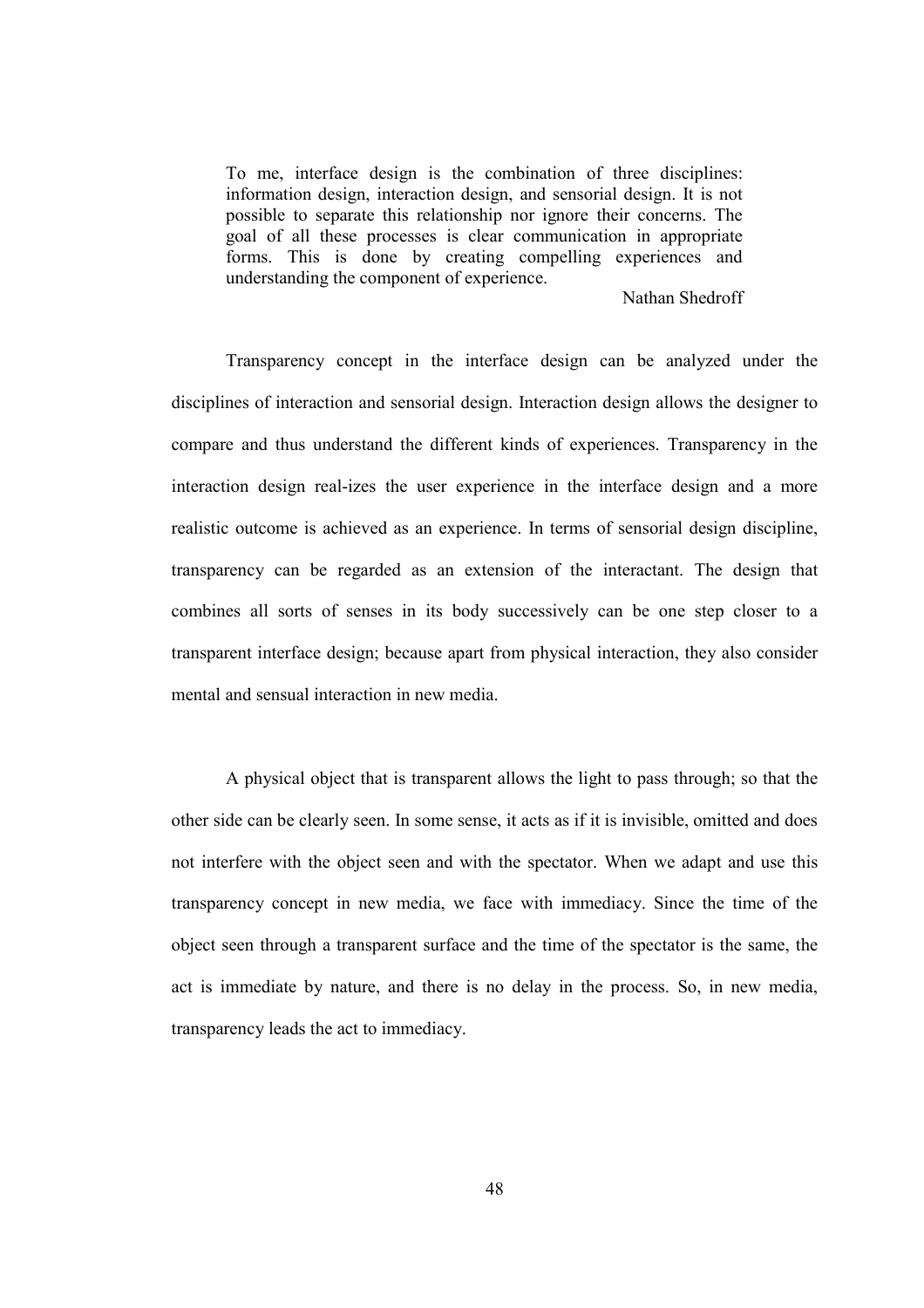In this study, immediacy is used as a time related concept, not as an opposition to mediation. With the help of a transparent system; the mediation process can be immediate and the differences in time and in place disappear. What is a transparent interface? It is the "interface that erases itself so that the user is no longer aware of confronting a medium; but instead stands in an immediate relationship to the contents of that medium" (Bolter and Grusin, 2000: 24). Interaction occurs not only physically between the user and the interface; but also mentally between the user and the content. The purpose is to get closer to the content so that the interaction becomes natural; not arbitrary. Making the presupposition that action through immersion leads to interaction, there is interaction in this specific case. Interactivity is achieved through immersion. Although immersion is more felt in the physical interaction; for instance the immersion into and through water or space, one should never forget about the mental component of being immersed into something. Opposing to Mark Hansen's statement, "I felt that the degree of physical involvement was the measure of immersion" (Hansen, 2006: 4), and one cannot decide on the level of immersion via physical measurements (i.e. physical interaction and physical experience) because it is not only a physical conjuncture. This statement omits the mental interaction and it is one of the basic grounds for this study. The feeling of presence experience is strongly felt in situations where the user totally forgets about the act of mediation. When this happens, the user interacts mentally with the image. That is why we have talked about perspective, different visual effects, and perspectives. They all support and enrich the mental interaction; because the degree of reality increases as the user perceives the image as real.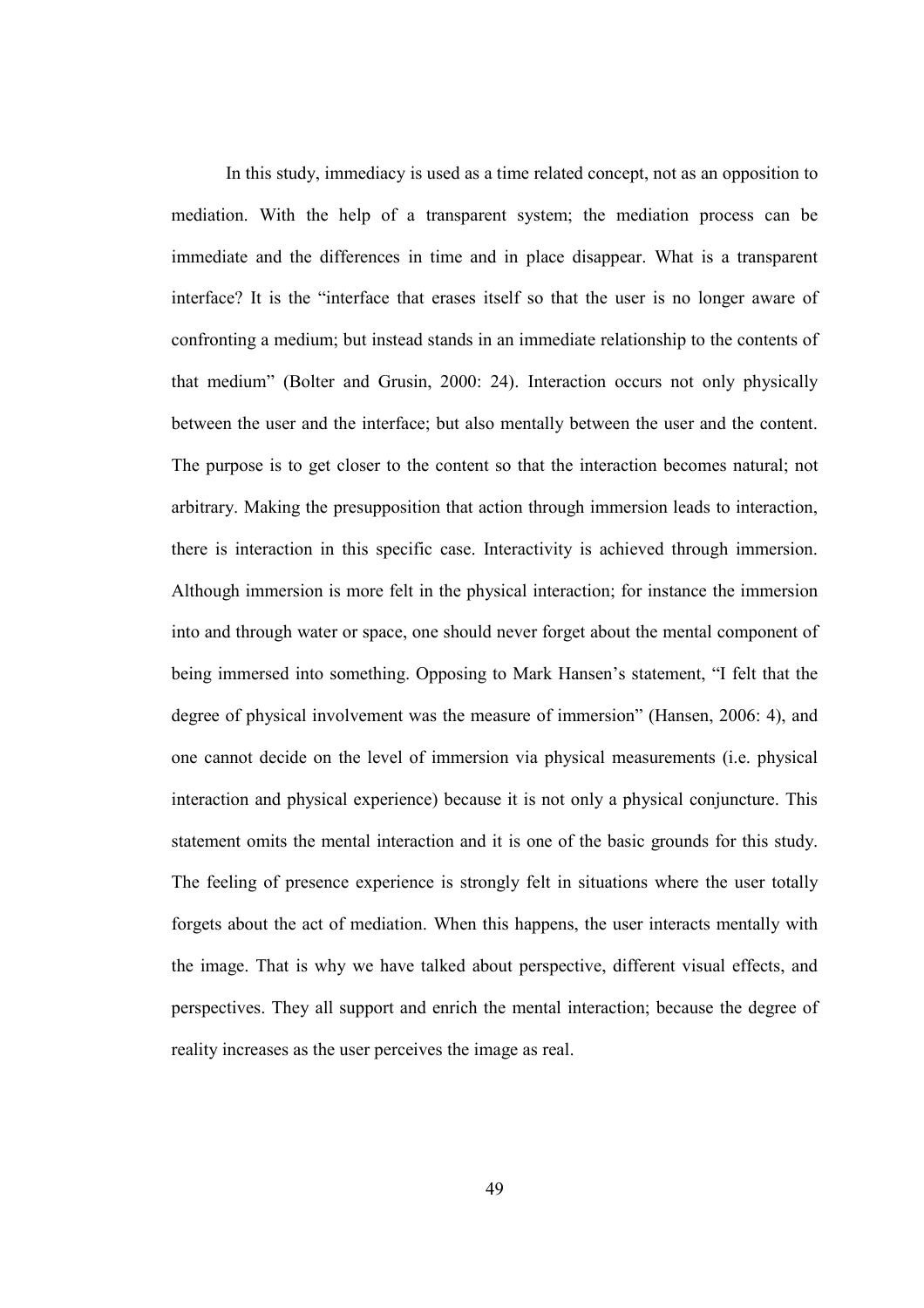"The image has innumerable potential manifestations, some of which are perceived through the senses, and others that are purely intellectual, as when we use metaphors of vision in abstract thought" (Aumont, 1997: 1). Our concern here is to take the prevalent type of images; such as paintings, drawings, engravings, television, films, or in short; the flat visual images as the image. In terms of visual intelligence, "neurologically all images are by nature gestalts, made up of visual experience processed modularly and then coordinated through perceptual process" (Barry, 1997: 69). As "image" is taken as the unit of analysis in this study, it is considered as the place of exchange during interaction. The place of exchange is regarded as the creative engagement with the content. "This begins the moment that images enter into relationships with viewers" (Burnett, 2007: 32). The former paragraphs discussed the time and place of interaction and the latter will talk about how it happens.

At first glance, images seem to be virtual because they are distant from the spectator. As the spectator gets immersed into the image, the image seems to be real; because immersion shortens the gap between the two. When the interface succeeds in achieving the transparency, the human mind creates the perceptual reality. Although there is surely a difference between the optical reality and the perceptual reality, the transparent interface takes the two reality concepts to the same cognitive level. The perceptual reality is the human experience of seeing (Burnett, 2007). So, experiencing the image is closely related to the feeling of being immersed and getting in action with the image.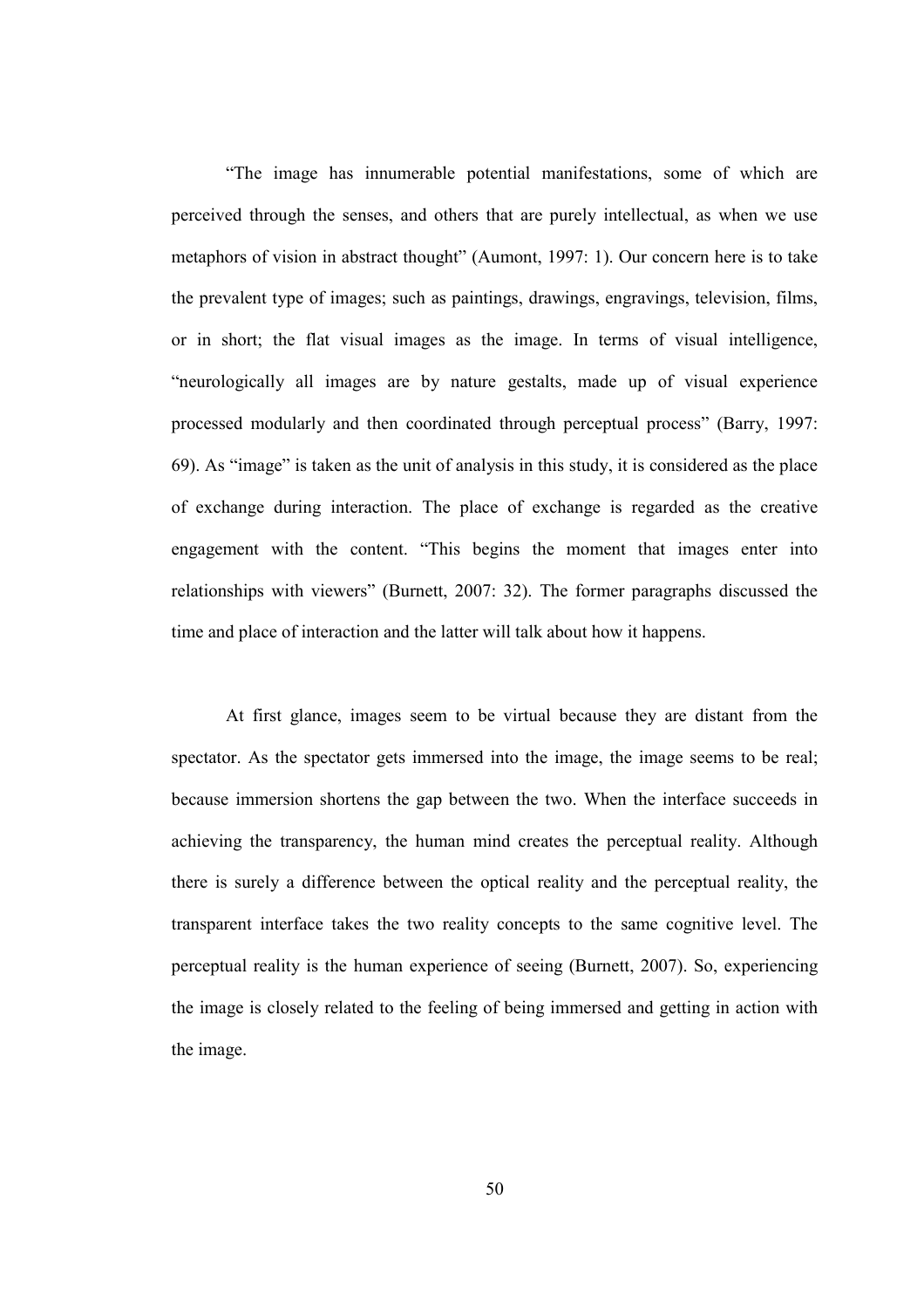Here, experience can be defined as the ability to learn from an undergone interaction with the image. The effects of the immersive interface design encourages the spectator to interact with the image. They should collapse the boundaries down between different levels of imagination and reality. An interface which is immersive and interactive therefore should succeed in breaking down those boundaries and lowering the tension among different perceptual activities. "Viewers, in a metaphorical sense, move into images and outside of them" (Burnett, 2007: 48). This specific interface design should allow the spectator to be embodied and disembodied at the same time into the cognitive world of the image. This is not an easy thing to achieve, thus a specific interface design should be able to separate the manner in which images operate and in which they are experienced (Burnett, 2007).

It is argued that, we build up new distances while trying to experience the overcome distance with the images represented in the medium as a content, because; "seeing has the effect of putting a distance between the self and the object. What we see is always 'out there'. Things too close to us can be handled, smelled, and tasted, but they cannot be seen—at least not clearly. Thinking creates distance" (Tuan, 1977: 146). This distance that is created encourages oneself to engage in an interaction with the other. One wants to interact with the "remediated self" as an outcome as Bolter and Grusin have argued in Remediation.

This experience creates and, in some sense, supports the reality which is totally virtual but at the same time, experienced as if it is the actual. While talking about interactivity, an assumption can be made about the user who has to overcome a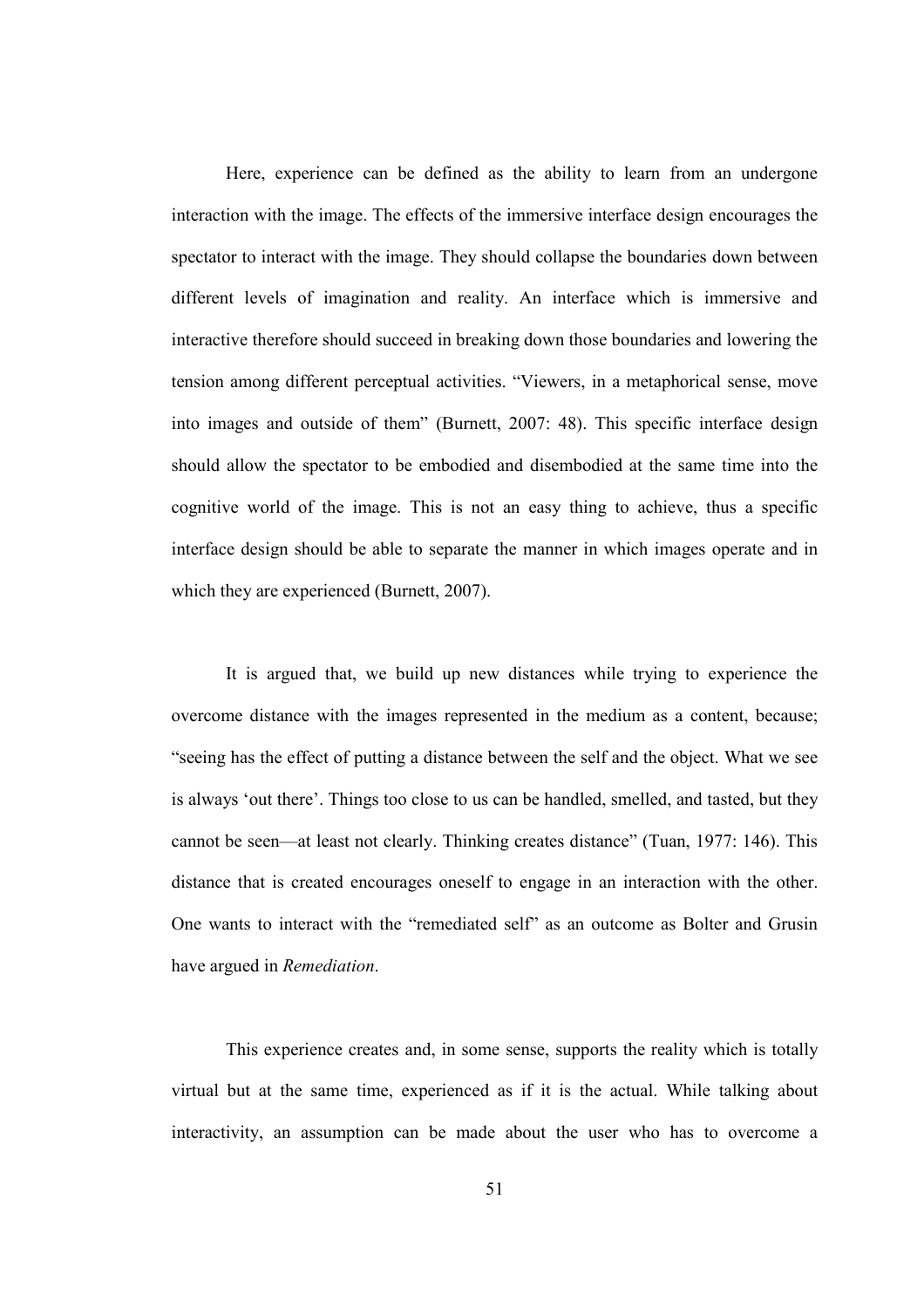perceived distance (psychic space), or the so-called virtual space (plastic space) in order to interact with the media. How can the ideological system of interface design help the spectator here? Jacques Aumont summarizes the function of the apparatus in immersion as follows: "The first function of the apparatus is to offer concrete solutions to the management of this unnatural contact between the spectator's space and the space of the image, which we call plastic space" (Aumont, 1997: 99). So the apparatus dissolves the tension between the spectators' space and the plastic space. As this tension is dissolved, the spectator becomes a part of a virtual world that is pre-constructed and pre-formulated by the designer. Since the spectator knows that the world that is entered is a virtually constructed space; s/he has the prejudice about its reality and this doubt creates a distance within the spectator's own actual world; which can be called the "psychic space".

The psychic space is the perceived distance between the image and the spectator. It is not an actual space because it is totally defined in cognitive terms and in perceptual sense. "Psychic space is the typical imaginary distance that regulates the relation between, on the one hand, objects of representation and, on the other, the relation between the object of representation and the spectator" (Aumont, 1997: 77).

When the spectator starts to feel immersed into an image, it can be said that s/he is overcoming the perceived distance and getting closer to interact with the image. As it is not a physical distance, it cannot be measured, however it can be perceived mentally as it denotes a virtually constructed reality. In overcoming that distance, the user has to experience the constructed reality in the visual space. As the experience is perceived as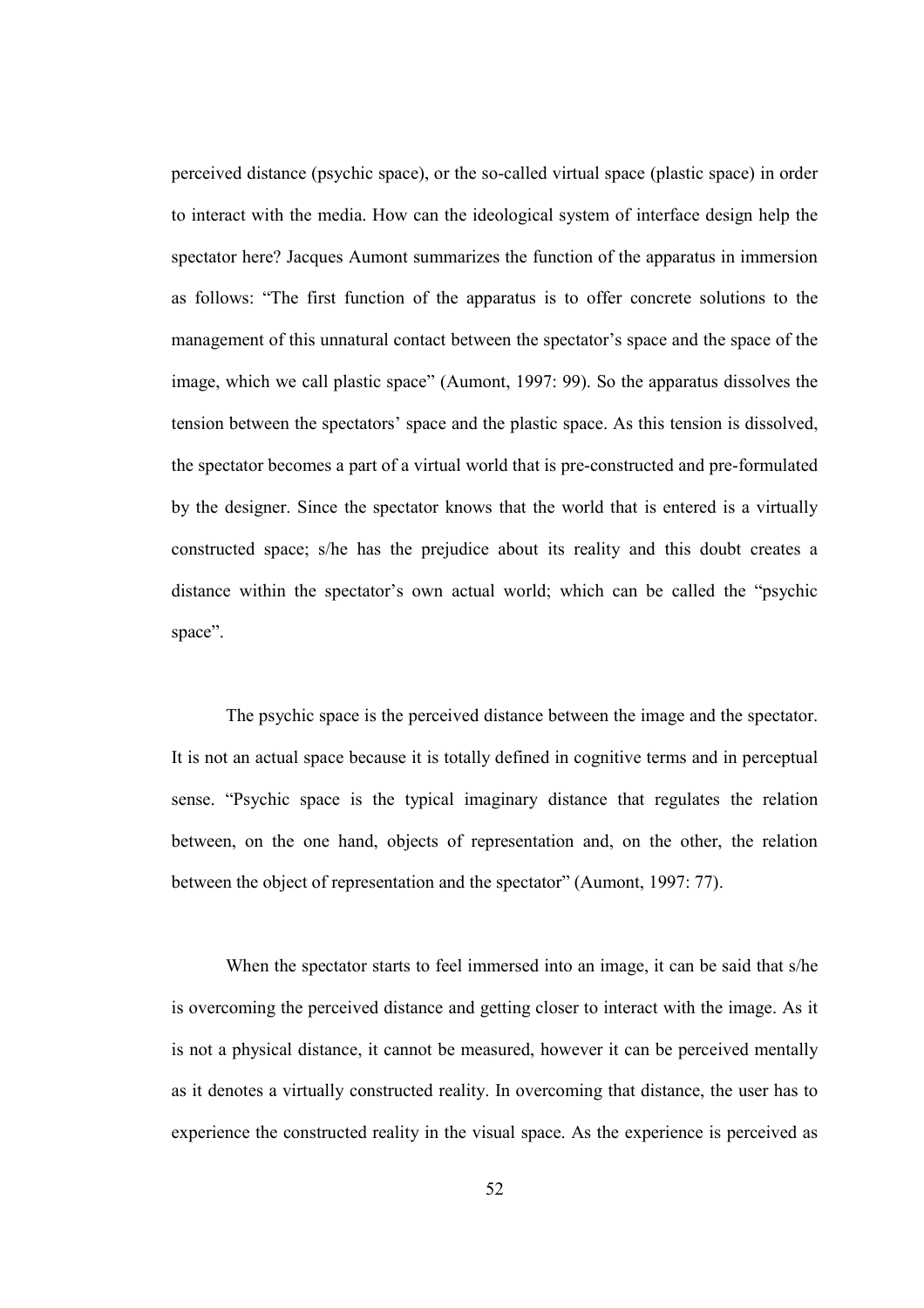real, the virtual space is dissolved, because the actual state is achieved which is the interaction. "Here virtual reality is not built on a virtual reality support, so each work must produce the virtual; and because they can only do so through the interaction they trigger, we can rightly conclude that human experience actualizes the virtual potential of these images" (Hansen, 2006: 19).

#### 3.1.2 Immediacy-Hypermediacy

Filmmakers routinely spend tens of millions of dollars to film on location or to recreate period costumes and places in order to make their viewers feel as if they were 'really' there…. In all these cases, the logic of immediacy dictates that the medium itself should disappear and leave us in the presence of the thing represented. (Bolter and Grusin, 2000: 6)

In Remediation, Bolter and Grusin define immediacy as the disappearance of the medium. They also relate immediacy to the feeling of presence by denoting "…feel as if really there…" In this study, this argument is taken as a presupposition and the latter discussions are made accordingly.

There is a continuous flow between the immediacy and hypermediacy in new media. They are not two terms opposing to each other, instead they are two terms feeding each other and giving birth to each other.

Mediation, because of its nature, cannot be immediate, but what is argued by saying "immediate"; is not "(im)mediate". (Im)mediate and immediate are two different notations of the same word, however the primer means "can not be mediated", the latter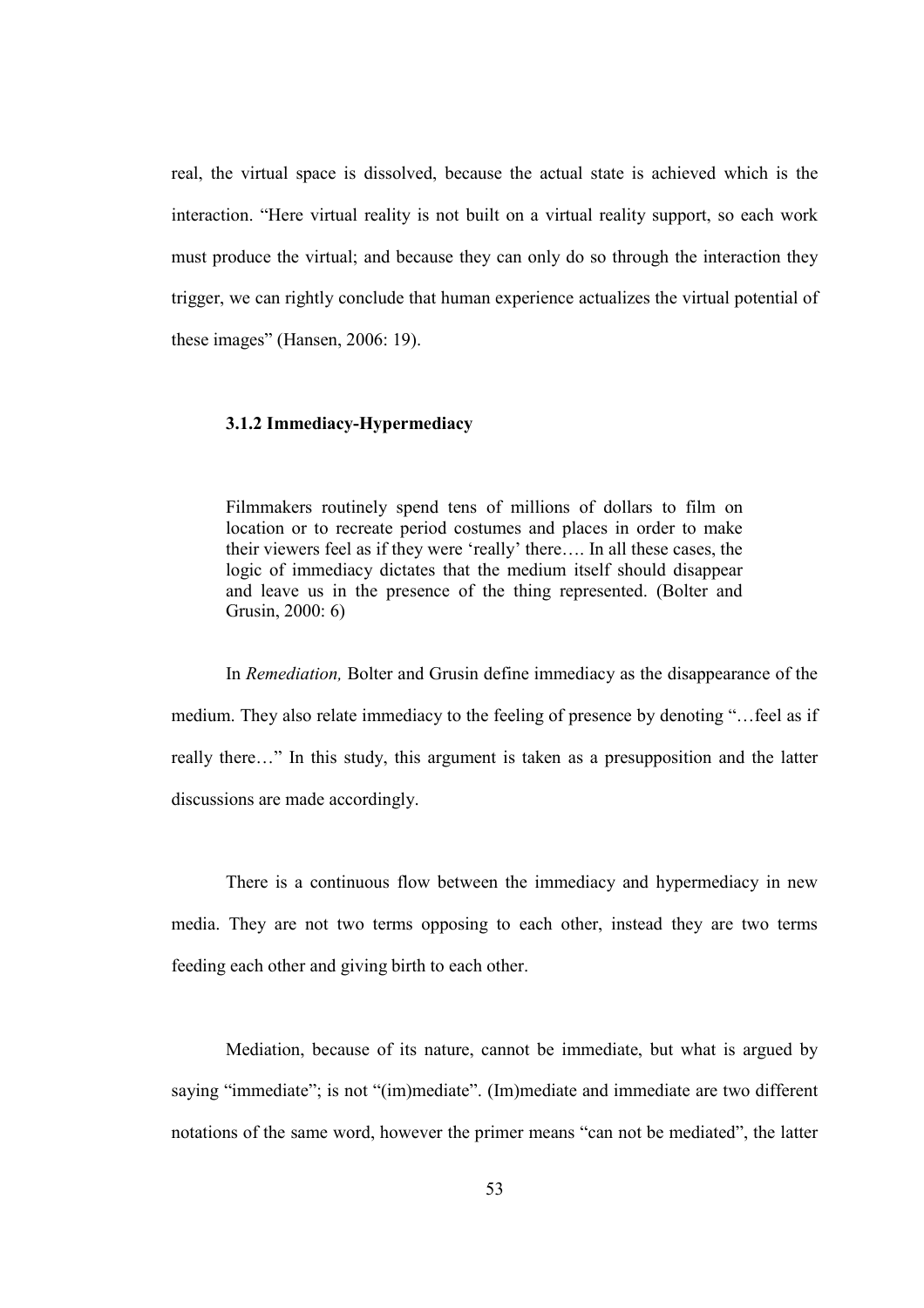means "mediated at a very short period of time". "The immediate" is named just as the perception via interaction should be immediate. The first concept argues immediacy, while the second argues hypermediacy.

Epistemogically immediacy means transparency; the absence of mediation or representation. On the contrary to transparency; here hypermediacy means opacity. It supports the idea that knowledge comes to us through mediation. The spectator realizes the self-presence and learns through the act of mediation. In hypermediacy, the spectator expresses the self as a multiplicity of the act of representation. There are heterogeneous spaces, meaning that the spectator is made aware of the distances and gaps within those spaces so that the act of representation is made clear and the spectator is made conscious of this act. In hypermediacy, one does feel the act of mediation with the felt presence of the devices and therefore decide that it is over and above the actual reality. The logic behind hypermediacy is multiplying the signs of mediation. By this way, it "reproduces the rich sensorium of human experience" (Bolter and Grusin, 2000: 34). However this reminder exhausts the spectator in time and this feeling turns out to be a need or an urge towards immediacy. As mentioned in the previous paragraph, hypermediacy derives the desire of the spectator towards immediacy. This creates an endless loop within the two concepts.

Psychologically, immediacy means naming the spectator's feelings as if the medium is disappearing. The psychological meaning turns out to be more authentic, and therefore more realistic since the spectator feels as if the medium is disappearing.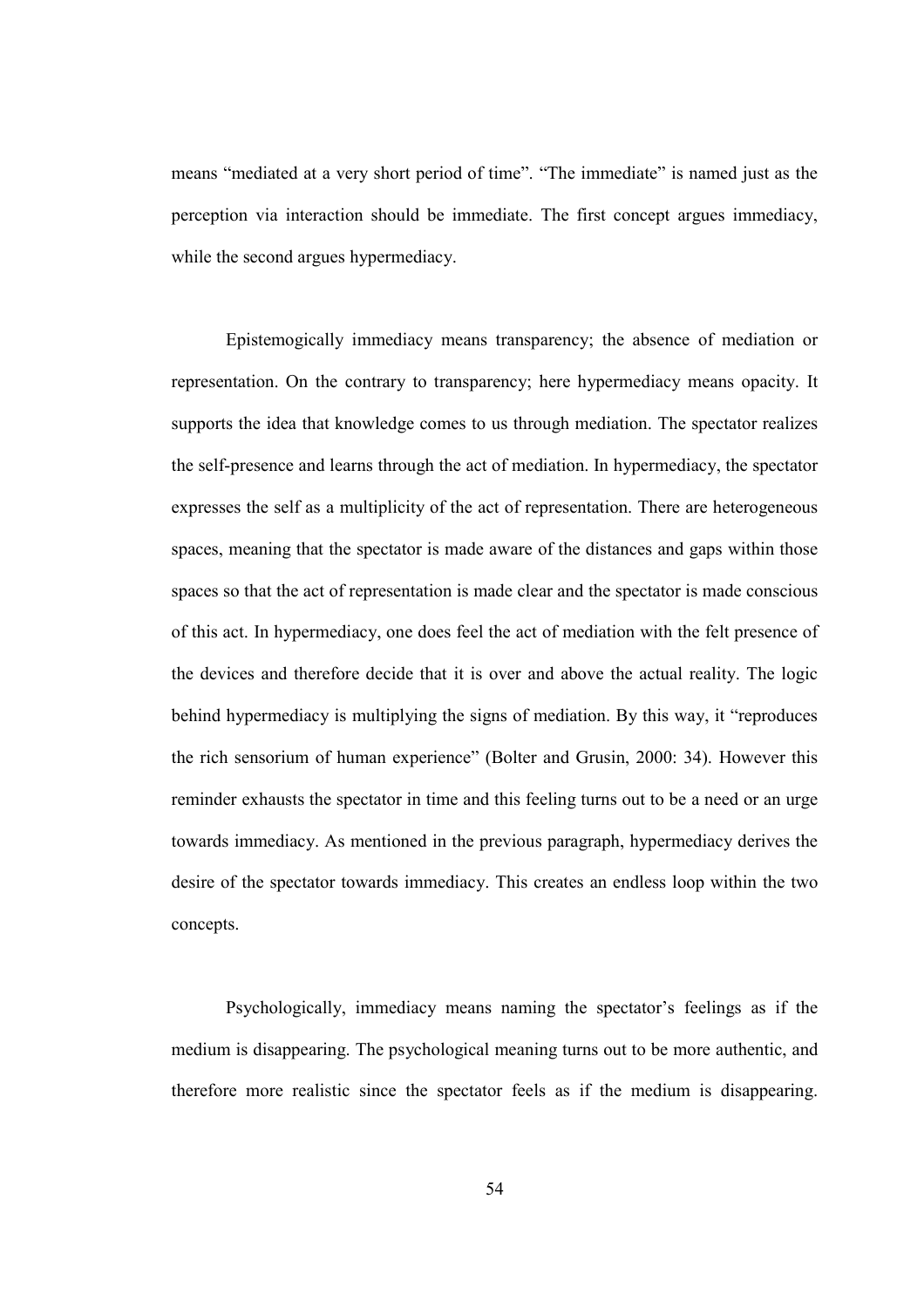Hypermediacy, on the contrary, means that the experience of the medium itself is the experience of the real, or the experience of the represented.

Immediacy is directly linked to the interface design of the medium and hypermediacy is discussed as the technical interface design. On the one hand the successful interface design creates immersion and thus the immediacy, and on the other hand, the interface which is considered fully as a technical and physical mechanism creates hypermediacy as the layers appear to mediate the content; or in other words, multiply the act of mediation.

In the argument of interaction, immediacy has to be formed in order for the spectator to be the user and immerse in the image. When the virtual experience created by the content approaches the actual reality, it means that immediacy is achieved, and the interface is omitted as the act of mediation is not recognized. However, as a second argument, but not an opposing one, the technological devices used to connect the human activity and thought with the medium should be present, and this presence should be definitely felt by the user. It should be present; because the presence of the device supports the action through overcoming the psychic distance and the virtual space.

The interaction that is discussed here is not only physical interaction, meaning that tactile interaction, but also mental interaction concerning the visual space. Why the visual space? Not only because, "The organization of human space is uniquely dependent on sight. Other senses expand and enrich visual space" (Tuan, 1977: 16). as the Cartesian thought enfigures but also because the interactivity is about breaking down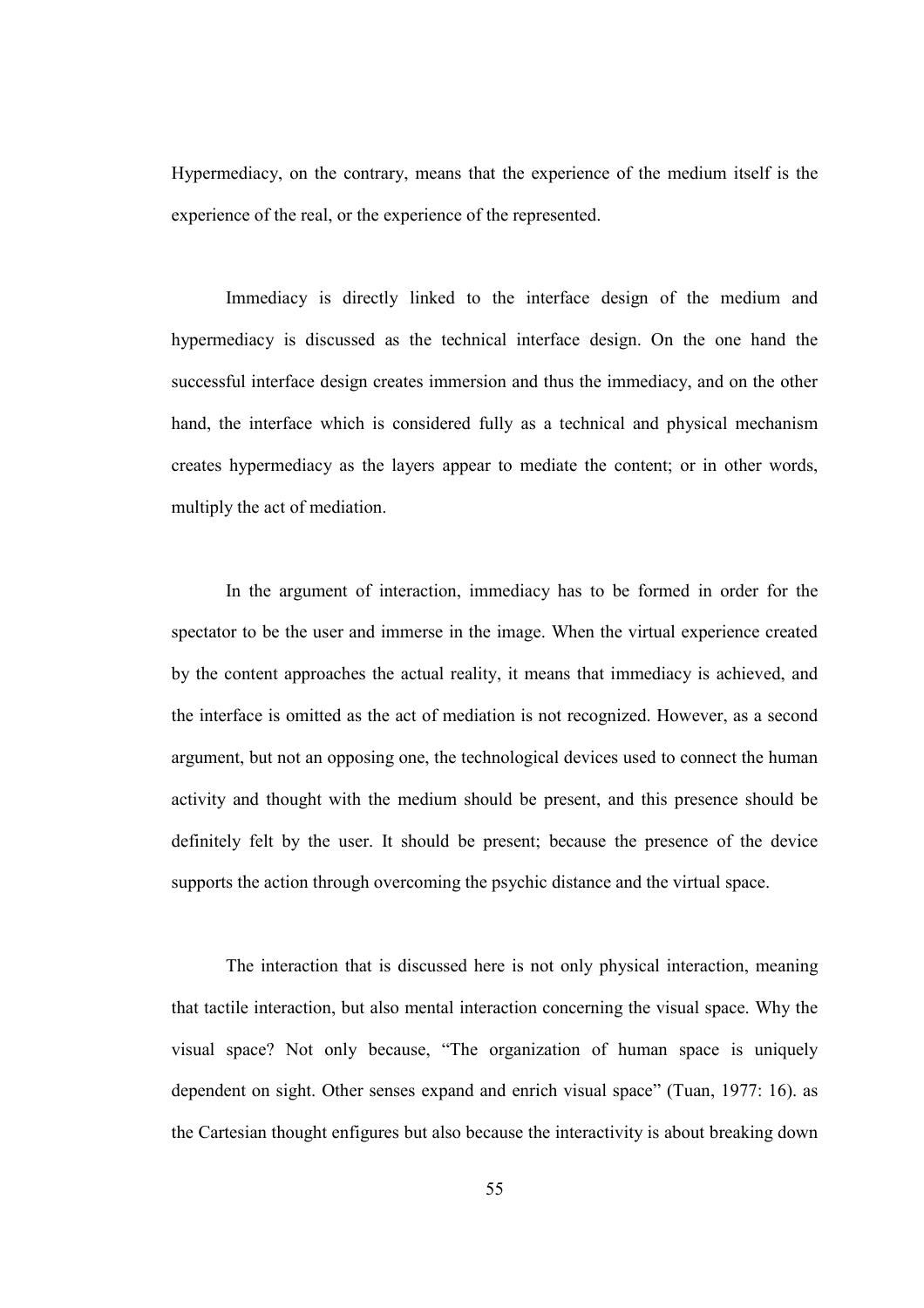the boundaries and the distance between the medium and the spectator. "Of all our senses, sight is the most intellectual, the closest to thought" (Aumont, 1997: 65). While breaking down those boundaries, it also changes and re-interprets the common belief that touch is prioritized over sight. In new media interaction, one no longer sees the gaze as an extension of the fingers, but as a supplement to the physical environment (Aumont, 1997). In terms of physical experience, "of course, there is a difference between the touch of water and a picture of water" (Burnett, 2007: 75); but without one of the two, the complete sense of reality is incomplete. So, the two should be in harmony with each other.

When the images are assumed as the place of exchange, then it can be said that the interaction starts in the space of the image, which can also be defined as the plastic space aiming to establish a relation to the world. The images' ability and nature in establishing a relationship with the spectator helps to define immersion and interactivity in visual communication. Vision is firstly a spatial sense (Aumont,1997). It defines a particular and a secular space in which the spectator interacts. Visual space differs strikingly from other tactile and auditory spaces, thus this difference enables the power of new media in interactivity; because of its dominance in visual communication.

Vision and to see is to be outside and within the body at the same time. Thus, If the image can be considered as a place, and keeping in mind that place can be defined as a pause in movement, then the image is also a pause in movement in the interaction process. This means that the mediation is transparent at the time of the beginning of the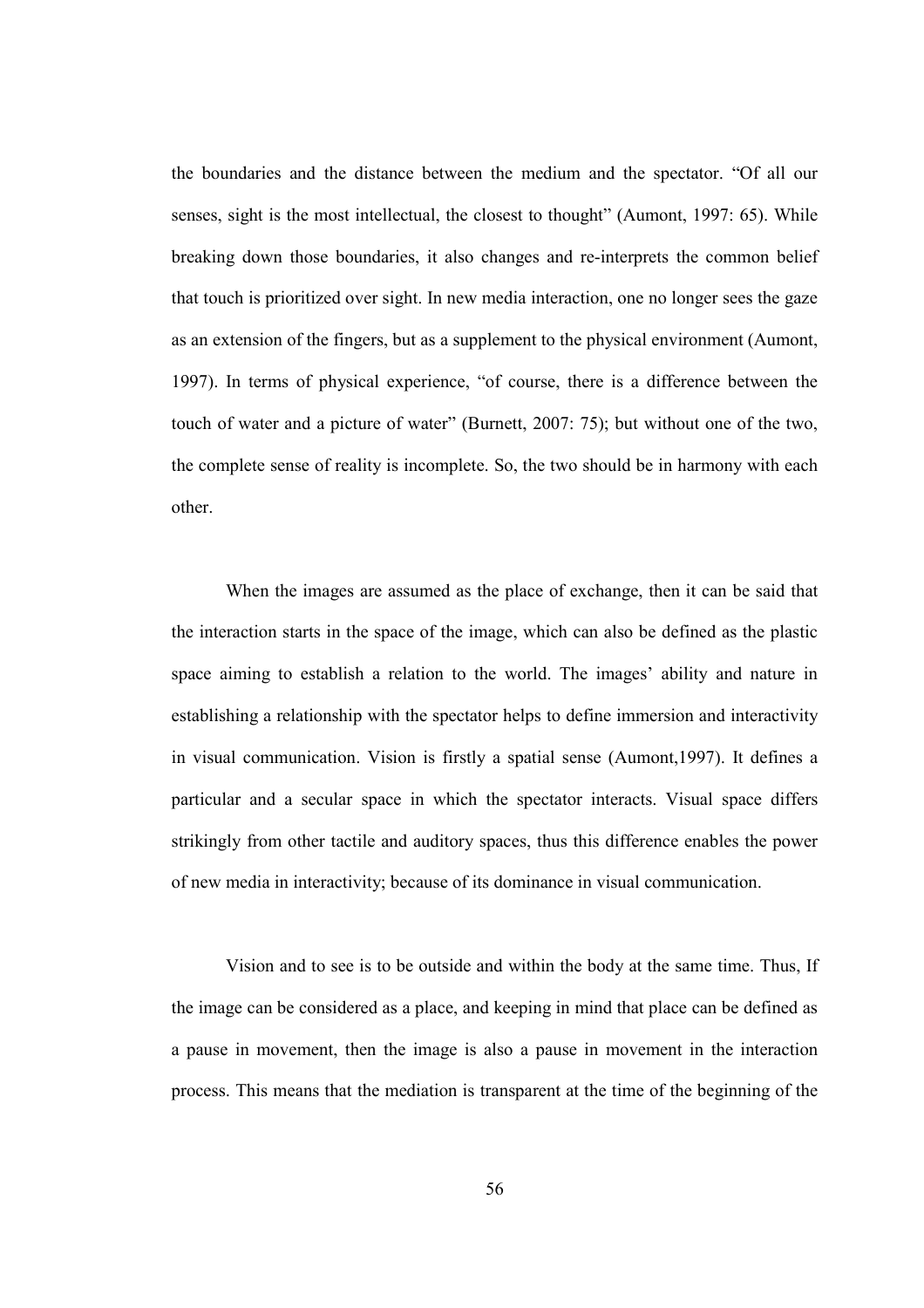interaction; because there is a movement, and this movement indicates immersion. This, as a result can constitute immediacy in the mediation process (Tuan, 1977).

# 3.1.3 The Notion of "Perspective"

Interactivity in its most general form is a mode of creation, a way of being, a perspective (Arata, 2007).

The perspective concept has a very broad and important usage in new media studies especially in interactivity issues; because the basic and main concern of these studies is the user and the user's point of view in relation to the image. The usage and the correct application of perspective knowledge in media allows the designers to manipulate the system easily; because one of the major indicators of human presence is perspective. The perspective that the spectator sustains makes him/her capable of placing the self to the center of the visible world and this leads to subjectivity in the space forming the presence of the spectator physically and mentally. "To see an object is either to have it on the fringe of the visual field and be able to concentrate on it, or else respond to this summons by actually concentrating upon it. When I do concentrate my eyes on it, I become anchored in it, but this coming to rest of the gaze is merely a modality of its movement" (Merleau- Ponty, 1992: 67). The visual perspective helps the spectator to immerse into the image. What Merleau-Ponty calls "anchoring" is merely an understanding of the immersion. When the spectator immerses, s/he locates her/himself in that space and experiences the presence.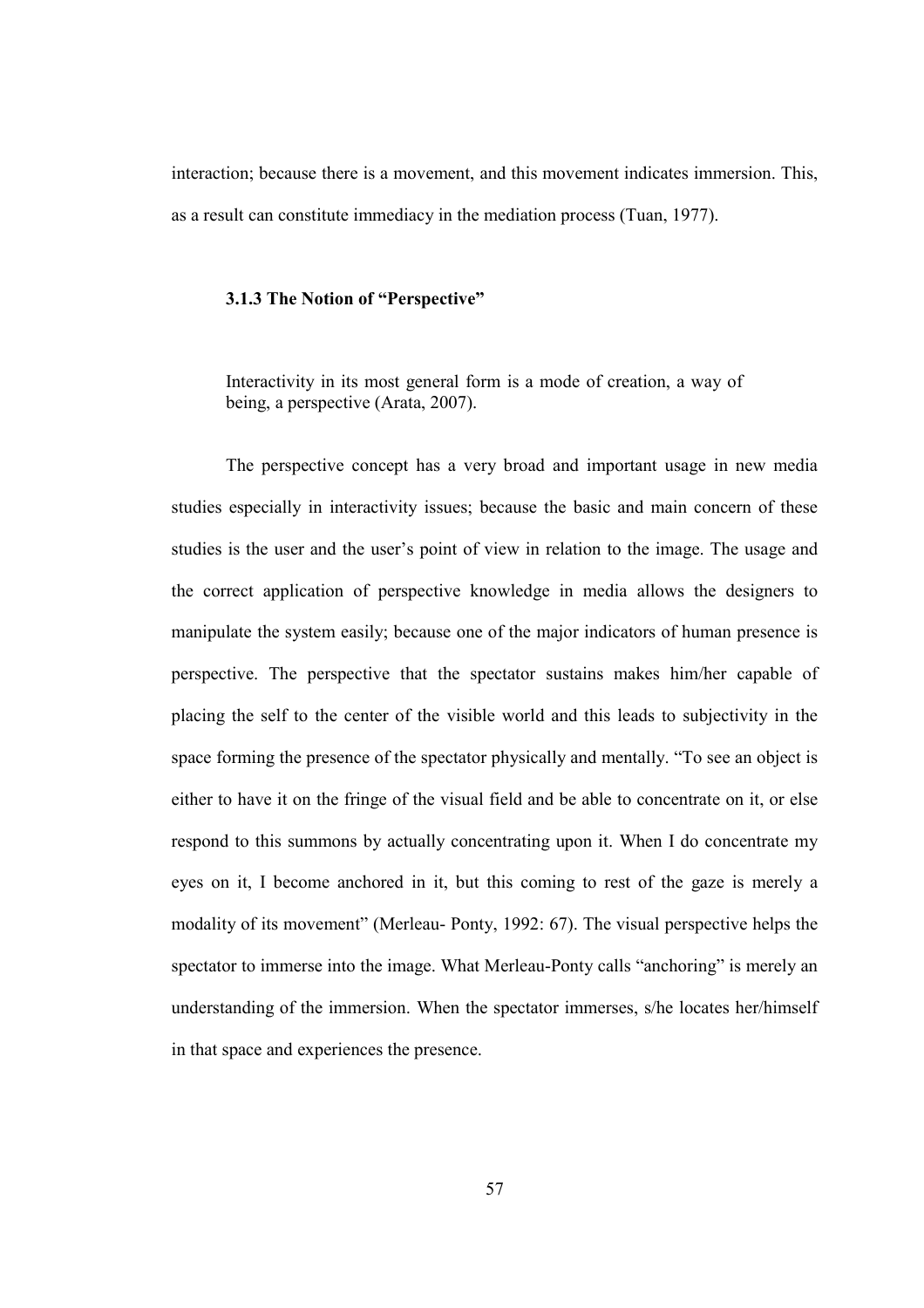There are two kinds of perspective in design; the cognitive (or emotional) perspective and the visual (or dimensional) perspective (Meadows, 2003). In order to define the two types of perspective, we can talk about movies and how these two perspectives are applied in movies. The camera angles used in a movie to depict which characters are important, strong or dominating also underlie the basics of dimensional perspective. For instance, a lower dimensional perspective probably make the spectator feel less important than the character in the movie. When the dimensional perspective starts to make the spectator think about these specific aspects of the character depicted, the emotional perspective starts to identify the spectator with the image. Both of these perspectives underlie the above arguments' basis; because we have discussed that interaction has the two sides; physical and mental, experience has two sides; active and passive. And the notion of perspective is closely related to these two concepts.

A first quality of an interactive perspective is that is opens multiple points of view through the blurring of boundaries of realities and objects once conveniently fixed. This shifts the emphasis away from the object and tilts it more toward the subject who perceives. Viewers interact with objects in a way that celebrates subjectivity and diversity (Arata, 2007).

The vanishing point in visual new media identifies where the space of the spectator is and at that point, the spectator's perspective ends as common in all vanishing points. "The vanishing point is a point in linear perspective at which all lines that are parallel in an environment collapse and at which all elements in that space cease to exist" (Meadows, 2003: 6). In this thesis, the vanishing point is defined as the point at which the spectator overcomes the psychic space between the apparatus and himself. At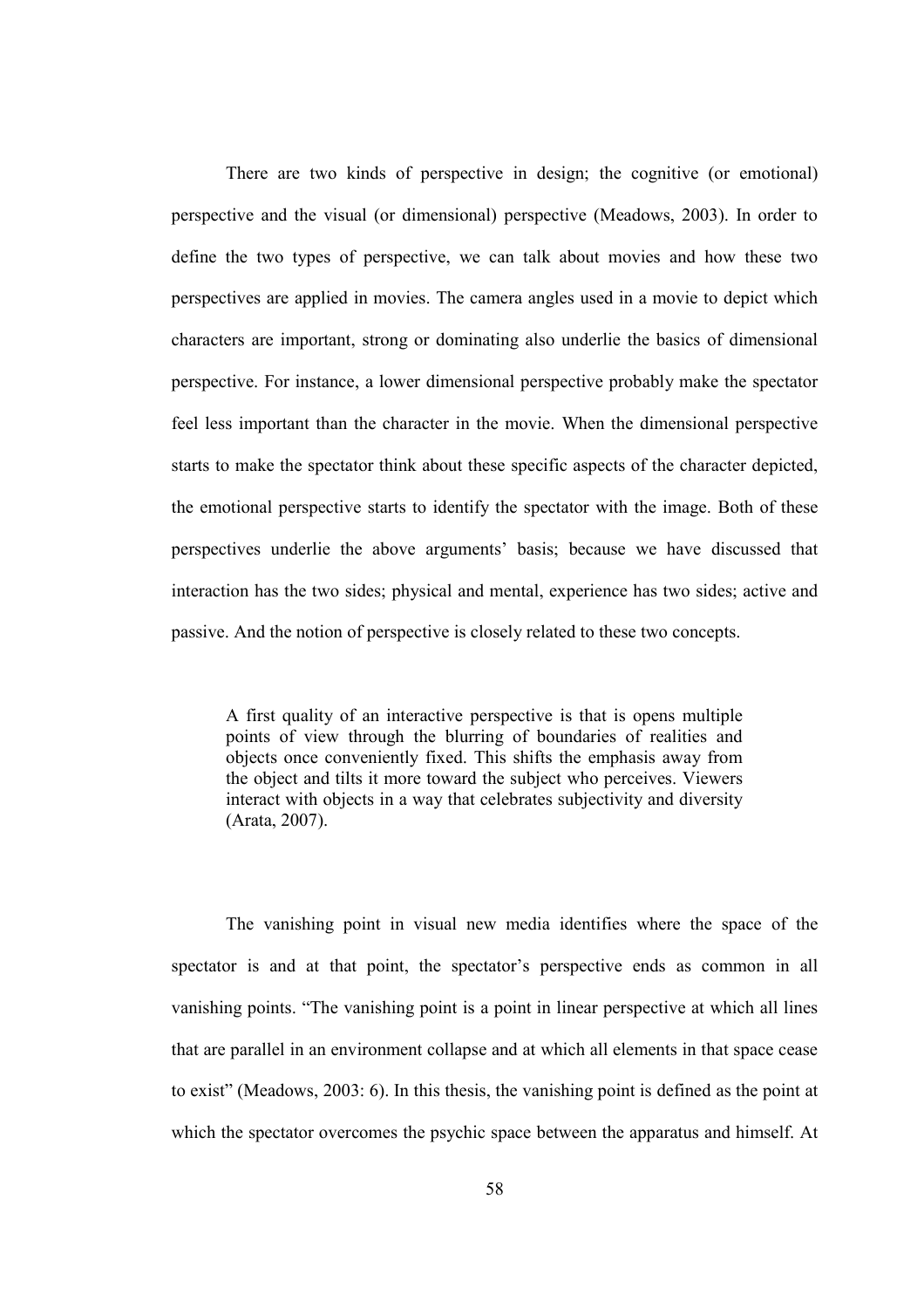that point, there are no longer differences in space and place, there are no differences in time, and there is only the immersed spectator. This point gives the spectator the sense of being there physically. The spectator, in this regard, has a subjectively centered concept of the surrounding space (Aumont,1997). Being subjectively centered is actually related to the spectator's immersion and the degree to which s/he experiences this presence. Immersion is argued to lead to the decentereing of the subject in the previous chapters. There is a difference between that decentering and this centering concept here. When the spectator is fully immersed into the image and into the act of mediation, there is decentralization. The concepts of time and space start to collapse and the spectator starts equating the real to the mediated. After that time the centering of the subject starts; because the spectator tries to locate her/himself in that mediation and interaction process.

Placing the spectator's visual perspective inside the apparatus helps the spectator both to immerse and to change the cognitive perspective. The location, or in other words, the place of the spectator forms a boundary against interaction. The visual perspective helps the spectator to immerse via emotional perspective. In addition, one of the ways to overcome the extractions and distortions caused by the location of the spectator is the system's ability to grab the spectators' visual perspective.

When a viewer examines a linear-perspective painting, there remains a critical visual distance; the window frame separates the subject from the objects of representation. There are two ways to reduce distance and so to heighten the sense of immediacy: either the viewer can pass through the window into the represented world, or the objects of representation can come up to or even through the window and surround the viewer (Bolter and Grusin, 2000: 235).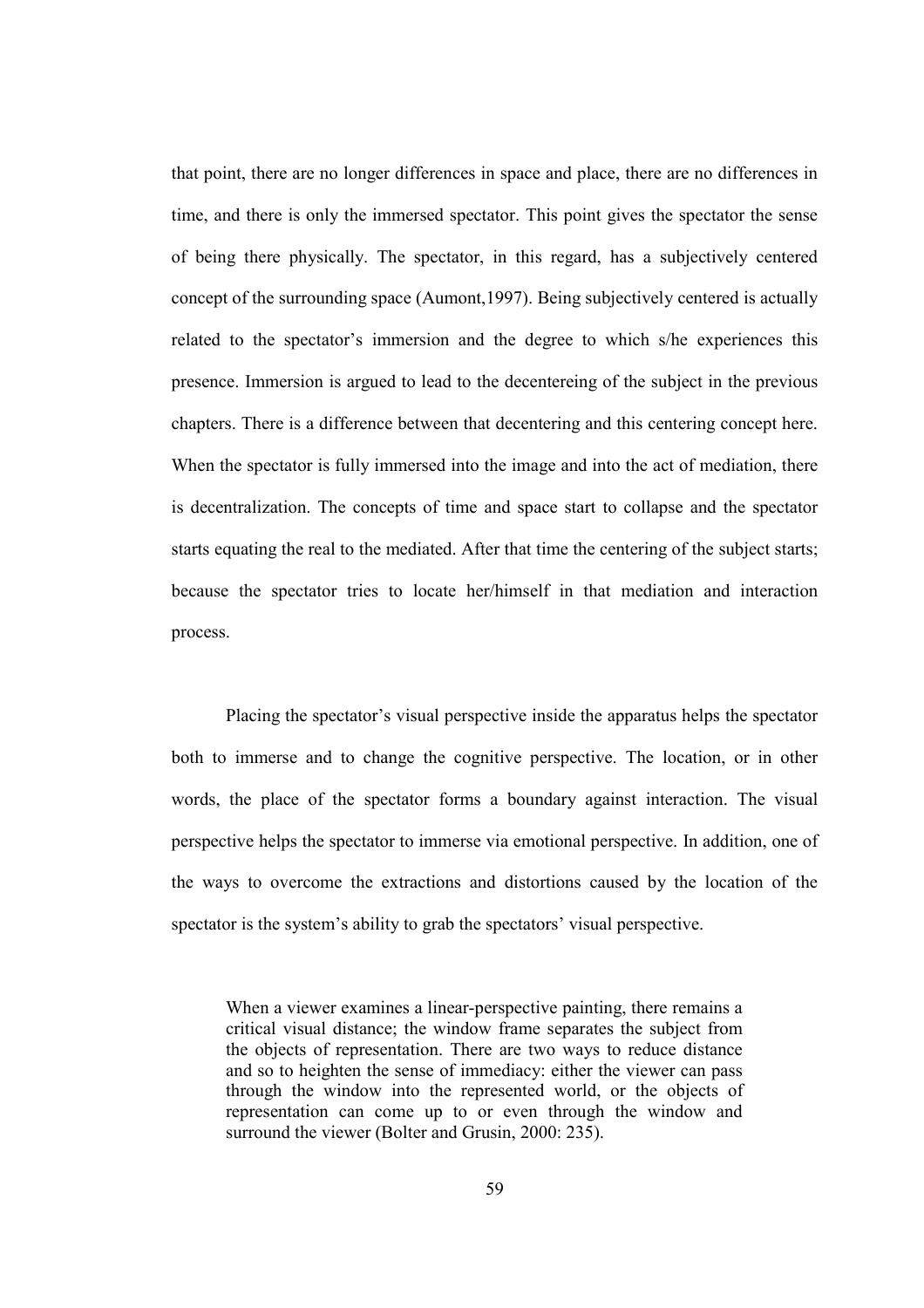This thesis presupposes that the change in the visual perspective of the spectator immerses the spectator into the new media object, image and helps her/him to interact. As the visual perspective changes simultaneously in time, the chances of immersion for the spectator increases. There is a double perceptual reality in images. We can perceive the images as objects that can be seen, moved and touched; and we can also perceive them as fragments of a three-dimensional space. The double reality of images in perception originates also from the spectator's perspective and immersive nature of the interface design. As images are in the domain of the symbolic, they convey points of mediation between the spectator and reality (Aumont, 1997).

Putting the spectator in his own visual perspective and letting him manipulate and modify the visual aspects of the system increases the participation in the work on both cognitive and emotional level. Meadows summarizes this statement as "outside the skull, inside the skull" as discussed in the previous review part.

Meadows argues in his book Pause in Effect: The Art of Interactive Narrative that the Perspectivist Approach, discussed above is a four-fold perspective. "The point of view of both the subject matter and the visitor; represented dimensionally and emotionally" (Meadows, 2003: 12). He calls the visual perspective; the dimensional perspective; and the cognitive perspective, the emotional perspective. According to him, the linear perspective and the vanishing point put the spectator and the image at par, on the same level of representation; therefore this feeds the immersion and interaction in new media terms. He summarizes the aim of the immersive interface design as follows: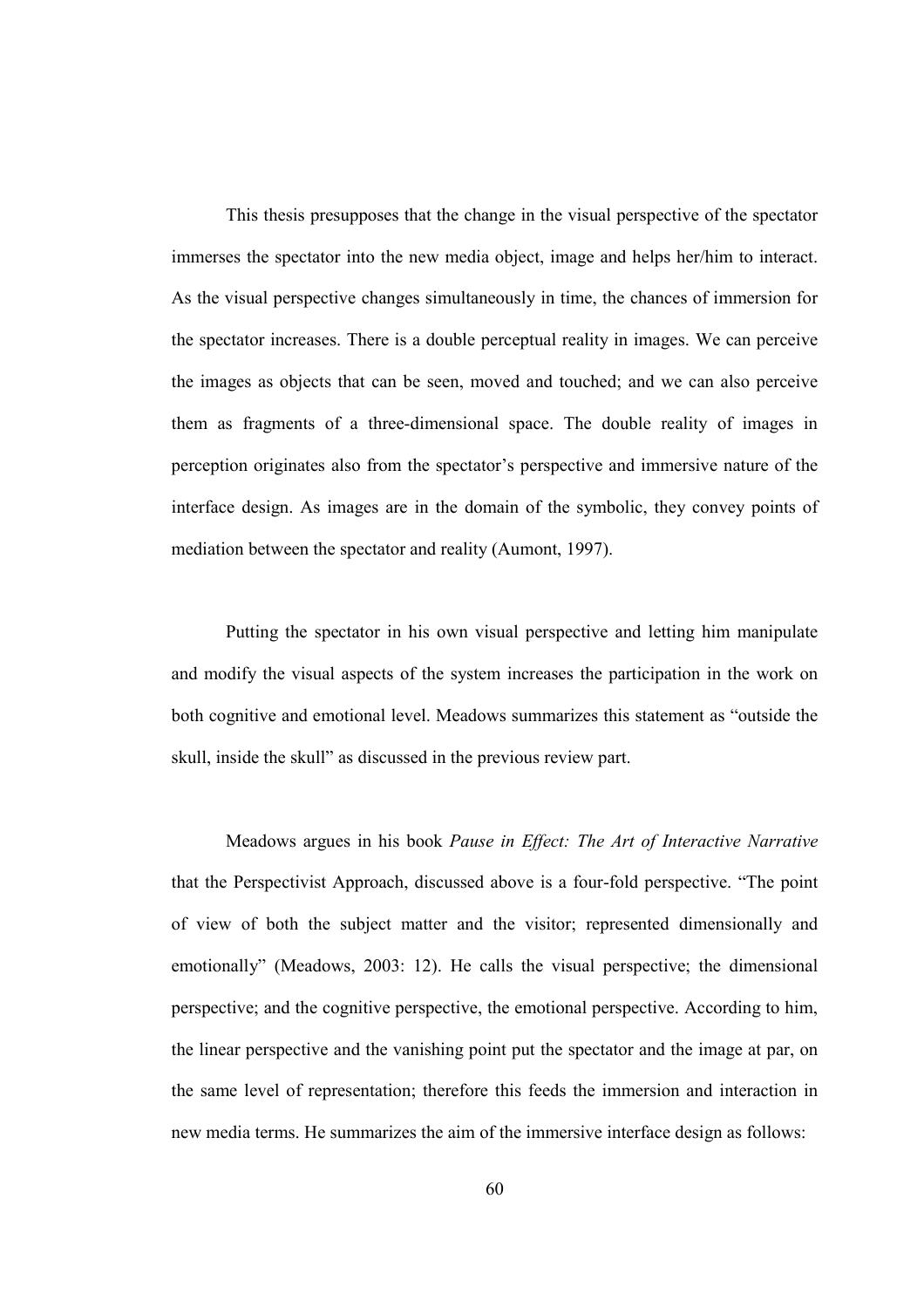It was the beginning of a compression of information – a form of interface design that allowed the most important information to be presented at the most appropriate time from the appropriate angle. That's what everyone still wants: to be able to see it all, from our single point of view, at just the right time, and know that we 'get the picture' (Meadows, 2003: 14).

 By this saying, Meadows wants to emphasize that apart from the other variables that act upon the process of interaction, catching the right visual angle from a single point of view is one of the major keys in the success of the interface design. This is totally related to the perspective of the user and how the designer creates the interface to allow the user modify his/her own perspective and visual angle.

The perspective of the model of the apparatus should be reflecting both the spectator's and the images' perspectives. This is what is summarized as the immediacy and transparency in the interface. In the new media terms we call them remediation, and in the classical art, the artists such as Giotto also believed that the visual and the cognitive perspectives were informing each other and were linked to each other. Today, this point of view reflects the idea that the boundary between the physical and the mental world collapses down as the spectator and the image present themselves on the same plane, and this is discussed as immediacy. The total ideological system in which this argument finds existence is the apparatus as stated in the previous chapters. Giotto's idea of perspective clearly states that a person should be at a certain place at a certain time frame in order to interact with the image. In addition to this classical perspectivist approach, we can also talk about first person, second person and third person perspectives in new media; as well as in other forms of media.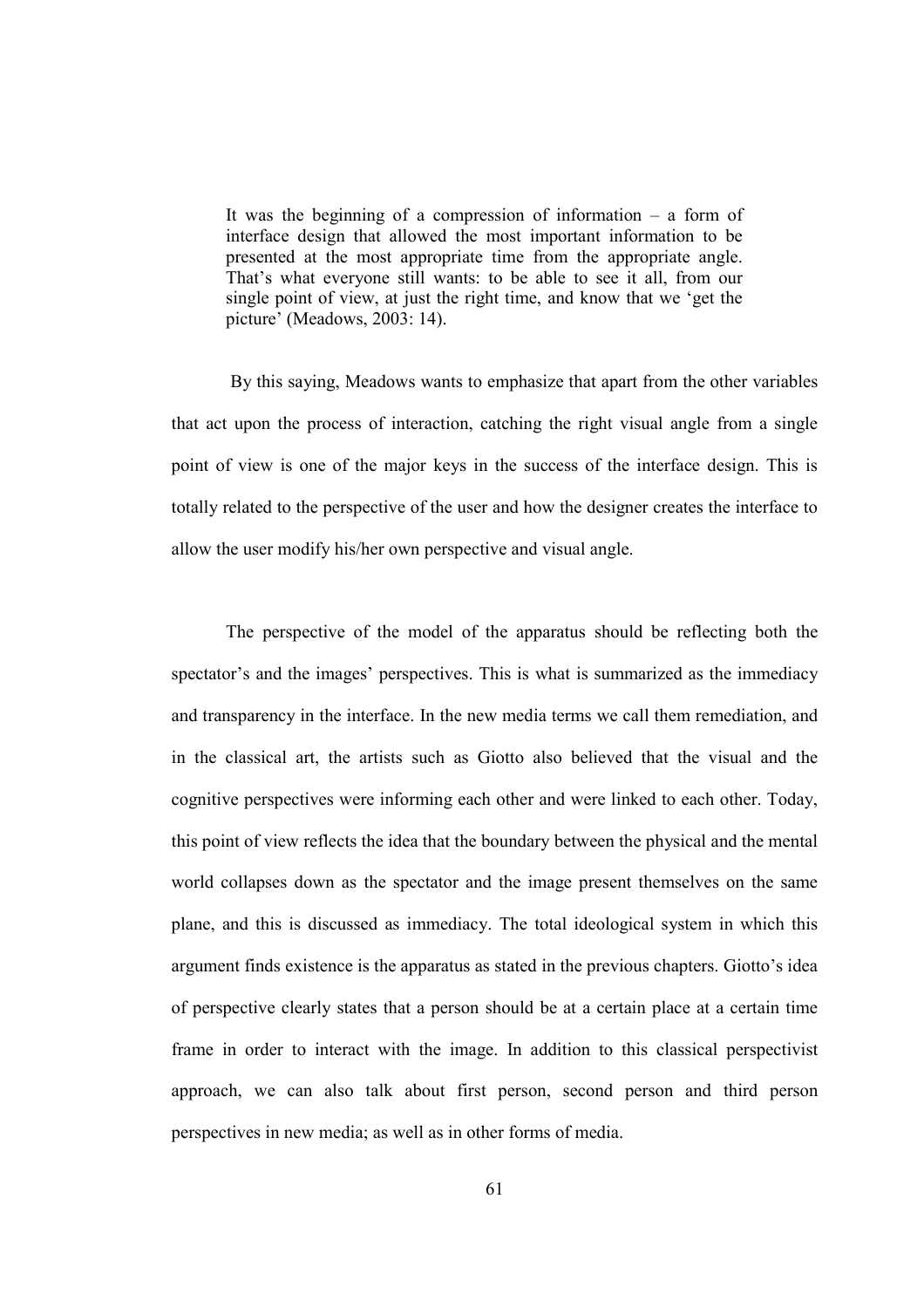The first person perspective includes the "I" in the interaction. The second and third person perspectives include the "you" and the "he/she" consequently. While talking about both physical and mental/sensual interaction, these different perspectives have different effects and outcomes on the process. In the first person perspective, the interactant feels more immersed into the system. In terms of physical interaction, this extreme feeling may sometimes encourage and sometimes discourage the person to interact. Psychologically, people do not want to bear the side effects or the negative outcomes. So, when something unpleasant happens to the first person point of view, we want to automatically change the perspective and switch to second or third person perspectives. This change shows how mentally one can interact with a visual. So, one can give an answer to the question of limitation in the mental interaction: yes, there is a limitation but this limit lies in the hands of the spectator. If the spectator wants to interact more with the images and want to immerse more into the system, he/she can chose to be the first person in the process.

So, there is a difference between the physical and mental interaction in terms of limitations. The physical interaction can be more effected by the outside boundaries and limitations. Overcoming those limits and constraints is easier in mental interaction.

While watching a film in a movie theater, apart from the different camera angles and different effects used in the film, the dark atmosphere encourages and helps the spectator to interact with the film. The spectator immerses into the film, and this dark atmosphere eases this process. So, apart from the success of the interface or the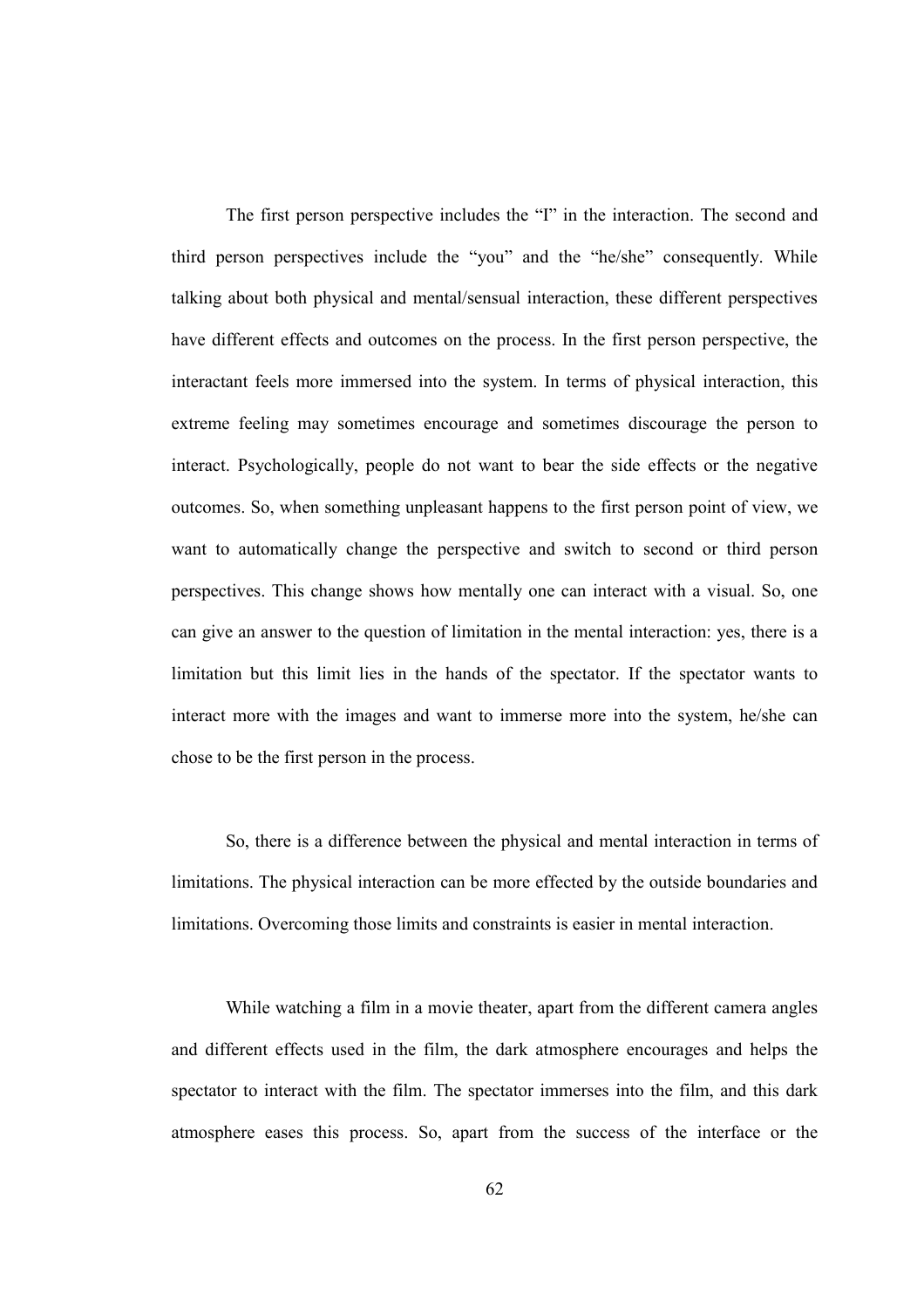immersive nature of the medium, the natural effects of the cinematic medium can also act on immersion and image-spectator relationship. They act as parts of the medium. The spectator may scream or jump when there is a terrific scene, or cry when there is a romantic scene. He/she disregards the screen and the other people; so the physical obstacles to become a character in the movie is omitted mentally. There is surely presence in the film, and this leads to immersion. There is a physical obstacle and the screen interface by itself alone cannot overcome the distance between the film and the spectator. So, in terms of physical interaction, the screen interface cannot help much to the spectator to get immersed into the images; however with the help of the atmosphere, in terms of mental interaction, the spectator can easily interact with the images and get immersed.

# 3.2 Experience

The information age affects the experience of our environment in several ways… Anyhow, new technologies challenge our perception and experience of space and places. Virtual places have a long history and the successive development of electronic media since the 1840s. Every time the virtual dimensions have been extended through new possibilities, history has seen the typical example s shift of any genuine importance (Callanan, 2004: 3).

One can identify the word "experience" as a composition of feelings and thoughts. "Human feeling is not a succession of discreet sensations; rather memory and anticipation are able to wield sensory impacts into a shifting stream of experience so that we may speak of a life of feelings as we do of a life of thought" (Callanan, 2).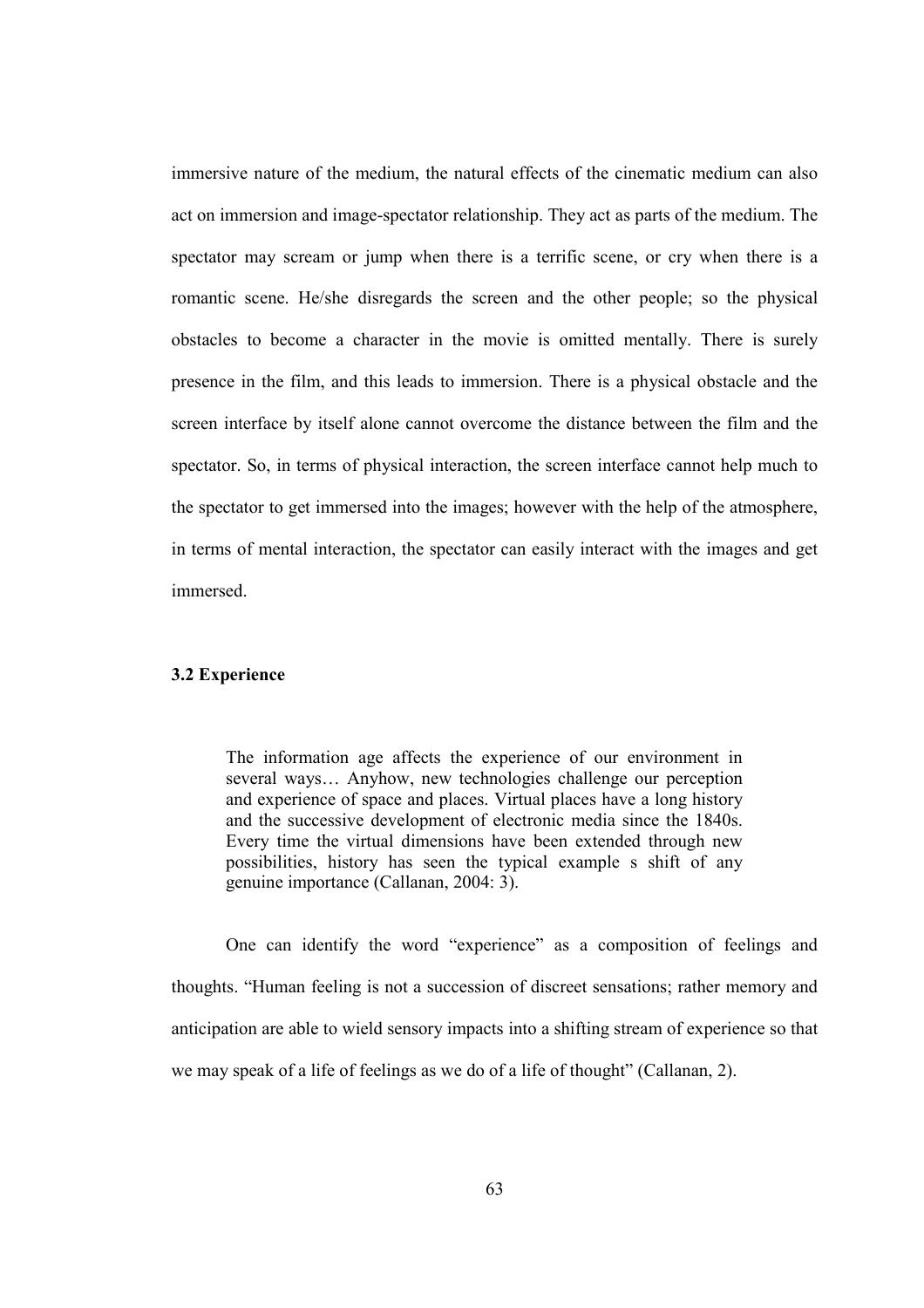For Nathan Shedroff, experience is the place in which knowledge can grow and interaction is the means by which valuable experiences can be created. He mentions interaction while defining experience and this clearly states that they are inseparable. For him, "design creates experience". In his statements he defines design as the interaction design.

When we are talking about images in the new media and interactive experiences created via the apparatus model in the interface design, we take into account two different experiences: the former is about understanding the picture, and the latter accompanying it. Considering the visual experience, because of the visual system there is not one to one correspondence when an observer is exposed to an image. The information that is visualized is processed at each stage. Vision is purely an active and an interpretative process. As the spectator engages in visual perception and cognition, the psychological and the intellectual processes involved in experiencing the world outside, and experiencing the world inside do change. Burnett states: "The images I 'watched' felt as close to me as the people with whom I shared the experience, which was as much of a physical and emotional experience as other more 'direct' and less mediated instances during the very same day" (Burnett, 1995: 5). As one starts to perceive the image and the cognitive process starts to work to understand the image, the act of watching starts to create an experience. No matter how an event or a visual is mediated, when one watches it, he/she feels it. So, vision takes use from an isolated place and puts us into a place where one can experience and thus, interact with the events and objects. Vision and visual perception real-izes the world in front of us.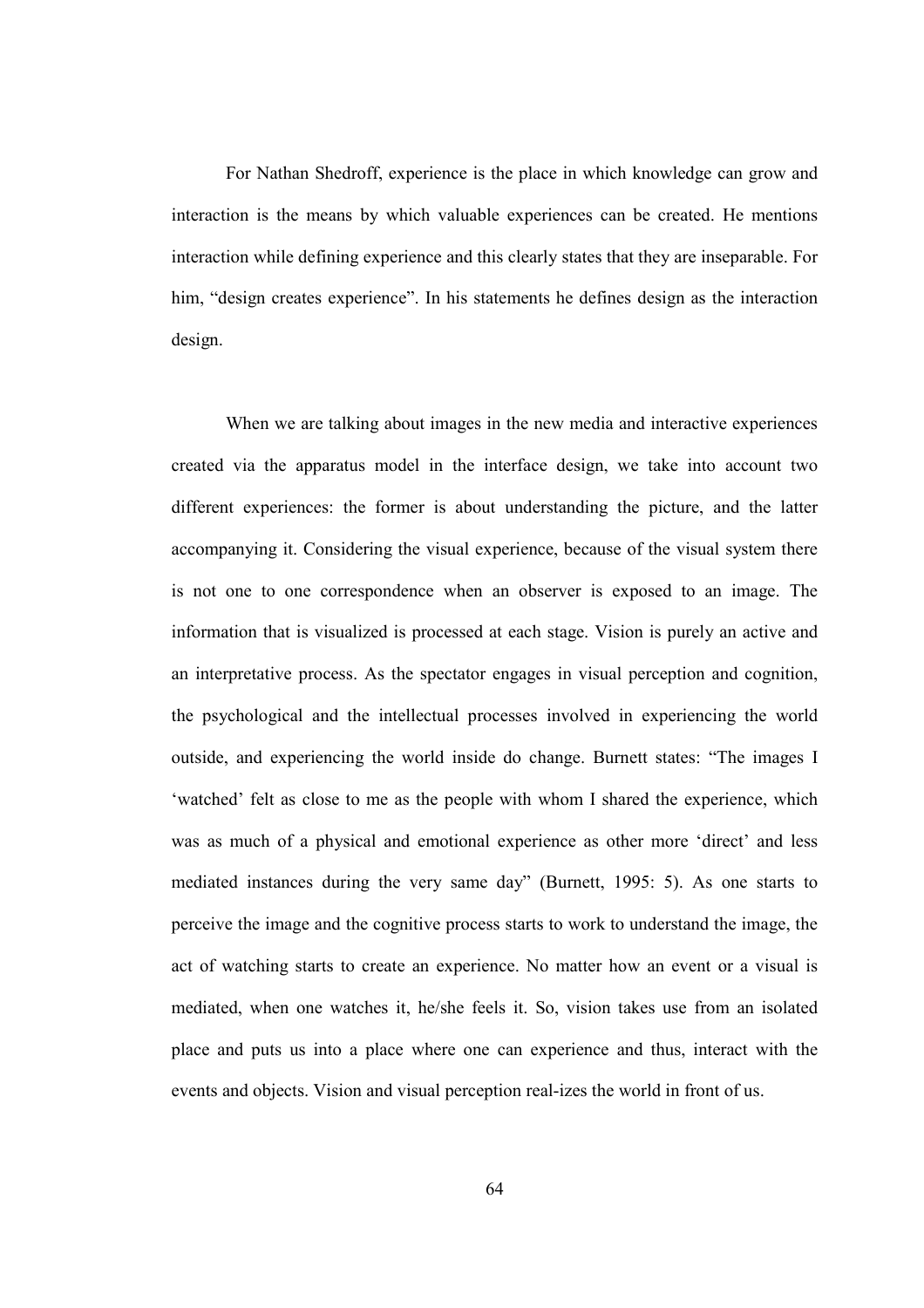"Human experience is by nature abstract and multi-sensory; sound, sight, smell, touch and balance, each of which provides a complementary but diverse influence on the communication of a holistic perception" (Paine, 2000). The visual experience is not monolithic; thus it has multiple outcomes and multiple uses in different areas. For instance, in VR programs, "the person feels present in the fabricated computerized surround and negotiates it in the same way he/she would move through the real world" (Barry, 1997: 58). These simulations provide real experiences and the interactants feel real outcomes of these experiences. Also Ron Burnett argues and supports the same idea in his book; Cultures of Vision as follows: "It is in the notion of virtuality that there has been a radical shift not only to a new use of images but to a new level of experience and analysis where "the self mutates into a classless cyborg, half-flesh, half-metal, where living means quick circulation through the technical capillaries of the mediascape" (Burnett, 1995: 220).

Another example can be given from video games and how the visual graphics reconstructs the images and reconfigures them as realities. "The player is not only immersed in but is also responsible for the onscreen events. If the game ends it is because of the player's failure, not the deeply established reassurance of narrative closure" (Lister, et.al., 2003: 275). This is felt more in the visual field of the game. The images represented by the author and the images interpreted by the player do match when there is interaction through immersion. These senses are all related to experiences, even if they are not physically real.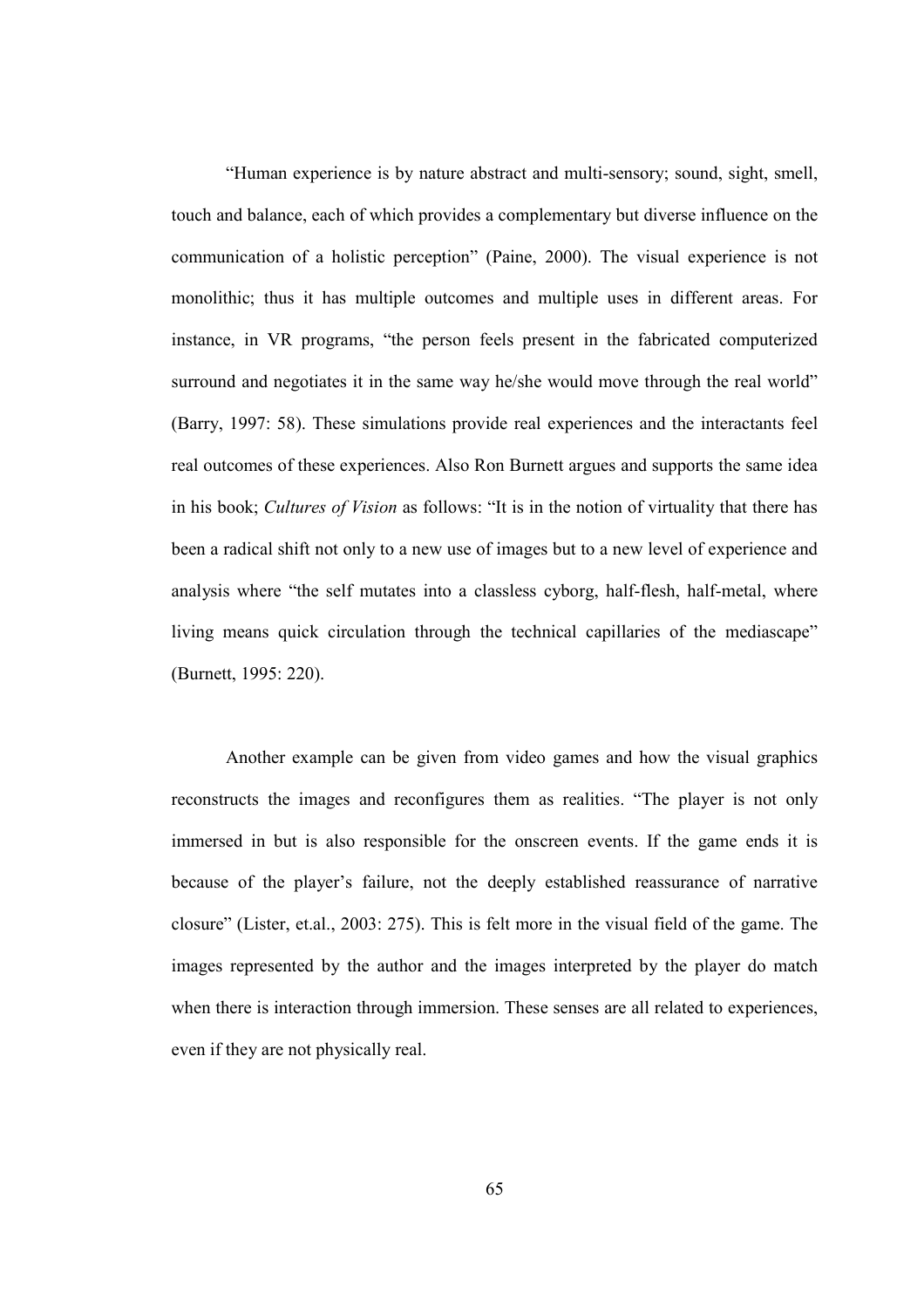Considering that experience in general is a learning process, it is argued that we can learn better, more effectively and more enjoyably by the reasoning through experience. This experiential learning mode involves fun and enjoyment but not the acquisition of long-term analytical skills. This is known as experiential cognition. In the experiential cognition, "the patterns of information are perceived and assimilated and the appropriate responses generated without apparent effort or delay" (Norman, 1993: 23). Once we are expert, the responses that are required come automatically and effortlessly. There is unconscious awareness in this experiential process and this thought is automatic, reactive and driven by the information patterns. In an immersive environment while a spectator is interacting, s/he should use both experiential cognition and reflective cognition.

In a video game for instance, if there is a simple reasoning behind an action and you first learn it through some directions, when the game starts you can interact reflexively. How shall the user act reflectively? The user should gather important information about the strategic nodes of the game and build upon that information, iterate between different information and take more time to act. "Reflective thought is the critical component of modern civilization: It is where new ideas come from" (Norman, 1993: 27). How people better learn to immerse and to interact is another question. The spectator may immerse even though s/he is unaware of the fact. Doing and feeling immersed into something does not necessarily mean that the spectator has learned how to do it.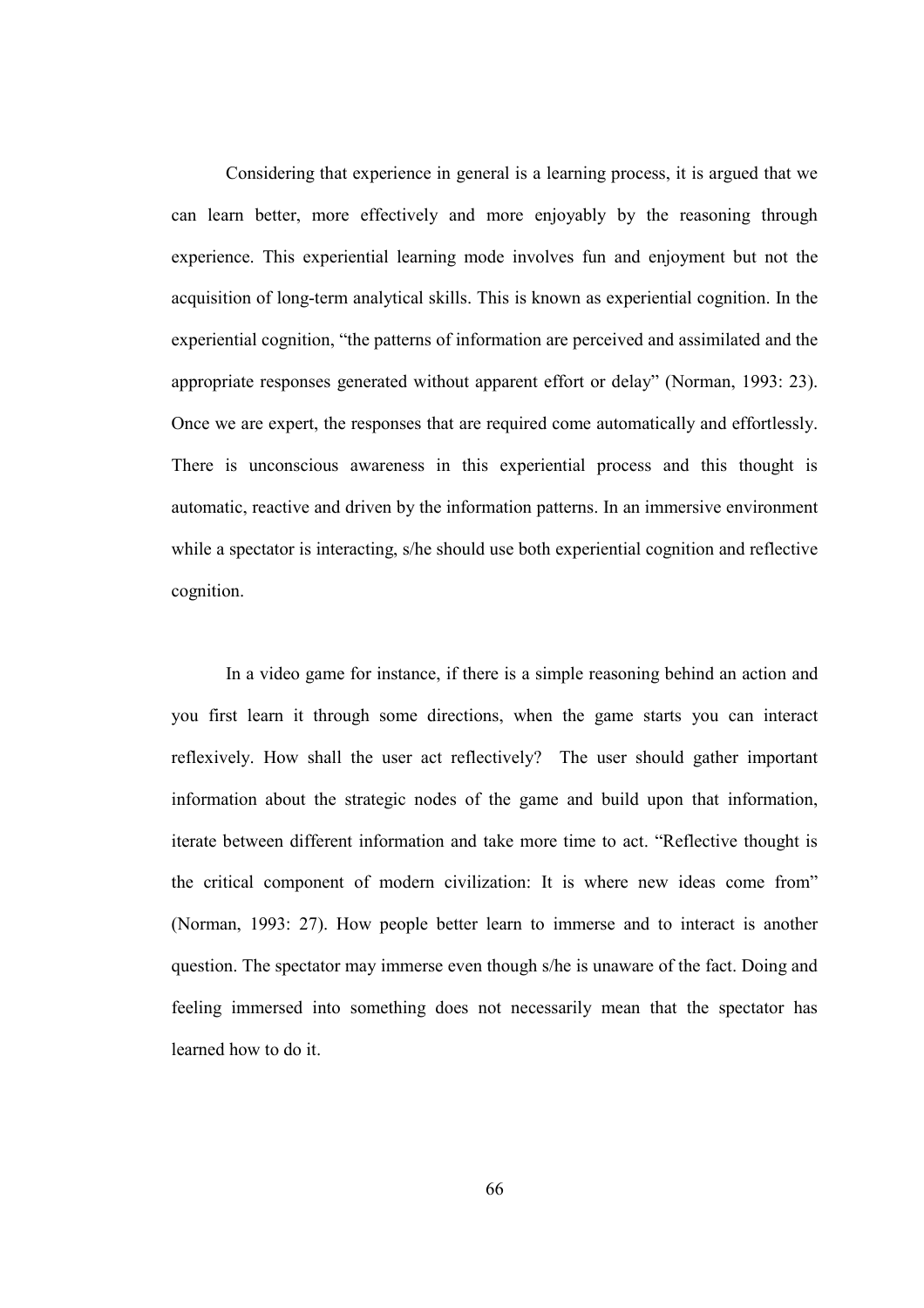Most of the visual experiences we undergo are practical, and therefore they are more realistic. At some point, people start to fail to distinguish what is real and what is virtual or artificial. The immersive interactive interface gives the authentic and thus realistic experience to the spectator. When the design of the interface fails to give that realistic authentic impression on the interactant, the process of experiencing the represented reality is interrupted. Thus, the interaction is degraded and will not give the spectator the pleasure of experiencing the presence.

There is a close relationship between the spectator and the interactant; and this closeness originates from the invisible boundary between the two. Via experience, the spectator can become the interactant and when the interactant feels disturbed by the realness of the experience, he/she can become the spectator again; or totally omit the interaction process and close the windows. So, in some sense, it can be said that some part of visualization and immersion process is unconscious; but some part of interaction process is conscious and the user has the power over the action both physically and mentally.

"While the observer is only the onlooker, this 'looking' is a kind of movement. It embodies 'active observation'. From a certain moment when the observer becomes immersed in the action, his 'passive onlooking' is replaced by 'active observation' " (Hansen,2006: 19). The spectator realizes that s/he creates the image by creating and assigning meaning to the experience. The observer starts identifying the self with the situation in the interaction process. This phrase clearly explains the process and the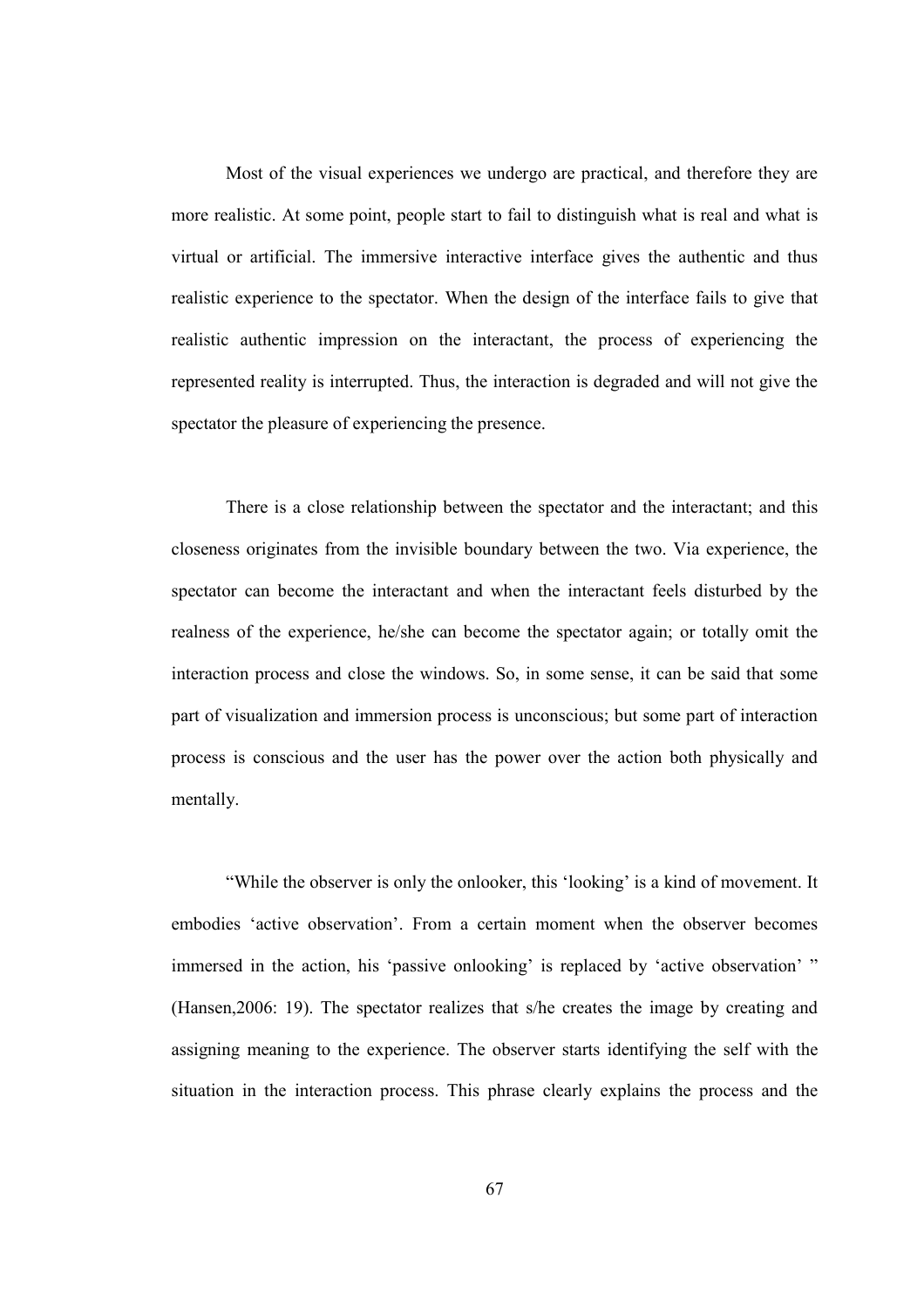transformation of action and passivity in experience. Thus, it can be concluded from this statement that there is always a cycle between the active and the passive experience.

Robert Hopkins divides the former into components and calls the first and most important component; the "seeing-in". The latter are not discussed in this study, because what brings the outcome of image – spectator interaction is mainly the vision.

 Hopkins remarks: "…. Seeing-in is an experience with a distinctive phenomenology. By this I mean that there is something it is like to have that experience, and that what it is like to have it differs from what it is like to have other experiences" (Hopkins, 1998: 15). On the one hand, seeing an object in a picture differs from seeing other objects. This difference comes from its phenomenology; from failing to see the object as in real, but also from the experience of visualizing that object. As the spectator starts to identify himself/herself with the situation, the passive observation turns into an active consumption. When this happens, "imaging takes its proper place within the organism's primordial operation as a general condition of phenomenalization" (Hansen, 2006: 19). In this difference, this thesis places the terms passive and active experiences, and thus the flow of mind and body among these two. "I mean a body submitted to and constituted by an unavoidable and empowering technical deterritorialization – a body whose embodiment is realized, and can only be realized, in conjunction with techniques" (Hansen, 2006: 20).

When we talk about active and passive experiences, we are taking into account the activity dimension in our lives. On the one pole of this dimension there is active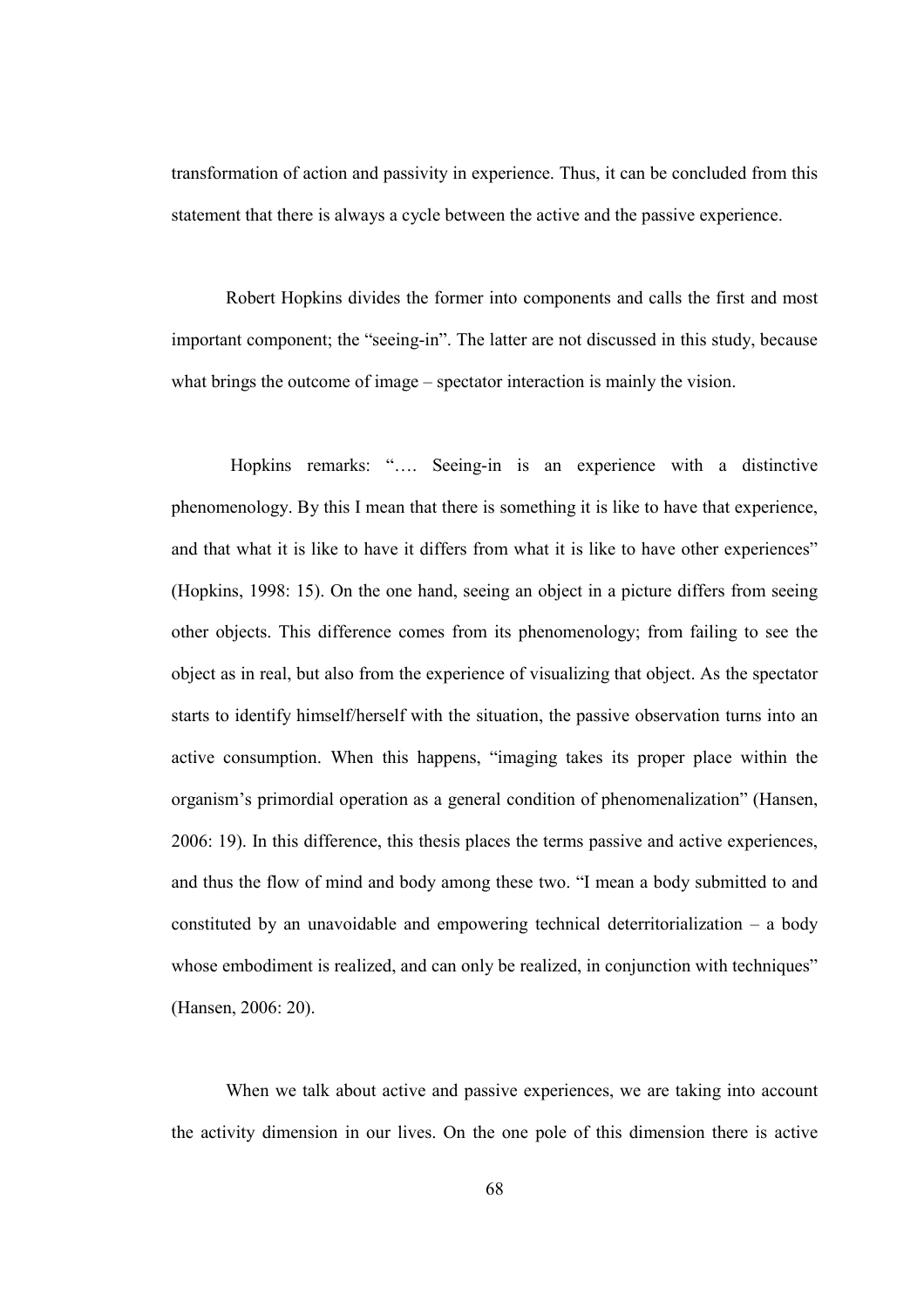experience and on the other pole, there is passive experience. "Active experience is mainly correlated with 'physical' presence, and passive experience mainly with 'mental' presence" (Nakatsu, Vauterberg and Vorderer, "A New Framework for Entertainment Computing: From Passive to Active Experience": 8). It is argued that the new interactive immersive interface design model in new media combines these two forms of presences along with the active and passive experiences in them and this combination in turn creates the "integrated presence", which is mainly the most important characteristics of the "interactant" in this thesis.

#### 3.2.1 Experience as a Notion of Passivity

Experience is a cover  $-$  all term for the various modes through which a person knows and constructs a reality (Tuan, 1977: 8).

As Yi-Fu Tuan argues in the above statement, experience is not only one singular notion. It covers all the terms through which one constructs a reality. In the context of new media, experience is so closely related to this definition of Tuan's. In an immersive medium, while the interactant is actively participating to the formation of meaning in an image, s/he takes a part in the construction of reality with experiencing the presence.

Can there be a passive experience? Or, is the experience by nature an active concept? Neither the former, nor the latter questions have an exact and finite answer. Experience is both active and passive. The word "experience" has the connotation of "passivity". Since in this study, we are analyzing experience in the context of new media image interaction, one can say that a passive experience is only observing or looking at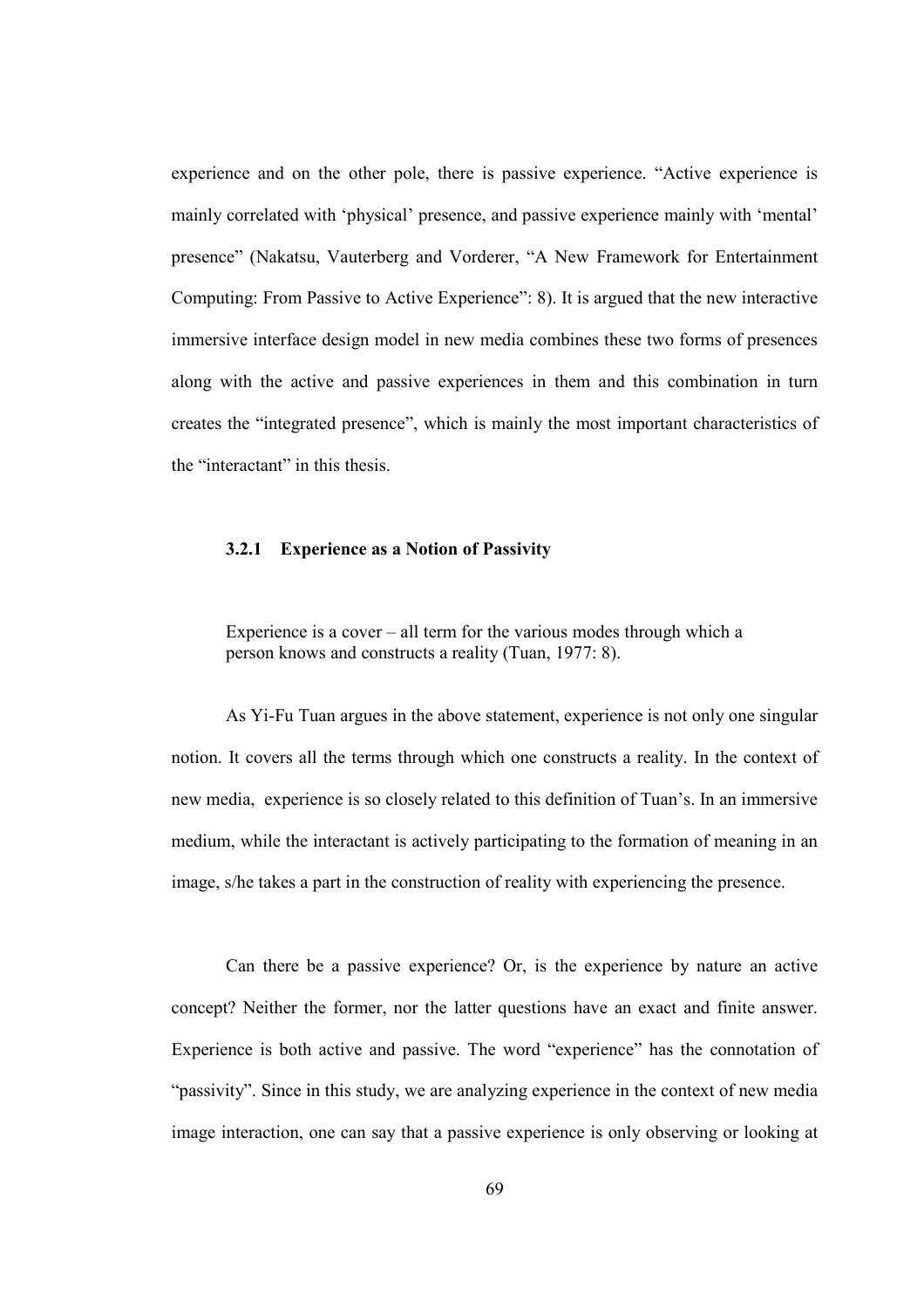an image and just feeling the presence of the interface or the medium. As the spectator starts omitting the plastic space of the image and the physical space of the interface, he/she outranges the passivity and enters into an active world. This is closely related to space, place and therefore to presence, thus the immersive nature of the new media.

Brenda Laurel takes two examples as unit of analysis and discusses "games" and "theater" in terms of first-person and third-person participation modes. When the spectator watches an image as a third-person, the engagement is totally passive. "A firstperson experience occurs when the person is directly and emotionally involved in the activities" (Norman, 1993: 33). The first-person participation , i.e. the interaction is possible when the spectator subjectively projects the self into the image.

So, one cannot classify experience as only active or as only passive, because of the integrated nature of the interaction. When we talk about experience, we have to deal both with active and passive experience at the same time. Watching a movie may at first seem to be a passive experience when the bodily interaction is taken as the main focus. On the other hand, it is an active experience because it covers cognitive perspective as well and the mental interaction also takes place.

As a bodily constructed space, there is a physical presence. The presence of the spectator, the presence of the image, the presence of the medium and the apparatus model along with the medium all reflect and enlarge the physical space. It is argued in this thesis that; the physical presence of the spectator refers to the observational perspective in new media. On the other hand, the psychic space, the cognitive and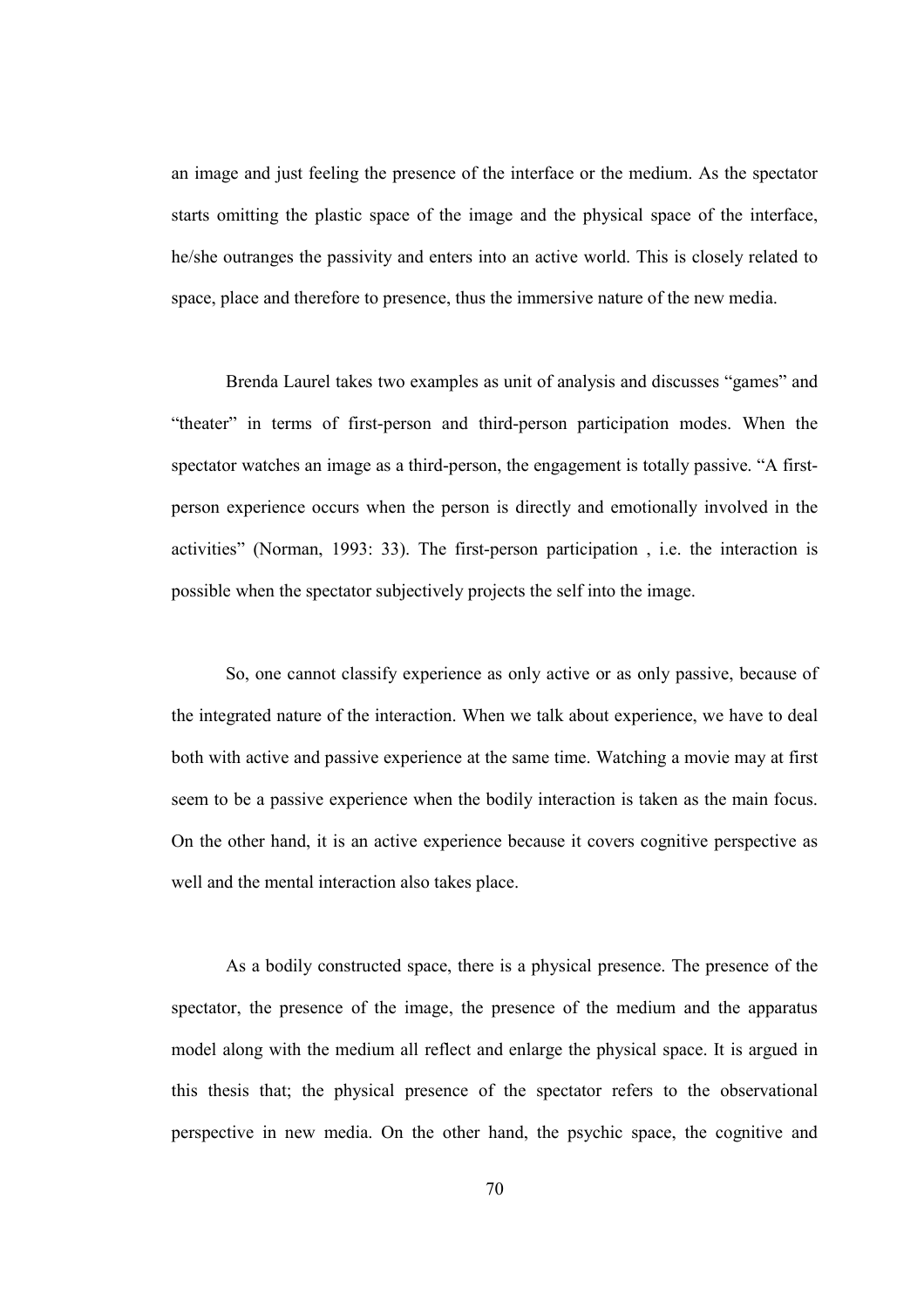perceptual spaces reflect the mental presence. This presence refers to operational perspective because one starts interacting in the mental presence. This is an operational process in immersion.

Since immersion that is discussed here is not physical immersion, the mental immersion of the spectator into the image originates the mental presence of the spectator. One can be at one place physically but at another place mentally. This convergence in the presences can be best defined by the integrated presence.



Figure 6

Integrated Presence and the Role of the "Apparatus Model" (Adapted from: Nakatsu, Vauterberg and Vorderer, "A New Framework for Entertainment Computing: From Passive to Active Experience": 8)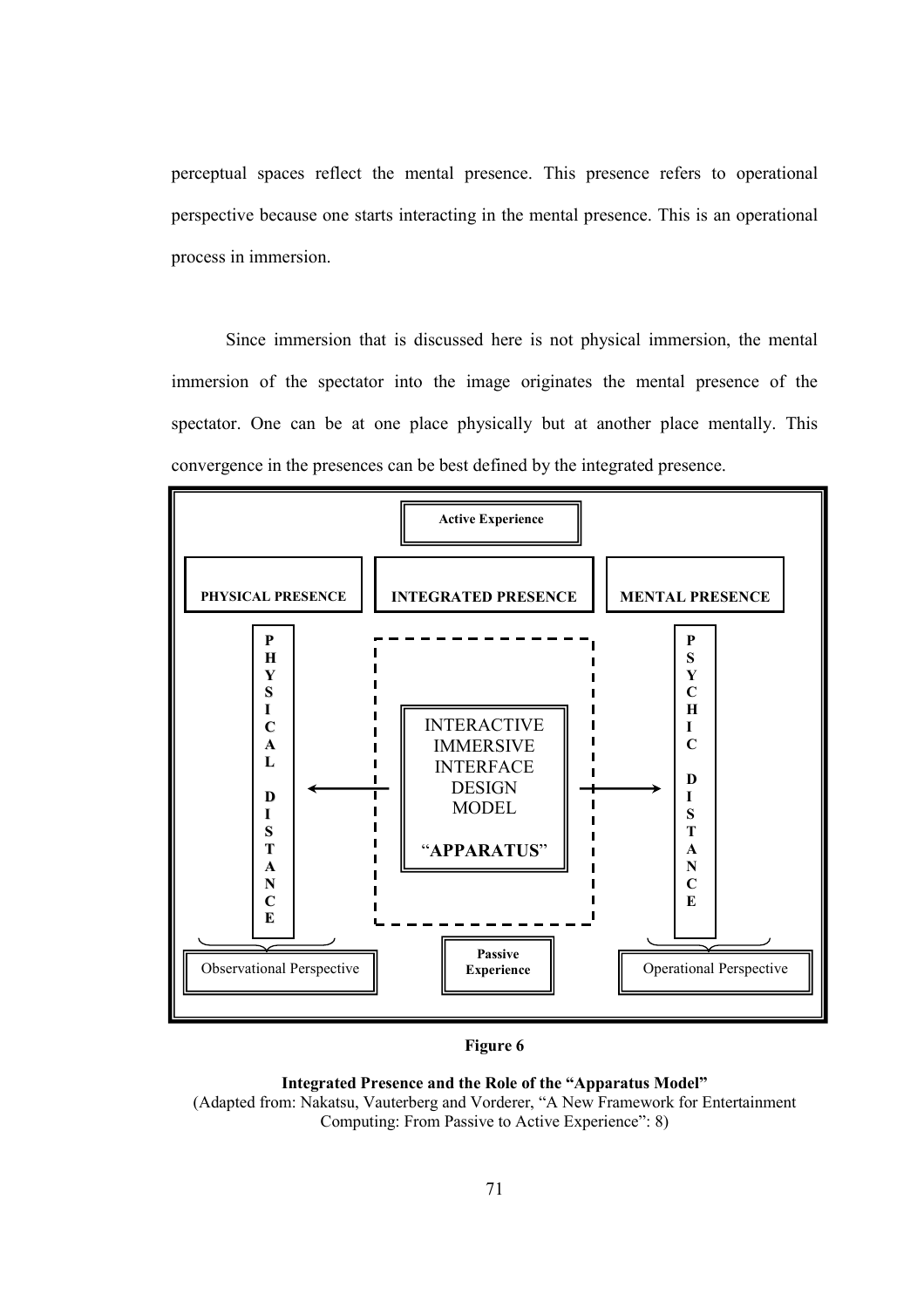Interactivity is a major determinant of the integrated presence. " Integrated presence is based on a proper combination of a certain amount of physical activity and mental imaginations. Mind and body come together in a more enjoyable form of experiences and presence than each separately could achieve" (Nakatsu, Vauterberg and Vorderer, "A New Framework for Entertainment Computing: From Passive to Active Experience": 8) From this perspective, it is argued that the integrated presences can only unfold and lead to experiences similar to the real ones only if the users can achieve a balance between their inner distances; the psychic distance, and the feeling of being captivated by the virtual environment. The active and the passive ends of the experience changes in time and flows in the above diagram. The diagram originally shows the level of activity and passivity with different video games and sports in integrated, mental and physical presences. This model is adjusted to new media studies and the Apparatus Model and modified according to integrated presence notion and distance between the image and the spectator in this study.

Under physical presence there is observational perspective and physical distance. The observational perspective is like the 'outside the skull' concept such as symbols and look. It also underlies the dimensional or the visual perspective. When we come to the mental side of the diagram, we have the mental presence and under that, we have psychic distance and the operational perspective. The operational perspective is like 'operating mentally' or 'inside the skull' activities of the mind such as meaning and experience. It also underlies the cognitive or the emotional perspective. The spectator is standing between action and passivity according to the model. The Apparatus Model and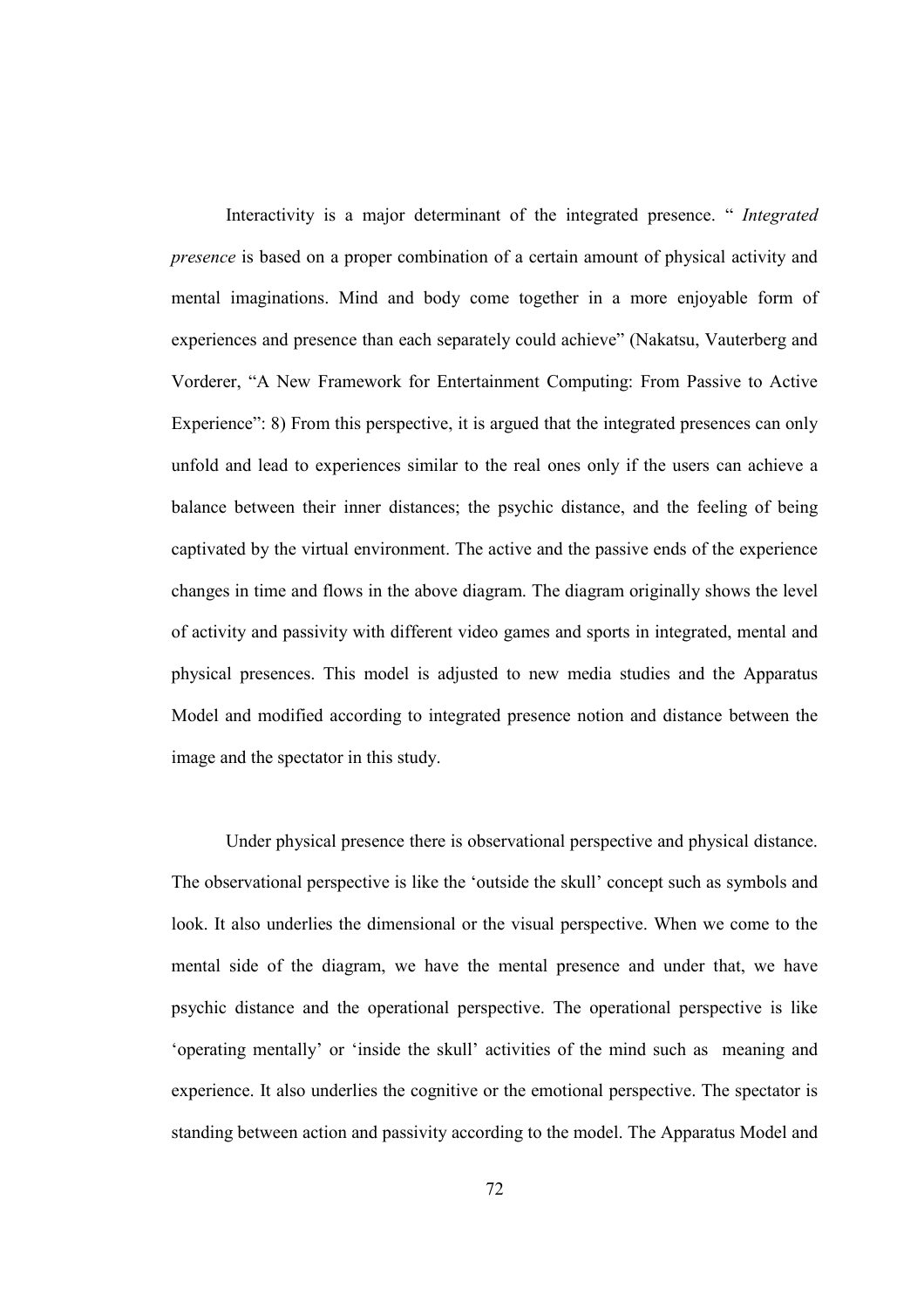the immediacy ideology behind the model transforms the passive spectator into an active interactant. This happens when the physical and the mental presences integrate with each other; in other words, when the physical distance is overcome by overcoming the psychic distance.

# 3.2.2 Experience through Interactivity or Interactivity through Experience

The user who engages in interaction with the new media does expect something different from this experience. This immersed user wants to explore the visual and sensory pleasures of the spatial differences. Experience is, in a sense, the end process of learning. As discussed in the former parts of the chapter, it is not the only way to learn something but it enhances the human capabilities in experiential cognition. While we experience something, we usually learn something in return but this learning does not have to be about the object that we are interacting with. The thing that we have learned can be the steps and processes involved in the experiential sequence. The spectator who has started interacting with the new media via the apparatus starts learning and discovering the world on the other side of the interface. Here, the apparatus model acts as the interface that develops and improves our experiences while facing with the other side of the interface.

The interactant starts to carry the notion of experience and explores the psychic distance as s/he continues to immerse into the medium. While s/he is doing it, s/he experiences the overcome distance with the help of the immersive apparatus. So, one can say that interactivity brings out experienced interactants in overcoming the gaps and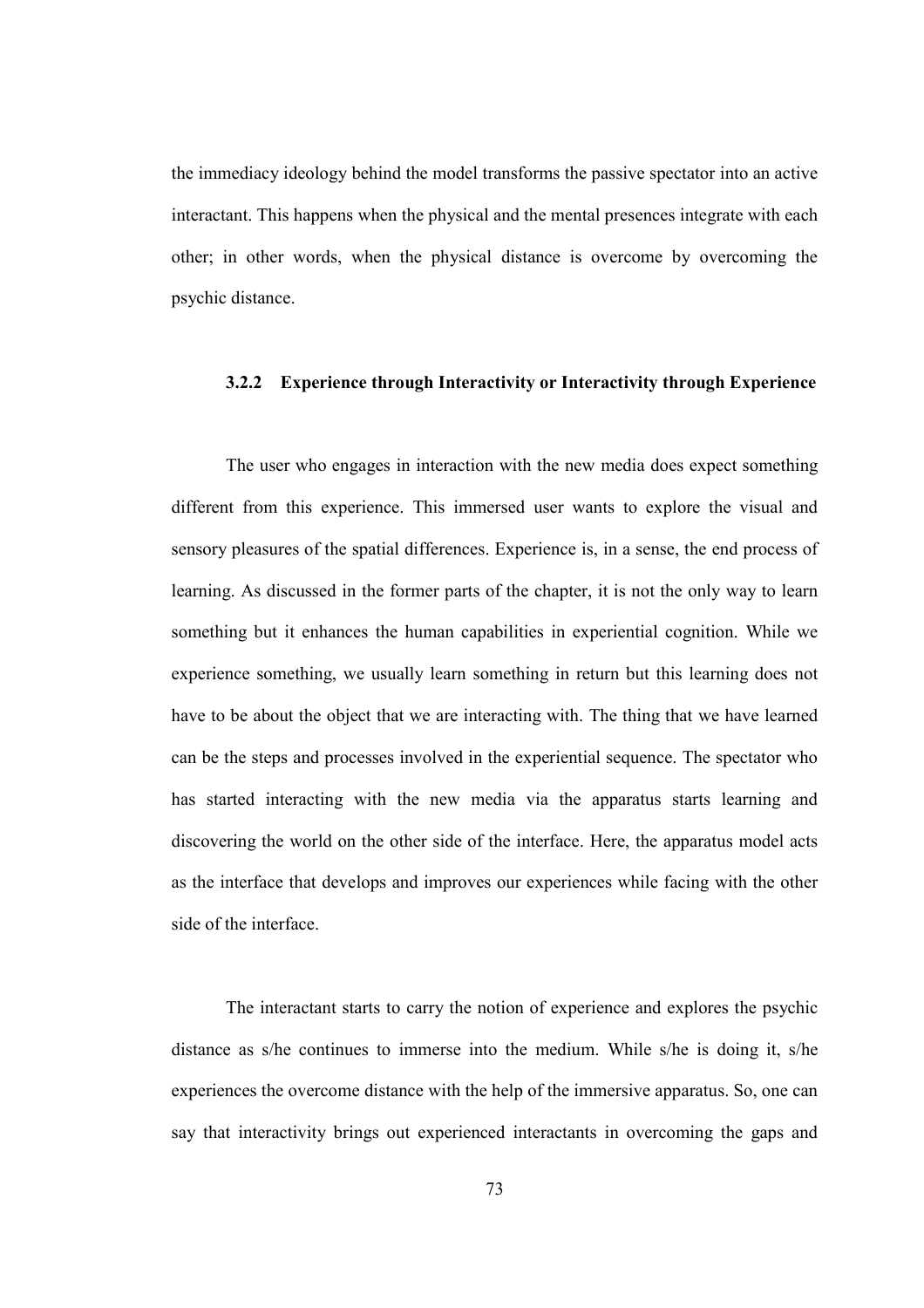levels among communicative worlds in the images. It can also be said that experience in the immersive apparatus brings out interaction. When the experience is passive as mentioned as the observation, there is mental interaction. When the experience is active, the presence of the spectator starts to be integrated with the presence of the physical interface and the image, and there is interactivity among them. No matter the interaction is via physical spaces or via mentally constructed spaces, the sense of "experiencing something" brings the interactant closer to reality.

So, the experience gained via interaction tells the interactant about the medium, about the image and about the Self. While trying to identify her/himself with the image during immersion, the interactant experiences the reality behind the interaction.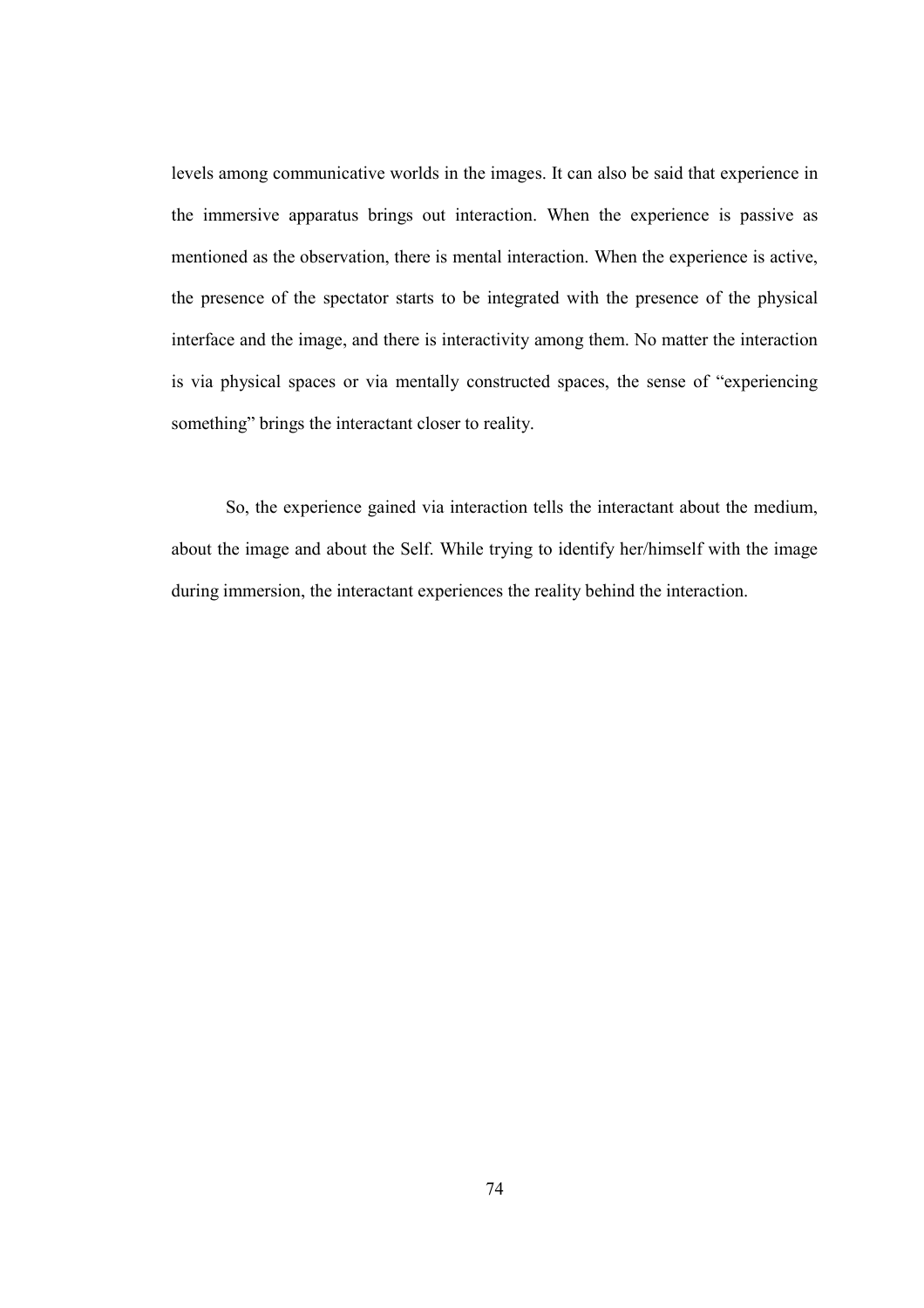## CHAPTER 4

## THE CONSTRAINTS FOR INTERACTION

"The 'existential' relation between the spectator and the image has a spatiality which can be linked to spatial structures in general. It also has a temporality linked to the events represented and the temporal structure that flows from these." Aumont, 1997: 77

As it can be derived from Jacques Aumont's statement, the "existential relation", which is interactivity in our case, has the components of space and time. Although they can be classified as the components of interactivity, they are counted as obstacles or constraints for interactivity in new media.

The constraint of time in the experiential space is implied everywhere in the ideas of movement, effort and accessibility (Tuan, 1977). So, in immersion and interaction, we can talk about time and space as two collaborative subjective notions. "People differ in their awareness of space and time in the way they elaborate a spatiotemporal world. If people lack a sense of clearly articulated space, will they have a sense of clearly articulated time?" (Tuan, 1977: 119) Most of the new media objects; such as the CAVE installations mentioned formerly and the "inhabitable interfaces" contain these notions of articulated time and its relation to space.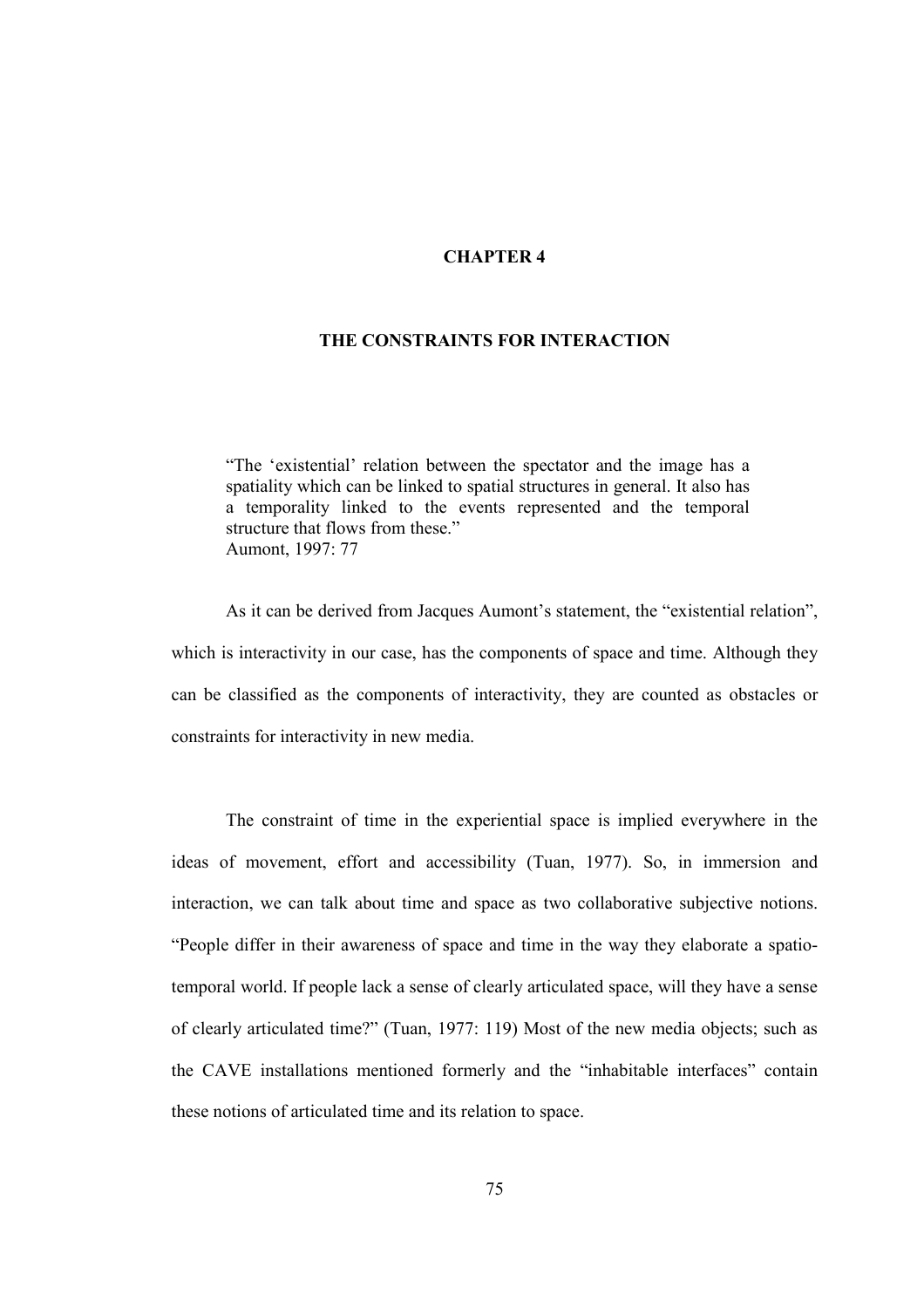The idea of inhabitable interface or architecture as an interface is not a new one. architecture and architectural surfaces as interfaces for communication have been known and used throughout history (Messaris and Humphreys, 2006: 283) I

"The greater the distance the greater the lapse of time, and the less certain one can be of what has happened out there" (Tuan, 1977: 121). That's why we feel close in the temporal dimension while we are physically close to something in real. Timelessness can also be considered as another quality of distant places in this regard. In the inhabitable interfaces, the communication media begin to define the spaces that our bodies inhabit instead of physical walls (Messaris and Humphreys, 2006: 275). These inhabitable interfaces expand the notion of physical space and they provoke new experiences of closeness and proximity. Closeness and proximity are other versions for defining time and space.

Not only time and space are constraints for interaction, but also the external effects; such as distractions or the technological misuses and difficulties are counted as constraints. One has to overcome these constraints or even minimize them in order to interact. These distortions can be omitted with the help of the interface design. When we talk about technological complexity and misuses, the design should be 'user-friendly' which should allow the user easily to understand and manipulate the system.

## 4.1 Time in Interaction

Time in interaction can be defined as the duration of the experience. However, it can also be interpreted as the time of the image and the time of the spectator. When we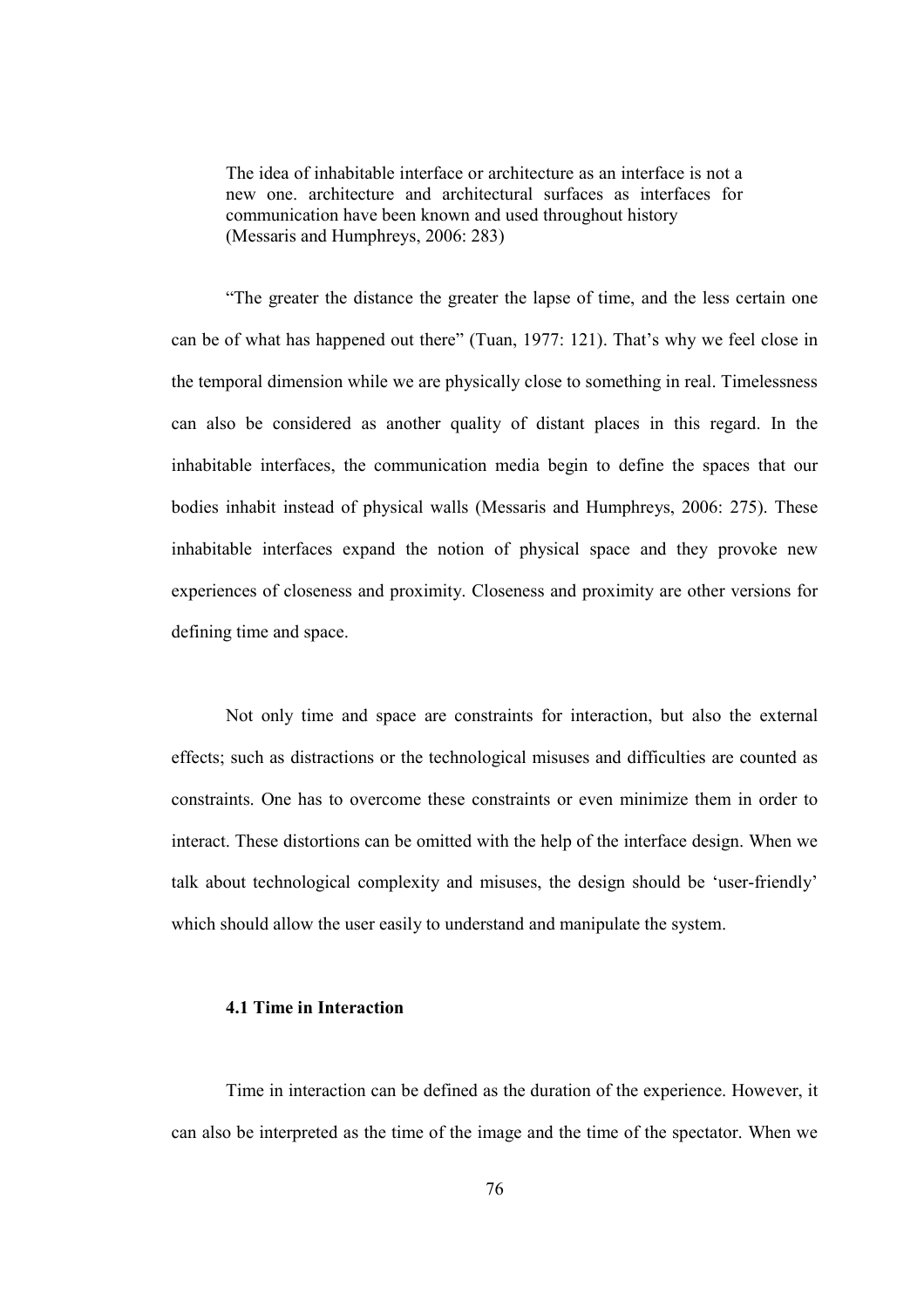connect these nodes during interaction, we can successfully interact. Otherwise, because of the differences in time, nobody will be able to perceive the images represented as they have been.

"When we refer to the time of the spectator, we are referring neither to this body time nor to the mechanical time measured by clocks. The time of the spectator refers not to some "objective" time, but to our temporal experience" (Aumont, 1997: 75). So, when we define the time of the spectator, we can only count it as the duration of experience. It starts with the observation and lasts until the spectator puts an end to the interaction. The time of the spectator and the time of the image should never be confused. The spectator has the freedom to look at an image as long as he wants if the physical characteristics of that image allows so. For instance, one can look at a photograph for hours; but one cannot look at a particular frame in a movie for hours, only for seconds. This can be defined as an aspect of the temporality of the image and it is surely experienced as a constraint for interactivity and immersion. "Almost all images 'contain' a time which they are likely to communicate to the spectator if the presentation apparatus is capable of doing so" (Aumont, 1997: 121).

When we come to the question of the apparatus model, it has a temporal dimension in relation to the spectator and the image. The image is always considered as temporal and this stands as a constraint as stated above, however the spectator, with the help of apparatus can overcome this constraint and interact with the image. The spectator can decide on the time of the interaction and he/she has this freedom. However, sometimes this freedom can cause other time constraints. The content of the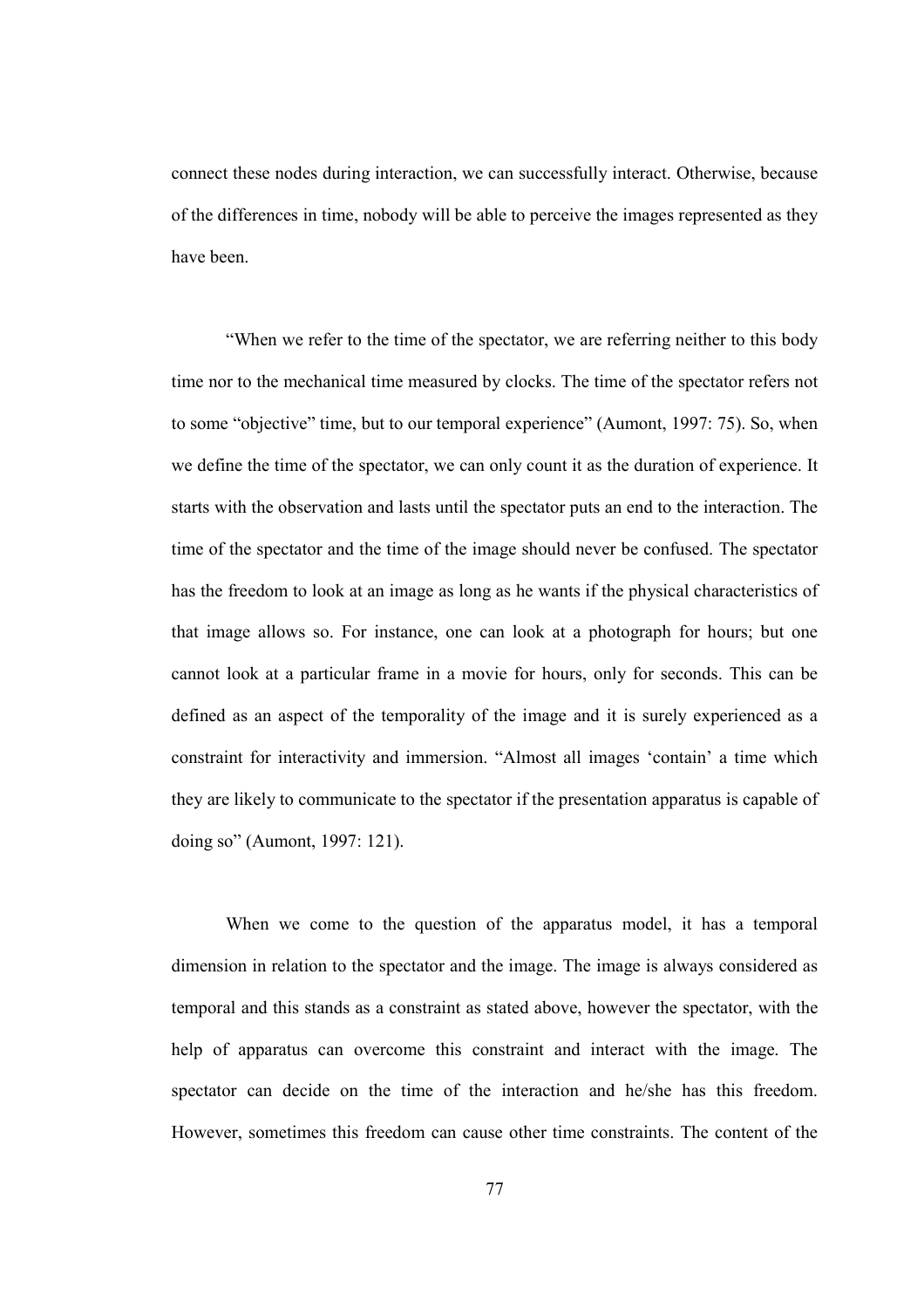image may not represent the spectator time and as they do not collide, the act of interaction and immersion may not be successful. Here, the transparent immediate apparatus eliminates this time conflict and bring both the image and the spectator to a same time frame. Thus, the spectator starts feeling present in time and immerses.

As another constraint, the outside effects can cause conflicts in the spectatorimage interaction. In the movie theater example given in the Chapter 3, it was argued that the dark atmosphere encourages the spectator to immerse into the screen; however the opposite can also happen and the atmosphere can also harden the process and act as a constraint. So, one can say that the variability aspect of time can also direct the spectator's attention to different directions in time and this also limits interaction.

The apparatus model should be so successful that it should omit the time intervals and omit the time gaps while the spectators enters into the world of the image. When the apparatus can achieve this, we can conclude that the time constraint is over. This is the ideology behind the Apparatus Model. It should help the spectator to selfidentify with the image. When the identification is achieved, the interactant feels present in the time frame of the image. This creates immediacy in interaction and in mediation. As a result, the time conflict is overcome.

#### 4.2 Space in Interaction

The struggle between distance and proximity is fundamental to nearly any image-based experience and is the basis upon which most images become virtual. Irrespective of whether the experience is based on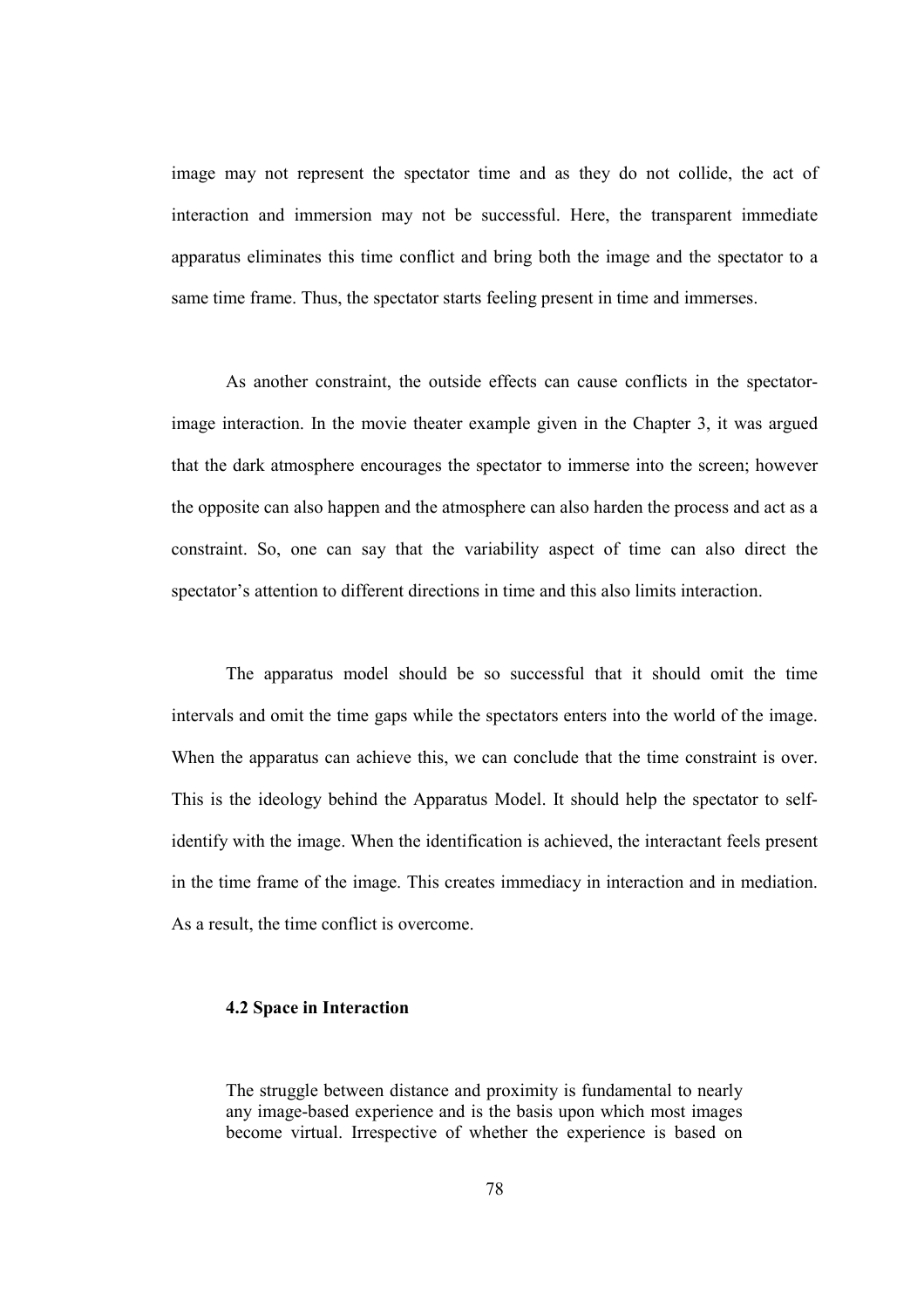two-dimensional screens or three-dimensional simulations, there will always be some distance between the images that are seen and the viewer who is looking. This will only change if images become physical and sculptural objects or if the bodies of viewers become holographic (Burnett, 2005: 72).

As stated in the above quotation by Ron Burnett in his famous book How Images Think, an image's physiology cannot change when it is once constructed and created. Also, the spectators cannot become holographic entities. This introduces the problematic of spatiality of both images and spectators; and this forms an obstacle towards interactivity.

It is always presupposed that the image and the spectator do not share the same space, and there is always a distinction between the plastic and the spectatorial spaces. "The spectator not only perceives the representational, figurative space of the image, s/he also perceives the plastic space of the image itself" (Aumont, 1997: 100). In immediacy, not as a time concept but as a space concept, the distances shorten and it becomes for the spectator to sense the space as easy as he/she perceives his/her own bodily space.

As a part of the perspective, apart from using different camera angles, close-ups for instance are manipulations to overcome this constraint. In new media, the user is given the capability of doing close ups in video games, in internet, or the capability of zooming in and out. The success of the apparatus lies here; without even using physical technological materials, the system of mediation should itself represent itself according to the spectator's perception.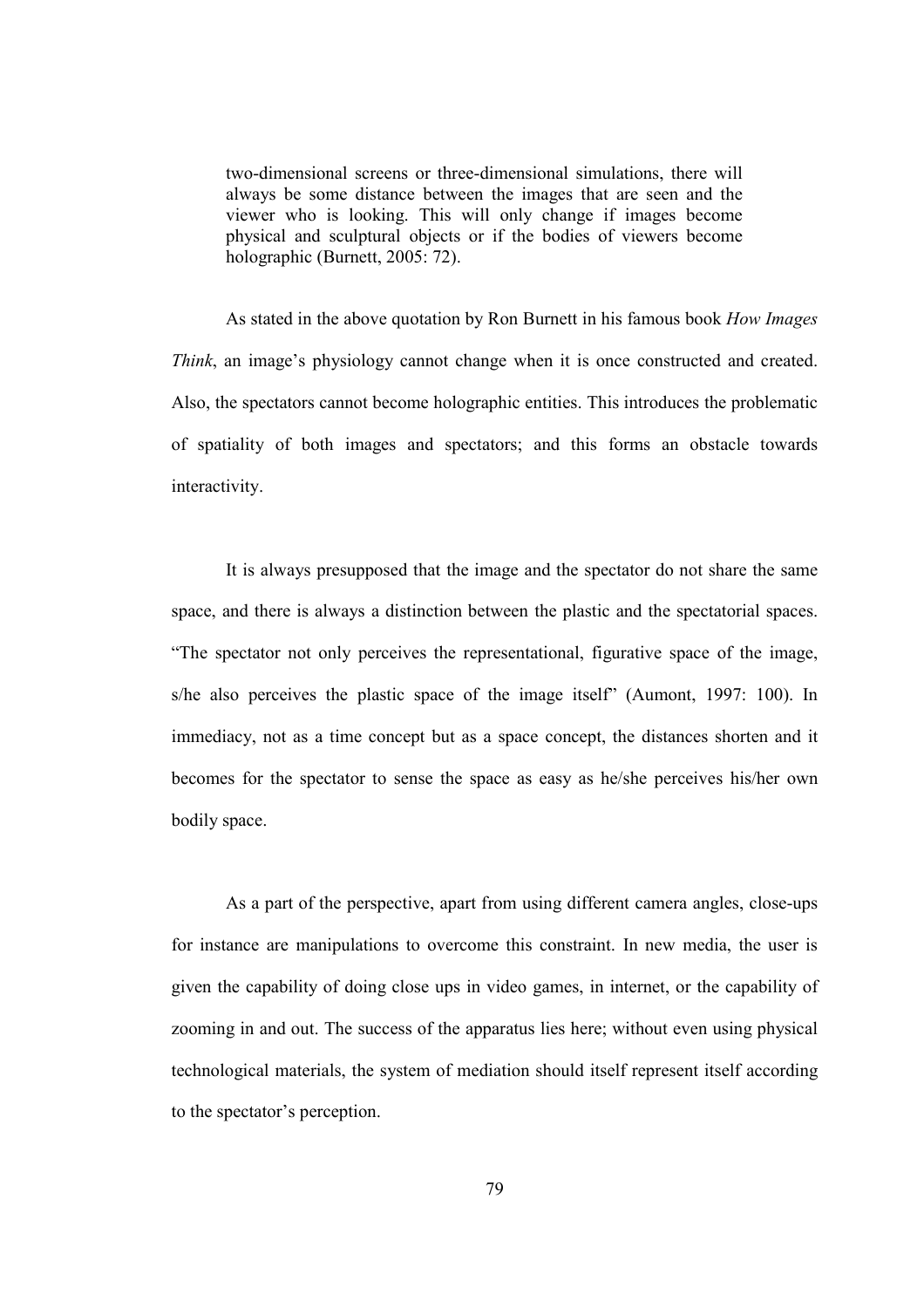As a result, there is only one solution to this problematic of interaction concerning spatial differences and it is the immersive apparatus. The model apparatus brings the image and the spectator to the same spatial level and help them engage in interaction.

## 4.3 External Distractions and Technological Complexity in Interaction

As another constraint for interaction, we can count the external distractions and the distractions caused by the complexity and difficulty to use certain technologies during interaction in new media. The experience of the immersion and interaction is distracted when there are some external influences apart from the internal motive.

It is much easier to have this experience when there are no distractions to interrupt (Norman, 1993: 33).

 Not only in new media, but also in traditional types of media such as television, theaters or cinemas, the further away the spectator is from the image, the more distraction and interruption is involved in the immersion process. Usually the large screens and huge displays improve the spectator's ability to capture the event. "In any environment the event best captures the attention when the sensory experience is maximized and distractions are minimized" (Norman, 1993: 34).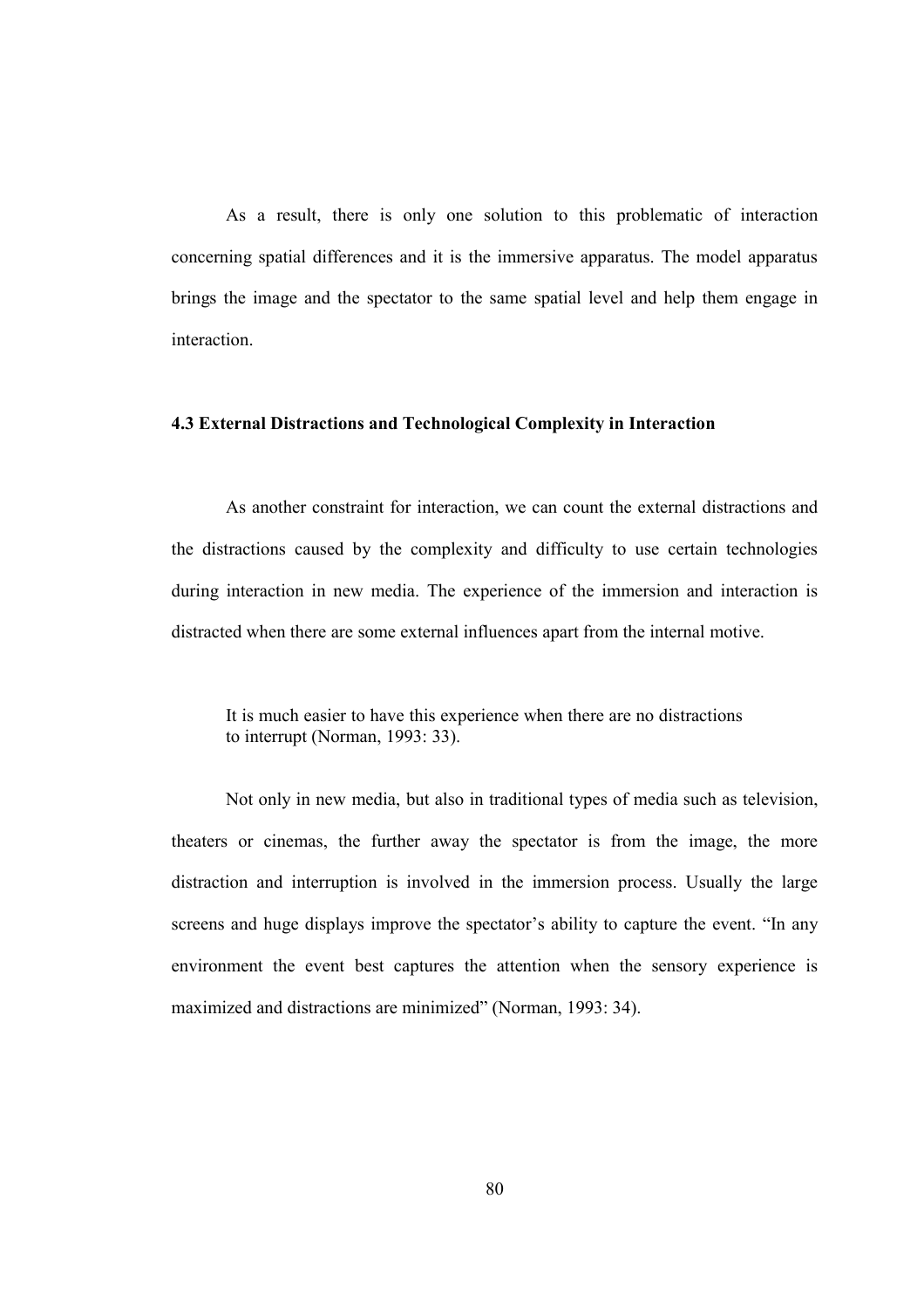The computer, for instance, interrupts the interaction when the dialogue boxes pop-up suddenly. Or while the spectator is looking at an image, the outside noise can distract the process of immersion.

Our model of the apparatus is designed in new media technologies that it minimizes both the external distortions and the internal conflicts. That is one of the ideologies behind this successful interface design. The design of such immersive interfaces should not be much complex. The spectator should be able to understand how to use it and how to manipulate it. When the interaction process becomes an automatic response towards such an interface, then the immersion should not be interrupted by other sounds and visuals that might break down the bridge between the spectator and the image. Wearing head-sets in VR systems, or using earphones, surround sound systems are not ultimate solutions to prevent external influences on the interaction process. The apparatus should be so strong in reflecting the real experiences on the spectator that there should not be any need for physically disturbing head-sets or earphones like in the case of the immersive CAVEs.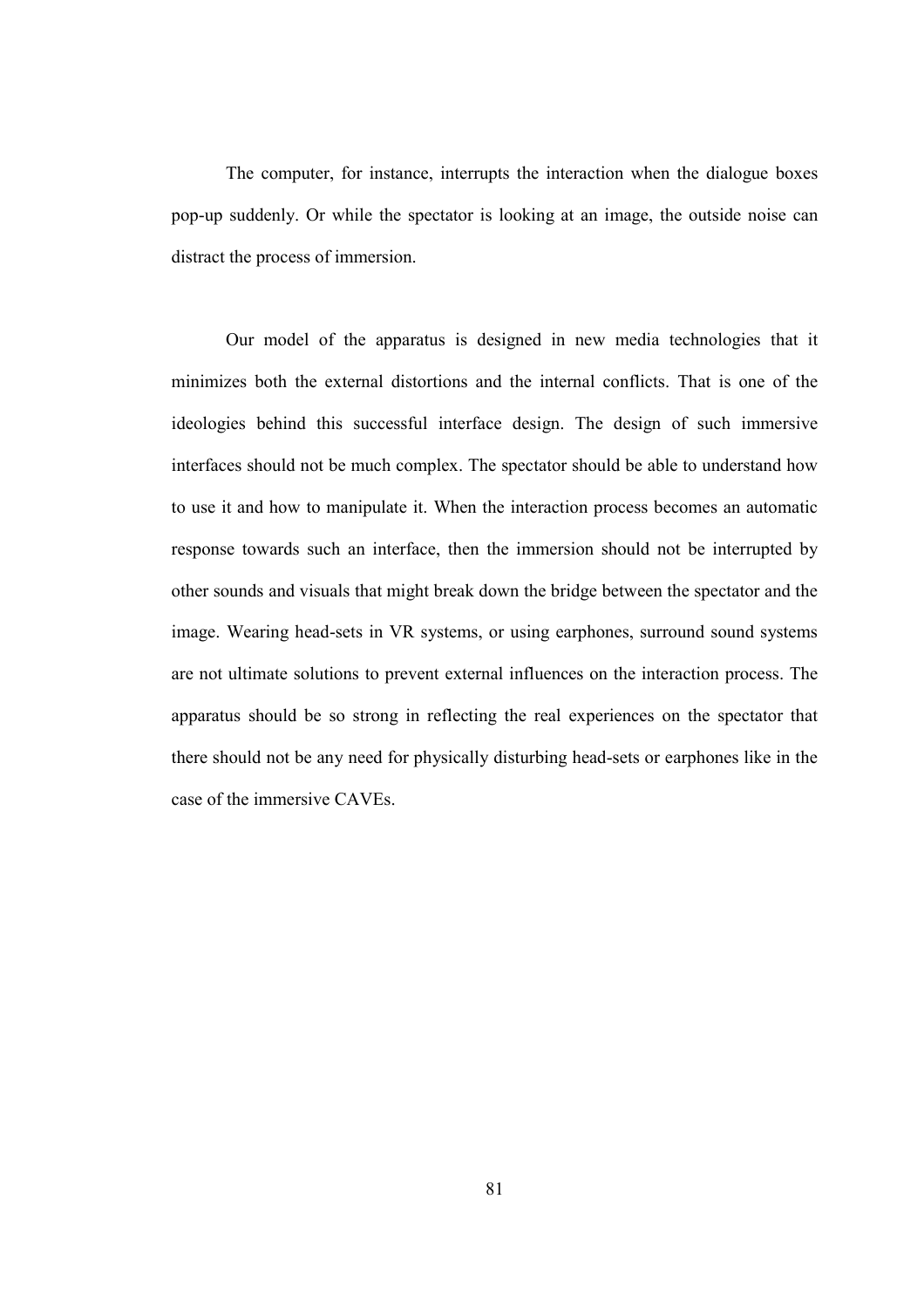## CHAPTER 5

#### **CONCLUSION**

The aim of this thesis was to problematize "the creation of the feeling of presence" and immersion concepts in relation to transparent interfaces in new media. Contrary to the common understandings of interaction as a term that is only related to new media and physical space, in this thesis it is argued that interaction is not only a physical notion and it has a mental aspect which relates us to the notion of experience and the feeling of presence.

An ideological model called the "Apparatus" is introduced as an indicator of the ideas stated above. This ideological model is used as a methodology to analyze the image-spectator interaction in new media. The apparatus carries the characteristics of immersive media and it erases the traces of mediation and gives rise to the transparent mediation as suggested by Bolter and Grusin. In this thesis, Lev Manovich's new media definition, after Bolter and Grusin's notion of 'remediation', is taken as a guide to formulate a model for interaction and immersion. As a part of remediation, immediacy and hypermediacy are used as terms that help the spectator to overcome constraints against interaction.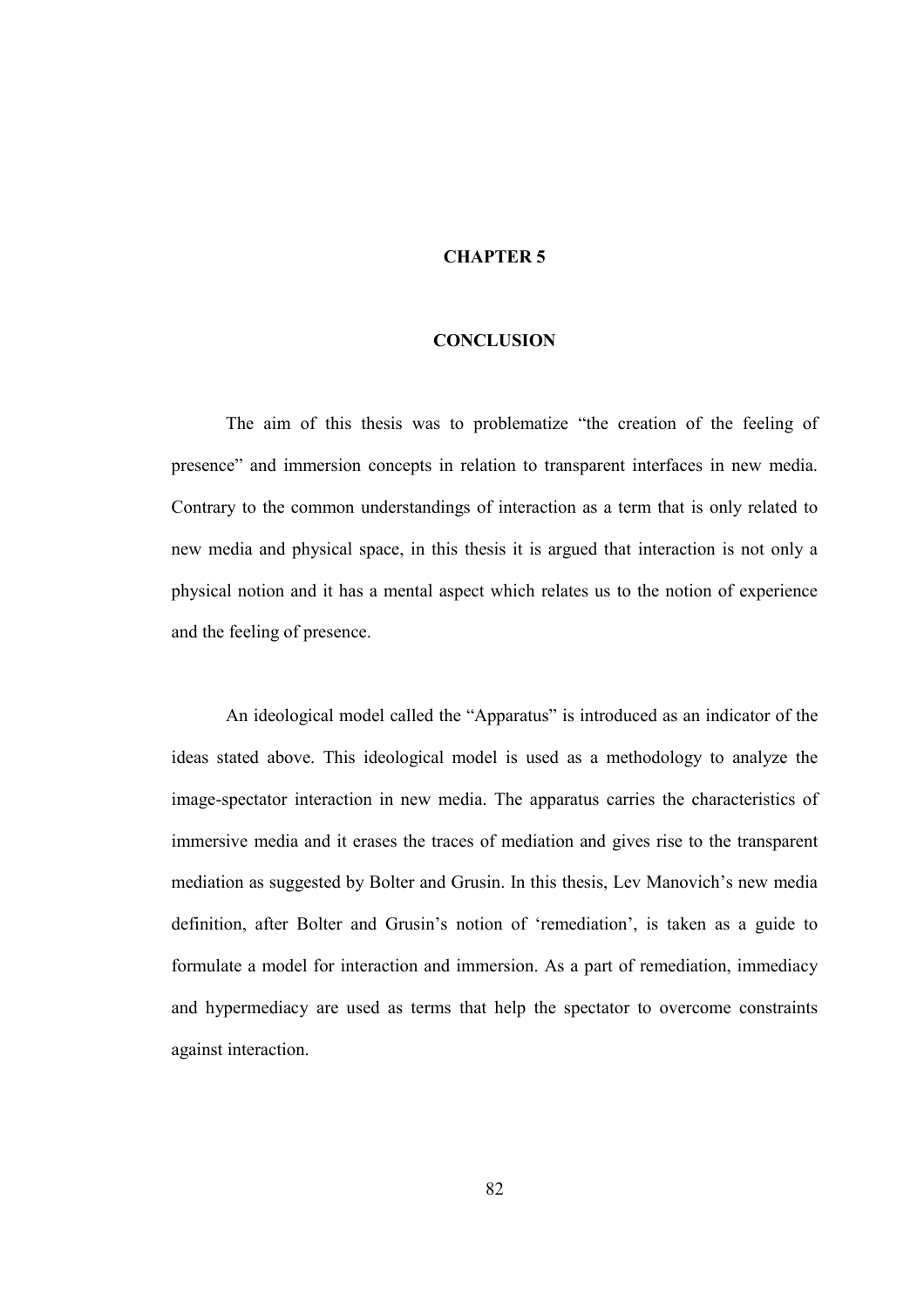The main argument of the thesis was based on the idea that new media acts as a object to improve the process of interaction along with immersion and this "acting as a tool" notion is used as the derive for "the feeling of presence". The ultimate answer to the question "what is it in the new media that people want to interact with?" is the process of achieving the "presence". The interface is just an object that supports this process. It helps this process by creating immersive environments, such as CAVEs, that encourage people to get in an action. Unlike the computer scientist define the interface, in this thesis interface is regarded as a fluid ontology that is immersive in nature when it is perceived as "successful, or useful enough" to ease and to improve the experience in interaction.

According to various analysis made on the topic concerning immersive CAVE installations, video games and Nintendo WII, one cannot make a clear distinction between the experience in the content and the experience in the interface, however a distinction can be made within these experiences themselves. As Christian Metz argues in the cinematic spectatorship: "What causes people to go to the cinema no matter what the movie is" it is argued that the feeling of presence created via experiencing the reality in the image as a result of immersion and interaction causes people to act on the image in new media. Both the effects of the immersive interface design and the content in new media technologies encourage people to interact and experience. It can be achieved through the experience created via interaction and the ideological model of the interface design, the apparatus, can help the spectator to achieve this. It erases the traces of mediation and this helps the spectator immerse more into the image and experience the process of interaction as real. The narcissistic identification with the image via apparatus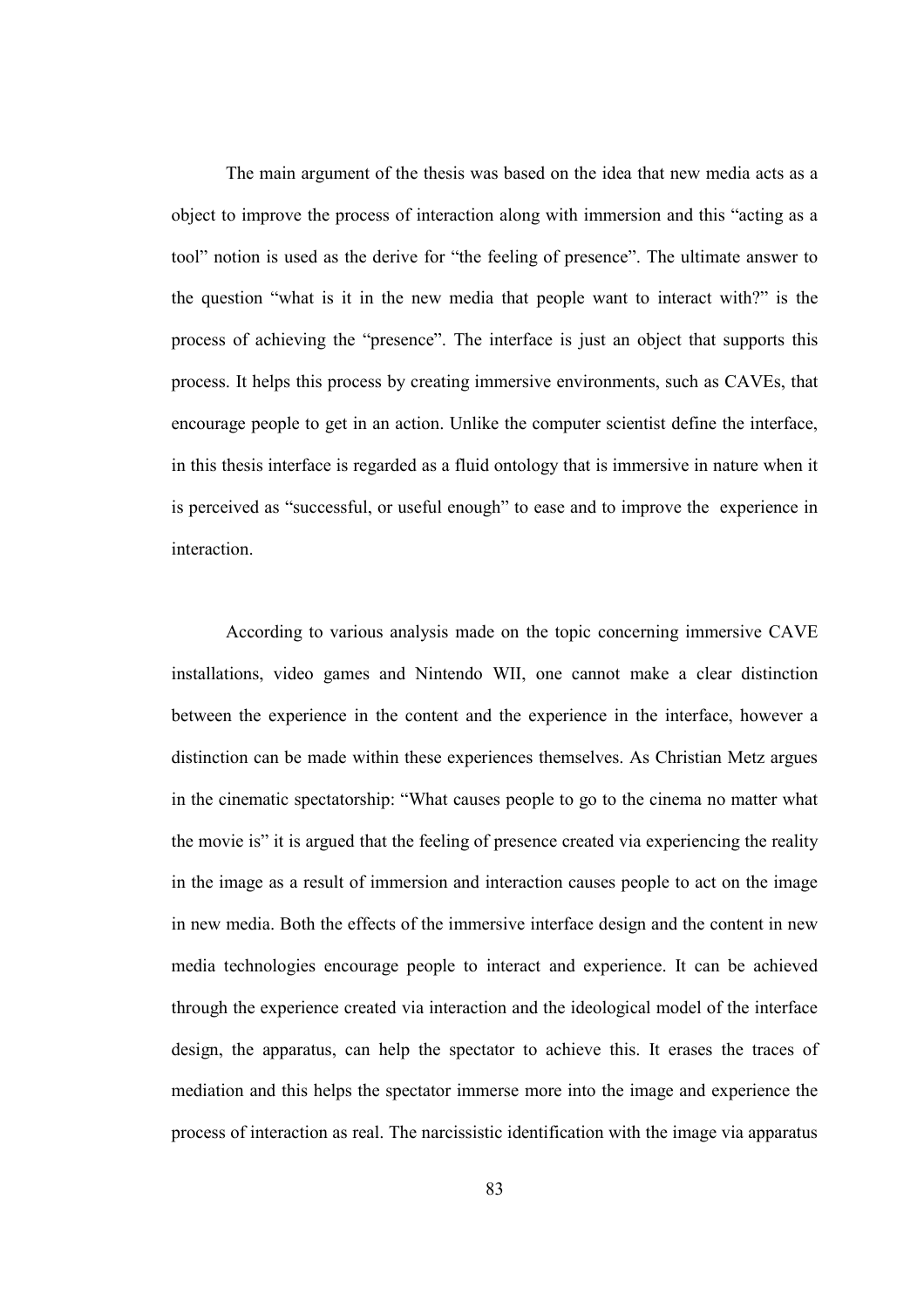helps the process and develops it in terms of immersion. The notion of perspective and how the spectator locate the Self in front of or in the content of the image is dependent on the argument of identification. When the identification with the image is strong, interaction is strong too. This helps the spectator to eliminate and disregard the external distortions and time-space conflicts during the immersion. When the spectator feels close to the image, s/he feels that the time difference is also shrinking automatically. These time and space conflicts form two of the constraints for interaction.

The model apparatus is designed to be used in such a way that it eliminates all these distractions and it helps the spectator to become the interactant and improve the process of interaction.

Even if the terms interaction, immersion, immediacy and presence are not unique to new media studies, they are argued to be better represented during the acts of the spectators while using new media objects.

As the conclusion, one can say that the new media interface design acts as an object that improves the steps in interactivity unlike the other traditional media objects. The immersion discussed in this study brings with it interaction, and it is concluded to be the ultimate reason behind interactivity and the success of interaction. New media apparatus acts as a better interface because it is immediate in nature. This immediacy causes the mediation process to be fully transparent and thus, the time-space conflicts are better overcome.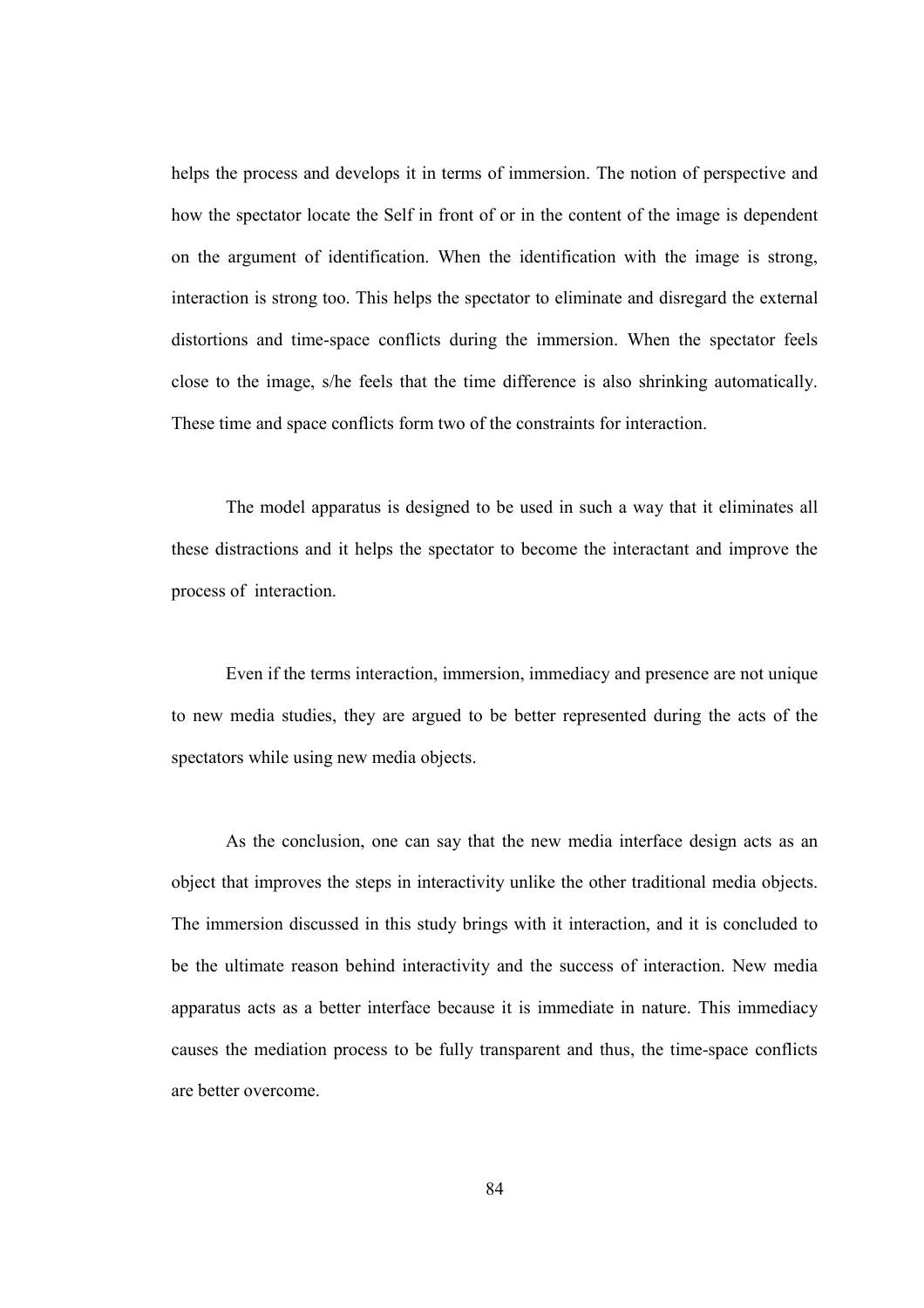Even if this study only examines images under new media objects, other media objects and their effects on user interaction and immersion can be analyzed for further studies. For instance, audio media, as an immersive medium by nature, can also be analyzed under the scope of new media concerning electronic and digital media. As another argument, different media objects' relations to each other can be studied further as an extension of this study, i.e. the impacts of different integrated new media on user interaction and immersion.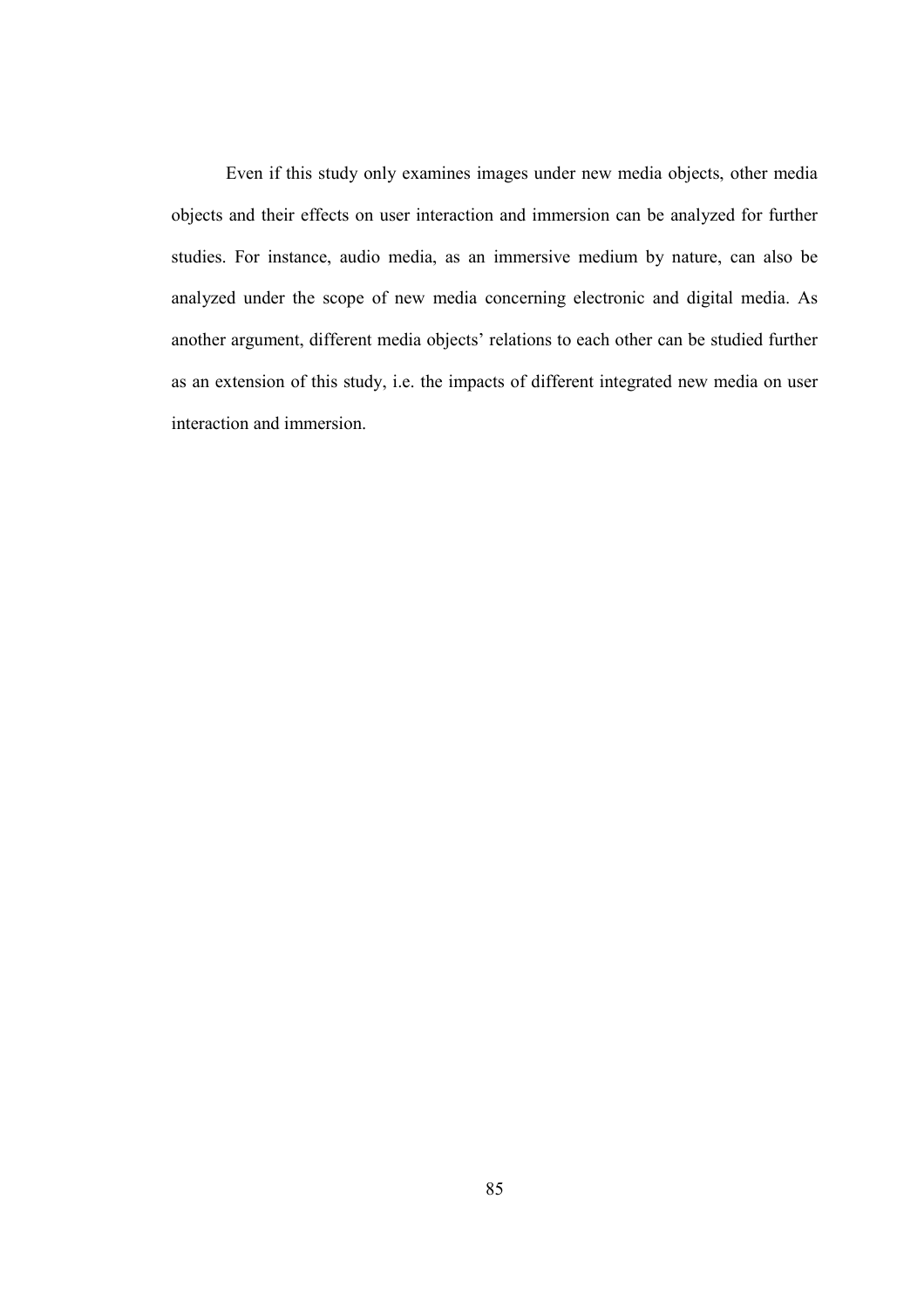### **REFERENCES**

- Arata, L. O. (2007) . Reflections about Interactivity. Retrieved October 4, 2006, from http://web.mit.edu/comm-forum/papers/arata.html
- Art Museum. (2007) . Interactivity. Retrieved December 16, 2006, from http://www.artmuseum.net/w2vr/concepts/interactivity.html
- Art Museum. (2007) . Immersion. Retrieved December 16, 2006, from http://www.artmuseum.net/w2vr/concepts/immersion.html
- Aumont, J. (1997) . The Image. (C. Pajackowska, Trans.) . London: British Film Institute Publishing.
- Barry, A. (1997) . Visual Intelligence: Perception, Image, and Manipulation in Visual Communication. Albany: State University of New York Press.
- Bolter, J. D. & Grusin, R. (2000) . Remediation: Understanding New Media. MIT Press.
- Bronstring, M. (2006) . A vision for adventure games on Nintendo Wii feature. Retrieved January 28, 2007, from http://www.adventuregamers.com/article/id,666
- Burnett, R. (1995) . Cultures of Vision: Images, Media, and the Imaginary. Indiana University Press.

Burnett, R. (2005) . How Images Think. MIT Press.

Callanan, M. J. (2004) . Selected Index, November 2004

Grau, O. (2002) . Visual Arts in History and the Present. Retrieved December 16, 2006 from http://www.leonardo.info/reviews/may2002/ra\_VIRTUELLE\_spielmann.html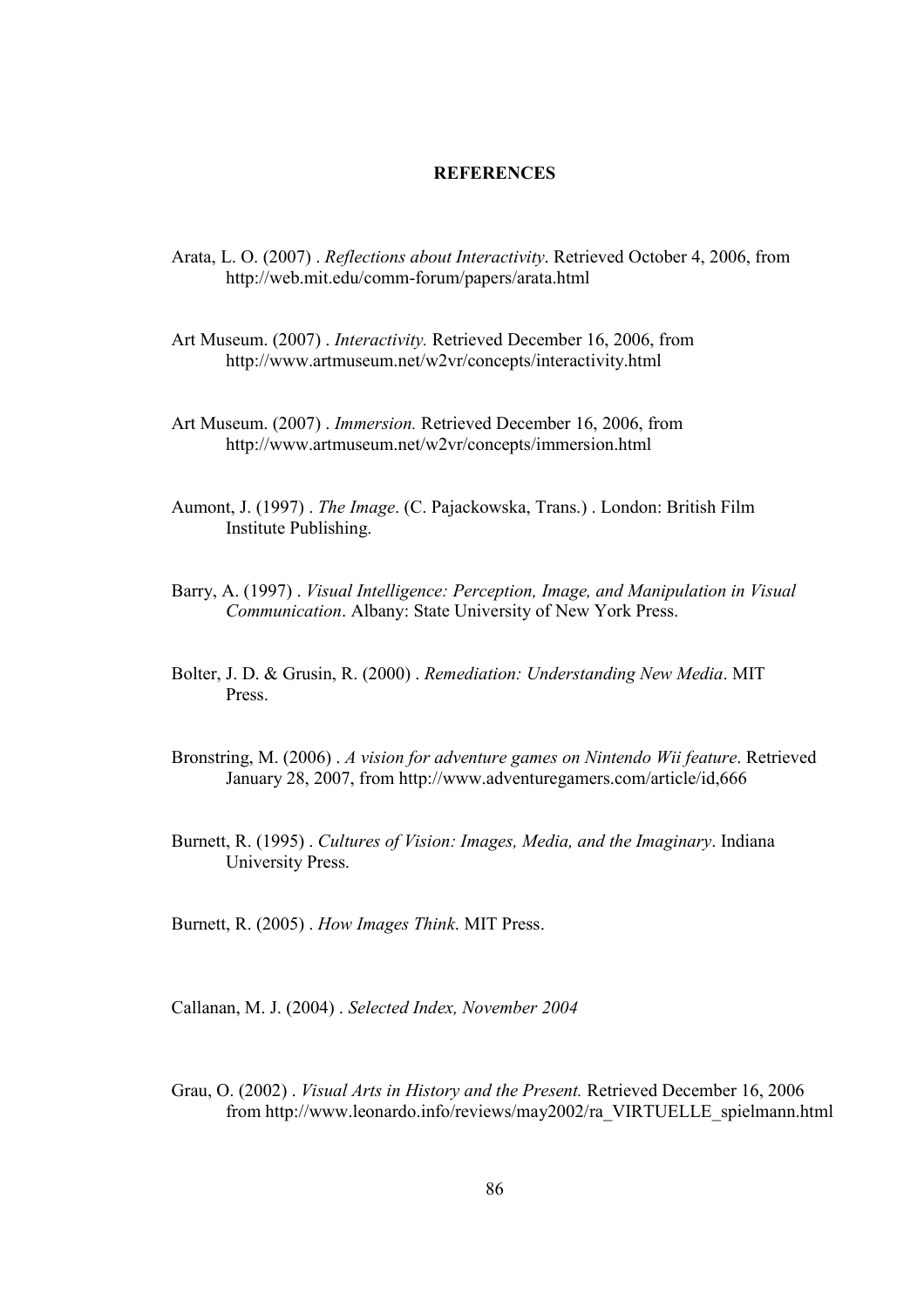Hansen, M.B.N. (2004) . New Philosophy for New Media. MIT Press.

- Hansen, M.B.N. (2006) . Bodies in Code: Interfaces With Digital Media. New York: Routledge.
- Hopkins, R. (1998) . Picture, Image and Experience: A Philosophical Inquiry. New York: Cambridge University Press.
- Levinson, P. (1999) . Digital McLuhan: A Guide to the Information Millenium. New York: Routledge.

Lister, M. (2003) . New Media: A Critical Introduction. New York: Polity Press,.

Manovich, L. (1995) . The Language of New Media. MIT Press.

- Meadows, M.S. (2003) . Pause and Effect: The Art of Interactive Narrative. Indianapolis: New Riders.
- Messaris, P. & Humphreys, L. (2006) . Digital Media: Transformations in Human Communication. New York: Peter Lang Publishing.
- Merleau-Ponty, M. (1992). Phenomenology of Perception. (Collin Smith, Trans). London: Routledge.
- Nakatsu, R., Rauterberg, M., and Vorderer, P. (2005) . A New Framework for Entertainment Computing:From Passive to Active Experience. IFIP International Federation for Information Processing
- Norman, D.A. (1993) . Things That Make Us Smart: Defending Human Attributes in the Age of the Machine. Addison-Wesley Publishing.